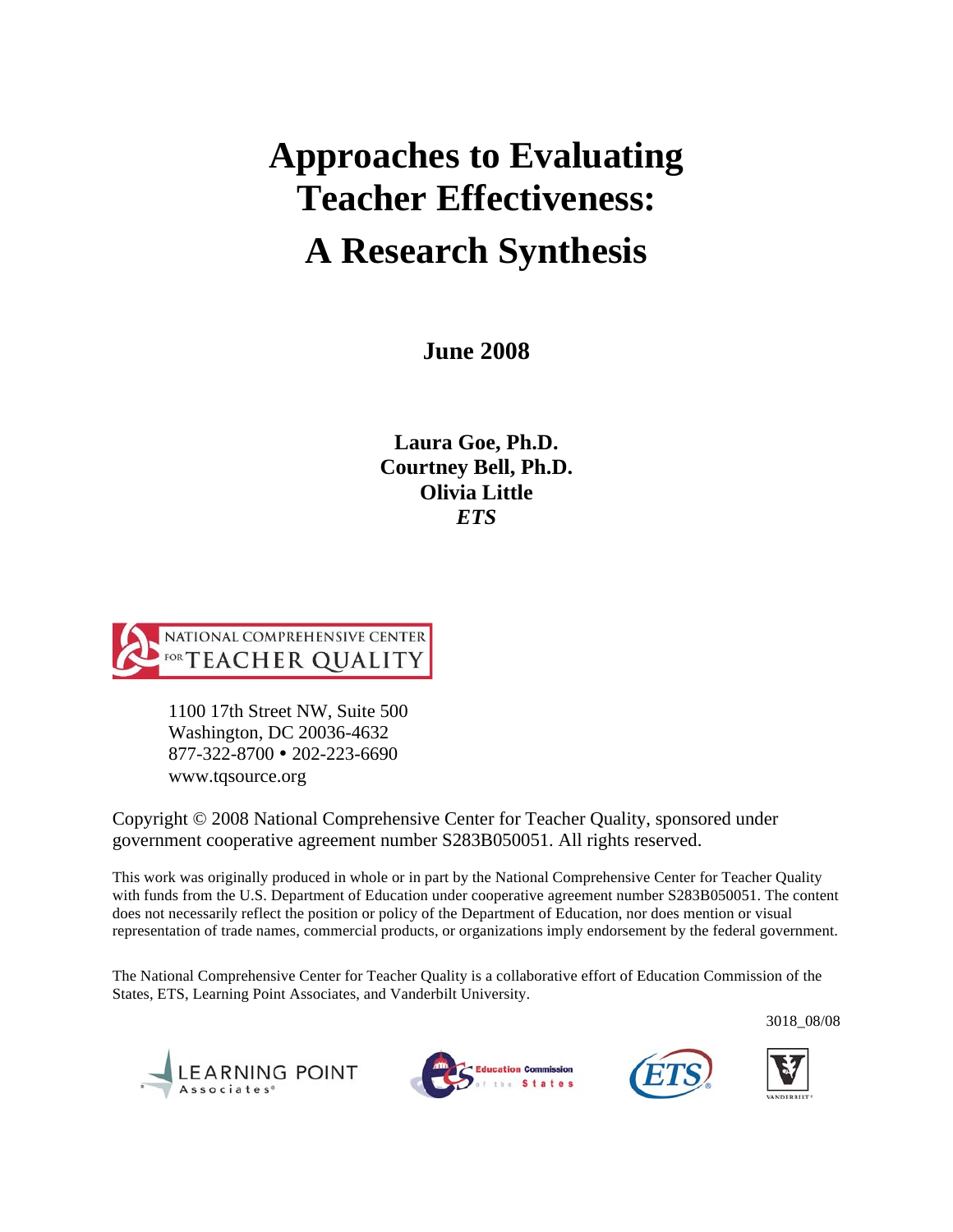# **Acknowledgments**

The authors wish to thank Arie Van der Ploeg, Amy Holcombe, Matthew Springer, Jeffrey Max, Jane Coggshall, Tricia Coulter, Waverely Van Winkle, Sarah Ohls, Carol Dwyer, Sabrina Laine, and Cynthia Tocci for helpful comments and support.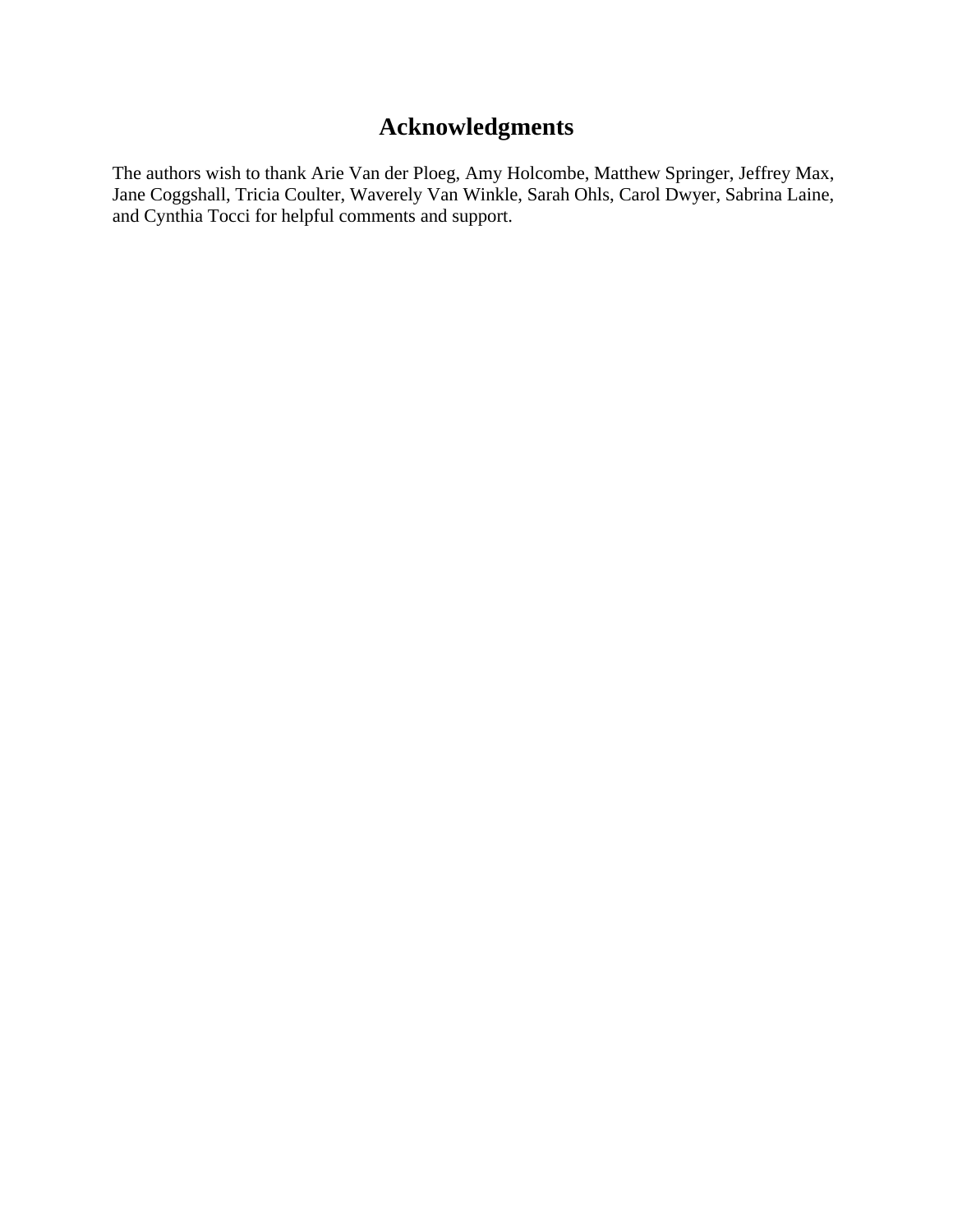|                                                                           | Page |
|---------------------------------------------------------------------------|------|
|                                                                           |      |
|                                                                           |      |
|                                                                           |      |
|                                                                           |      |
|                                                                           |      |
|                                                                           |      |
|                                                                           |      |
|                                                                           |      |
|                                                                           |      |
|                                                                           |      |
|                                                                           |      |
|                                                                           |      |
|                                                                           |      |
|                                                                           |      |
|                                                                           |      |
|                                                                           |      |
|                                                                           |      |
|                                                                           |      |
|                                                                           |      |
|                                                                           |      |
|                                                                           |      |
|                                                                           |      |
|                                                                           |      |
|                                                                           |      |
|                                                                           |      |
| Appendixes                                                                |      |
|                                                                           |      |
| Appendix B. Technical Consideration in Assessing Teacher Effectiveness 75 |      |
|                                                                           |      |
|                                                                           |      |

# **Contents**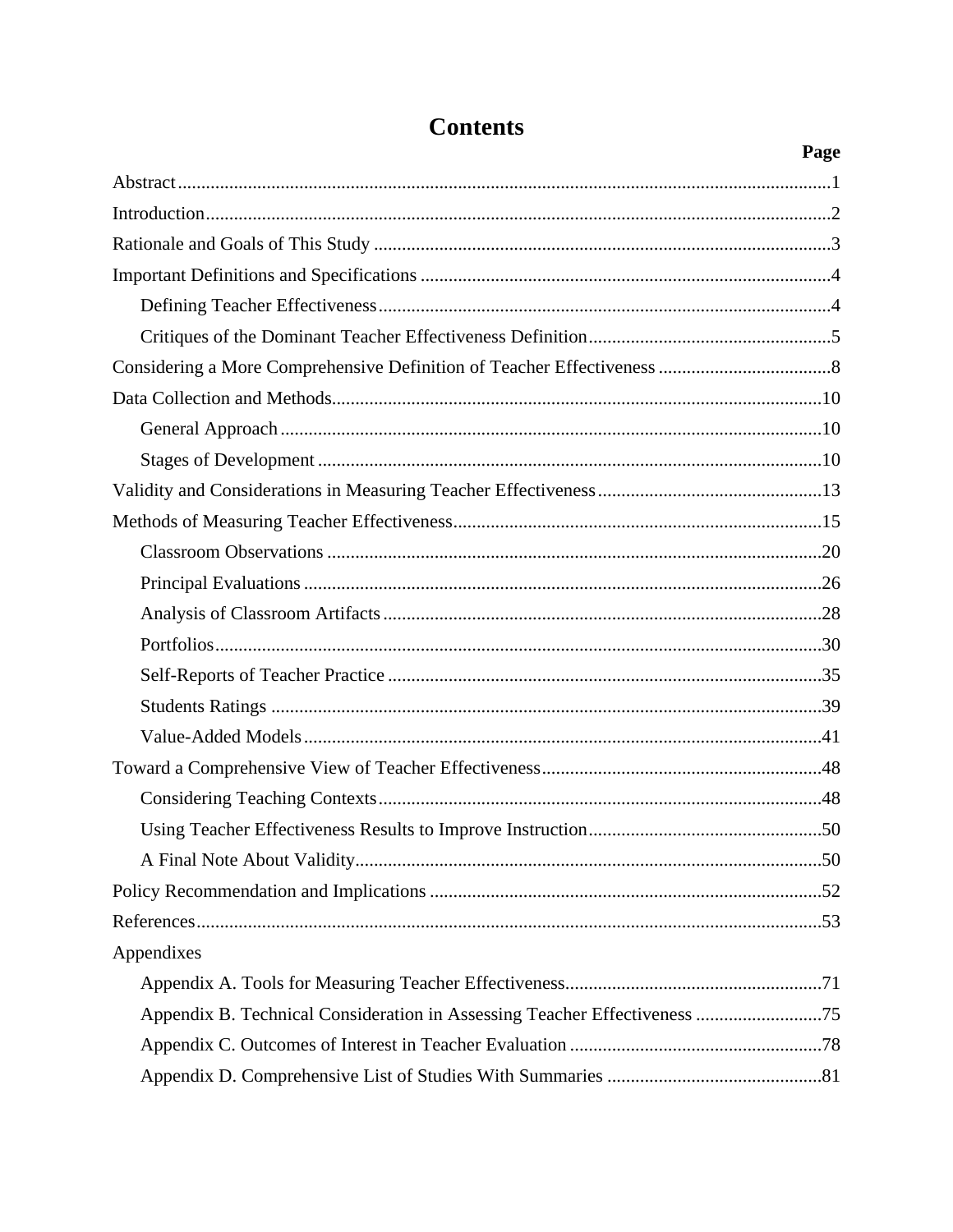### **Abstract**

 study might be used to inform the national conversation about teacher effectiveness. A guidance in how best to evaluate teacher effectiveness. This research synthesis examines how teacher effectiveness is currently measured. By evaluating the research on teacher effectiveness and the different instruments used to measure it, this research synthesis contributes to the discussion of appropriate rigor and relevance of measures for different purposes (i.e., formative vs. summative evaluation). The findings are presented along with related policy implications. In addition, the synthesis describes how various measures have been evaluated, explains why certain measures are most suitable for certain purposes (highstakes evaluation vs. formative evaluation, for instance), and suggests how the results of the comprehensive definition of the components and indicators that characterize effective teachers is provided, extending this definition beyond teachers' contribution to student achievement gains to include how teachers impact classrooms, schools, and their colleagues as well as how they contribute to other important outcomes for students. Through this synthesis, the National Comprehensive Center for Teacher Quality (TQ Center) hopes to provide some practical guidance in how best to evaluate teacher effectiveness. National Comprehensive Center for Teacher Quality Approaches to Evaluating Teacher Effectiveness—1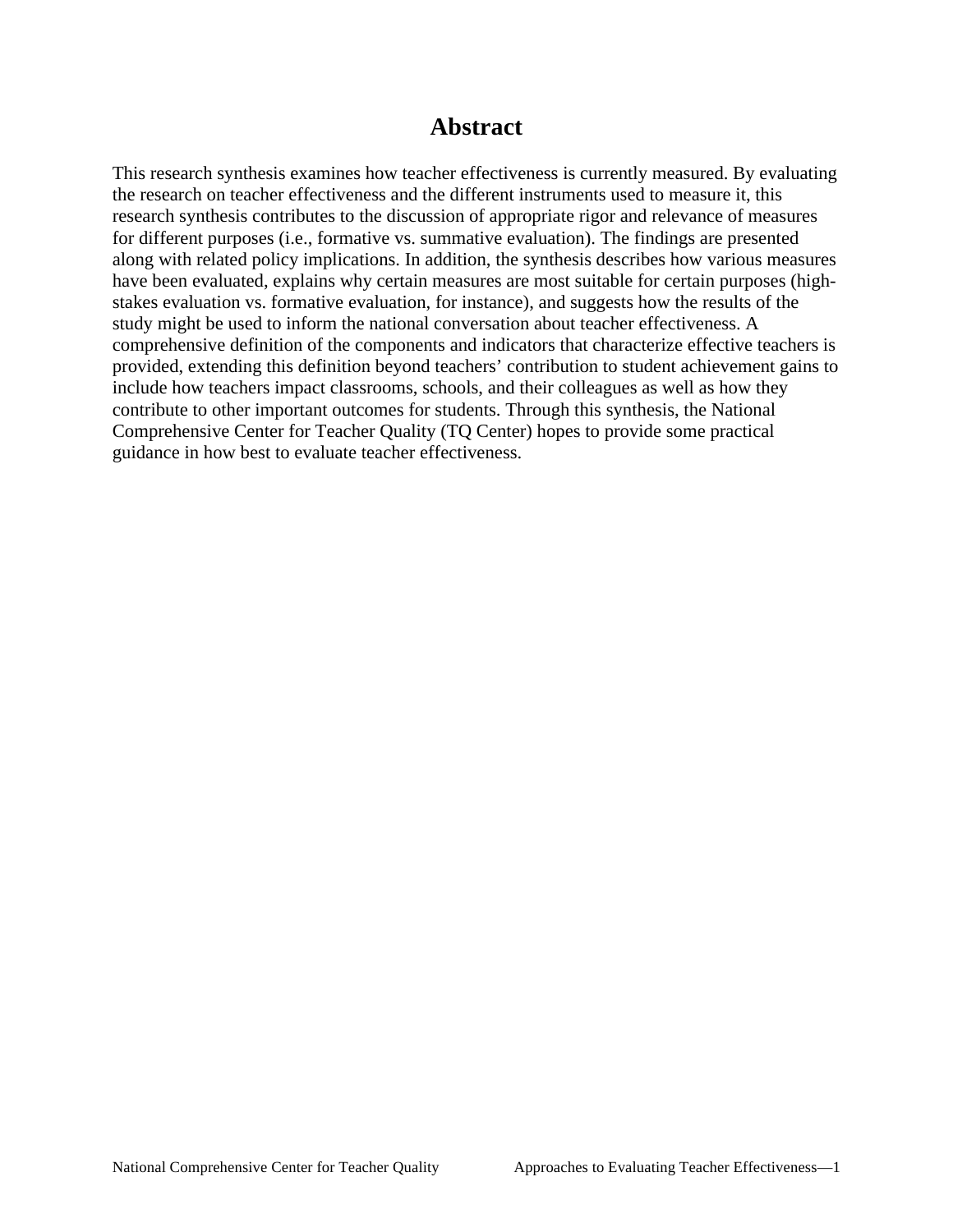## **Introduction**

 Cheng & Tsui, 1999; Cruickshank & Haefele, 1990; Good, 1996; Muijs, 2006), and methods for The process of evaluating the effectiveness of teachers has changed over time along with the definition of what effective teaching is, due in part to increasing state and federal attention to school-level and classroom-level accountability for student learning. Effective teaching has been defined in many ways throughout the years (Campbell, Kyriakides, Muijs, & Robinson, 2003; measuring teachers have changed as definitions and beliefs about what is important to measure have evolved. Although there is a general consensus that good teaching matters and that it may be the single most important school-based factor in improving student achievement (Darling-Hammond, 2000; Wright, Horn, & Sanders, 1997), measuring teacher effectiveness has remained elusive in part because of ongoing debate about what an effective teacher is and does. In a discussion of research-based indicators of effective teaching, Cruickshank and Haefele (1990) stated, "An enormous underlying problem with teacher evaluation relates to lack of agreement about what constitutes good or effective teaching" (p. 34).

Besides a lack of clear consensus on what an effective teacher is and does—or perhaps because of it—there is not a generally agreed-upon method for evaluating teacher effectiveness. Commonly used methods include classroom observations designed to measure teacher practices against some standard of effective teaching and value-added models that set out to measure the contribution of individual teachers to their students' achievement gains. This research synthesis, describes the various ways in which effective teaching can be conceptualized and measured and consists of the following sections:

- Rationale and Goals of This Study
- Important Definitions and Specifications
- Proposal of a Comprehensive Definition of Teacher Effectiveness
- Data Collection and Methods
- Validity and Considerations in Measuring Teacher Effectiveness
- Methods of Measuring Teacher Effectiveness
- Considering a Comprehensive Measure of Teacher Effectiveness
- Policy Recommendations and Implications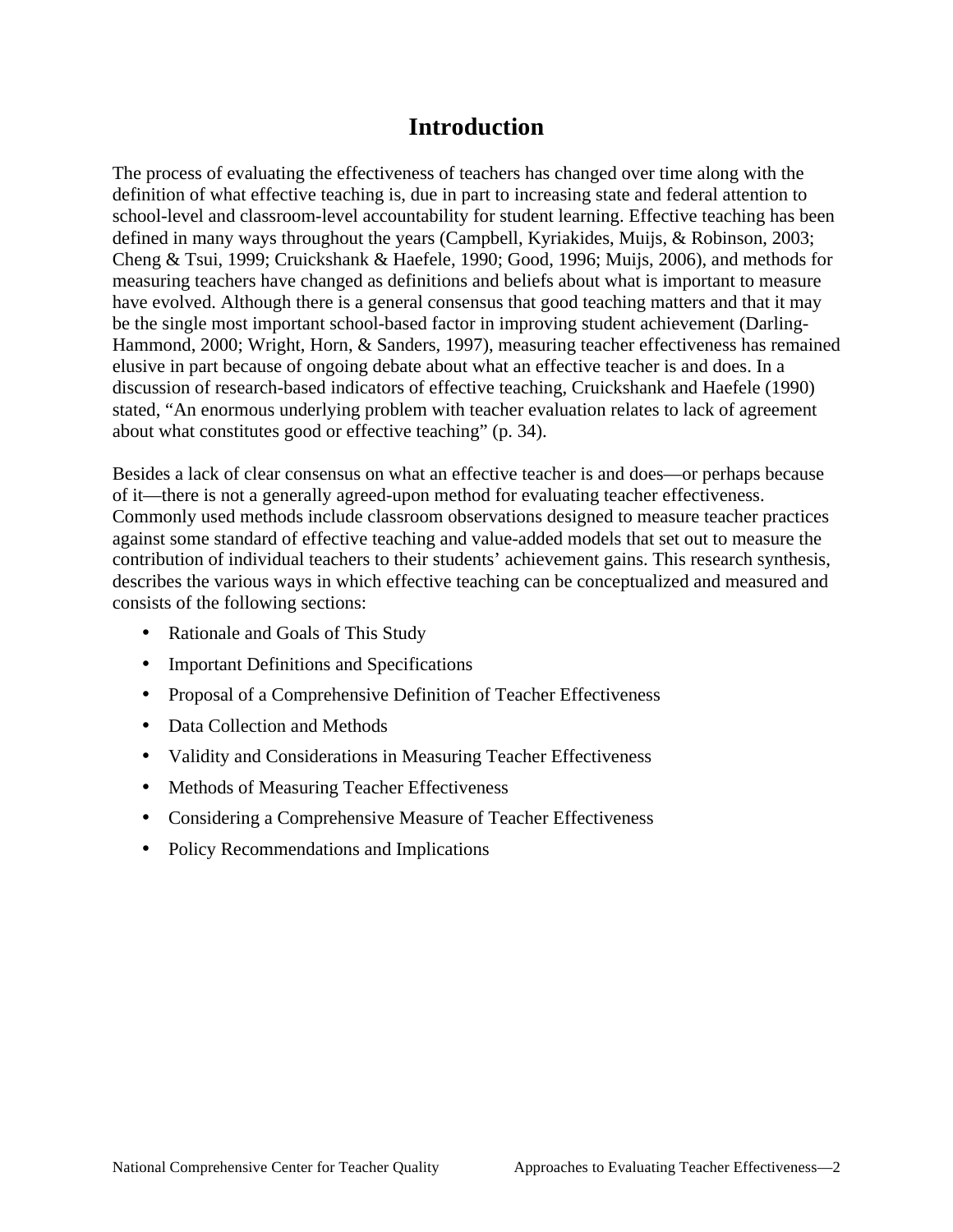# **Rationale and Goals of This Study**

The primary goal of this research synthesis is to help regional and state decision makers better understand what constitutes effective teaching and the advantages and disadvantages of the various measures commonly used to evaluate it. This study was commissioned by the National Comprehensive Center for Teacher Quality (TQ Center), which is charged with assisting regional comprehensive centers and the states they work with to understand and implement the highly qualified teacher requirements of the No Child Left Behind (NCLB) Act, with a particular emphasis on ensuring that students at risk for poor educational outcomes and students with special needs are served by highly qualified, effective teachers.

Staiger, 2006). The TQ Center gathers data regularly to determine the most pressing needs of the states in regard to implementing the NCLB highly qualified teacher requirements. The TQ Center's needssensing data strongly suggest that states need more help identifying effective teachers in order to better respond to the NCLB equitable distribution requirement, which states that minority students and students living in poverty must have equal access to experienced, highly qualified teachers. This requirement focuses on ensuring equal access to highly qualified, experienced teachers; however, all students, particularly those who are at high risk for failure, also should have access to effective teachers. Mandating that teachers meet the minimum requirements to be considered highly qualified is a first step toward ensuring teacher effectiveness, but just meeting those requirements is no guarantee that teachers will be effective (Goe, 2007; Gordon, Kane, &

The topic of this research synthesis is central to the mission of the TQ Center. A research-based discussion of teacher effectiveness—its definition and measurement as well as the advantages and drawbacks of different ways of measuring teacher effectiveness—can help inform states as they develop their own mechanisms for establishing teacher effectiveness more directly.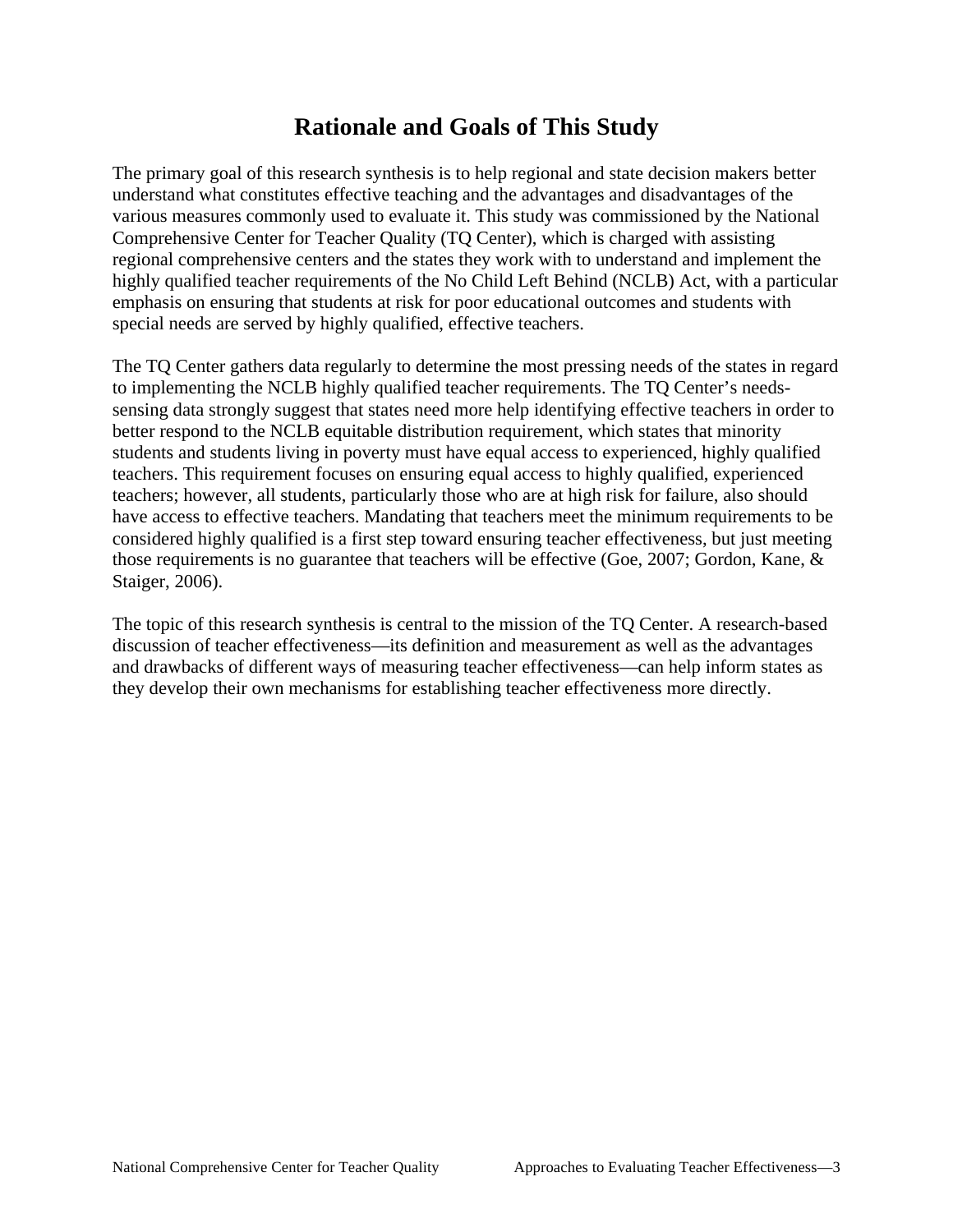# **Important Definitions and Specifications**

 teachers and students. It also may include a teacher's professional activities within the larger Evaluating teachers can be approached from three different but related angles: measurement of inputs, processes, and outputs. *Inputs* are what a teacher brings to his or her position, generally measured as teacher background, beliefs, expectations, experience, pedagogical and content knowledge, certification and licensure, and educational attainment. These measures are sometimes discussed in the literature as "teacher quality"; for instance, the NCLB requirement for highly qualified teachers refers specifically to teacher qualifications and credentials. *Processes,* on the other hand, refers to the interaction that occurs in a classroom between school and community, but for the purposes of this research synthesis, classroom processes are the focus. *Outputs* represent the results of classroom processes, such as impact on student achievement, graduation rates, student behavior, engagement, attitudes, and social-emotional well-being. Other outcomes may involve contributions to the school or community in the form of taking on school leadership roles, educating other teachers, or strengthening relationships with parents, but again for the purposes of this research synthesis, student outcomes are the focus. Outputs can be referred to as "teacher effectiveness," although as discussed in the following section, *teacher effectiveness* as used in the research literature is often limited to mean impact on student achievement specifically.

 conceptualization of *teacher effectiveness* that is a broader and more encompassing term for the The studies discussed in this research synthesis focus explicitly on teacher effectiveness in terms of gains in student achievement and on measures of classroom processes. The reasons for using this focus and selection criteria are described in the Data and Methods section. However, given the many terms discussed and their subtle distinctions, an argument can be made for a many facets that contribute to a teacher's success.

## **Defining Teacher Effectiveness**

practices or approaches to teaching become the focus. Clarifying the way *teacher effectiveness* is defined is important for two main reasons. First, what is measured is a reflection of what is valued, and as a corollary, what is measured is valued. Definitions nominate and shape what needs to be measured. If, for example, policy conversations revolve around scores from standardized tests, the significant outcomes can be narrowed to those that can be measured with standardized test scores. On the other hand, when policy conversations concern the interactions between teachers and students, the focus shifts to classrooms and documenting effective interactions among teachers and their students. In addition, different definitions lead to different policy solutions. When the conversation focuses on teacher quality, the discussion likely turns to improving teachers' scores on measures of knowledge or on signals of that knowledge, such as certification. When classroom processes are discussed, particular

Given the importance of these distinctions, this research synthesis uses the term *teacher effectiveness* but does so with a much broader definition than is typically associated with that term in current policy conversations. In the remainder of this section, a more nuanced definition of *teacher effectiveness* is provided; this definition includes the varied roles teachers play as well as the varied student outcomes education stakeholders value.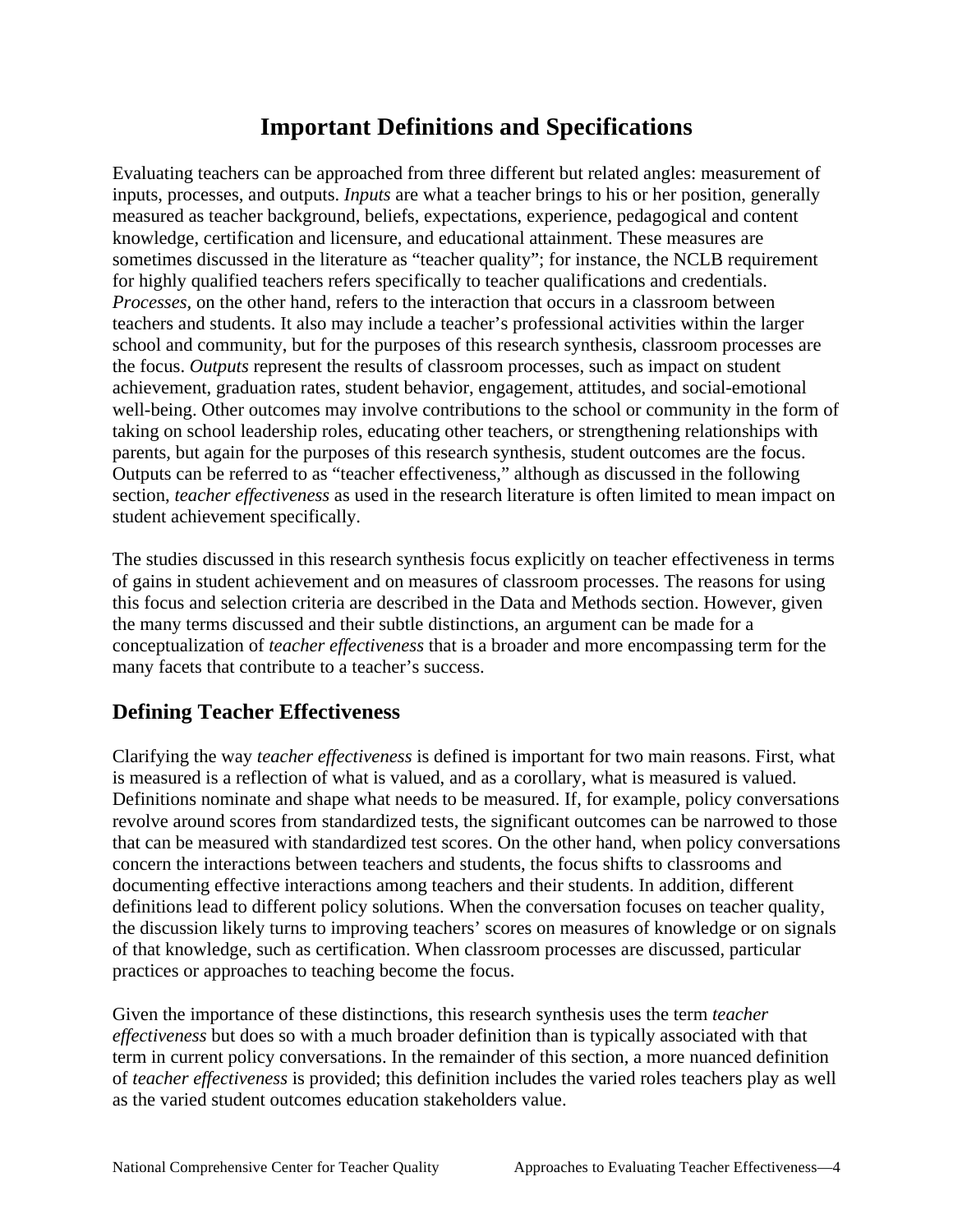### **Critiques of the Dominant Teacher Effectiveness Definition**

Increasingly, policy conversations frame *teacher effectiveness* as a teacher's ability to produce higher than expected gains in students' standardized test scores. This focus on attributing gains on standardized tests to teachers and measuring the result of teaching by averaging test score gains has a number of strengths. It is parsimonious; it can be measured using data collected as part of NCLB requirements; and it has a certain amount of credibility—most would agree that an effective teacher *should* help students learn more than expected. This definition does, however, have serious limitations.

#### **Teachers Are Not Solely Responsible for Students' Learning.**

One critique concerns the problem of the assumptions of causality that underlie this approach. The approach requires the establishment of what part of an effectiveness score is attributable solely to the teacher. Making this determination is problematic not just for practical reasons but for logical reasons—assumptions are required that may be unreasonable. Fenstermacher and Richardson (2005) illustrate the problem with this scenario:

If we presuppose a blank, receptive mind, encased within a compliant and passive learner, then we need travel only a very short logical distance to infer that teaching produces learning, and hence that what teachers do determines whether students learn. In the passive recipient view, it makes some sense to think of successful teaching arising solely from the actions of a teacher. That is, learning on the part of the student is indeed a direct result of actions by a teacher. Yet we all know that learners are not passive receptors of information directed at them. Learning does not arise solely on the basis of teacher activity. Assuming that the formulation offered above has merit, then it follows that success at learning requires a combination of circumstances well beyond the actions of a teacher. (pp. 190–191)

It can be argued that narrowing the definition of teacher effectiveness to reflect only student growth on standardized achievement measures takes this assumption too far. It is important to note that measures of teacher effectiveness can be calculated without regard to what takes place in classrooms and schools, if teacher effectiveness is narrowly defined as a given teacher's impact on the learning of his or her students as measured by standardized tests. With this narrow definition, other important ways that teachers contribute to successful students, communities, and schools are overlooked. Similarly, other influences on student outcomes, including other teachers, peers, school resources, community support, leadership, and school climate or culture, cannot be "parceled out" of the resulting score.

In the narrowest definition of teacher effectiveness, in which effectiveness is determined solely by student achievement gains, a teacher can be deemed effective compared to other teachers because his or her students performed better on the state test than the students' prior achievement would have predicted, without consideration of any other factors. In that case, it would be impossible to say whether the growth in achievement as reflected by test scores was the result of class time spent narrowly on test-taking skills and test preparation activities or whether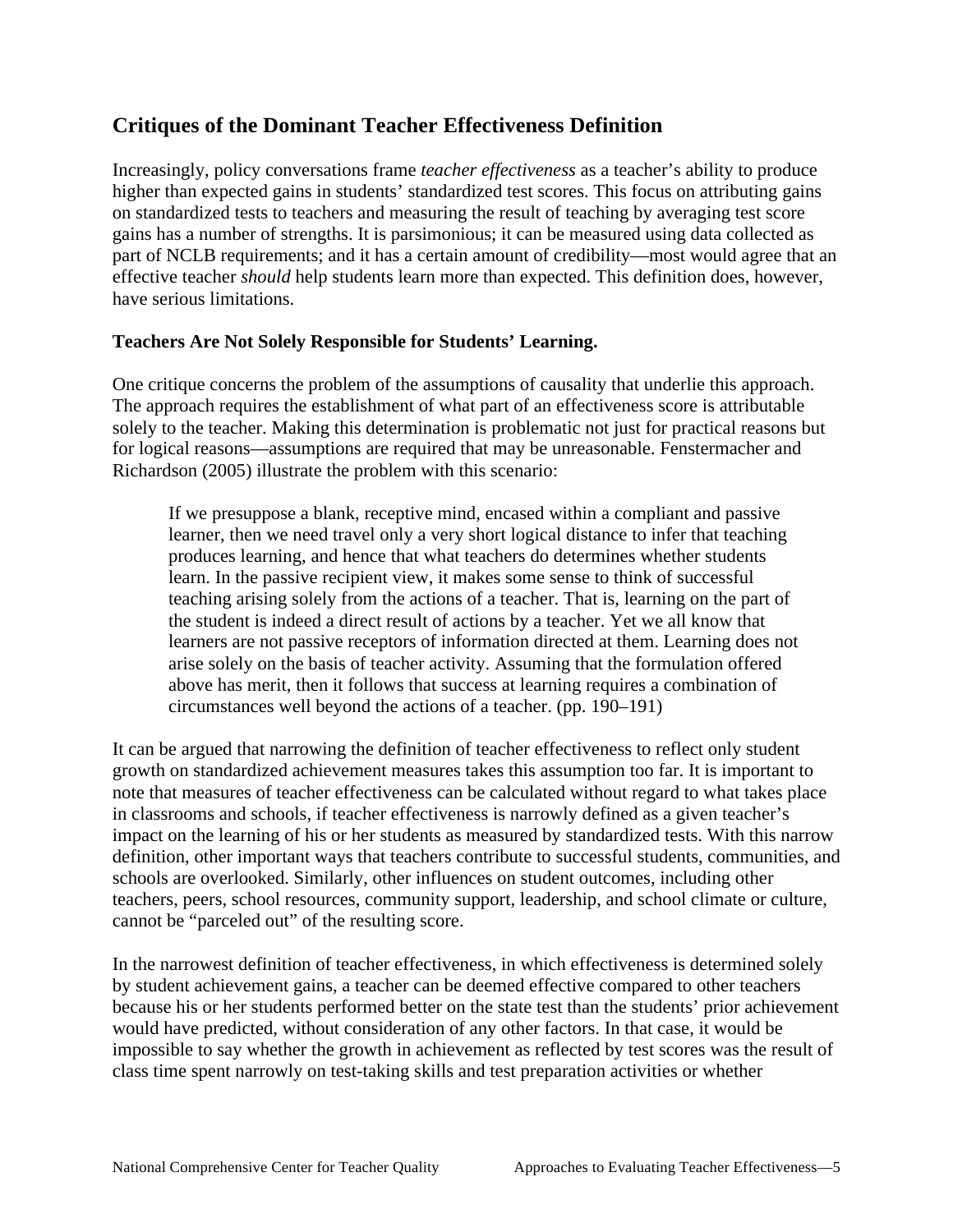achievement growth was the result of inspired, competent teaching of a broad, rich curriculum that engaged students, motivated their learning, and prepared them for continued success.

#### **Consensus Should Drive Research, Not Measurement Innovations.**

effectiveness does not mean that this is the *only* way to evaluate teacher effectiveness. Another critique of a teacher effectiveness model based on test scores concerns the degree to which innovations in measurement drive how teacher effectiveness is defined. Campbell et al. (2003) contend that trends in measurement of teacher effectiveness seem to follow the development of new instruments and technologies, focusing on the ability to measure something, rather than first defining effectiveness and *then* determining a technology for measuring it. They describe the sense of "…the horse and the cart being in the wrong places; the technology of measurement has been creating the concept of effectiveness rather than the concept requiring an appropriate technology. It follows that current concepts of teacher effectiveness may be open to question" (p. 350). These authors make an important point: just because it is possible to match teachers to their students' test scores and use this relationship as a measure of teacher

that test score. The increased availability of data in which student achievement is linked to teachers along with statistical innovations in analyzing these data may be partly responsible for what appears to be a growing emphasis on measuring teachers' contributions to student achievement (Drury & Doran, 2003; Hershberg, Simon, & Lea-Kruger, 2004; The Teaching Commission, 2004) and a concomitant narrowing of the definition of teacher effectiveness. Students' knowledge is summarized in a test score, whereas teachers' effectiveness is reflected in their contribution to

Value-added models provide a classic example of a measure of teacher effectiveness driven by technological development. Using longitudinal linked teacher-student data, William Sanders was able to determine that students in some teachers' classrooms were scoring higher than their previous test scores would have predicted (Sanders & Rivers, 1996). Sanders' findings and his marketing of the technology to states for the purpose of evaluating schools and teachers have garnered considerable attention and contributed to the increased use of value-added methodologies.

In addition to the objection to innovations leading definitions, there are substantial issues with using student achievement test scores as measures of teaching effectiveness for all students. If, for example, students are dropping out of school at a higher rate because of testing-related graduation requirements, as some research suggests (Haney, 2000), then high school achievement scores are increasingly representing the scores of the "survivors" rather than *all*  students. Such measurement issues raise questions about the validity of test scores as a measure of teacher effectiveness in secondary schools with high dropout rates.

### **Learning Is More Than Average Achievement Gains.**

A final critique of this model suggests that an overly narrow focus on standardized test scores as the most important—and in some cases, only—student outcome measure is not aligned with what the field agrees an effective teacher does. Though current policy conversations and some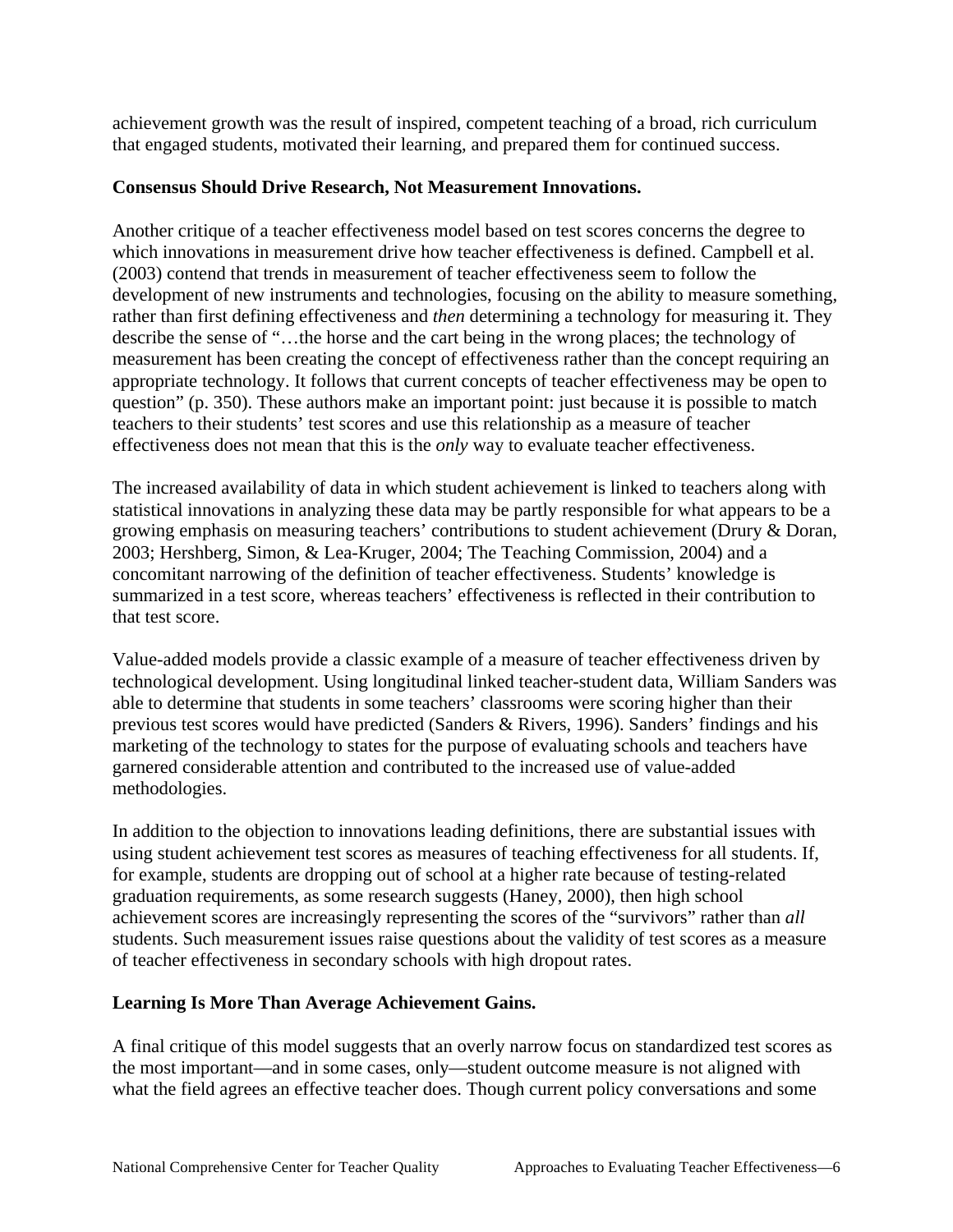research studies implicitly refer to teacher effectiveness as gains in student achievement, reviewing the literature on teacher evaluation revealed that definitions of teacher effectiveness provided by researchers have been more varied and broader in scope. For example, Campbell, Kyriakides, Muijs, and Robinson (2004) state, "Teacher effectiveness is the impact that classroom factors, such as teaching methods, teacher expectations, classroom organisation, and use of classroom resources, have on students' performance" (p. 3). This definition takes into consideration what occurs in the classroom, but the measure of effectiveness is still the students' performance. However, a number of researchers contend that there are other important outcomes besides students' performance on standardized tests that define effective teachers. More than 20 years ago, in their review of "process-outcome" research linking teacher behavior to student achievement, Brophy and Good (1986) made the following statement about their work:

The research discussed is concerned with teachers' effects on students, but it is a misnomer to refer to it as "teacher effectiveness" research, because this equates "effectiveness" with success in producing achievement gain. What constitutes "teacher effectiveness" is a matter of definition, and most definitions include success in socializing students and promoting their affective and personal development in addition to success in fostering their mastery of formal curricula. (p. 328)

Brophy and Good's point becomes clear when the outcome measure of graduation is considered. In *A Highly Qualified Teacher in Every Classroom: The Secretary's Fourth Annual Report on Teacher Quality*, it is clear that improving graduation rates is an important goal that is tied to teaching: "While much of the work of NCLB has focused on elementary and middle schools, now, America must do more to prepare high school students for graduation, especially those most at risk of dropping out" (Office of Postsecondary Education, 2005, p. xii). Yet even though on-time promotion and high school graduation are important educational outcomes, they are ignored under an achievement-only definition of teacher effectiveness.

other aspects of teaching must be a part of the conversation. It could be that standards for judging effectiveness have become more focused on student achievement as the most important outcome due to increasing accountability pressures. Or it could be that the accessibility of linked student-teacher data, improvements in statistical methods, and increasingly powerful computers have made it possible to do analyses that were previously extremely difficult to perform. Most likely, it is a combination of those factors. Student achievement gains should be an important component in evaluating teacher effectiveness; however, the critiques of the achievement-focused view of teacher effectiveness are legitimate. The next section offers a broader view of teacher effectiveness and argues that other aspects of teaching must be a part of the conversation.<br>National Comprehensive Center for Teacher Quality Approaches to Evaluating Teacher Effectiveness—7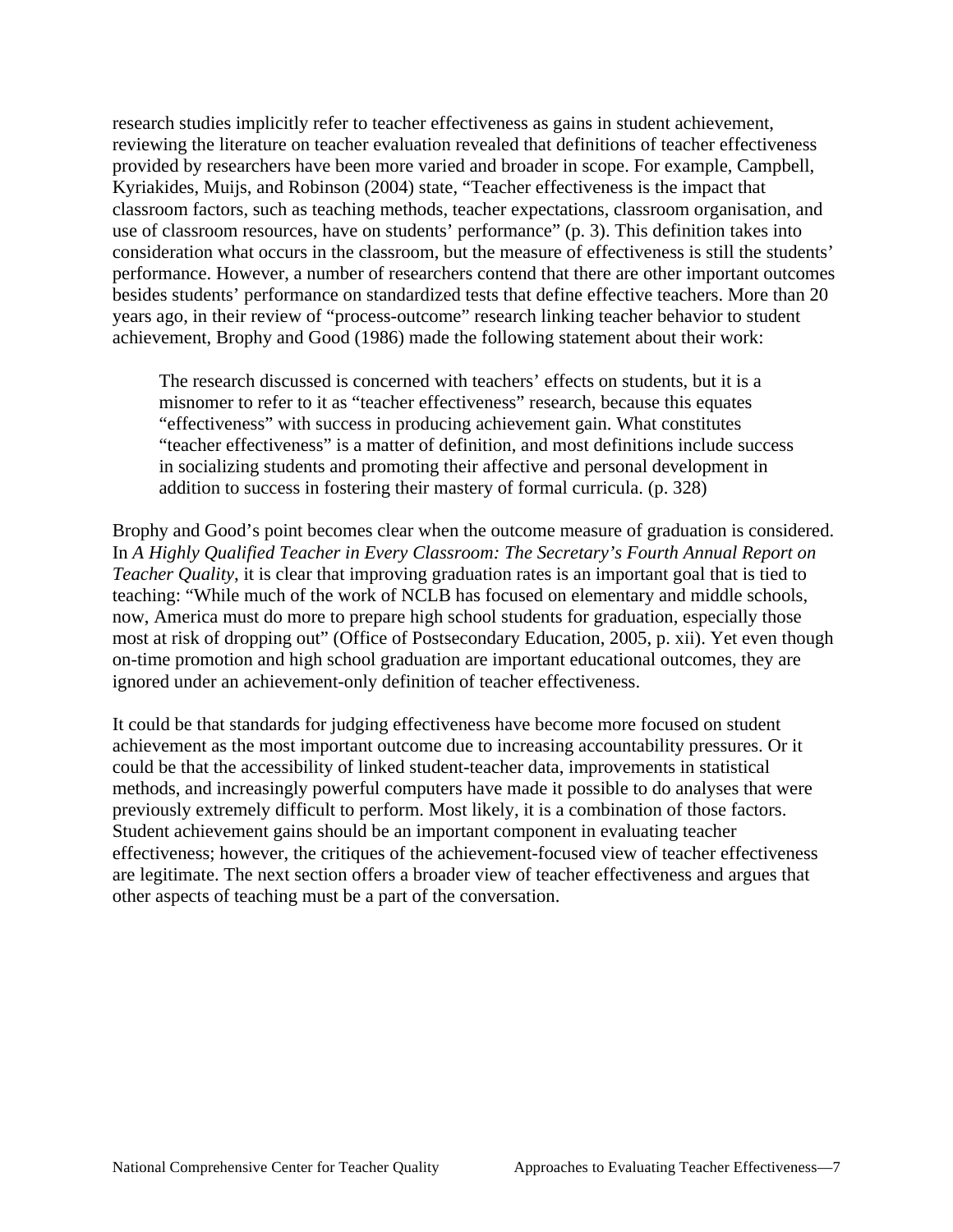# **Considering a More Comprehensive Definition of Teacher Effectiveness**

In light of these critiques, and given that teachers' roles involve much more than simply providing subject-matter instruction, it is appropriate to consider a broader and more comprehensive definition of effective teachers consisting of five points and formulated by evaluating discussions of teacher effectiveness in the research literature as well as in policy documents, standards, and reports (e.g., Berry, 2004; Brophy & Good, 1986; Campbell et al., 2003, 2004; Cheng & Tsui, 1999; Darling-Hammond & Youngs, 2002; Englert, Tarrant, & Mariage, 1992; Fenstermacher & Richardson, 2005; Gentilucci, 2004; Hamre & Pianta, 2005; Haycock, 2004; Interstate New Teacher Assessment and Support Consortium, 2001; Kyriakides, 2005; McCaffrey, Lockwood, Koretz, & Hamilton, 2003; McColskey et al., 2005; Muijs, 2006; National Board for Professional Teaching Standards, 2002; Newmann, Bryk, & Nagaoka, 2001; Odden, Borman, & Fermanich, 2004; Office of Postsecondary Education & Office of Policy Planning and Innovation, 2003; Rivkin, Hanushek, & Kain, 2005; Schlusmans, 1978; Shavelson, Webb, & Burstein, 1986; Tucker & Stronge, 2005; Vandevoort, Amrein-Beardsley, & Berliner, 2004; Watson & De Geest, 2005). In addition, after these five points were conceptualized, they were circulated among a number of experts on teacher quality and effectiveness for feedback and strengthened as a result the experts' input.

The five-point definition of effective teachers consists of the following:

- • Effective teachers have high expectations for all students and help students learn, as measured by value-added or other test-based growth measures, or by alternative measures.
- Effective teachers contribute to positive academic, attitudinal, and social outcomes for students such as regular attendance, on-time promotion to the next grade, on-time graduation, self-efficacy, and cooperative behavior.
- Effective teachers use diverse resources to plan and structure engaging learning opportunities; monitor student progress formatively, adapting instruction as needed; and evaluate learning using multiple sources of evidence.
- Effective teachers contribute to the development of classrooms and schools that value diversity and civic-mindedness.
- Effective teachers collaborate with other teachers, administrators, parents, and education professionals to ensure student success, particularly the success of students with special needs and those at high risk for failure.

This definition is intended to focus measurement efforts on multiple components of teacher effectiveness. It is proposed not as a criticism of other useful definitions, many of which were considered in the formation of these points, but as a means of *clarifying priorities* for measuring teaching effectiveness. The first point directly addresses student achievement gains on standardized tests, and the other points focus on teachers' contributions that may ultimately improve student learning, albeit indirectly. Clearly, student achievement gains on standardized tests are not the only—possibly not even the most important—outcome against which teacher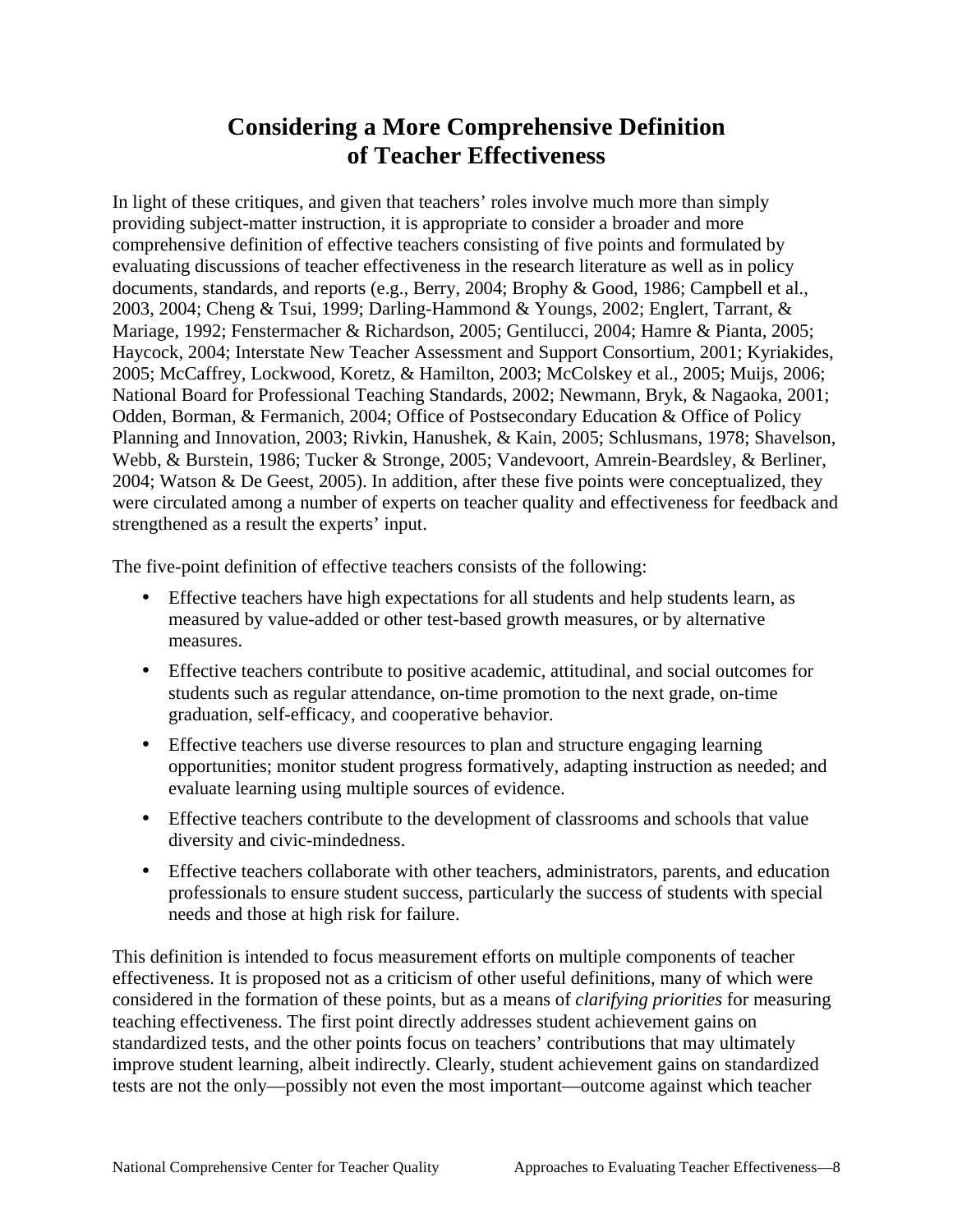performance should be evaluated. A comprehensive evaluation of teacher effectiveness might be based on a composite that includes teachers' scores using a number of different measures.

Some may argue that teacher effectiveness should be limited to outcome measures, and thus process and behavior variables (e.g., having high expectations, using appropriate assessments, or collaborating with parents) should be excluded. However, because teachers impact student learning and growth through the processes and practices they employ, it is reasonable to state that an effective teacher can be observed to be doing things that research has suggested are likely to lead to improved student learning. It is necessary for these processes and practices to be measurable.

measured Although it is theoretically possible to identify indicators of all the components in the definition of effective teachers so that they can be measured and scored, there is a dearth of research in many of these areas. Most measures of teacher effectiveness focus on either student achievement gains attributed to the teacher *or* on classroom performance as measured with observation protocols. Actually *measuring* teachers' contribution to other outcomes—student attendance, promotion, and graduation—is less common. The fifth point in the definition is seldom measured or even considered as a component of teacher effectiveness, but it is particularly important given the increased emphasis on collaboration between general education teachers and those who focus on working with students with special needs (e.g., Abbott, Walton, Tapia, & Greenwood, 1999; Bauer, Johnson, & Sapona, 2004; Benner & Judge, 2000; Blanton, Blanton, & Cross, 1994; Blanton, Griffin, Winn, & Pugach, 1997; Fuchs & Fuchs, 1998; Gable, 1993; Hardman, McDonnell, & Welch, 1998; Interstate New Teacher Assessment and Support Consortium, 2001; Pugach, 2005). The next section describes the process through which the literature was selected and narrowed down in order to present information about various ways that teaching is measured and to make suggestions about how teacher effectiveness can be more comprehensively measured.<br>
National Comprehensive Center for Teacher Quality Approaches to Evaluating Teacher Effectiveness—9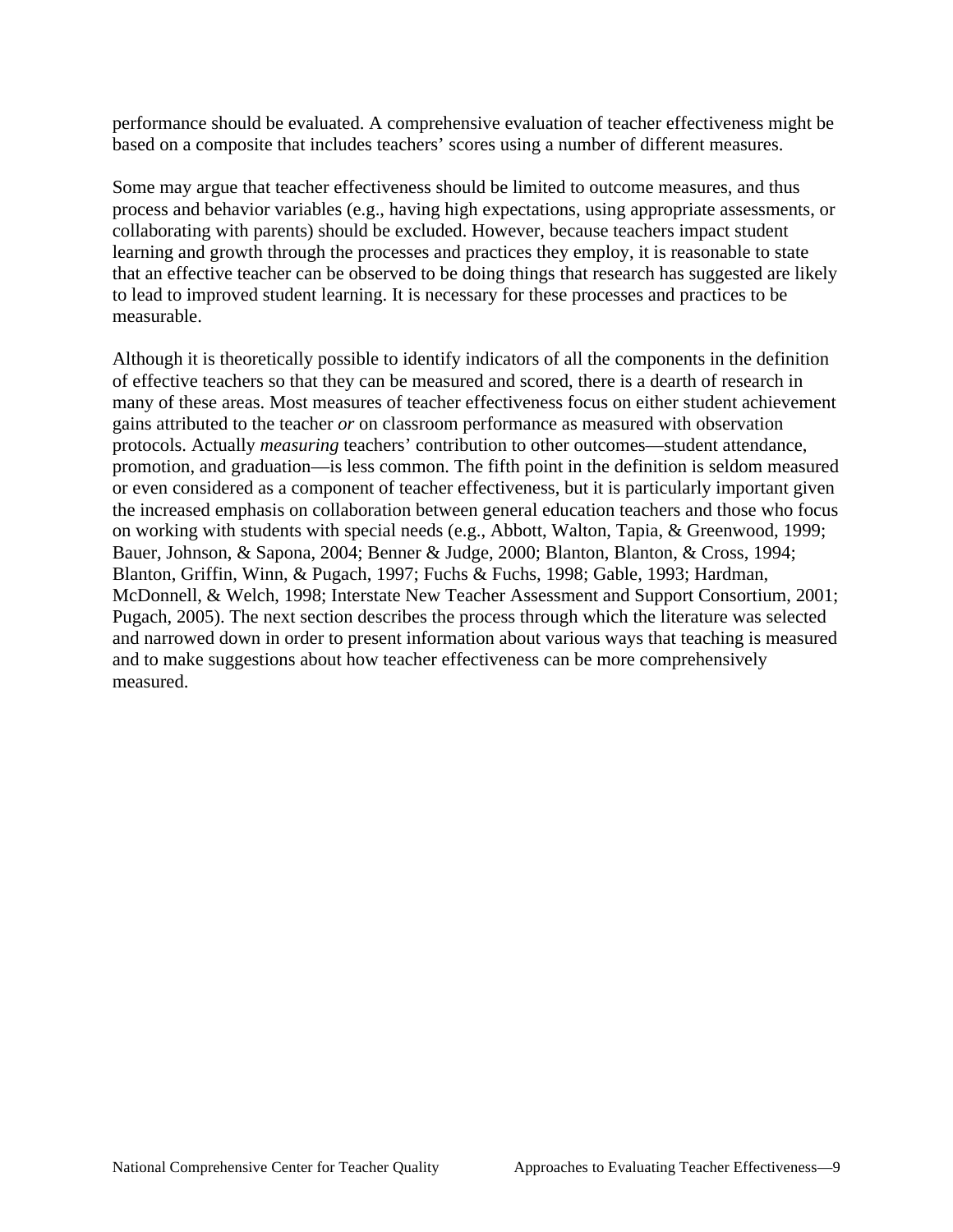# **Data Collection and Methods**

### **General Approach**

The general approach to the identification and selection of articles for this synthesis was to start with broad categories and many search terms and then progressively narrow the group of studies down to only those that met certain criteria. While stricter criteria could have been applied, the authors of this synthesis are in agreement with Dynarksi (2008) who states, "Selective exclusion of research requires great caution, as selectivity can be interpreted as compromising scientific objectivity for purposes that educators cannot discern and may misinterpret" (p. 27). Rather than eliminate studies that might be informative for some purposes or audiences, the authors of this synthesis elected not to use narrow criteria. Dynarski also stated:

Certainly it is possible that the findings from some studies are due to publication bias or arise from local conditions that are unusual or hard to replicate. But if syntheses review all the evidence and apply sound standards, educators can make up their own minds about whether the findings are credible or whether the implementation conditions are unrealistic and not useful to them. (p. 28)

 let them weigh the evidence for themselves. Given that the purpose of this synthesis is to help policymakers, state leaders, and educational professionals sort out what the evidence says about teacher effectiveness, it seemed reasonable to

### **Stages of Development**

Several stages were required to develop an appropriate set of articles to analyze for this synthesis. The authors served as reviewers of all articles and made decisions at each stage of the process based on their shared understanding of the identified criteria. In the case that one author was uncertain about whether an article met the criteria, she consulted with one of the other authors and discussed the uncertainty until a consensus was reached.

 reasonable; however, scholars in other disciplines might have used different categories. It is worth noting, however, that the literature on teacher effectiveness is large and disconnected. Scholars working in different fields theorize, conduct studies, and publish articles in very different journals. Sometimes these findings do not build on or connect with findings in other areas. This can mean that knowledge is less cumulative than one might like. As Kennedy (2007) notes, this means that reviews of research in such areas rely on the conceptual frameworks of the researchers. The authors of this research synthesis selected categories that they deemed to be

### **Stage 1**

list of search terms that appeared to fit with that purpose. The authors met on a number of occasions to discuss the purpose of the synthesis and develop a list of search terms that appeared to fit with that purpose. National Comprehensive Center for Teacher Quality Approaches to Evaluating Teacher Effectiveness—10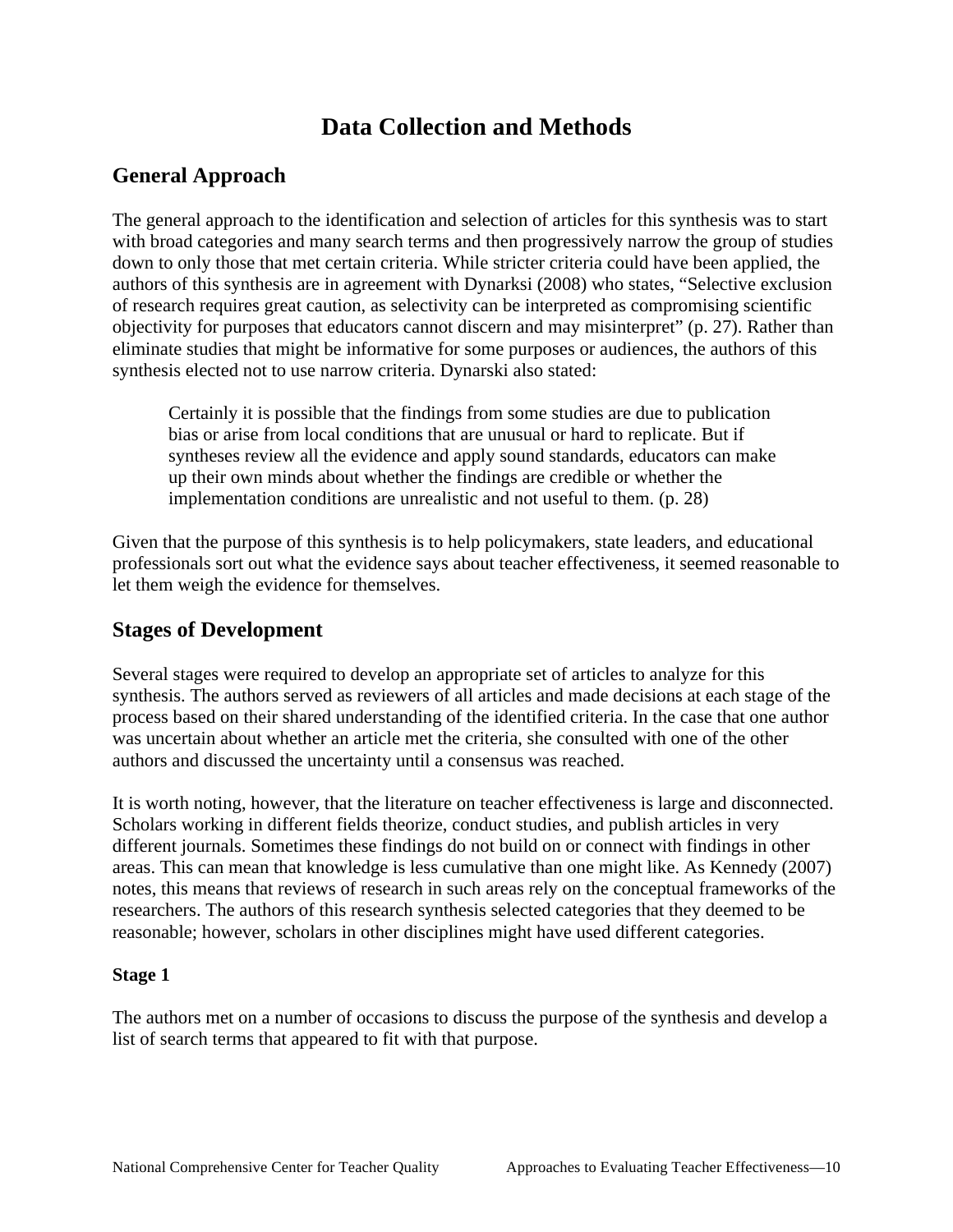#### **Stage 2**

 Internet searches, reference lists of related articles, and recommendations of experts in the field. Articles were identified through Internet and library searches of keywords and phrases related to the topics of teacher effectiveness and measuring teacher performance. ERIC and PsycInfo were the main databases used to identify relevant peer-reviewed articles within the last six to eight years, using the following search terms: *teacher effectiveness*, *teacher evaluation*, *value-added modeling*, *teaching methods*, *teacher improvement*, *teacher competencies*, *pedagogical content knowledge*, *instructional effectiveness*, *instructional improvement*, *research tools*, *videotape recordings*, *questionnaires*, *instructional material evaluation*, *teacher behavior*, *assignments*, *instructional development*, *beginning teacher induction*, *professional development*, *academic achievement prediction*, *educational measurement*, and *educational quality*. Additional articles, including older, seminal, nonempirical, and/or theoretical pieces, were identified from broader

#### **Stage 3**

This search process yielded more than 1,600 studies. In order to narrow the results further, abstracts were reviewed to determine whether the studies met the following criteria:

- • **Language and Location.** Studies were published in English, and research was conducted in the United States, Canada, Great Britain, Ireland, Australia, and New Zealand.
- **Population.** Research addressed the K–12 student population and measured inservice teachers.
- **Relevance.** Research addressed the topic of measuring effective teaching.

Approximately 300 articles meeting these criteria were then sent to the next stage.

#### **Stage 4**

The remaining 300 articles were reviewed more closely for relevance and methodological rigor. Studies chosen for this research synthesis met the following additional criteria:

- They were empirical.
- They included a measure of teacher effectiveness or classroom practice.
- They included a student outcome measure *or* had implications for teacher effectiveness.
- They reported methods meeting accepted standards for quality research (e.g., reliable and validated instruments, appropriate study design, and necessary controls).

#### **Stage 5**

The resulting collection of studies was then evaluated, and additional exclusions were made when deeper reading of studies revealed they did not meet the purposes or the quality standards of this synthesis. Studies that were of poor quality, off topic, out-of-scope, focused on higher education or prekindergarten education, or lacked descriptions of data and methods were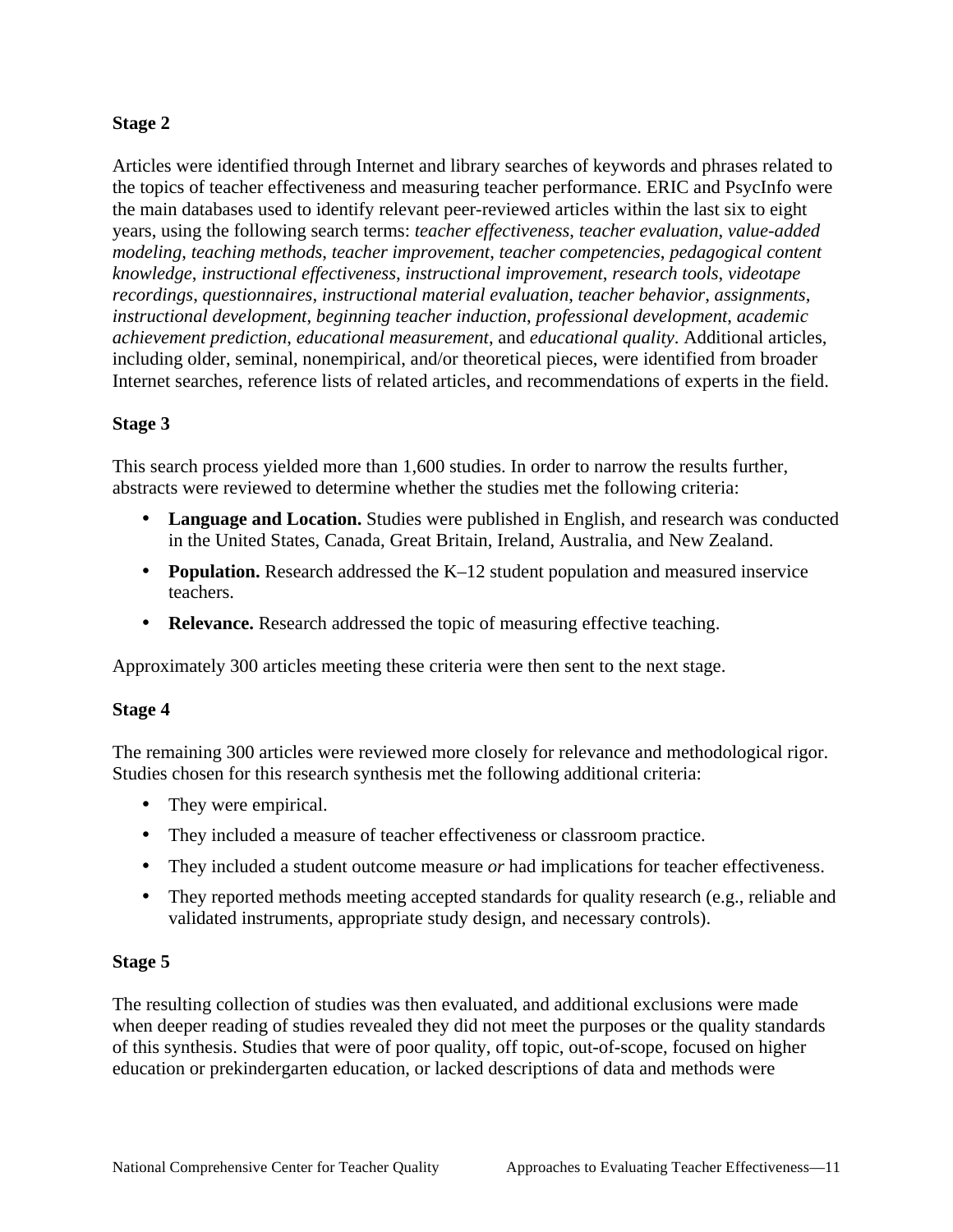excluded. The resulting synthesis includes approximately 120 studies that were thoroughly reviewed.

As discussed, the search was narrowed by focusing on studies measuring classroom processes and outputs in the form of student outcomes, paying particular attention to studies measuring teacher effectiveness in terms of value-added student achievement measures. The search was limited in this way for two main reasons:

- A previous research synthesis commissioned by the TQ Center (see Goe, 2007) specifically addresses the links between measures of teacher quality and student outcomes, and this topic also has been addressed in a number of other research syntheses and reviews (e.g., Darling-Hammond & Youngs, 2002; Goe, 2007; Rice, 2003; Wayne & Youngs, 2003; Wilson & Floden, 2003). Though there is some overlap, this research synthesis is meant to be an extension of previous work, thus it focuses on processes and outputs rather than on inputs.
- The criteria was narrowed by only including processes occurring inside the classroom and outputs concerning student outcomes. This narrowing of scope was necessary to ensure that the amount of literature to be reviewed and synthesized was manageable enough to be transformed into a useable and informative document. The research synthesis mainly focuses on processes inside the classroom and student outcomes related to gains in student achievement because these are topics that are prevalent in the current education policy landscape and are areas in which states have indicated a need for more information and assistance.

Furthermore, this synthesis is limited to measuring teachers and does not address methods of measuring school effects, the effectiveness of curriculum or professional development implementations (unless they include measures specific to teachers), or other evaluations of educational interventions or programming. Though these are important and related topics, they are beyond the scope of this synthesis.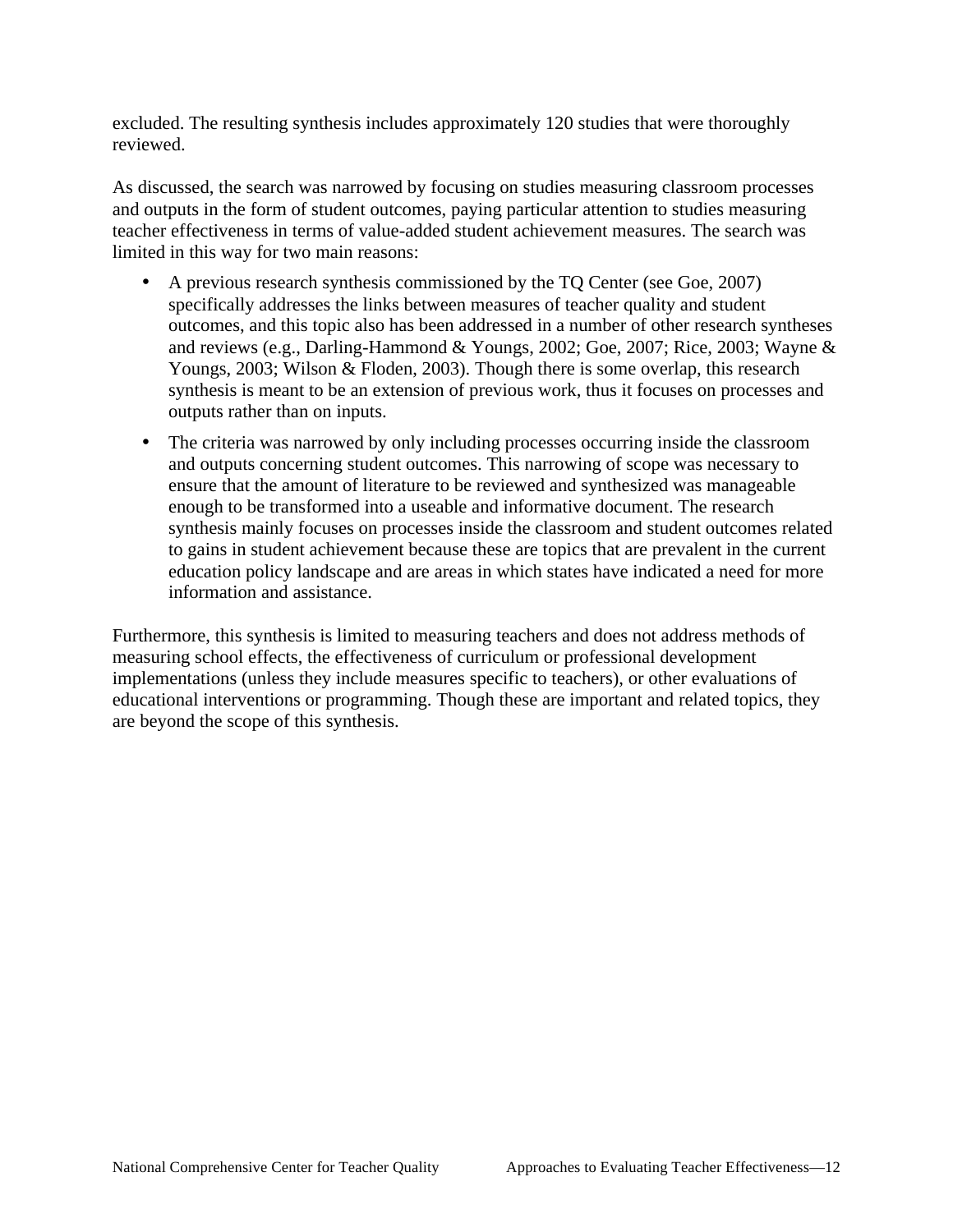# **Validity and Considerations in Measuring Teacher Effectiveness**

Determining what type of teacher evaluation method is best for a given purpose includes taking account of the validity and reliability of the instrument or process being used. Validity is the "most fundamental consideration in assuring the quality of any assessment" (Millett, Stickler, Payne, & Dwyer, 2007, p. 4). Validity refers to the degree to which an interpretation of a test score, or in this case, a score from a measure of teacher effectiveness, is supported by evidence. For a measure of teacher effectiveness to be valid, evidence must support the argument that the measure actually assesses the dimension of teacher effectiveness it claims to measure and not something else. In addition, evidence that the measure is valid for the purpose for which it will be used is essential. Instruments cannot be valid in and of themselves; an instrument or assessment must be validated for particular purposes (Kane, 2006; Messick, 1989). For example, an observation-based score might be validated for professional development purposes but might not be validated for compensation purposes. Determining the validity of an instrument requires taking account of the evidence regarding what the instrument measures, what it does not measure, and how the scores are being used. This requires the user of the instrument to be wellinformed about these issues and willing to make judgments about the degree to which there is sufficient evidence to use a particular instrument for the purpose under consideration.

In addition to concerns about validity, there are other measurement concerns. Blanton et al. (2003) identified six criteria that are particularly useful in informing this conversation [which are elaborated in Coggshall (2007)], and these criteria have been adapted and applied to the discussion of teacher effectiveness in the following pages.

 they work with colleagues. *Comprehensiveness* refers to the degree to which a measure captures *all* of the various aspects of teacher effectiveness*.* For example, less comprehensive measures might only capture how well a teacher is able to represent mathematics in the classroom. More comprehensive measures would capture how teachers represent mathematics, how they scaffold student learning, and how well

*Generality* refers to how well an instrument captures the full range of contexts in which teachers work. If an instrument can be used to assess elementary and secondary teacher effectiveness in music and special education, the instrument can be said to have a high level of generality. Generality is particularly important if one intends to compare teachers across contexts.

*Utility* refers to how useful scores from an instrument are for a specific purpose. For example, scores from an instrument that ignores teaching context may not be useful in identifying contexts that appear to support more effective teaching. The experience of other researchers or practitioners with an instrument makes it possible to better anticipate its potential uses and limitations.

*Practicality* refers to the logistical issues associated with a measure. These include the "costs, training requirements, and the developmental work required to adapt an existing model or measure" for one's own purpose (Blanton et al., 2003, p. 14). For example, creating valid and reliable instruments and processes for measuring teacher effectiveness is costly and time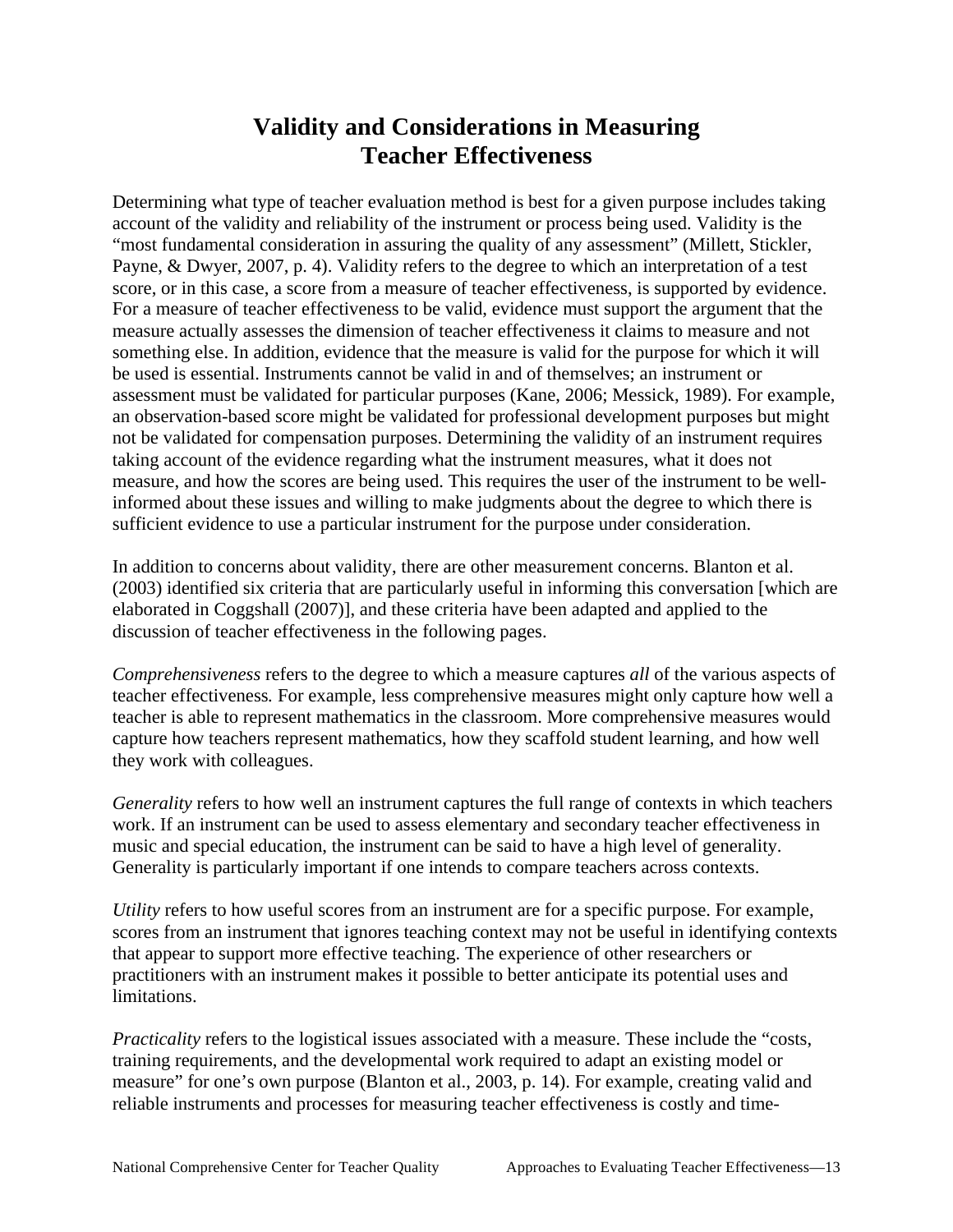consuming. Adapting an existing instrument and process might be less of a drain on district or state resources.

 is reliable but not valid for the purpose of measuring teacher effectiveness. *Reliability* refers to the degree to which an instrument measures something consistently. For example, it might be important to know whether scores on an instrument measuring teacher effectiveness vary by time of year, time of day, grade level, or subject matter. It is also important to note that instruments can be reliable without actually measuring what they were intended to measure. For example, an instrument might consistently measure teachers' use of flash cards. But if flash card use is not an important determinant of teacher effectiveness, then the instrument

*Credibility* is a specific type of validity—face validity—that is particularly important in measures of teacher effectiveness. If an instrument has strong credibility, many stakeholders from different groups (e.g., parents, teachers, administrators, and policymakers) view the measure as reasonable and appropriate.

very concerned with such issues. In this research synthesis, these aspects of measurement—validity, comprehensiveness, generality, utility, practicality, reliability, and credibility—are used to describe and assess a range of approaches to measuring teacher effectiveness. Particular attention is given to issues of validity and reliability because the authors draw heavily from the research literature, which is

In addition, careful attention is given to the purposes of instruments. The authors distinguish between high-stakes, low-stakes, formative, and summative assessments of teacher effectiveness. A formative evaluation is one that is intended to gather information that will be useful to improve a program, activity, or behavior. A summative evaluation is meant to make a final determination about a program, activity, or behavior at a specific point in time. For instance, a classroom observation may be an informal drop-in visit by a principal, or it may be a planned, formal observation conducted by highly trained professional evaluators with employment or tenure consequences. An informal evaluation that does not carry serious consequences and is meant to collect information for providing feedback to improve teaching is considered lowstakes and formative. In contrast, formal evaluations that carry substantial consequences and are conducted to gather information for a specific decision-making process are considered highstakes and summative. Considering whether the intent of the evaluation is high-stakes or lowstakes and whether it is summative or formative in nature will have strong implications for choosing a measure that will provide valid results.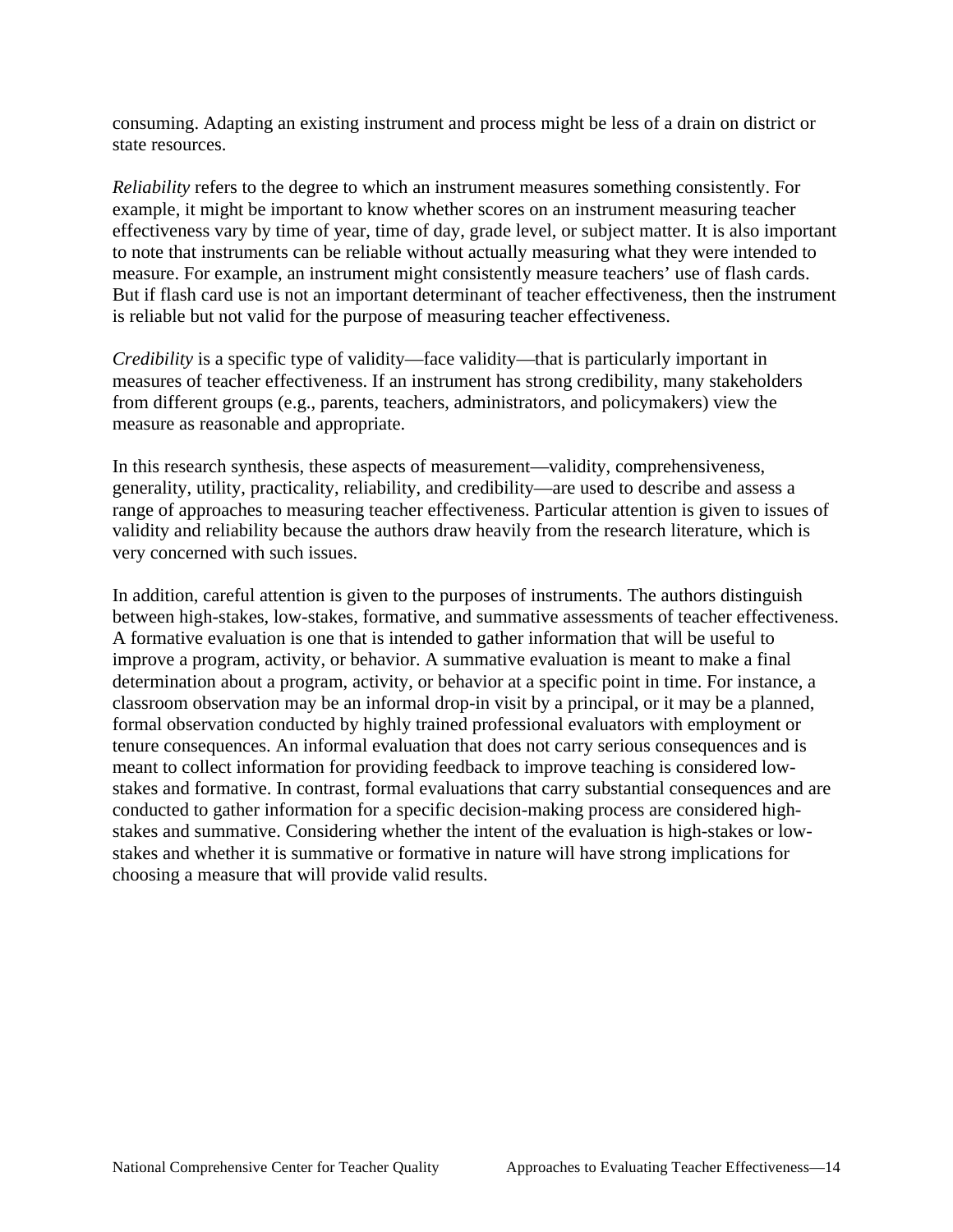# **Methods of Measuring Teacher Effectiveness**

Youngs, 2003; Wilson & Floden, 2003). The following sections present methods in teacher evaluation that are useful for measuring teacher effectiveness more broadly and providing information about what makes teachers effective. The discussion begins with the most widely used measure of teacher effectiveness, classroom observations. A review of other instruments that directly assess what teachers do in classrooms also is provided. These include principal evaluations; analysis of classroom artifacts (i.e., ratings of teacher assignments and student work); teaching portfolios; teacher self-reports of practice, including surveys, teaching logs, and interviews; and student ratings of teacher performance. Finally, teacher effectiveness as measured by value-added strategies is considered. For the scope of this discussion, more indirect measures of teaching, such as teacher demonstrations of knowledge, teacher responses to theoretical teaching situations (i.e., structured vignettes), or parent satisfaction surveys are not included. These measures can be extremely useful in assessing teaching competency; however, the authors chose to focus on measures that more directly assess the processes and activities occurring during instruction and products that are created inside the classroom. In addition, the research linking credentials, experience, or knowledge to teacher effectiveness is not considered. Though such work is terrifically important in discussions of initial teacher licensure, extensive reviews have already been conducted and widely publicized (e.g., Darling-Hammond & Youngs, 2002; Goe, 2007; Rice, 2003; Wayne &

Each of the sections that follow defines and describes the measure, provides examples and research findings on its use, and discusses its strengths and cautions, keeping in mind the previously described validity considerations and providing recommendations as appropriate. Coverage of instruments is not meant to be exhaustive but rather to accomplish the following: (1) to provide some researched examples of methods that are being employed by states or that are promising measures of teaching, and (2) to present knowledge of their uses and barriers. In addition, many commercially available products are not reviewed here but are examples of the broader class of instruments considered in this synthesis. Thus, in the interest of time, the synthesis considers the broader class of instruments and leaves it to the reader to consider the particular products. Table 1 presents a brief summary of the discussion on each method.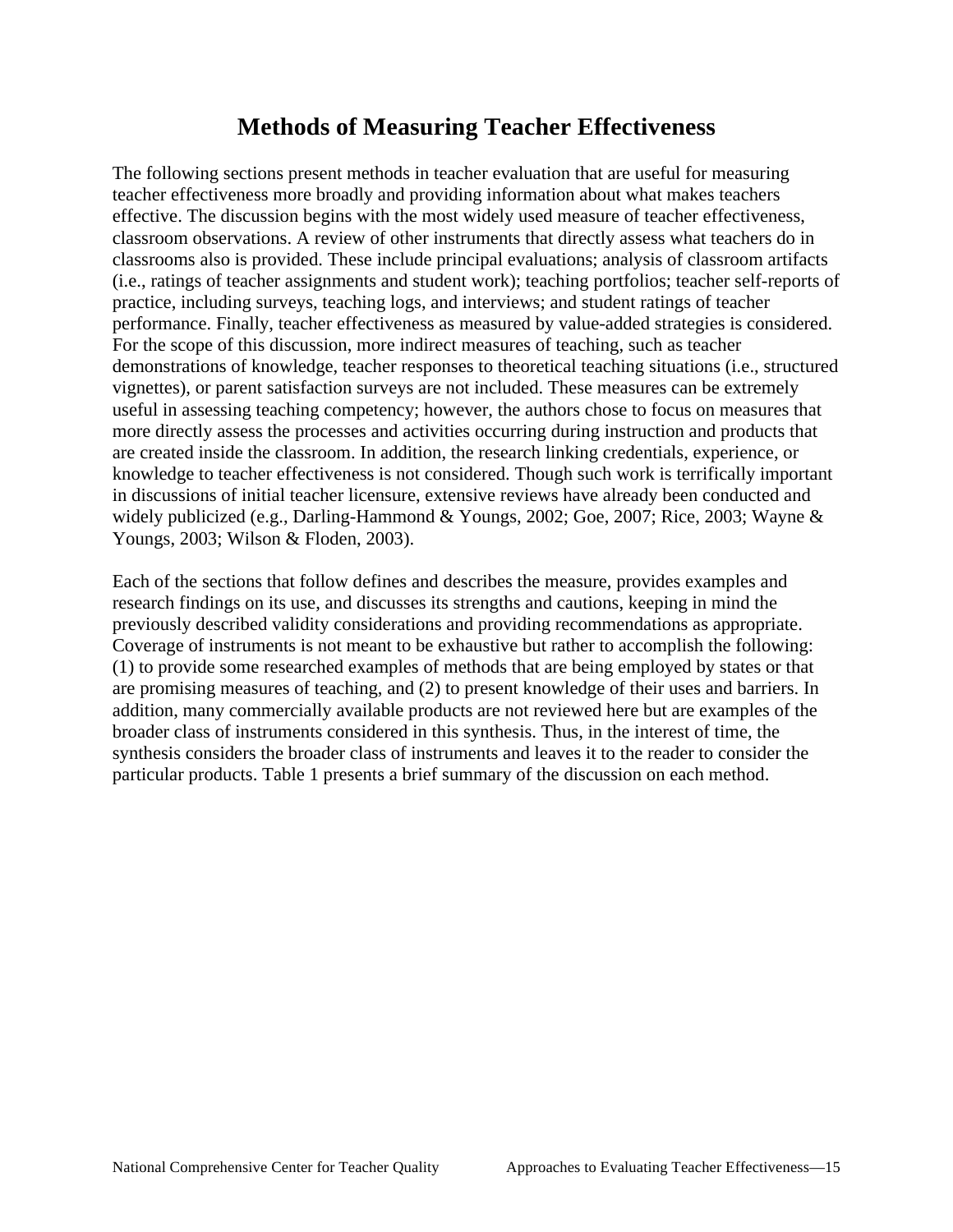| <b>Measure</b>                         | <b>Description</b>                                                                                                                                                                                                                                                                                                               | <b>Research</b>                                                                                                                                                                                                                                                                                                                                                                                  | <b>Strengths</b>                                                                                                                                                                                                                                                                                                                                                 | <b>Cautions</b>                                                                                                                                                                                                                                                                                                                                                                                                                                                                                                                              |
|----------------------------------------|----------------------------------------------------------------------------------------------------------------------------------------------------------------------------------------------------------------------------------------------------------------------------------------------------------------------------------|--------------------------------------------------------------------------------------------------------------------------------------------------------------------------------------------------------------------------------------------------------------------------------------------------------------------------------------------------------------------------------------------------|------------------------------------------------------------------------------------------------------------------------------------------------------------------------------------------------------------------------------------------------------------------------------------------------------------------------------------------------------------------|----------------------------------------------------------------------------------------------------------------------------------------------------------------------------------------------------------------------------------------------------------------------------------------------------------------------------------------------------------------------------------------------------------------------------------------------------------------------------------------------------------------------------------------------|
| <b>Classroom</b><br><b>Observation</b> | Used to measure<br>observable classroom<br>processes, including<br>specific teacher<br>practices, holistic<br>aspects of instruction,<br>and interactions<br>between teachers and<br>students. Can<br>measure broad,<br>overarching aspects<br>of teaching or<br>subject-specific or<br>context-specific<br>aspects of practice. | Some highly researched<br>protocols have been<br>found to link to student<br>achievement, though<br>associations are<br>sometimes modest.<br>Research and validity<br>findings are highly<br>dependent on the<br>instrument used,<br>sampling procedures, and<br>training of raters. There is<br>a lack of research on<br>observation protocols as<br>used in context for<br>teacher evaluation. | Provides rich information<br>$\bullet$<br>about classroom<br>behaviors and activities.<br>$\bullet$<br>Is generally considered a<br>fair and direct measure by<br>stakeholders.<br>Depending on the<br>protocol, can be used in<br>various subjects, grades,<br>and contexts.<br>Can provide information<br>useful for both formative<br>and summative purposes. | Careful attention must be<br>$\bullet$<br>paid to choosing or creating<br>a valid and reliable protocol<br>and training and calibrating<br>raters.<br>Classroom observation is<br>$\bullet$<br>expensive due to cost of<br>observers' time; intensive<br>training and calibrating of<br>observers adds to expense<br>but is necessary for<br>validity.<br>This method assesses<br>$\bullet$<br>observable classroom<br>behaviors but is not as<br>useful for assessing beliefs,<br>feelings, intentions, or out-<br>of-classroom activities. |
| Principal<br><b>Evaluation</b>         | Is generally based on<br>classroom<br>observation, may be<br>structured or<br>unstructured; uses<br>and procedures vary<br>widely by district. Is<br>generally used for<br>summative purposes,<br>most commonly for<br>tenure or dismissal<br>decisions for<br>beginning teachers.                                               | Studies comparing<br>subjective principal<br>ratings to student<br>achievement find mixed<br>results. Little evidence<br>exists on validity of<br>evaluations as they occur<br>in schools, but evidence<br>exists that training for<br>principals is limited and<br>rare, which would impair<br>validity of their<br>evaluations.                                                                | Can represent a useful<br>$\bullet$<br>perspective based on<br>principals' knowledge of<br>school and context.<br>Is generally feasible and<br>$\bullet$<br>can be one useful<br>component in a system<br>used to make summative<br>judgments and provide<br>formative feedback.                                                                                 | <b>Evaluation instruments</b><br>$\bullet$<br>used without proper<br>training or regard for their<br>intended purpose will<br>impair validity.<br>Principals may not be<br>qualified to evaluate<br>teachers on measures<br>highly specialized for<br>certain subjects or contexts.                                                                                                                                                                                                                                                          |

### **Table 1. Brief Summaries of Teacher Evaluation Methods**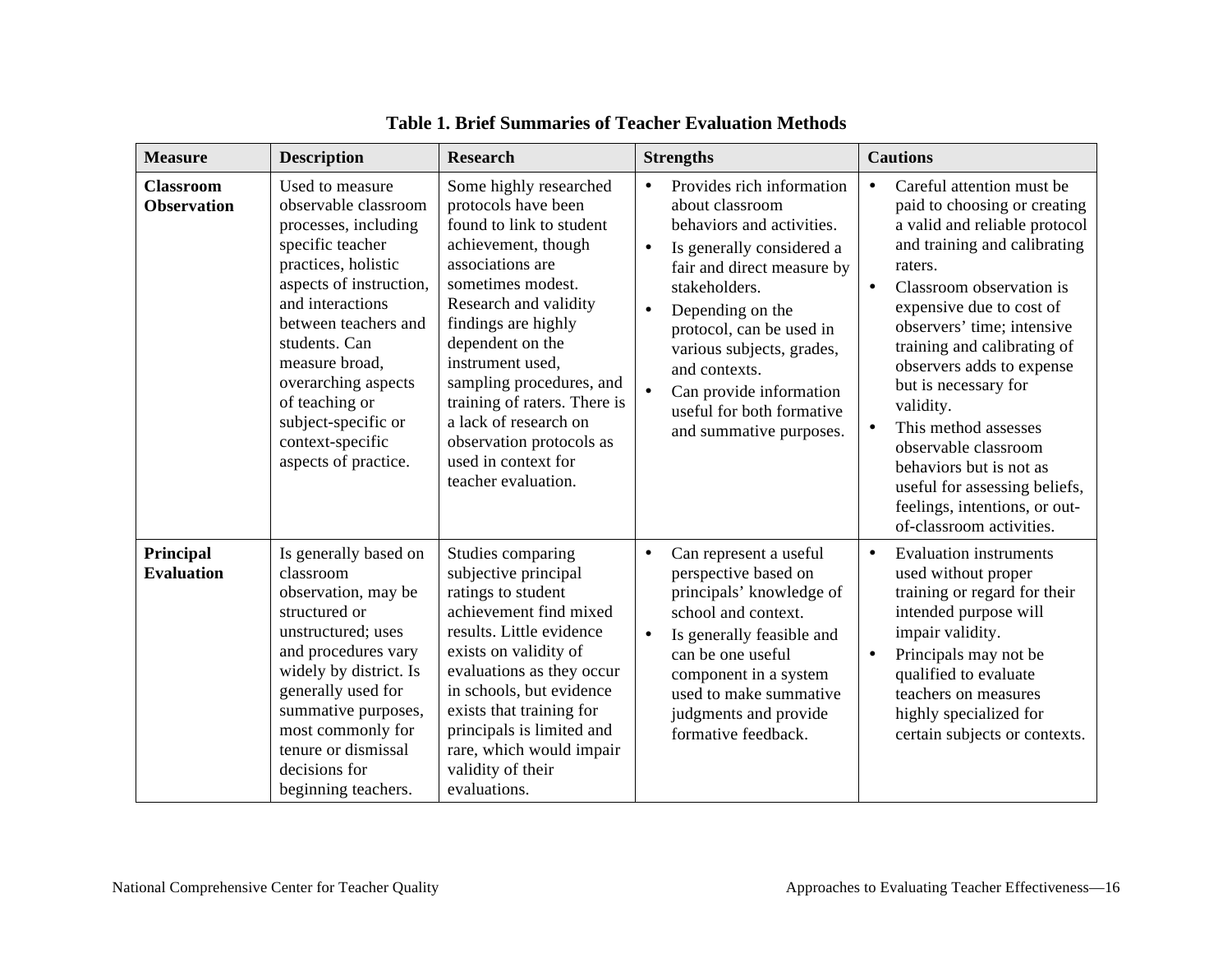| <b>Measure</b>                          | <b>Description</b>                                                                                                                                                                                                                                        | <b>Research</b>                                                                                                                                                                                                                                                                                                                                                                                   | <b>Strengths</b>                                                                                                                                                                                                                                                                                                                                        | <b>Cautions</b>                                                                                                                                                                                                                                                                                                                                                                                                                                                                      |
|-----------------------------------------|-----------------------------------------------------------------------------------------------------------------------------------------------------------------------------------------------------------------------------------------------------------|---------------------------------------------------------------------------------------------------------------------------------------------------------------------------------------------------------------------------------------------------------------------------------------------------------------------------------------------------------------------------------------------------|---------------------------------------------------------------------------------------------------------------------------------------------------------------------------------------------------------------------------------------------------------------------------------------------------------------------------------------------------------|--------------------------------------------------------------------------------------------------------------------------------------------------------------------------------------------------------------------------------------------------------------------------------------------------------------------------------------------------------------------------------------------------------------------------------------------------------------------------------------|
| <b>Instructional</b><br><b>Artifact</b> | Structured protocols<br>used to analyze<br>classroom artifacts in<br>order to determine<br>the quality of<br>instruction in a<br>classroom. May<br>include lesson plans,<br>teacher assignments,<br>assessments, scoring<br>rubrics, and student<br>work. | Pilot research has linked<br>artifact ratings to<br>observed measures of<br>practice, quality of<br>student work, and student<br>achievement gains. More<br>work is needed to<br>establish scoring<br>reliability and determine<br>the ideal amount of work<br>to sample. Lack of<br>research exists on use of<br>structured artifact<br>analysis in practice.                                    | Can be a useful measure<br>$\bullet$<br>of instructional quality if<br>a validated protocol is<br>used, if raters are well-<br>trained for reliability, and<br>if assignments show<br>sufficient variation in<br>quality.<br>Is practical and feasible<br>because artifacts have<br>already been created for<br>the classroom.                          | More validity and<br>reliability research is<br>needed.<br>Training knowledgeable<br>$\bullet$<br>scorers can be costly but is<br>necessary to ensure<br>validity.<br>This method may be a<br>promising middle ground in<br>terms of feasibility and<br>validity between full<br>observation and less direct<br>measures such as self-<br>report.                                                                                                                                    |
| <b>Portfolio</b>                        | Used to document a<br>large range of<br>teaching behaviors<br>and responsibilities.<br>Has been used widely<br>in teacher education<br>programs and in<br>states for assessing<br>the performance of<br>teacher candidates<br>and beginning<br>teachers.  | Research on validity and<br>reliability is ongoing, and<br>concerns have been raised<br>about<br>consistency/stability in<br>scoring. There is a lack of<br>research linking<br>portfolios to student<br>achievement. Some<br>studies have linked<br><b>NBPTS</b> certification<br>(which includes a<br>portfolio) to student<br>achievement, but other<br>studies have found no<br>relationship. | Is comprehensive and can<br>$\bullet$<br>measure aspects of<br>teaching that are not<br>readily observable in the<br>classroom.<br>Can be used with teachers<br>$\bullet$<br>of all fields.<br>Provides a high level of<br>$\bullet$<br>credibility among<br>stakeholders.<br>Is a good tool for teacher<br>$\bullet$<br>reflection and<br>improvement. | This method is time-<br>$\bullet$<br>consuming on the part of<br>teachers and scorers;<br>scorers should have content<br>knowledge of the<br>portfolios.<br>The stability of scores may<br>not be high enough to use<br>for high-stakes assessment.<br>Portfolios are difficult to<br>$\bullet$<br>standardize (compare<br>across teachers or schools).<br>Portfolios represent<br>$\bullet$<br>teachers' exemplary work<br>but may not reflect<br>everyday classroom<br>activities. |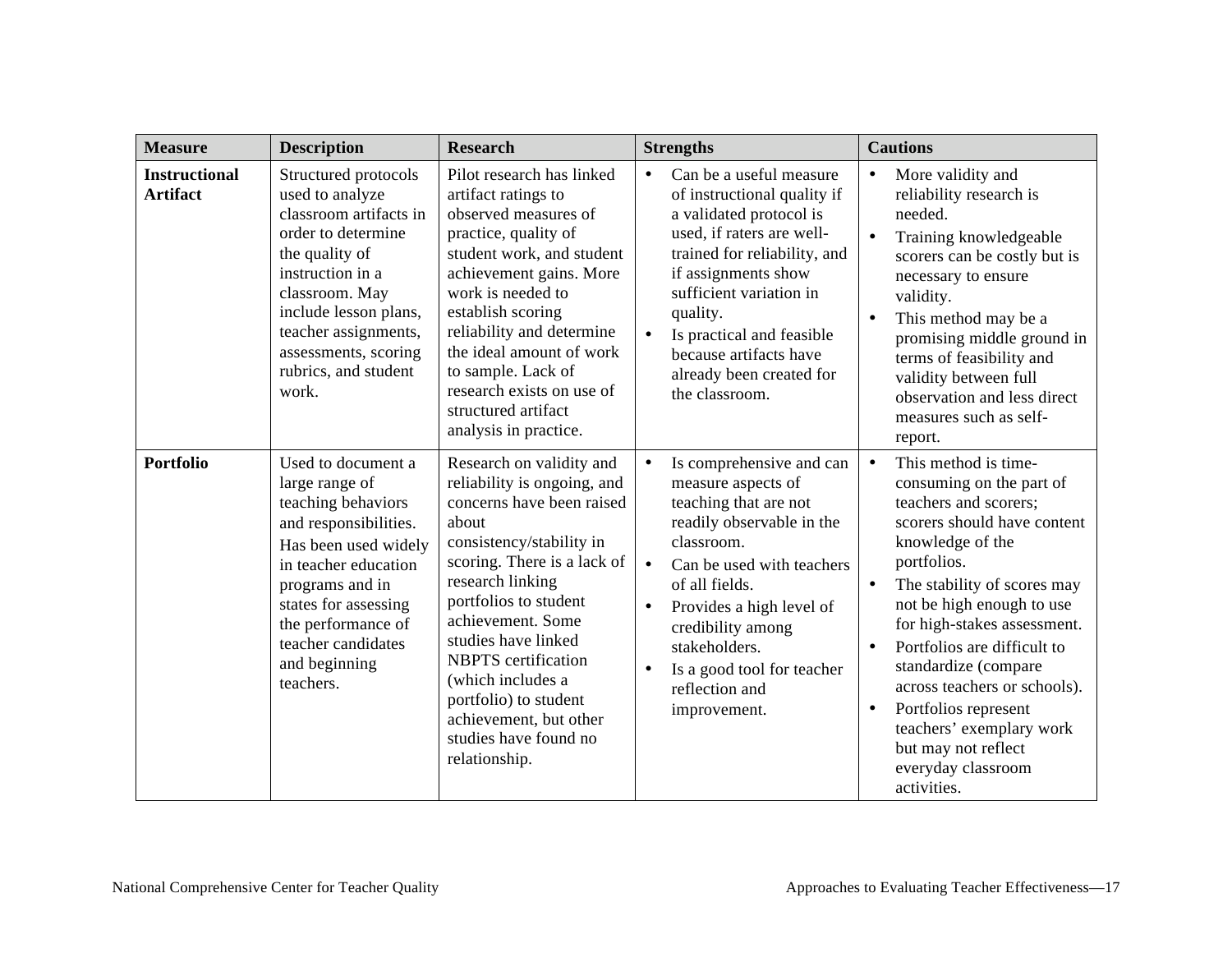| <b>Measure</b>                                          | <b>Description</b>                                                                                                                                                                                      | <b>Research</b>                                                                                                                                                                                                                                                                                                                                                                                                                          | <b>Strengths</b>                                                                                                                                                                                                                                                                                                                                                  | <b>Cautions</b>                                                                                                                                                                                                                                                                                                                                                            |
|---------------------------------------------------------|---------------------------------------------------------------------------------------------------------------------------------------------------------------------------------------------------------|------------------------------------------------------------------------------------------------------------------------------------------------------------------------------------------------------------------------------------------------------------------------------------------------------------------------------------------------------------------------------------------------------------------------------------------|-------------------------------------------------------------------------------------------------------------------------------------------------------------------------------------------------------------------------------------------------------------------------------------------------------------------------------------------------------------------|----------------------------------------------------------------------------------------------------------------------------------------------------------------------------------------------------------------------------------------------------------------------------------------------------------------------------------------------------------------------------|
| <b>Teacher Self-</b><br><b>Report</b><br><b>Measure</b> | Teacher reports of<br>what they are doing<br>in classrooms. May<br>be assessed through<br>surveys, instructional<br>logs, and interviews.<br>Can vary widely in<br>focus and level of<br>detail.        | Studies on the validity of<br>teacher self-report<br>measures present mixed<br>results. Highly detailed<br>measures of practice may<br>be better able to capture<br>actual teaching practices<br>but may be harder to<br>establish reliability or<br>may result in very<br>narrowly focused<br>measures.                                                                                                                                 | Can measure<br>unobservable factors that<br>may affect teaching, such<br>as knowledge, intentions,<br>expectations, and beliefs.<br>Provides the unique<br>$\bullet$<br>perspective of the<br>teacher.<br>Is very feasible and cost-<br>$\bullet$<br>efficient; can collect large<br>amounts of information at<br>once.                                           | Reliability and validity of<br>self-report is not fully<br>established and depends on<br>instrument used.<br>Using or creating a well-<br>$\bullet$<br>developed and validated<br>instrument will decrease<br>cost-efficiency but will<br>increase accuracy of<br>findings.<br>This method should not be<br>used as a sole or primary<br>measure in teacher<br>evaluation. |
| <b>Student Survey</b>                                   | Used to gather<br>student opinions or<br>judgments about<br>teaching practice as<br>part of teacher<br>evaluation and to<br>provide information<br>about teaching as it is<br>perceived by<br>students. | Several studies have<br>shown that student ratings<br>of teachers can be useful<br>in providing information<br>about teaching; may be as<br>valid as judgments made<br>by college students and<br>other groups; and, in<br>some cases, may correlate<br>with measures of student<br>achievement. Validity is<br>dependent on the<br>instrument used and its<br>administration and is<br>generally recommended<br>for formative use only. | Provides perspective of<br>$\bullet$<br>students who have the<br>most experience with<br>teachers.<br>$\bullet$<br>Can provide formative<br>information to help<br>teachers improve practice<br>in a way that will connect<br>with students.<br>$\bullet$<br>Makes use of students,<br>who may be as capable as<br>adult raters at providing<br>accurate ratings. | Student ratings have not<br>$\bullet$<br>been validated for use in<br>summative assessment and<br>should not be used as a sole<br>or primary measure of<br>teacher evaluation.<br>Students cannot provide<br>information on aspects of<br>teaching such as a teacher's<br>content knowledge,<br>curriculum fulfillment, and<br>professional activities.                    |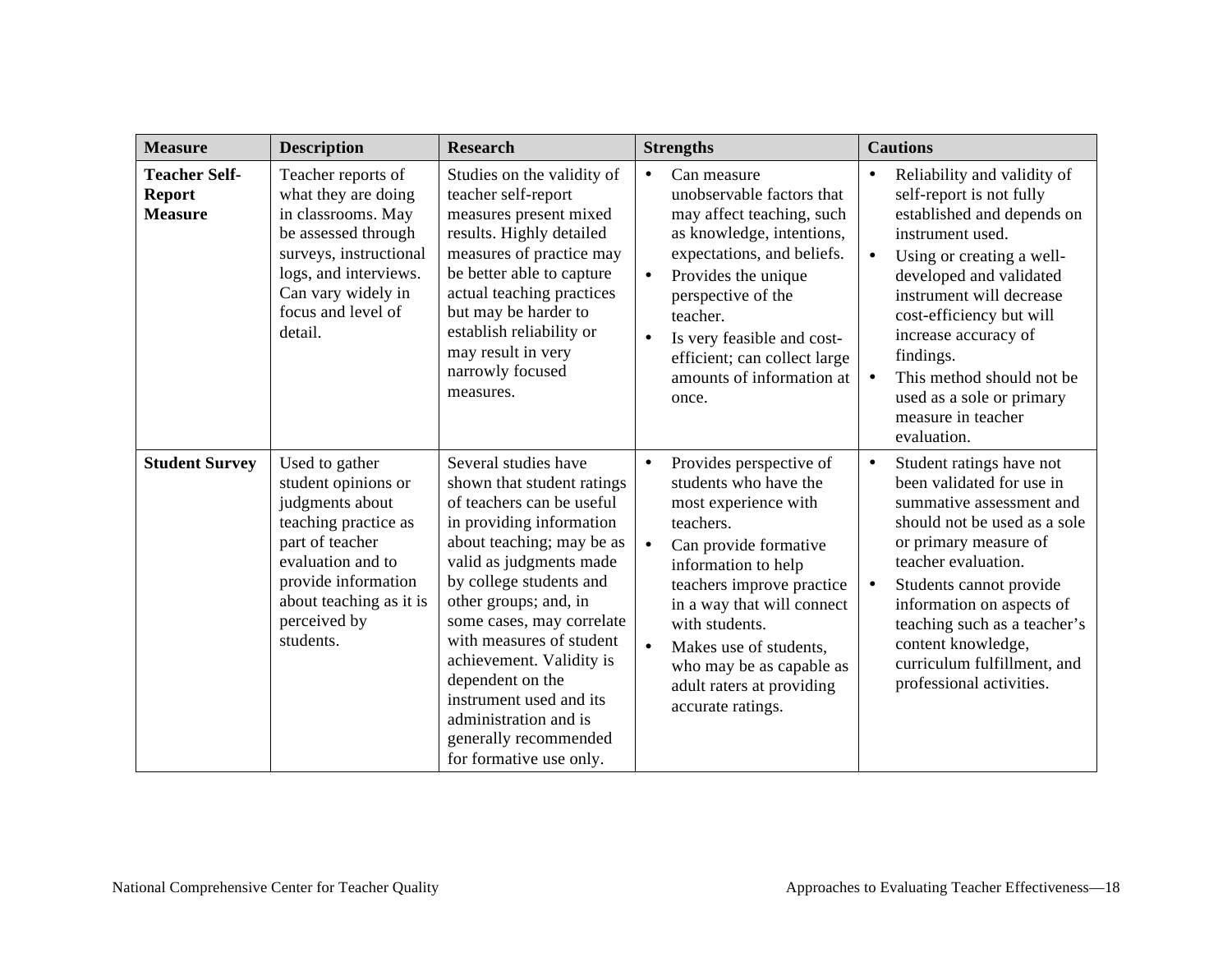| <b>Measure</b>                     | <b>Description</b>                                                                                                                                                                                                                               | <b>Research</b>                                                                                                                                                                                                                                                                                                                                                                                                                                                                                                                                                    | <b>Strengths</b>                                                                                                                                                                                                                                                                                                                                                                                                                                                                                                                                 | <b>Cautions</b>                                                                                                                                                                                                                                                                                                                                                                                                                                                                                                                                                  |
|------------------------------------|--------------------------------------------------------------------------------------------------------------------------------------------------------------------------------------------------------------------------------------------------|--------------------------------------------------------------------------------------------------------------------------------------------------------------------------------------------------------------------------------------------------------------------------------------------------------------------------------------------------------------------------------------------------------------------------------------------------------------------------------------------------------------------------------------------------------------------|--------------------------------------------------------------------------------------------------------------------------------------------------------------------------------------------------------------------------------------------------------------------------------------------------------------------------------------------------------------------------------------------------------------------------------------------------------------------------------------------------------------------------------------------------|------------------------------------------------------------------------------------------------------------------------------------------------------------------------------------------------------------------------------------------------------------------------------------------------------------------------------------------------------------------------------------------------------------------------------------------------------------------------------------------------------------------------------------------------------------------|
| <b>Value-Added</b><br><b>Model</b> | Used to determine<br>teachers'<br>contributions to<br>students' test score<br>gains. May also be<br>used as a research<br>tool (e.g.,<br>determining the<br>distribution of<br>"effective" teachers<br>by student or school<br>characteristics). | Little is known about the<br>validity of value-added<br>scores for identifying<br>effective teaching, though<br>research using value-<br>added models does<br>suggest that teachers<br>differ markedly in their<br>contributions to students'<br>test score gains.<br>However, correlating<br>value-added scores with<br>teacher qualifications,<br>characteristics, or<br>practices has yielded<br>mixed results and few<br>significant findings.<br>Thus, it is obvious that<br>teachers vary in<br>effectiveness, but the<br>reasons for this are not<br>known. | Provides a way to<br>evaluate teachers'<br>contribution to student<br>learning, which most<br>measures do not.<br>Requires no classroom<br>visits because linked<br>student/teacher data can<br>be analyzed at a distance.<br>Entails little burden at the<br>$\bullet$<br>classroom or school level<br>because most data is<br>already collected for<br>NCLB purposes.<br>May be useful for<br>identifying outstanding<br>teachers whose<br>classrooms can serve as<br>"learning labs" as well as<br>struggling teachers in<br>need of support. | Models are not able to sort<br>out teacher effects from<br>classroom effects.<br>Vertical test alignment is<br>assumed (i.e., tests<br>essentially measure the<br>same thing from grade to<br>grade).<br>Value-added scores are not<br>useful for formative<br>purposes because teachers<br>learn nothing about how<br>their practices contributed<br>to (or impeded) student<br>learning.<br>Value-added measures are<br>controversial because they<br>measure <i>only</i> teachers'<br>contributions to student<br>achievement gains on<br>standardized tests. |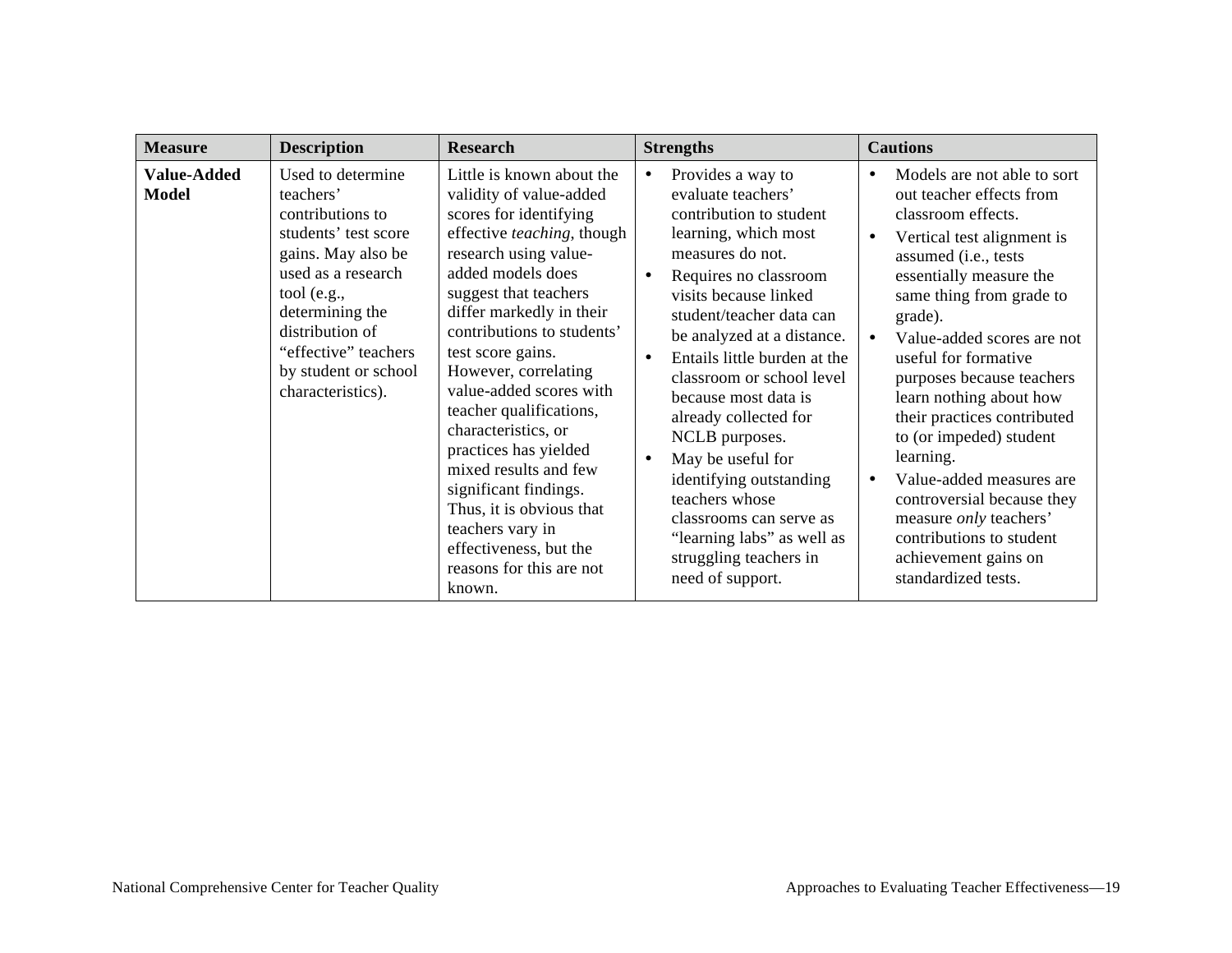### **Classroom Observations**

### **Description**

Milanowski, & Borman, 2004; Milanowski, 2004). Teacher observations take many forms, measure different aspects of teaching, and vary greatly in their implementation. They may be a district-developed set of categories that are used to give teachers' formative feedback. They may be a product purchased from an outside vendor that comes with rater training and scoring. Most often, observations occur somewhere between once and a few times during the school year, encompass roughly one lesson, and happen on a day agreed upon by the teacher and the rater. There is often a preobservation or postobservation conference between the rater and the teacher. The degree to which observations can or should be used for specific purposes depends on the instrument, how that instrument was developed, the level of training and monitoring raters receive, and the psychometric properties of the instrument. Review of the research suggests that observation scores have been related to important outcome measures such as student achievement (Gallagher, 2004; Kimball, White,

When measuring teacher effectiveness through classroom observations, valid and appropriate instruments are crucial as well as trained raters to utilize those instruments in standard ways so that results will be comparable across classrooms. The following example may help explain what is meant by a "trained rater":

be reliably trained. Presume that there are four aspects of teaching effectiveness one wants to measure: teacher student interactions, classroom management, school community contributions, and subject matter knowledge. Each is measured on a three-point scale: *needs improvement*, *satisfactory*, and *excellent*. In rater training, raters would be taught the differences among *needs improvement*, *satisfactory*, and *excellent* classroom management. What, for example, causes a specific classroom management technique to go from satisfactory to excellent? Raters would need to practice applying those criteria to a number of lessons to make sure they understand when they actually are faced with diverse actions. Raters also would be taught where particular actions say, scaffolding students' understanding of fractions—are to be scored. In that example, raters might want to have such scaffolding fall into the interactions domain, whereas, others might tend to score scaffolding as a part of the teacher's subject matter knowledge. As a part of the training, these issues would be discussed and practiced, and hopefully raters would learn to score observations accurately against the standards. If this were to happen, the raters would be calibrated to the standards. If raters could do this consistently for numerous lessons, they would

Whoever is using the raters' scores also would want to be sure that throughout the school year, raters are consistently applying those criteria. It would be problematic if scores were more lenient in the beginning of the year (because, for example, the teachers are just getting started) and more stringent in the middle or end of the year (because raters had seen a lot of teaching). This would mean one's scores would partially depend on when they were observed. In addition to issues of what day during the year observations take place, users of observation protocols also should pay attention to whether or not there is information (and training) to help raters consistently apply the rating criteria across different times of the day and subject matter.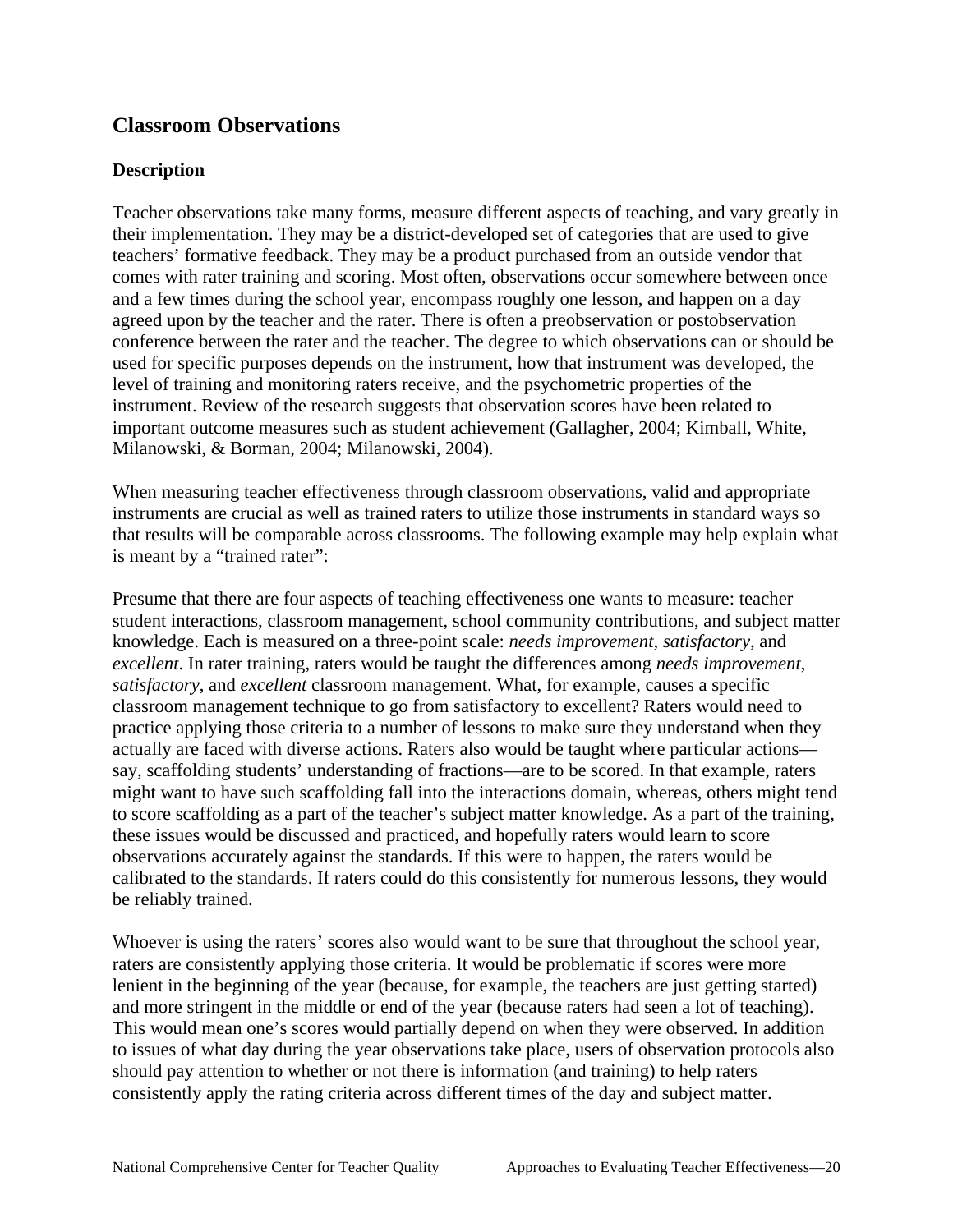Depending on the protocol, trainers may or may not have investigated, thought about, or developed training materials to deal with these issues. These issues are critical for any protocol, but they are especially important if scores are going to be used for high-stakes purposes such as tenure and compensation.

Given those technical considerations, observations can provide important, useful information about a teacher's practice if used thoughtfully. Districts must be careful, however, because observations are susceptible to rater biases in ways that some of the other measures of teacher effectiveness are not.

### **Examples**

matter but has particular grade spans (early childhood, K-5, and 6-12). Examples of observation protocols that are widely used and have been studied on a relatively large scale include Charlotte Danielson's (1996) *Enhancing Professional Practice: Framework for Teaching* and the University of Virginia's Classroom Assessment Scoring System (CLASS) for prekindergarten and K–5 (Pianta, La Paro, & Hamre, 2006). The *Framework for Teaching* is meant to be used across subject matter and grade levels. CLASS also can be used across subject

In addition to these instruments, there are countless numbers of additional observation protocols that are less widely used, some of which have no published validity information and others of which have been used in very limited contexts—most often in research projects in which scores are not reported to teachers or used for any purpose outside the research project. A subset of these more narrowly used instruments is comprised of several promising subject-specific protocols. These protocols are particularly noteworthy, given the increasing focus on the role of subject-specific knowledge for teaching and the increasing call for teachers to have more and more relevant subject matter knowledge. Examples of these include the Reformed Teaching Observation Protocol (RTOP) for mathematics and science (Piburn & Sawada, 2000), the Quality of Mathematics in Instruction (QMI) in mathematics (Blunk, 2007), and the TEX-IN3 for literacy (Hoffman, Sailors, Duffy, & Beretvas, 2004). Though these three specific instruments are regarded as promising, they have not been widely used by anyone beyond the developers, and there is little published data on how these instruments function. RTOP has the most information (e.g., MacIsaac, Sawada, & Falconer, 2001; Piburn & Sawada, 2000; Sawada et al., 2002), whereas QMI is the newest and is still in the beginning stages of documentation (e.g., Blunk, 2007). For practitioners interested in modifying generic protocols to include more subject matter, these would be excellent resources. They also might be useful for districts interested in using subject-specific protocols for formative feedback.

 following: **Danielson's Framework***.* Danielson's (1996) *Framework for Teaching* is one of the most commonly used observation protocols in districts (Brandt, Mathers, Oliva, Brown-Sims, & Hess, 2007). Danielson based the framework on research she and colleagues conducted in developing Praxis III, an observational protocol designed by ETS for assessing the classroom performance of beginning teachers. ETS researchers worked with many teachers and other educators to do the

- Define a holistic view of teaching.
- Describe the complex relationships of teachers and students.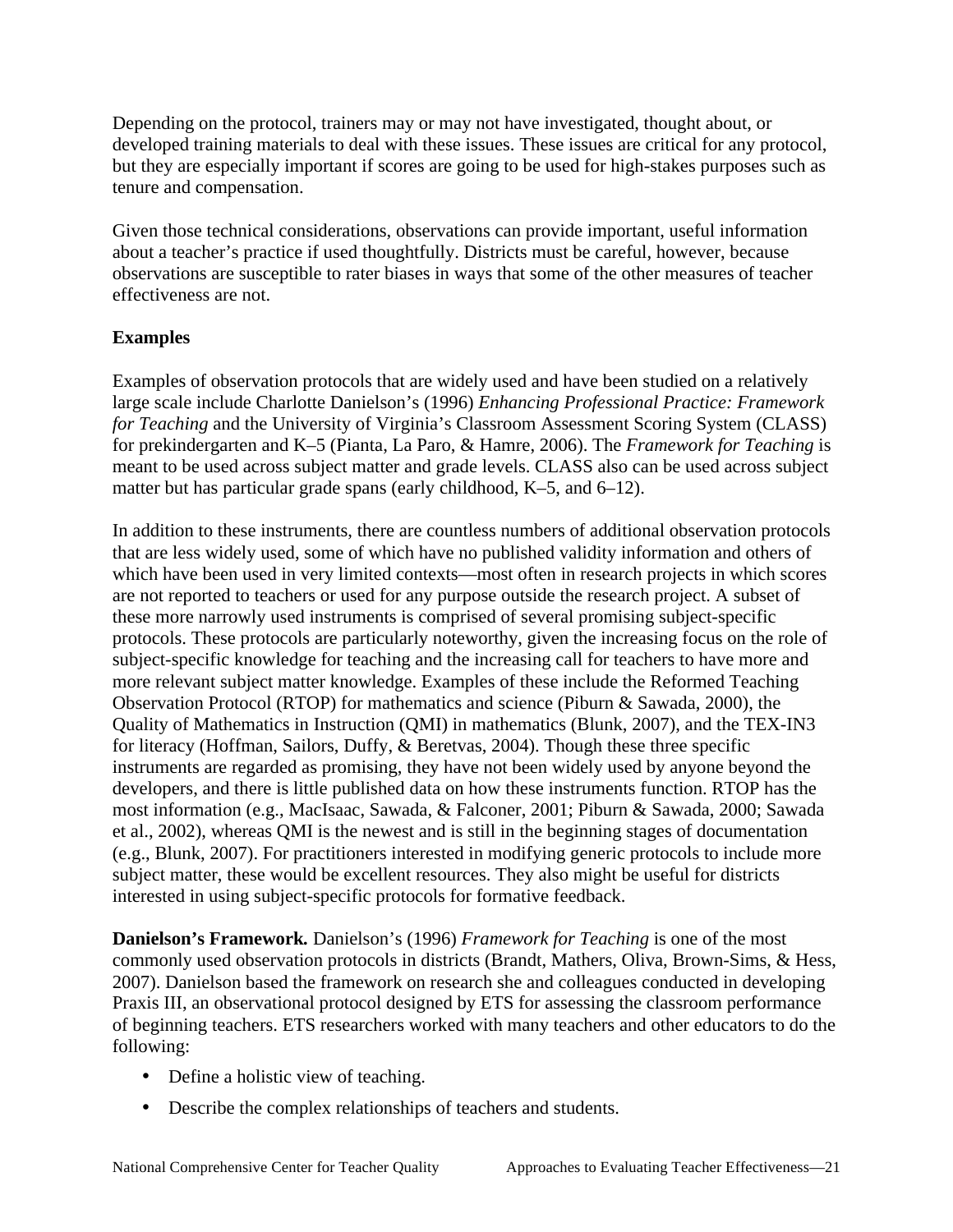- Examine the importance of tailoring teaching to the individual, developmental, and cultural differences of students.
- Consider the influence of the subject being taught on teaching.
- Spell out the implications of all this for teacher assessment.

• Spell out the implications of all this for teacher assessment.<br>The *Framework for Teaching* is described on the Danielson Group website as "a research-based" set of components of instruction, aligned to the INTASC standards, and grounded in a constructivist view of learning and teaching." It consists of four domains, broken down into 22 components and 76 smaller elements. Teachers are evaluated against a detailed rubric, which can be used to rate each of the 76 elements as *unsatisfactory*, *basic*, *proficient*, or *distinguished*. The framework can be used for several purposes, such as reflection and self-assessment, mentoring and induction, peer coaching, and supervision. Although it can be used for summative evaluation, providing feedback for formative use is key. According to the Danielson Group website:

The *Framework* may be used for many purposes, but its full value is realized as the foundation for professional conversations among practitioners as they seek to enhance their skill in the complex task of teaching. The *Framework* may be used as the foundation of a school or district's mentoring, coaching, professional development, and teacher evaluation processes, thus linking all those activities together and helping teachers become more thoughtful practitioners.

may be partially responsible for the range of findings. The *Framework for Teaching* has been implemented and studied in districts including Cincinnati, Ohio; Reno/Sparks, Nevada; Coventry, Rhode Island; and Los Angeles, California; with several studies finding that teachers who scored higher on the *Framework for Teaching*  were associated with greater gains in student achievement (Gallagher, 2004; Kimball et al., 2004; Milanowski, 2004; Milanowski, Kimball, & Odden, 2005). These findings vary by subject matter (reading and mathematics) and grade level and are small to modest sized correlations. It is important to note that there was wide variation in rater training, rater's relationship with the teacher (peer, supervisor, etc.), the degree of adherence to Danielson's recommendations for use, the use of the scores, and the number of observations conducted for each teacher. This variation

For example, the school in Los Angeles that used the *Framework for Teaching* adopted a subject specific version, used it for simultaneous formative and summative feedback, and linked scores with skills-based merit pay. In Cincinnati, a nonsubject-specific version was used for both formative and summative purposes and was linked to skills-based merit pay. Research reports on these sites reported observations taking place between three and six times per year by a hired teacher evaluator (who was released from teaching duties for three years) and/or an administrator. In Nevada, principal and assistant principals used multiple sources of evidence to assign scores on a nonsubject-specific version of the modified framework. This information was used formatively and summatively, but it was not used for compensation. In Coventry, Rhode Island, principals and department heads conducted observations based on a modified version of the *Framework for Teaching*. Frequency of observations was dependent on tenure status, and scores were not intended to be linked to pay. In the two cases in which *Framework for Teaching*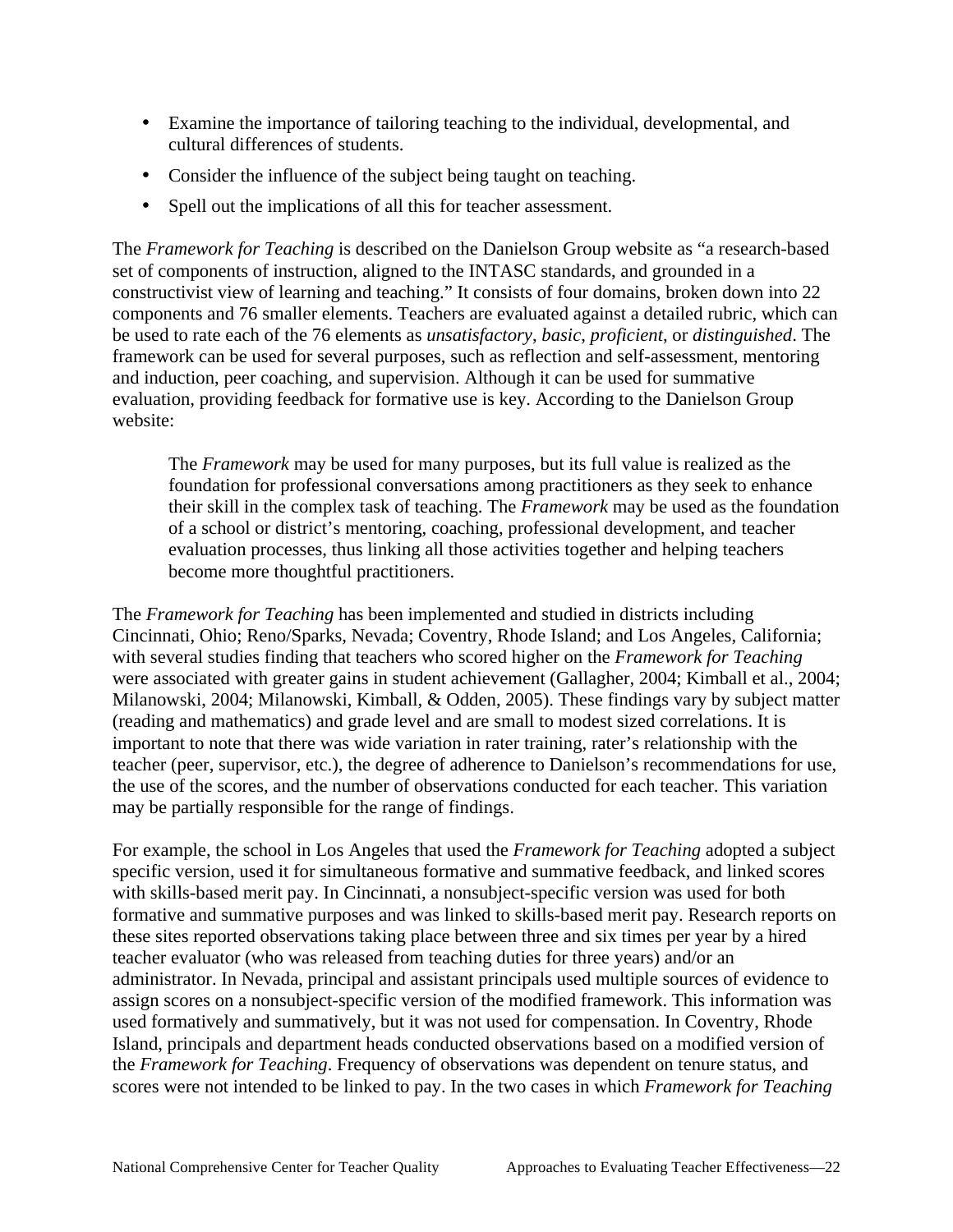credentials, experience). scores were used for compensation decisions, they were used with other information (e.g.,

This variation and the research documentation of the instrument suggest a number of important points. First, a good proportion of teachers in each site find the framework credible and helpful for their teaching (Heneman, Milanowski, Kimball, & Odden, 2006). Scores have been used in four districts and 179 schools across the country for both formative and summative purposes, which suggests it is possible to use the *Framework for Teaching* in various contexts and purposes. The framework is general with respect to grade level and subject matter area. It does not capture subject specific aspects of teaching, though at least one district was able to develop subject-specific versions. The research does not indicate whether modified versions of the instrument perform as well as versions that adhere to Danielson's recommendations. In addition, it is not evident whether the instrument functions differently (or is implemented differently) at different grade levels. Finally, the *Framework for Teaching* values a constructivist approach to teaching.

**Classroom Assessment Scoring System (CLASS).** This observation instrument was developed at the University of Virginia as a measure of classroom quality in preschool and in the early elementary grades. A number of studies have been conducted to examine the relationship between scores on CLASS and students' academic and social growth, as described in this section. CLASS was conceptually based on theories of child development, and the dimensions characterize interactions between students and teachers (Pianta, La Paro, & Hamre, 2007). In CLASS, "the focus is on what teachers *do* with the materials they have and in the interactions they have with students" (Pianta, La Paro, et al., 2007, p. 1). Although the instrument started out as a measure of classrooms in early elementary settings, protocols have now been developed for prekindergarten, Grades K–5, and Grades 6–12.

The CLASS framework is a theoretically driven and empirically supported conceptualization of classroom interactions organized into three major domains: emotional support, classroom organization, and instructional support. Each domain has a set of more specific dimensions of classroom interactions that are deemed to be important to students' academic and social development. The *emotional support* construct refers to the teacher's ability to establish a classroom climate and set of relationships that enhance students' social and emotional functioning. The *classroom organization* construct refers to classroom processes related to the organization and management of students' behavior, time, and attention in the classroom. The *instructional support* construct refers to teaching that is consistent with both theories of how students learn best and domain-specific models of content.

sampling of classrooms" (Pianta, La Paro, et al., 2007, p. 10). Based on two large studies using CLASS uses time-sampling in the form of observation cycles. A cycle is defined as a 30-minute period in which the first 20 minutes is used for observations and note-taking and the next 10 minutes are used for scoring. CLASS has been used both in real-time observations and videotaped lessons. The authors of CLASS found that "four cycles provides a representative CLASS, researchers also found that scores are relatively stable across the school year. There are, however, small differences in mean scores around the holidays and toward the end of the year.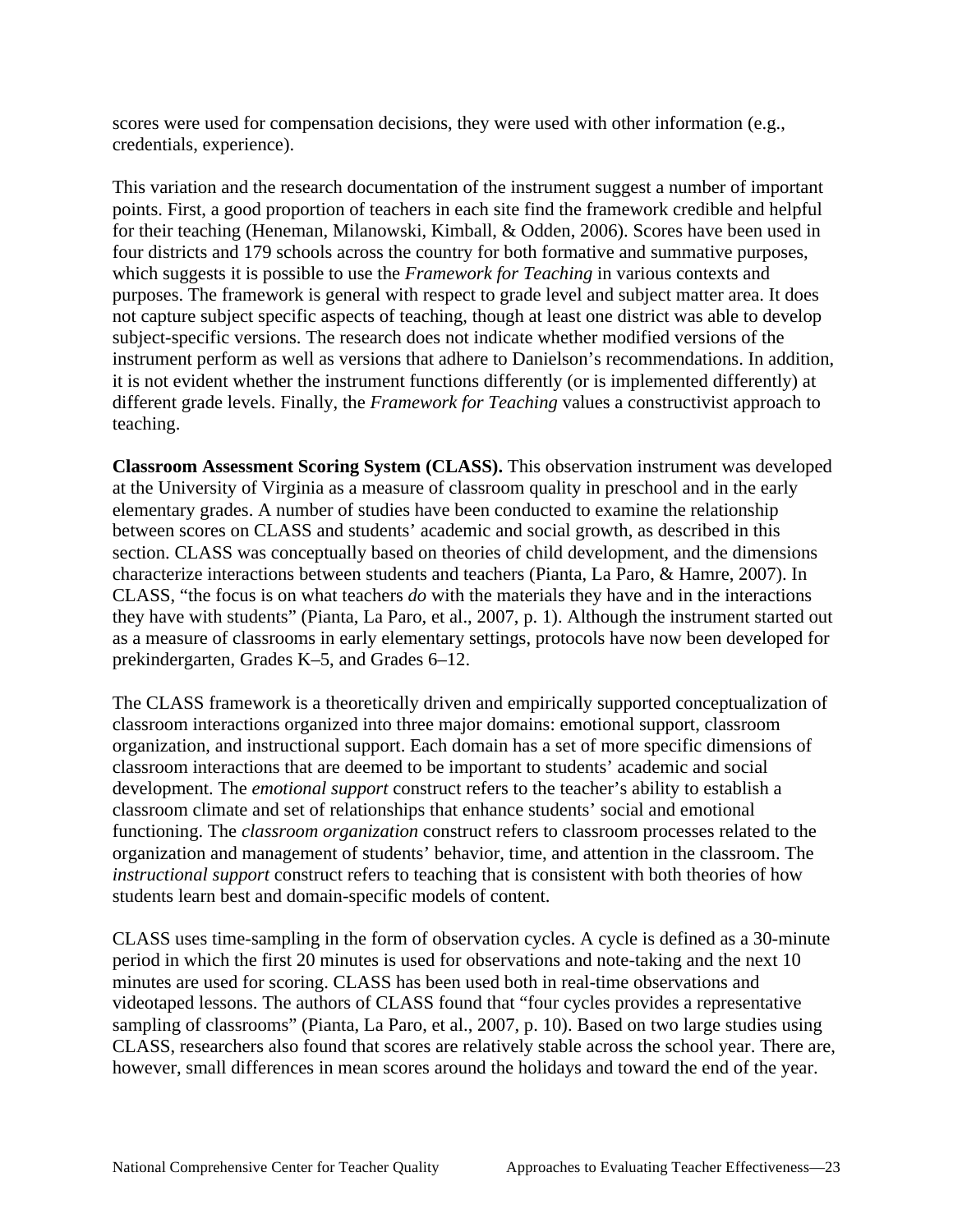The developers of CLASS offer training to groups interested in using the protocol. Training consists of a two-day training and scoring session in which potential raters watch numerous 20 minute training videos that have been consensus-scored by at least three master raters. At the end of the training, potential raters take a reliability test on five 20-minute segments of videotaped teaching. A rater is considered to have achieved sufficient reliability if he or she produces a score within one point of the master raters' consensus score for that video clip. The training materials thus far have been successful, achieving an average inter-rater reliability of 87 percent (Pianta, La Paro, et al., 2007).

Currently, there is little information on the Grades 6–12 version of CLASS works, but there is extensive validity and reliability data on the elementary and prekindergarten versions, and those data are promising (Pianta, La Paro, et al., 2007). The data on the prekindergarten and K–5 versions come from six studies in more than 1,700 PK–5 classrooms in urban, rural, and suburban settings across the country. Scores on CLASS or its precursor have been related to academic gains, other developmental markers, and student behavior (Hamre & Pianta, 2005; Howes et al., 2008; Rimm-Kaufman, La Paro, Downer, & Pianta, 2005).

 high-quality, there are a number of considerations to keep in mind: Although the information provided suggests that the prekindergarten and K–5 instruments are of

- There is little information about the secondary instrument, and thus it should be used with caution.
- subject-specific information it can generate for formative purposes. • The protocol can be used across subject matters, but it is targeted at grade levels. The protocol does have an instructional support domain but is limited in terms of the kind of
- research does not reveal whether or how districts adapt or use the instrument. • There are increasing numbers of districts and schools using the protocol; however, the

In addition, it is not known whether districts find it affordable or doable to keep raters trained at reliable and calibrated levels. Many researchers find the scores from CLASS to be meaningful, but again, there is not much information about how teachers view CLASS scores.

### **Strengths and Cautions**

As a class of instruments, observation protocols have a number of strengths. Teacher observations often *seem* valid. To the degree that observational ratings reflect who teachers and administrators believe is a good teacher, stakeholders can support their use. This makes it particularly important for a given protocol to be developed to reflect stakeholders' ideas about best practice and to be implemented in robust, defensible ways. When observation protocols clash with stakeholders' beliefs and/or are implemented in biased ways, the validity of results is weakened. Thus, including stakeholders' views about the content and implementation of observation protocols may be beneficial.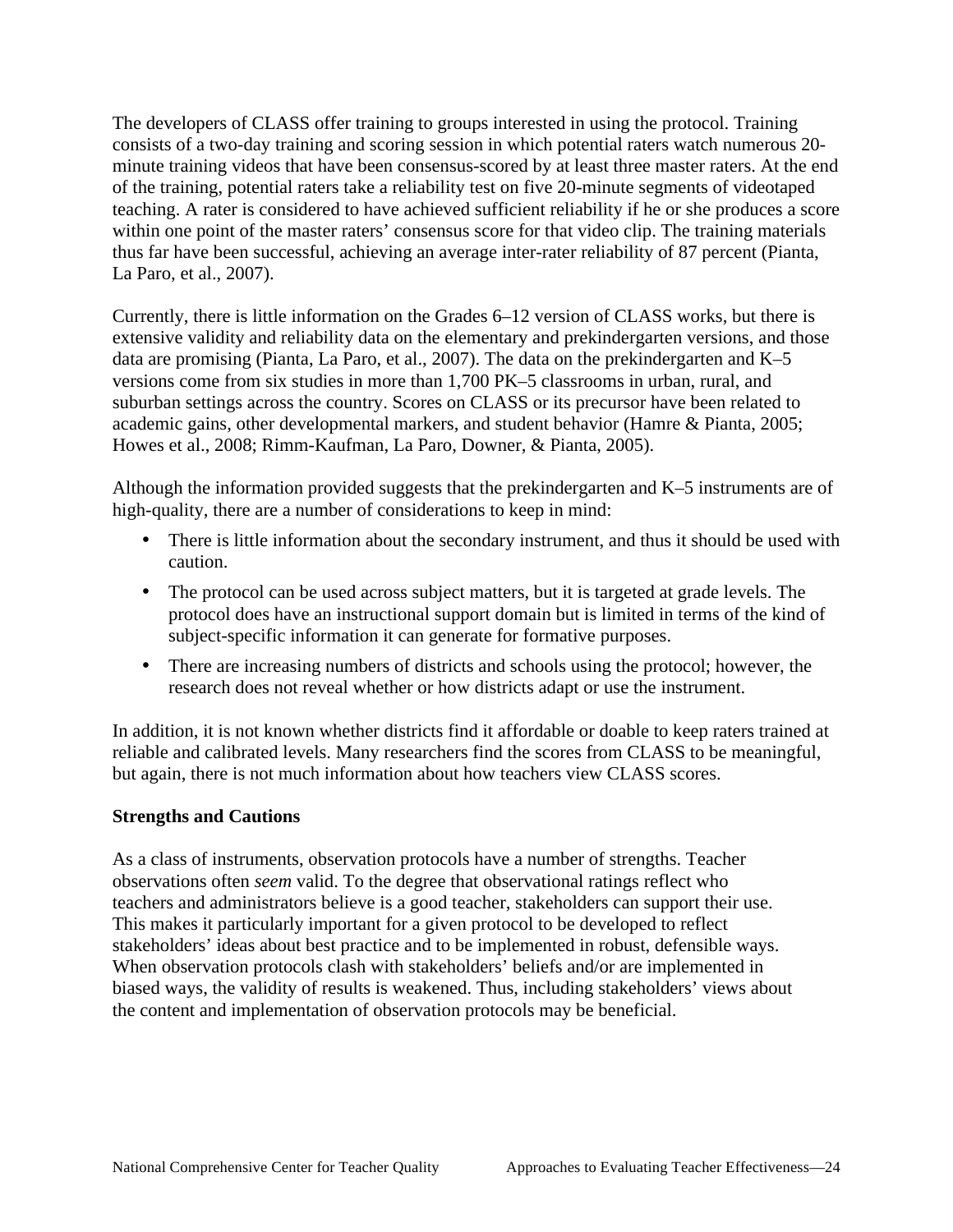effective teaching practices that are valued. Another strength is that observation protocols have been and could be used as a part of teacher compensation. They have been modestly to moderately linked to student achievement, depending on the instrument. They also have been used both formatively and summatively, suggesting that the same instrument can serve multiple purposes for districts. For formative use, observations can provide rich feedback about teachers' areas of strengths and weaknesses. This type of rich feedback could be used productively for formative evaluations of teachers. The rater/evaluator can share with the teacher the results of the evaluation and then use those results to help develop (cooperatively) a plan of professional development and personal growth that will lead to a closer alignment to the

 gap in the understanding of how these protocols might improve practice. There are a number of cautions that are worth bearing in mind, however, considering the use of observations for evaluation of any form. The most popular and well-researched instruments are generic and may not take account of subject-specificity in ways that could support teachers as they endeavor to teach more students increasingly ambitious content. Many protocols have been used in research projects only by the researchers themselves (or by one other researcher who was not involved in the protocol's development). This lack of field testing introduces two significant concerns. First, for many instruments, it is not evident whether it is possible for districts to use the protocols effectively for nonresearch purposes. This issue might be resolved by a review of the instruments themselves and a conversation with the developers, but nonetheless, it is important to note there is little research to guide practitioners on this issue. In addition, because many protocols have not been used to improve practice, it is not known whether the district can expect to see a change in teachers' practice when a particular protocol is used. This is a serious

In addition, the link between observations and student achievement and other outcome measures (e.g., graduation and citizenship) is another concern. Though there have been some studies that link teachers' scores on observation protocols to gains in student achievement (Gallagher, 2004; Kimball et al., 2004; A. Milanowski, 2004), there is much work to be done. For example, there is little research that links scores on well-validated observation protocols with other student outcomes of interest. Observations teachers may tell a great deal about how well a given teacher's practice aligns with what is believed to be good practice, but without linking this information to student outcomes, determining effectiveness is difficult.

A final set of concerns about observation protocols involves the issue of raters. Proper training is essential because raters are making moment-by-moment judgments about what they see. McGreal (1990) contends, "The high inference nature of rating scales places the burden of selecting a rating directly upon the evaluator" (p. 50). Considerable progress has been made in developing methods for ensuring more consistent ratings through evaluator training and calibration sessions. However, there is no assurance that a given state or district actually employs these methods, meaning that different evaluators might give very different scores to the same teacher, depending on their views of good teaching. Measuring teacher effectiveness through observations can be very uneven, which threatens the utility and credibility of the protocols themselves.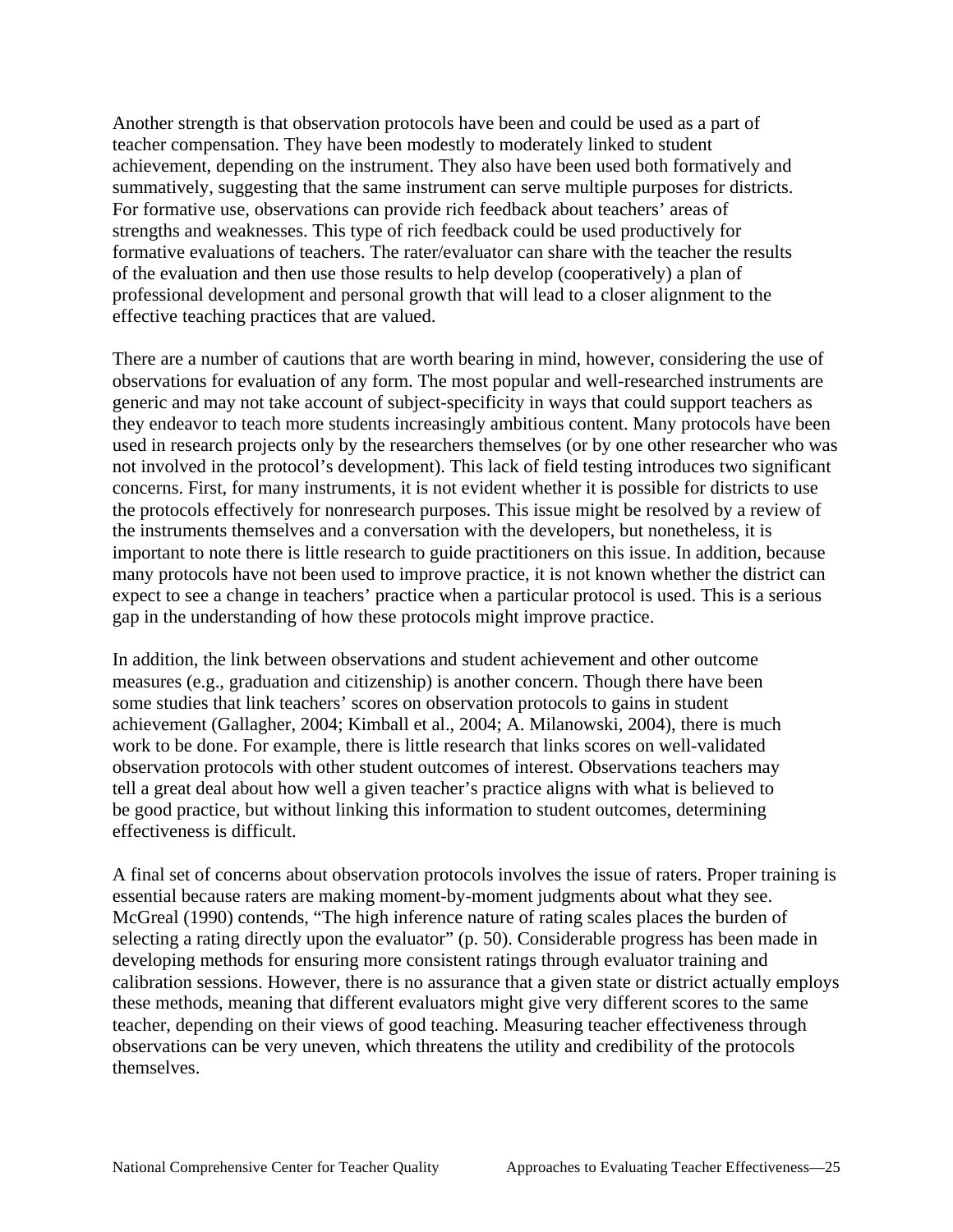### **Principal Evaluations**

### **Description**

Classroom observation conducted by principals or vice-principals is one of the most common forms of teacher evaluation (Brandt et al., 2007). The format varies by district; for instance, a principal evaluation can consist of a formal observation using a validated instrument, conducted at a predetermined time, coupled with pre-interviews and post-interviews with teachers, and used for both formative and summative purposes (Heneman, Milanowski, et al., 2006). It also can be an informal drop-in visit by the principal, used to develop a quick impression of how and what a teacher is doing in the classroom.

Principal evaluations differ from evaluations performed by district personnel, researchers, or other outside evaluators who are hired and trained to conduct evaluations. Principals are most knowledgeable about the context of their schools and their student and teacher populations, and thus may be likely to compare the school's teachers to each other rather than to the larger population of teachers in the district or state. They may employ evaluation techniques that serve multiple purposes:

- • To provide summative evaluation scores for school, district, state, or federal accountability purposes.
- To inform decisions about tenure or dismissal.
- • To identify teachers in need of remediation.
- To provide formative feedback to improve teachers' practice.

 interpretation of teaching behaviors. Although these factors can make principals valuable sources of information about their schools and teachers, they also have the potential to introduce bias in either direction to principals'

### **Examples**

who may have little understanding of how to use the instrument in ways that ensure valid scores.<br>National Comprehensive Center for Teacher Quality Approaches to Evaluating Teacher Effectiveness—26 Although principal evaluation is the most common component of teacher evaluation systems, there is not a lot of solid evidence on the validity of these evaluations. One recent study by Brandt and colleagues (2007) examined district policies on teacher evaluation in several Midwestern districts. They found that principals and administrators typically conducted the evaluations, which were primarily focused on making decisions about which beginning teachers should be retained and released. District policies were more likely to offer guidance on the process of conducting evaluations than to instruct administrators on the potential uses of the evaluation results. Two particularly relevant findings from the study are that most evaluations were summative—for high-stakes employment decisions, rather than formative—for helping teachers grow in the profession. Furthermore, only 8 percent of districts mentioned evaluator training as a component of their teacher evaluation systems. Thus, although the use of highstakes, summative assessment was prevalent, the evidence that assessments were used in a reliable and valid manner was not. These findings may be regional rather than national; however, they raise the concern that career consequences are being based on the assessments of evaluators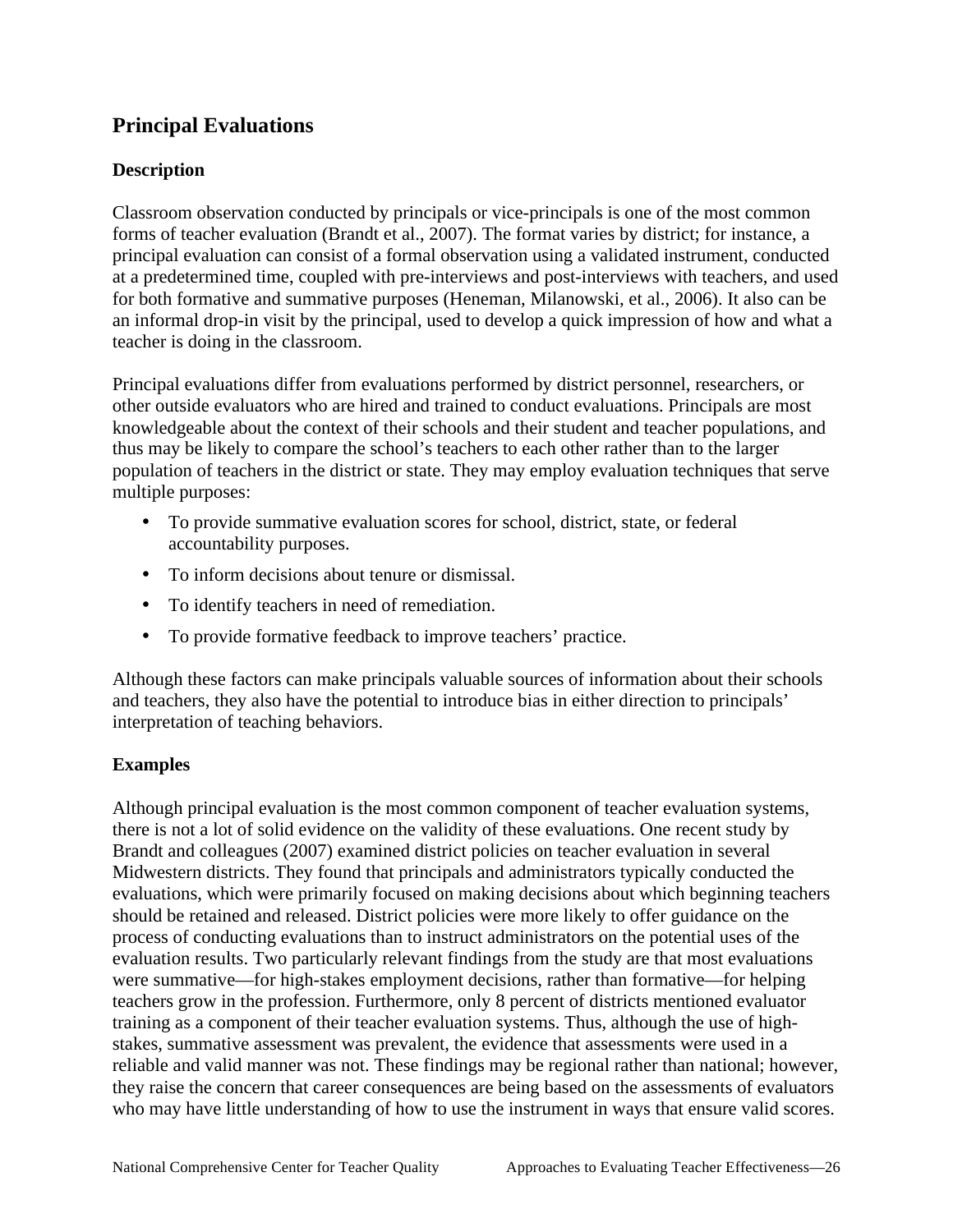would improve achievement in reading (Harris & Sass, 2007b; Wilkerson et al., 2000). Other studies have examined the accuracy and predictive value of principal evaluations by comparing subjective principal ratings of teachers to value-added scores of student achievement (Harris & Sass, 2007b; Jacob & Lefgren, 2005, 2008; Medley & Coker, 1987; Wilkerson, Manatt, Rogers, & Maughan, 2000). These studies required principals to rate teachers in their school using a scale created by the researcher. Because these ratings were not based on a specific observation and were not tied to any official decision making, these studies are distinct from the context of principal evaluation as it generally occurs in schools, but they do raise noteworthy issues about the accuracy of principals' judgments. The main finding from these studies is that principal ratings are significantly correlated with teacher value-added scores, but the correlation is usually low. Principals were found to be fairly accurate at identifying teachers in the top or bottom group of effectiveness but were less successful at distinguishing between teachers in the middle (Jacob & Lefgren, 2008). Note, however, that the same result has been found for valueadded measures (e.g., Archibald, 2007; McCaffrey et al., 2003). Principals were better able to predict value-added scores at the elementary level than they were at the secondary level (Jacob & Lefgren, 2008) and were better at making reasonable judgments about which teachers would improve achievement in mathematics than they were in making judgments about which teachers

 achievement than either alone. Findings do indicate that principal ratings are better predictors of teacher value-added scores than several standard measures of teacher quality (e.g., experience, certification, and education) (Harris & Sass, 2007b); however, some of the specific findings present a mixed picture. Harris and Sass (2007b) found that principal ratings were as accurate at predicting future student achievement gains as value-added measures of teacher effectiveness, whereas Jacob and Lefgren (2008) found principal ratings to be less accurate predictors than value-added measures. Wilkerson and colleagues (2000) found that student ratings of teachers were better predictors of achievement than principal ratings. Jacob and Lefgren (2008) also explored some of the speculations behind why the correlation between principal ratings and value-added scores was lower than expected and found that principals may tend to pay more attention to the mean level of achievement in a teacher's class and not the relative improvement that students made (i.e., they do not account for differences in classroom composition). In addition, they found that principals may tend to focus on their most recent observations of a teacher rather than considering the teacher's long-term performance. Their data support the notion that a combination of principal ratings and value-added measures is a stronger predictor of student

#### **Strengths and Cautions**

Given the many areas a principal must attend to simultaneously and in the interest of reducing the subjectivity and potential bias inherent in observation, it is advisable for administrators to employ a specific and validated observation protocol when conducting teacher evaluations (see the Classroom Observations section on page 20 for examples), especially if the information is to be used in any high-stakes decision making. When choosing an instrument, careful attention should be paid to its intended and validated use. As discussed in the observation section, administrators should be fully trained on the instrument, rater reliability should be established, and periodic recalibration should occur.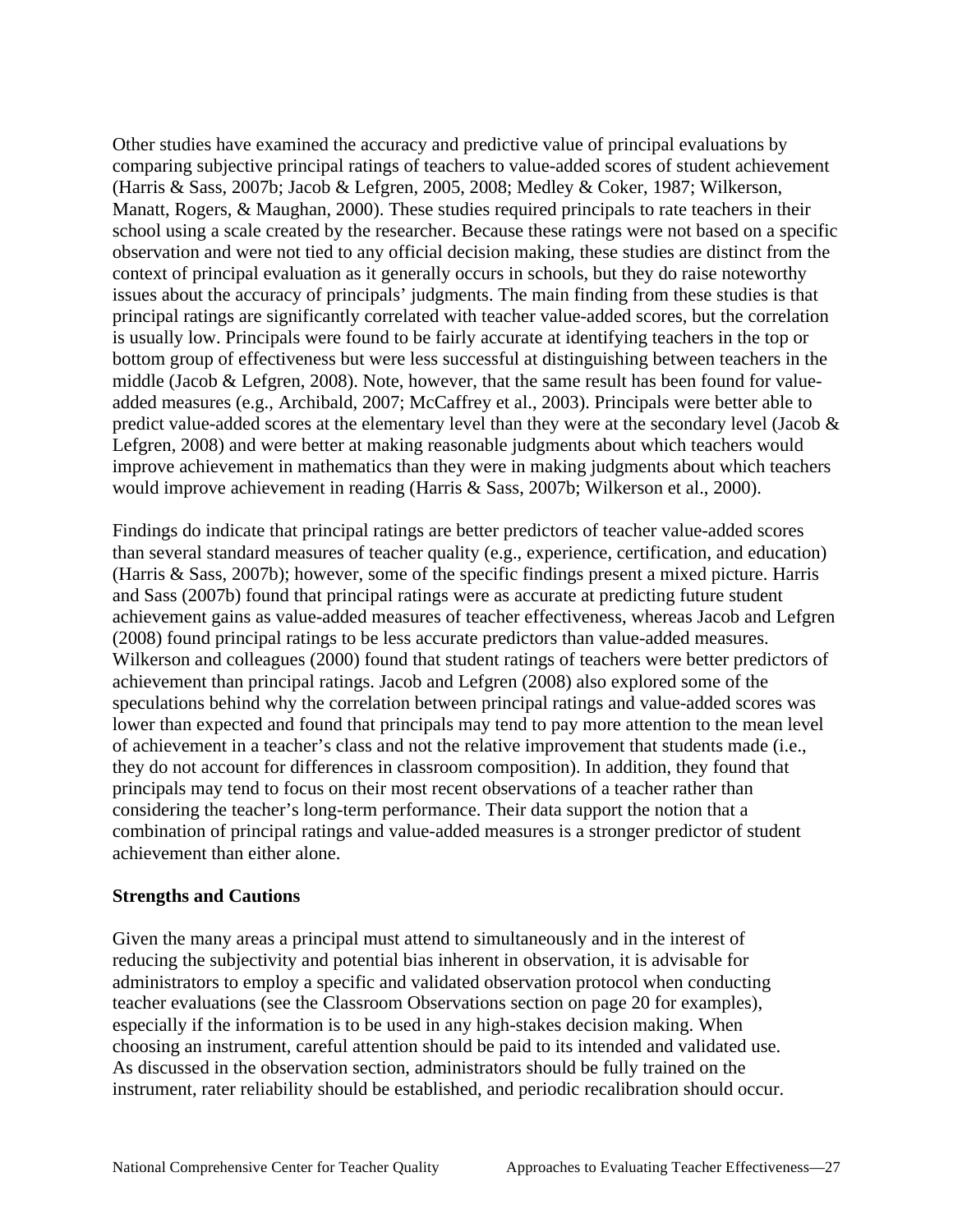Observations should be conducted several times per year to ensure reliability, and a combination of announced and unannounced visits may be preferable to ensure that observations capture a more complete picture of the teacher's practices. Another consideration is the focus of the evaluation. For instance, an observation assessing deep or specific content knowledge may be better conducted by a peer teacher or content expert, as a principal or administrator may not be equipped with the specialized knowledge to make the best judgments necessary for this type of evaluation (Stodolsky, 1990; Weber, 1987; Yon, Burnap, & Kohut, 2002). Using a combination of principal and peer raters is another consideration that may increase the credibility of the evaluation.

To incorporate all of these ideas, principals should consider a *system* of evaluation that serves both formative and summative purposes and involves teachers in the process. If principals are viewed as uninformed or unjust evaluators, teachers may in turn not take evaluation procedures seriously. Making teachers aware of the criteria against which they are being judged ahead of time, providing them with feedback afterward, giving them the opportunity to discuss their evaluation, and offering them support to target the areas in which they need improvement are all components that will strengthen the credibility of the evaluation. Evaluation systems are more likely to be productive and respected by teachers if the processes are explained well and understood by teachers, well-aligned with school goals and standards, used formatively to inform teaching and encourage professional development, and viewed as a support system for promoting schoolwide improvement.

### **Analysis of Classroom Artifacts**

### **Description**

Another method that has been introduced to the area of teacher evaluation is the analysis of classroom artifacts, such as lesson plans, teacher assignments, assessments, scoring rubrics, and student work. The classroom artifacts that a teacher selects and creates and the student work that is generated can provide insight into the types of opportunities to learn that students are presented with on a day-to-day basis. Depending on the goals and priorities of the evaluation, artifacts may be judged on a wide variety of criteria including rigor, authenticity, intellectual demand, alignment to standards, clarity, and comprehensiveness. Though the examination of teacher lesson plans or student work is often mentioned as a part of teacher evaluation procedures, few systems employ a structured and validated protocol for analyzing artifacts to evaluate the quality of instruction. Use of a valid protocol for analyzing teacher assignments and student work introduces a potentially useful compromise in terms of providing a window into actual classroom practice, as evidenced by classroom artifacts, while employing a method that is less labor-intensive and costly than full classroom observation.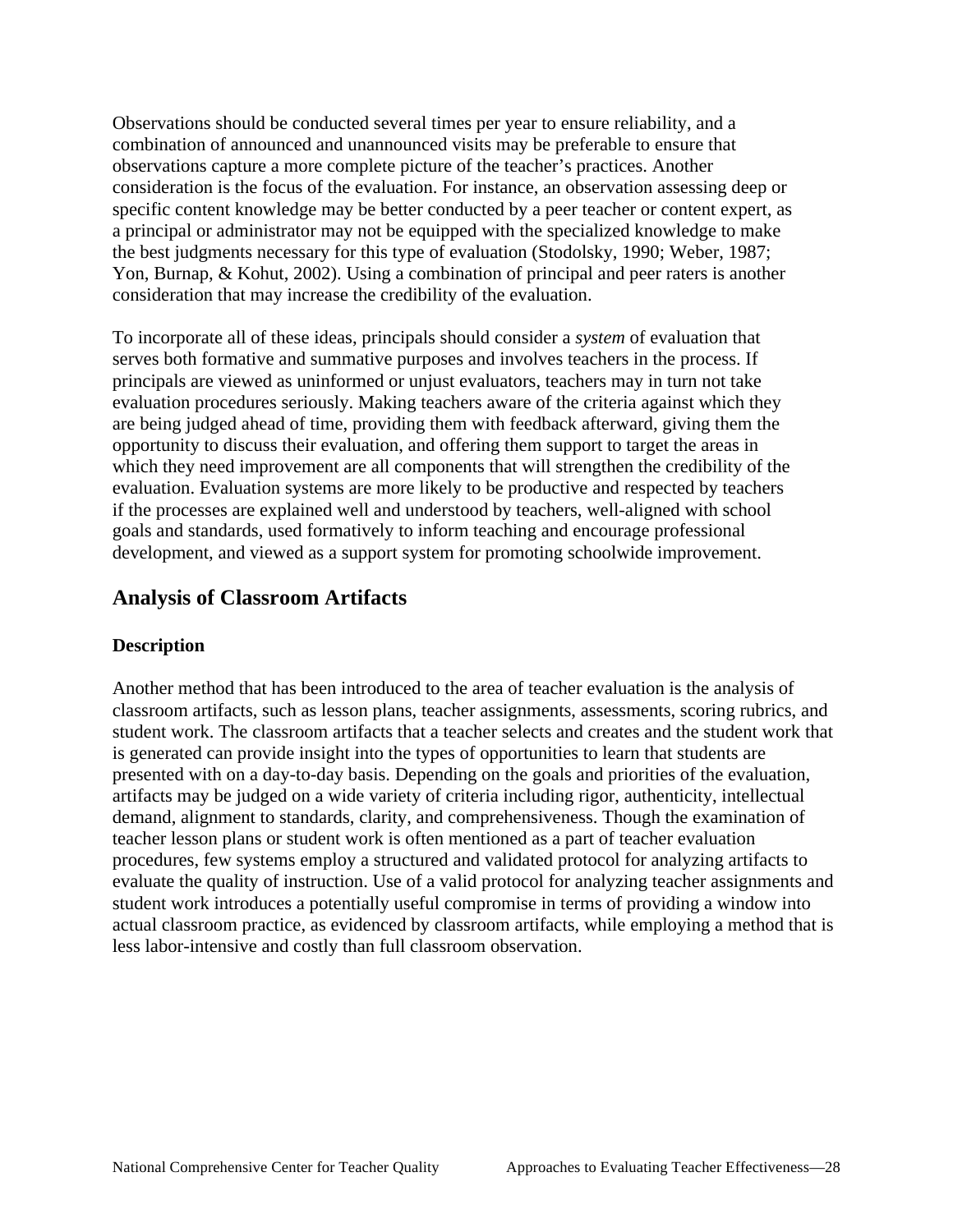#### **Examples**

**Instructional Quality Assessment (IQA).** The most work on this has been done by the National Center for Research on Evaluation, Standards, and Student Testing (CRESST) located at the University of California–Los Angeles. CRESST researchers have worked extensively to develop the Instructional Quality Assessment (IQA), a protocol that can be used both for evaluating the instructional quality of a classroom and for providing feedback to teachers for purposes of professional development. IQA consists of protocols for rating the quality of teachers' assignments and student work in reading comprehension and mathematics. Rubrics focus on quality of discussion, rigor of lesson activities and assignments, and quality of expectations communicated to students (Matsumura, Slater, Junker et al., 2006). CRESST has conducted several pilot studies on IQA, finding that the rubrics are generally correlated with quality of observed instruction, quality of student work, and standardized student test scores (Clare & Aschbacher, 2001; Junker et al., 2006; Matsumura, Garnier, Pascal, & Valdés, 2002; Matsumura & Pascal, 2003; Matsumura, Slater, Junker et al., 2006). These studies also indicate reasonable reliability for the instrument, though more work may be needed to confirm its dependability and stability. For instance, work has been conducted to determine the ideal number of assignments that should be collected to maximize accuracy of scores while minimizing teacher time and effort.

 and benefited students with high and low prior achievement alike. **Intellectual Demand Assignment Protocol (IDAP).** Newmann and colleagues of the Consortium on Chicago School Research have conducted another branch of work on analyzing instructional artifacts (Newmann et al., 2001; Newmann, Lopez, & Bryk, 1998). These researchers were interested in determining the authenticity and intellectual demand of classroom assignments and created rubrics for scoring teacher assignments and student work in mathematics and reading. The rubric assesses the degree to which the assignment involves construction of knowledge, promotes disciplined inquiry, and exhibits value beyond school. The authors collected "typical" and "challenging" assignments from Chicago elementary school teachers, which were rated by trained scorers according to the rubric (see Newmann et al., 1998). Scorers were able to achieve high levels of interrater reliability using the rubrics, with greater than 90 percent agreement within one point for the different subjects and grades scored. IDAP scores were matched to student achievement gains in each teacher's classroom. Findings showed that in classrooms with higher-scoring assignments, student learning gains on the Iowa Test of Basic Skills were 20 percent higher than the national average; in classrooms with lower-scoring assignments, learning gains were 22 percent to 25 percent lower than the national average. Use of high-demand assignments appeared unrelated to student demographics and prior achievement

**Scoop Notebook.** Another example is the Scoop Notebook—developed and piloted by Borko, Stecher, Alonzo, Moncure, and McClam (2005) and further analyzed by Borko, Stecher, and Kufner (2007)—used to evaluate classroom practices through the examination of artifacts reflecting the teaching and learning process. Materials in the notebook included handouts, scoring rubrics, writing on the board, student class work, student homework, and projects. In a pilot study of 13 middle-school mathematics and science teachers, teachers provided two examples of "high" and "average" quality work for each set of class work or homework collected over a five- to seven-day period. Teachers also took pictures of artifacts in the classroom (e.g.,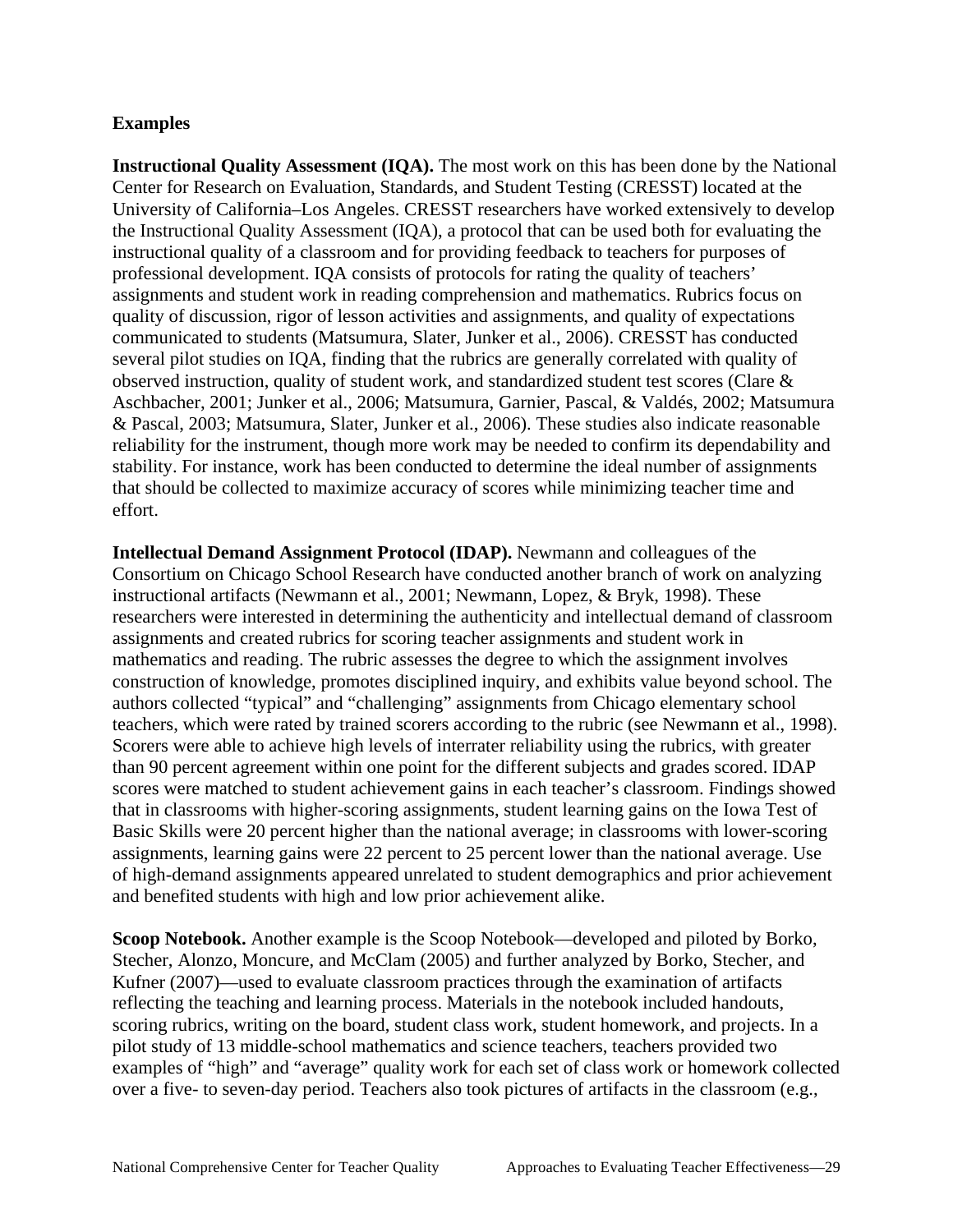writing on the board) and answered reflective questions about lessons. Multidimensional scoring guides were developed by the researchers using mathematics and science education standards and were rated by two or more trained raters. Although rater agreement was higher than would be predicted by chance, there were clear areas in which raters were inconsistent, and they appeared to be better at judging a lack of evidence rather than the presence of evidence. Some teachers found the process to be beneficial to their instruction, particularly reflecting on the lessons. Ratings also were found to be reasonably consistent with observational measures, but no links were made to student achievement in this small pilot study.

#### **Strengths and Cautions**

Analysis of classroom artifacts is a promising method to provide a comprehensive view of a teacher's quality of instruction and gain a deeper understanding of his or her intentions and expectations. It may prove to be a practical and feasible method, as the artifacts have already been created by the teacher and the procedures do not appear to place unreasonable burdens on teachers (Borko et al., 2005). This method has the potential to provide summative information

 about instruction as well as rich formative information and opportunity for reflection to teachers. However, several cautions should be taken into consideration. As with the other methods discussed so far, accurate scoring is essential to preserving the validity of the instruments. This requires adequate training and calibration of scorers and also may require scorers to possess some knowledge of the subject matter being evaluated. Some studies also have noted that a lack of variation in quality of assignments (i.e., teachers at a school consistently assign very lowquality assignments) can make it difficult to validate the scoring rubrics (e.g., Matsumura, Patthey-Chavez, Valdés, & Garnier, 2002). More research needs to be done to investigate the reliability and stability of ratings and explore links to student achievement. There remains a lack of research documenting the use of these instruments in practice, and they have yet to be validated by independent research efforts. Thus, much more work is needed to validate the use of this method in actual evaluation settings before it should be considered as a primary means for teacher evaluation.

### **Portfolios**

### **Description**

Portfolios are a collection of materials compiled by teachers to exhibit evidence of their teaching practices, school activities, and student progress. They are distinct from analyses of instructional artifacts in that portfolio materials are collected and created by the teacher for the purpose of evaluation and are meant to exhibit exemplary work, as opposed to a sampling of artifacts that are already being used in a teacher's classroom. The materials gathered are intended to demonstrate fulfillment of certain predetermined standards, and often portfolios are designed to promote teacher reflection and improvement in addition to being used for evaluation. Examples of portfolio materials include teacher lesson plans, schedules, assignments, assessments, student work samples, videos of classroom instruction and interaction, reflective writings, notes from parents, and special awards or recognitions. Part of the exercise for teachers is choosing a feasible number of artifacts that will represent the full range of their teaching practices and larger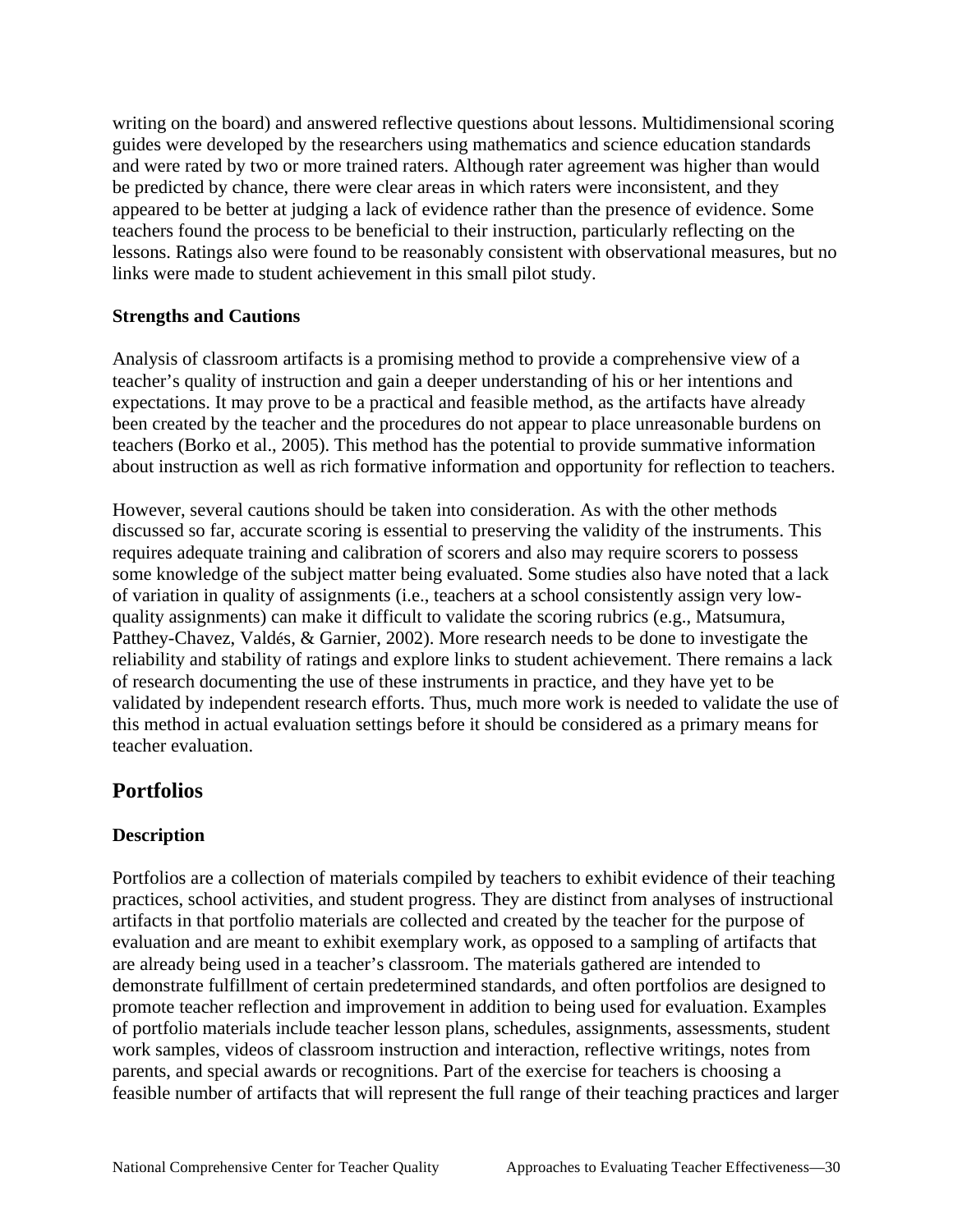the standards (Painter, 2001). school contributions while demonstrating how their performance meets the given standards. The portfolio process often requires a defense of why artifacts were included and how they relate to

Portfolios are commonly used in teacher preparation programs as a requirement for licensure, but states have increasingly adopted portfolio assessments for use in evaluating both beginning and experienced teachers. Vermont reformed their performance assessment program beginning in 1988, implementing a unique system that used performance assessments, namely portfolios, as a main source of evaluation instead of an addition to a more traditional program (Koretz, Stecher, Klein, & McCaffrey, 1994). Connecticut also has a well-known program, the Beginning Educator Support and Training (BEST) program, which requires teachers to complete portfolios as part of their continuing licensure requirements. Washington State's Professional Certificate Program offers an advanced certification that requires the completion of a classroom-based portfolio (see Office of Superintendent of Public Instruction, n.d.), and the state of Wisconsin has a voluntary Master Educator License that requires a teacher to demonstrate advanced proficiency on a portfolio assessment aligned with the Wisconsin Educator Development and Licensure Standards (see Wisconsin Department of Public Instruction, 2008). To illustrate the uses of portfolios in evaluation, Connecticut's BEST program and the well-known advanced certification program of the National Board for Professional Teaching Standard (NBPTS) are described in the following section.

### **Examples**

**Connecticut's Beginning Educator Support and Training (BEST) Program.** The BEST program is a two-year induction, support, and assessment program for new teachers in the state of Connecticut. The first year consists of seminars, workshops, and meetings with an assigned mentor teacher, giving new teachers an opportunity to develop their practice. During the second year, teachers submit a portfolio for assessment of their practice, and a satisfactory evaluation is required for teachers to obtain full certification and remain teaching in the state. Teachers who do not pass the assessment must undergo further professional development and resubmit the portfolio during the third year; if they do not pass in the third year, they are no longer permitted to teach in Connecticut public schools. As a part of the program, teachers are entitled to schoolbased support in the form of mentorship, release time, and content-specific instructional support and to state-based support in the form of professional development seminars, conferences, and Internet-based resources. In turn, beginning teachers are expected to fulfill the requirements of the BEST program and keep their certification up to date using the resources provided to them (Connecticut State Department of Education, 2007; Pecheone & Stansbury, 1996).

The evaluation standards for BEST portfolios are culled from Connecticut's Common Core of Teaching standards and are based on demonstrating foundational skills that are believed to be common across teachers in all grade levels and subjects as well as establishing knowledge and competency in discipline-specific areas. BEST portfolios include "daily lesson plans for a fiveto eight-hour unit of instruction with one class; two to four videotaped segments of teaching equaling in total approximately 30–40 minutes; examples of the work of two students; and reflective commentaries on teaching and learning that took place during the unit" (Connecticut State Department of Education, 2007, p.. 22). Portfolios are scored by experienced teachers in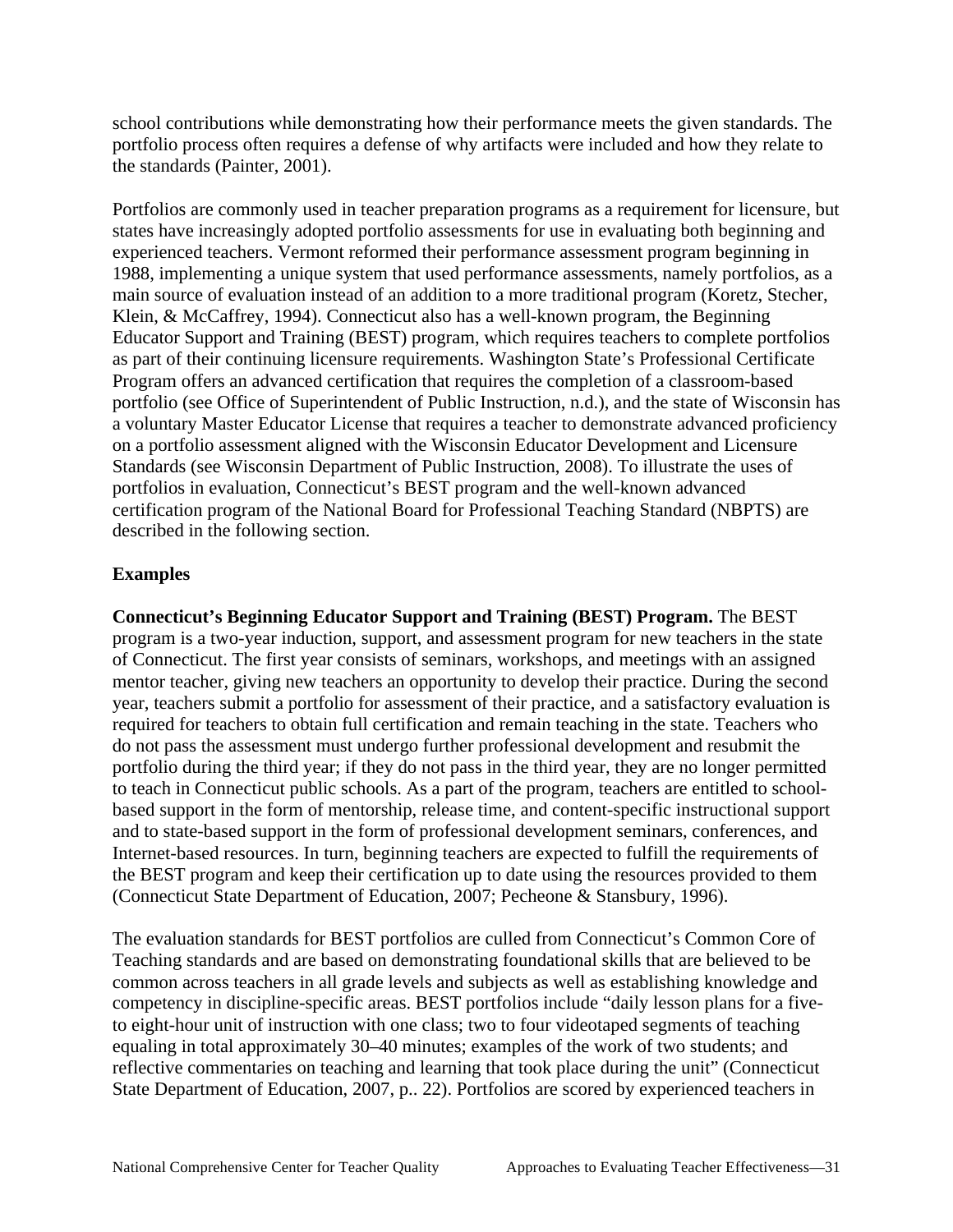the same discipline as the teacher being evaluated. These assessors are hired by the Connecticut State Department of Education, work for two years at the department as teachers in residence, and must participate in at least 50 hours of comprehensive training in scoring and pass reliability assessments. After portfolios are scored, teachers are provided with an individualized performance summary, which discusses their performance according to the categories of designing and implementing instruction, assessment of learning, and analysis of teaching. Portfolios are scored based on a series of discipline-specific guiding questions and performance indicators, which are included in portfolio handbooks so that teachers are fully aware of the evaluation criteria as they create their portfolios (Connecticut State Department of Education, 2007).

**National Board for Professional Teaching Standards (NBPTS) Certification.** NBPTS offers a certification system to recognize accomplished teachers who meet high and rigorous standards, and a main component of their evaluation is a portfolio assessment (the other component is an assessment of subject matter knowledge). NBPTS offers 25 certificates that cover a variety of subject areas and student developmental levels. Standards for certification in each area are created by committees of expert teachers and specialists in education, child development, and other relevant areas. The portfolio requirement consists of four different entries, three of which are classroom based and one which exhibits work with families, the community, colleagues, and the larger profession. Contents of the portfolios include video of instructional practice, video of teacher-student interactions, and student work samples; all entries must be accompanied by detailed reflection and analysis of the instruction represented. Portfolios are evaluated by assessors who have completed intensive training through NBPTS and met qualification requirements by demonstrating an understanding of the NBPTS standards, directions, scoring guides, and rubrics. Teachers and school counselors, especially those who have achieved National Board Certification, are eligible to apply to become assessors (National Board for Professional Teaching Standards, 2008).

Much research has been conducted on NBPTS certification. There are several studies linking NBPTS certification to gains in student achievement (e.g., Cavalluzzo, 2004; Clotfelter, Ladd, & Vigdor, 2006; Goldhaber & Anthony, 2004; Vandevoort et al., 2004), though there are also studies that do not find a relationship (e.g., Cunningham & Stone, 2005; McColskey et al., 2005; Sanders, Ashton, & Wright, 2005). In a recent evaluation commissioned by the U.S. Department of Education on the effects of NBPTS certification, the Committee on Evaluation of Teacher Certification determined that NBPTS certification is successful in identifying high-performing teachers, but not enough evidence exists to determine whether the process itself leads to improvements in practice or whether teachers who are already effective complete the process (Hakel, Koenig, & Elliott, 2008). Because NBPTS participation is strictly voluntary, findings from studies examining the impact of the NBPTS process on teachers can be hard to interpret. Teachers who pursue the certification are a self-selected group and may differ in significant ways from the teaching population as a whole (Pecheone, Pigg, Chung, & Souviney, 2005). Though the NBPTS process tends to be viewed by teachers as contributing to their learning and professional growth, these findings are based mainly on teacher or administrator perceptions (Pecheone et al., 2005) and have not yet been verified by studies using more direct measures of learning (Hakel et al., 2008).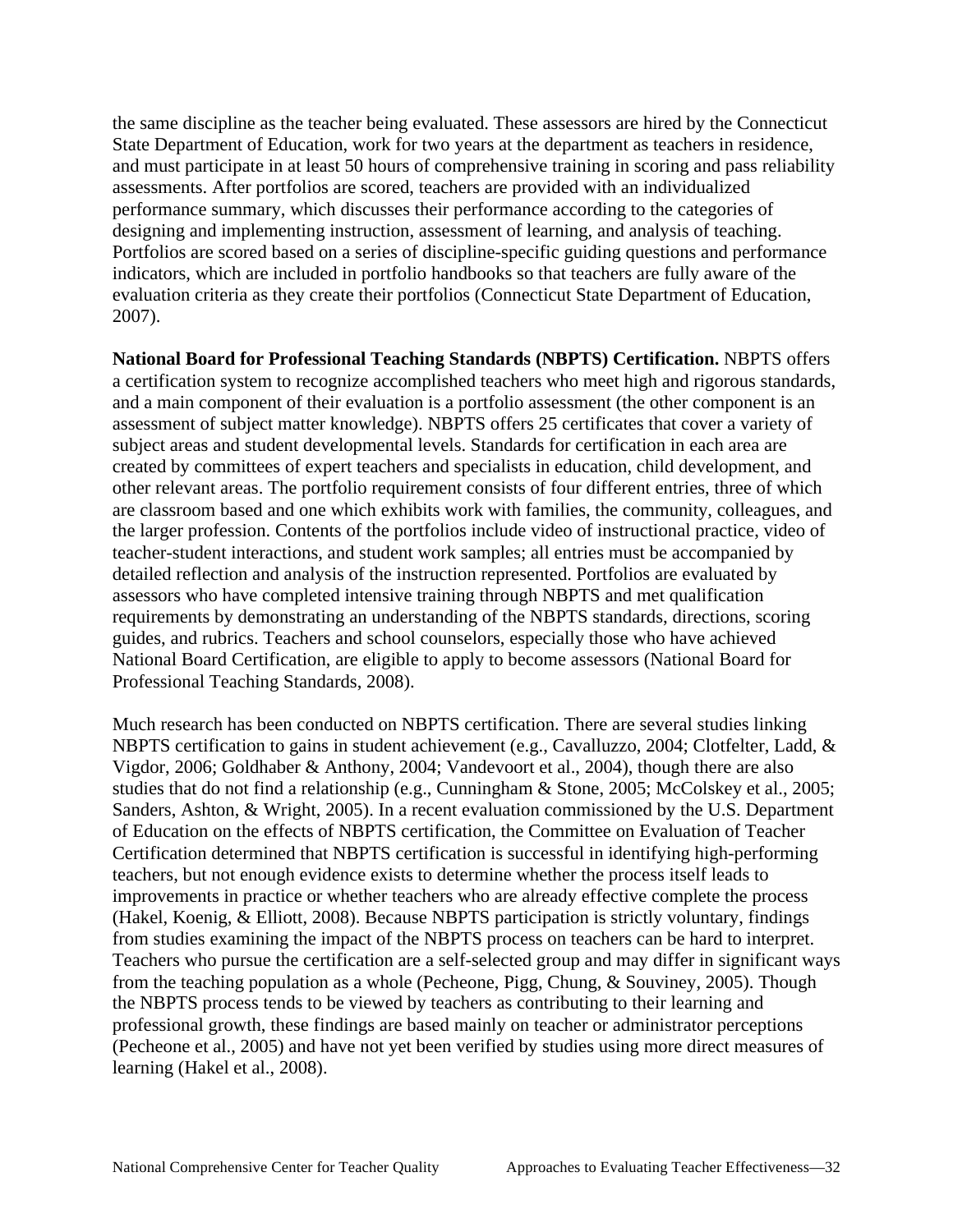measure and using it for school accountability purposes. **Validity and Reliability Research.** Portfolios can offer a very comprehensive and in-depth portrait of teaching activities; however, their complexity can raise concerns about the ability of scorers to evaluate them reliably. In a study on the implementation of the Vermont teacher assessment program, Koretz et al. (1994) discuss problems with the portfolio rating system in establishing rater reliability and distinguishing real differences in the quality of student work contained in the portfolios. They also describe related difficulties with establishing validity of the

 is considered by some as a necessary threshold of reliability. [The study cites Nunnally's (1978) stakes decision making. Johnson et al. also demonstrate that reliability is affected by the type and holistic rating but that two raters were sufficient for the composite rating. Johnson, McDaniel, and Willeke (2000) point out that studies that have examined the interrater reliability of large-scale portfolio assessments have found that the percentage of agreement is usually between 45 percent to 75 percent, and correlations between raters rarely reach .80, which argument "that test reliability of .80 was necessary for review of group means and at least .90 was necessary for reporting individual scores" (Johnson et al., 2000, p. 74)]. Thus, although some of these correlations are moderately high, they are lower than desirable for use in any highnumber of items being scored. In their investigation of interrater reliability for a smaller-scale family portfolio assessment, they examine separately the interrater reliability of ratings on six individual criteria, the composite of those six ratings, and an overall holistic rating. They found that in general, the reliability of rating individual criteria was consistently lower than the composite score and somewhat lower than the holistic score. They also conducted a decision study to determine the number of raters necessary to achieve a reasonable level of reliability for each of these categories, finding that three raters were desirable for the individual rating or the

connection between teaching reflections and changes in instructional practice. Tucker, Stronge, Gareis, and Beers (2003) examined the validity and usefulness of teaching. portfolios in assessing teacher performance for both accountability and professional development purposes. In teams of two, researchers rated a random stratified sample of 24 portfolios from elementary, middle, and secondary teachers, based on 18 teacher responsibilities specified by the district covering four major domains (instruction, assessment, management, and professionalism). Perceptions of the usefulness of portfolios were measured via survey and follow-up focus groups with teachers and administrators. Authors found that portfolios were able to document the fulfillment of the 18 teaching responsibilities and included representation of each of the four major domains, and 90 percent of the artifacts submitted had content validity (i.e., were relevant to the domains). Professionalism was the most highly represented domain, illustrating the role of portfolios in documenting aspects of teacher performance that cannot be measured through classroom observation. Administrators found that portfolios gave them a broader view of teacher activities and allowed them to make "finer distinctions about the quality of teacher performance" (Tucker et al., 2003, p. 572). Both teachers and administrators viewed portfolios as fair and accurate, but teachers expressed concerns about feasibility. There were mixed results regarding the usefulness of portfolios for professional growth, with some teachers reporting them helpful for reflecting on practice but with little evidence of impact on teaching practices. Tucker et al. suggest that teachers may need further training in order to make the connection between teaching reflections and changes in instructional practice.<br>National Comprehensive Center for Teacher Quality Approaches to Evaluating Teacher Effectiveness—33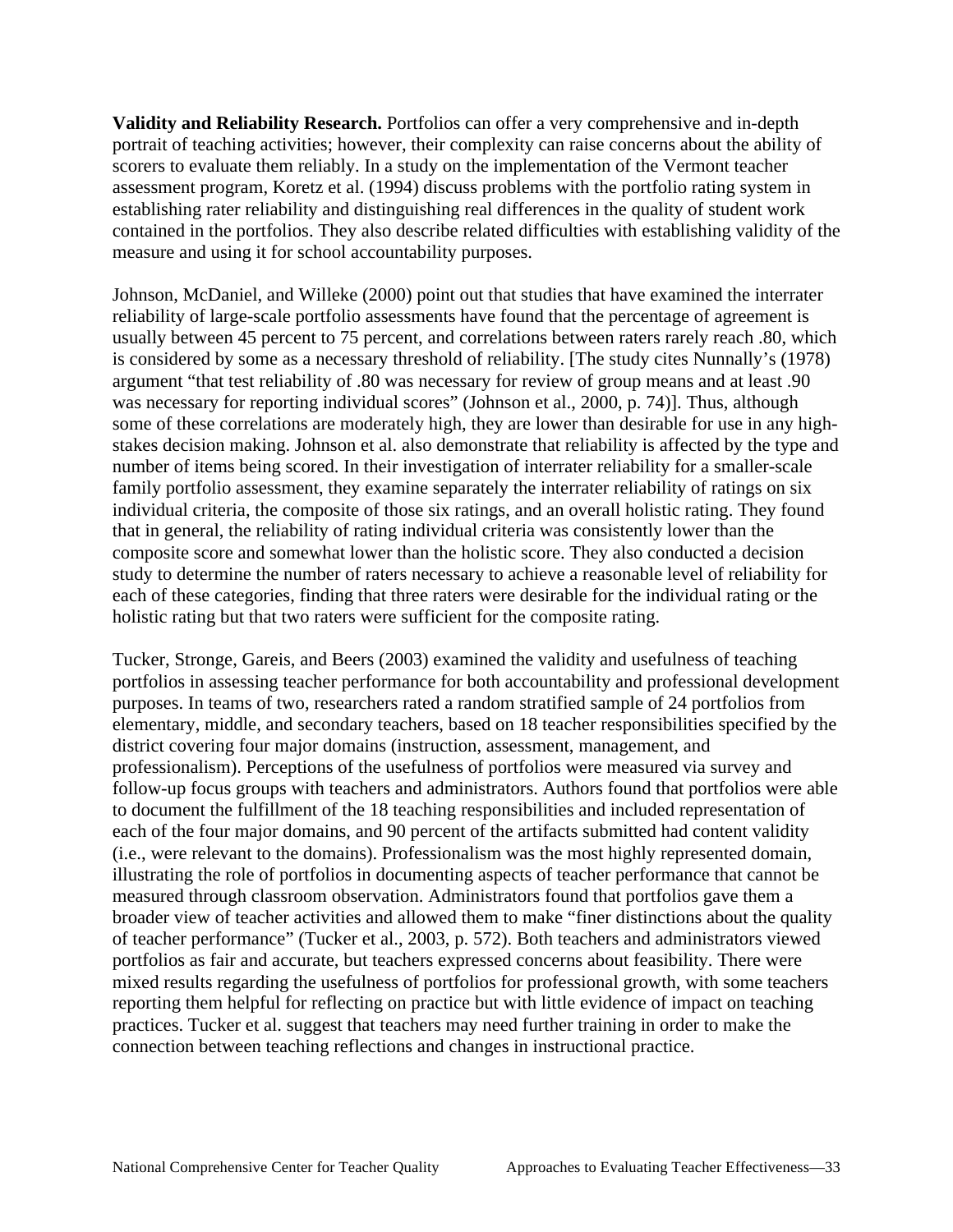Overall, these studies illustrate that although portfolios are an effective method for tapping into broader concepts of teacher development and providing valuable information to teachers about their practice, several issues in scoring portfolios exist, and more research is needed to fully assess their reliability and validity. Due to these concerns, some studies advise against the use of portfolios as a stand-alone assessment in high-stakes decision making (e.g., Johnson et al., 2000). In addition, there is a lack of studies that investigate the relationship between scores on portfolio assessments and student outcomes, and this area deserves much more research.

#### **Strengths and Cautions**

Portfolios do offer several advantages over some of the other measures of evaluation discussed. They are generally considered useful for providing a broad and varied view of a teacher's many capabilities and providing formative information and opportunities for teacher reflection that can enhance performance. They can be used with teachers in any subject or grade level and thus are useful in multiple contexts. They are a very comprehensive measure, with the ability to assess aspects of teaching that are not readily observable in the classroom and extend beyond classroom instruction. They also have high face validity, generally being viewed by teachers and administrators as "authentic" assessments that are relevant and useful to their teaching practice. Portfolio assessments provide the opportunity to actively involve teachers in the evaluation process and give them personal ownership of their improvement and professional growth, helping to reform the conception of evaluation as something done *to* teachers *by* administrators (Tucker et al., 2003).

As this discussion indicates, more research on the reliability and validity of portfolios as a performance assessment is needed before they should play a substantial role in evaluation for accountability purposes. They present a useful opportunity for providing formative assessment to teachers, though teachers may need training in order to learn how to choose relevant artifacts (Painter, 2001) and reflect on their practice in a way that fosters improvement and leads to actual changes in practice (Tucker et al., 2003). They also can become quite cumbersome for teachers, requiring a significant time commitment if they are to gain the most benefit from the portfolio process, thus it is recommended that teachers are provided with support and time to complete portfolio requirements. In a study of beginning teacher performance assessments in California, Mitchell, Scott, Hendrick, and Boyns (1998) found that the amount of priority placed on the program by the school and district was related to teachers' perceptions of fairness and helpfulness of the assessments (cited in Pecheone et al., 2005). This demonstrates how buy-in and support from the administration can be crucial to the success of a performance assessment program.

conferences, and client surveys. Tucker et al. (2003) make some useful observations and suggestions based on their validity study. They recommend that to maximize the efficacy of portfolio assessments, it is useful to include complete units of study (e.g., lesson plans, teaching strategies, sample assessments, and scoring rubrics; student work with teacher comments that pertain to the specific unit; and reflections on the artifacts the teacher chose to include with explanations of their relevance and importance). They also recommend the use of portfolios inclusively but not exclusively in the evaluation of teachers, as a complement to data collected through classroom observation, conferences, and client surveys.<br>National Comprehensive Center for Teacher Quality Approaches to Evaluating Teacher Effectiveness—34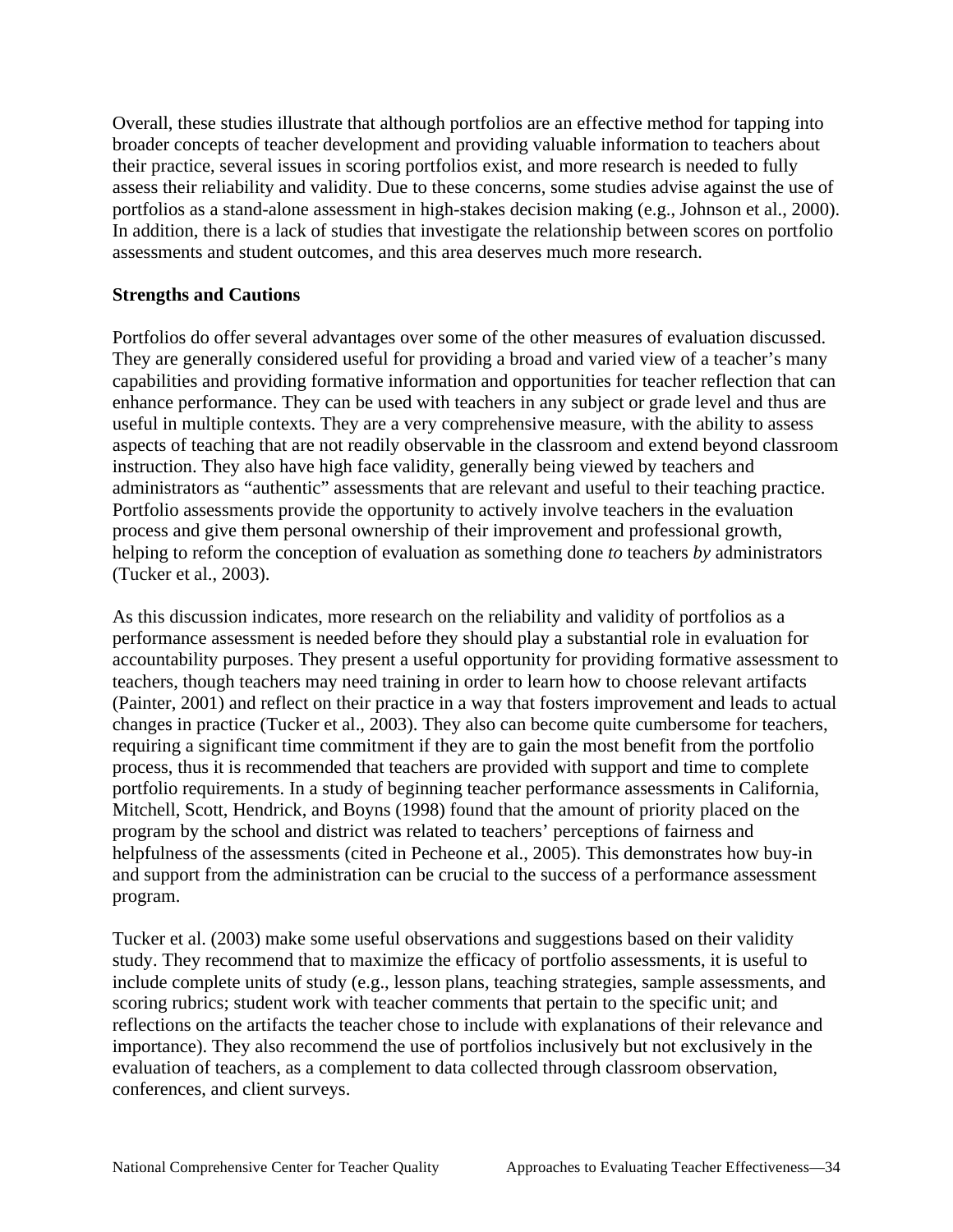# **Self-Reports of Teacher Practice**

## **Description**

This section examines different categories of self-report measures of teacher performance. These measures prompt teachers to report on what they are doing in the classroom and may take the form of surveys, instructional logs, and interviews. These measures vary widely depending on the focus, the level of detail they attempt to gather, and the intended use of the scores. Mullens (1995) describes several considerations in reference to designing large-scale survey measures of teaching, such as whether or not the aspects measured bear a relationship to student achievement or other outcomes of interest, whether the measures can inform policy and decision making aimed at educational improvement, and whether the measures can be used appropriately with the population of interest. For instance, as discussed in the observation section, survey measures may focus on broad and overarching aspects of teaching that are thought to be important in all contexts, or they may focus on specific subject matter, content areas, grade levels, or techniques. Survey measures may consist of straightforward checklists of easily observable behaviors and practices; they may contain rating scales that attempt to assess the extent to which certain practices are used or aligned with certain standards; or they may set out to measure the precise frequency of use of practices or standards. Thus, this class of measures is quite broad in scope, and considerations in choosing or designing a self-report measure will depend largely on its intended purpose and use.

## **Examples**

**Surveys.** Several large-scale and well-known teaching surveys focus on measuring reformoriented practices or enactment of curriculum. Examples of large-scale surveys include those developed by the National Center for Education Statistics (NCES); the Trends in International Mathematics and Science Study (TIMSS); Reform-Up-Close and the *Surveys of Enacted Curriculum* (SEC); and studies by the RAND Corporation, including the School Reform Assessment Project, Validating National Curriculum Indicators, and the California Learning Assessment System (CLAS). Some of these are broad and meant to be used with all teachers (e.g., NCES survey), whereas others are subject-specific and focused on content (e.g., TIMSS and CLAS surveys). Mullens (1995) identifies four broad dimensions of classroom instruction that are critical for large-scale surveys to address: pedagogy, professional development, instructional materials and technology, and topical coverage within courses. According to Mullens (1995), "All four dimensions under consideration have an established or expected relationship to student achievement and could provide interesting information about variation in achievement. Of the four, pedagogy and topical coverage within courses are more related to the teacher/student interaction and may therefore have a stronger relationship with student achievement" (p. 16).

One example of a thoughtfully developed and tested large-scale survey is the SEC, which were created as practical and reliable tools for data collection and reporting on instructional practices and content being taught in K–12 mathematics, science, and English language arts (ELA) classes. Blank, Porter, and Smithson (2001) describe how SEC data can be used in schools. The survey is conducted online, so results are tabulated and made accessible to schools in a variety of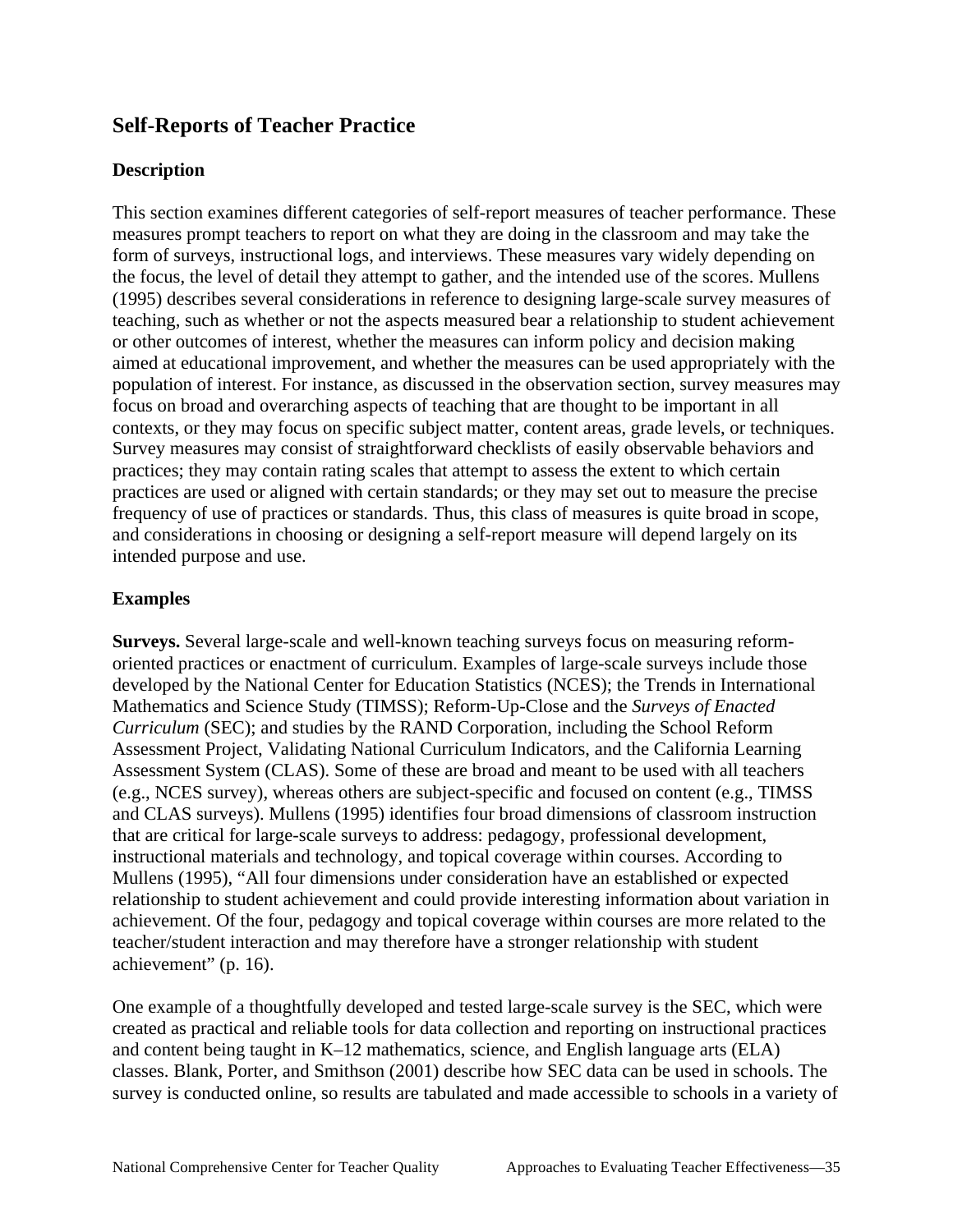formats. Data from the SEC allow administrators to examine differences between schools and teachers, compare instruction to standards, and evaluate the alignment between practices and standards. Like any effective evaluation instrument, it also provides a framework for communicating about practices and instruction, which can guide teacher reflection and lead to increased discussion and collaboration among colleagues. Blank et al. (2001) address concerns in the study about potential inconsistencies or inaccuracies in teacher responses due to factors such as differing interpretations of the terminology used and the time lag in reporting (teachers reported on their practices for the entirety of the semester or year). They also address concerns about low response rates; however, they express confidence in the accuracy of the teacher reports, citing findings from an earlier related study of Reform-Up-Close (Porter, Kirst, Osthoff, & Smithson, 1993), which compared teacher practices as measured by daily logs, independent observation, and teacher survey reports and found survey data to be highly correlated with the more detailed and frequently collected log measures.

However, more research is needed to examine the validity of these measures. Other studies also have investigated the validity of self-report survey data by comparing multiple measures. A study conducted by RAND Corporation researchers examined teachers' instructional practices using both self-report survey data and analysis of artifacts from teachers' classroom activities (Burstein et al., 1995). Researchers collected homework, quizzes, classroom exercises, projects, and exams from 70 mathematics teachers in California and Washington. They also analyzed daily logs kept for five weeks by the participating teachers, which described their instructional practice. The researchers found problems with the validity of the survey responses, stating, "instructional goals cannot be validly measured through national surveys of teachers. The data are inconsistent not only with artifact data but also with teachers' own selfreports on other survey items such as those describing their exam formats" (Burstein et al., 1995, p. 54). This finding raises concerns about the use of self-report survey data to represent teacher practices. It also might suggest that evaluating classroom artifacts, while considerably more expensive, may provide better evidence of actual teacher practices than self-report data.

self-report survey data. Mayer (1999) conducted a study to examine the validity of teacher self-report data on instructional practices by surveying Algebra I teachers on their use of practices that reflected teaching standards set forth by the National Council of Teachers of Mathematics (NCTM). The author calculated the time teachers reported spending on certain practices aligned with the standards, comparing this with observational measures of the time they spent engaging in those practices. The study found that observational and survey measures were highly correlated but that survey measures were systematically inflated. It also determined that measures of individual practices were not reliable; however, composite measures of teaching practices were valid, and relative rankings of practices used were generally consistent. In other words, the survey could indicate the extent to which a teacher utilized a group of instructional practices as compared to other teachers but could not accurately measure the amount of time spent on individual practices. In addition, when a teacher reported using certain practices, the survey did not reveal anything about the level or quality of their implementation. Though sample sizes were small, these findings reveal important distinctions about the quality of information that can be gleaned from self-report survey data.<br>National Comprehensive Center for Teacher Quality Approaches to Evaluating Teacher Effectiveness—36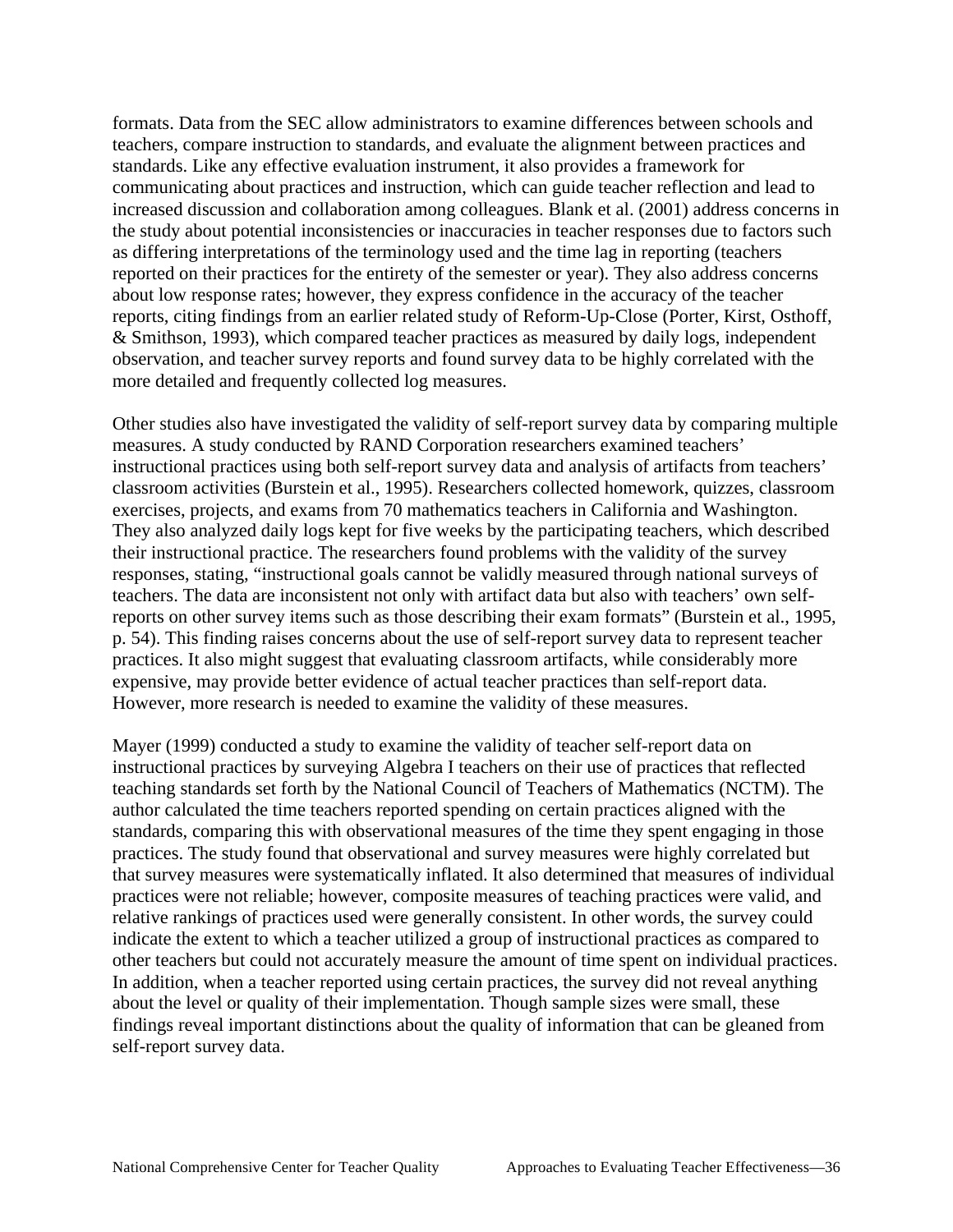**Logs.** In contrast to broad surveys, instructional logs require teachers to keep a frequent and detailed record of teaching. The logs are highly structured and ask for specific information regarding content coverage and use by both the teacher and students. Much of the development and research work in the area of instructional logs has been conducted by researchers from the Consortium for Policy Research in Education (CPRE), as part of their larger Study of Instructional Improvement. The study is a comprehensive examination of measures of teaching, using multiple methods to gather data on instruction, including questionnaires, instructional logs, classroom observations, and teacher interviews. Ball and Rowan (2004) describe how the logs came to be developed: "Because gathering annual data on daily instruction likely often misrepresented actual practice, more frequently administered logs emerged as an approach to gathering information about content covered" (p. 4).

the frequency of the instructional activity, and the content being covered. Camburn and Barnes (2004) examined the validity of these instructional logs, focusing on language arts lessons, by comparing teacher log responses with responses given by third-party observers. The log consisted of 150 items, including detailed information on content and emphasis on curricular areas. Thirty-one teachers who were pilot-testing the logs in eight public elementary schools were observed for one day, and both the teachers and observers completed a log for each lesson. One of the main findings revealed that teacher and researcher reports did not always agree, and scores between researchers were nearly always more highly correlated than scores between researchers and teachers, indicating that "researchers and teachers may have brought different perspectives to bear when completing the language arts log, perhaps drawing on different knowledge and experiences" (p. 59). Authors speculated that because observers have a more limited experience with the classroom than teachers, they may lack certain contextual information or interpret information differently when making judgments that reflect how a teacher perceives his or her intentions and practices. The importance of establishing a common understanding of terminology between teachers and raters also was raised, as differing interpretations of glossary terms may have contributed to inconsistencies in ratings. The study also found that rater agreement was affected by the degree of detail in the category being scored,

In addition, Camburn and Barnes (2004) suggest that the ability to create a clear shared. understanding with teachers through a log remains a challenge and is a significant threat to construct validity. They argue that researchers may face a trade-off between measuring subtle differences in content use that may affect student learning and the use of categories that measure broader aspects of instruction. They explain that "the former approach, which parses instruction more finely, makes interrater agreement more difficult to obtain and poses a threat to the validity of the measures. The latter approach may miss nuances in instruction that are theoretically and empirically important but may yield more valid measurement" (pp. 65–66). This study raises an important issue, which relates to the aforementioned studies: discrepancies between teacher selfreports of practice and third-party observer reports may not simply reflect inaccuracy on the part of the teacher but may uncover a larger issue concerning the differing values, knowledge, and interpretations that these two parties inherently bring into their evaluations. This is certainly an area worthy of further investigation.

**Interviews.** Another method for investigating teachers' self-reported practices is to utilize an interview protocol. Interviews are most often used as supplements to other measures of teaching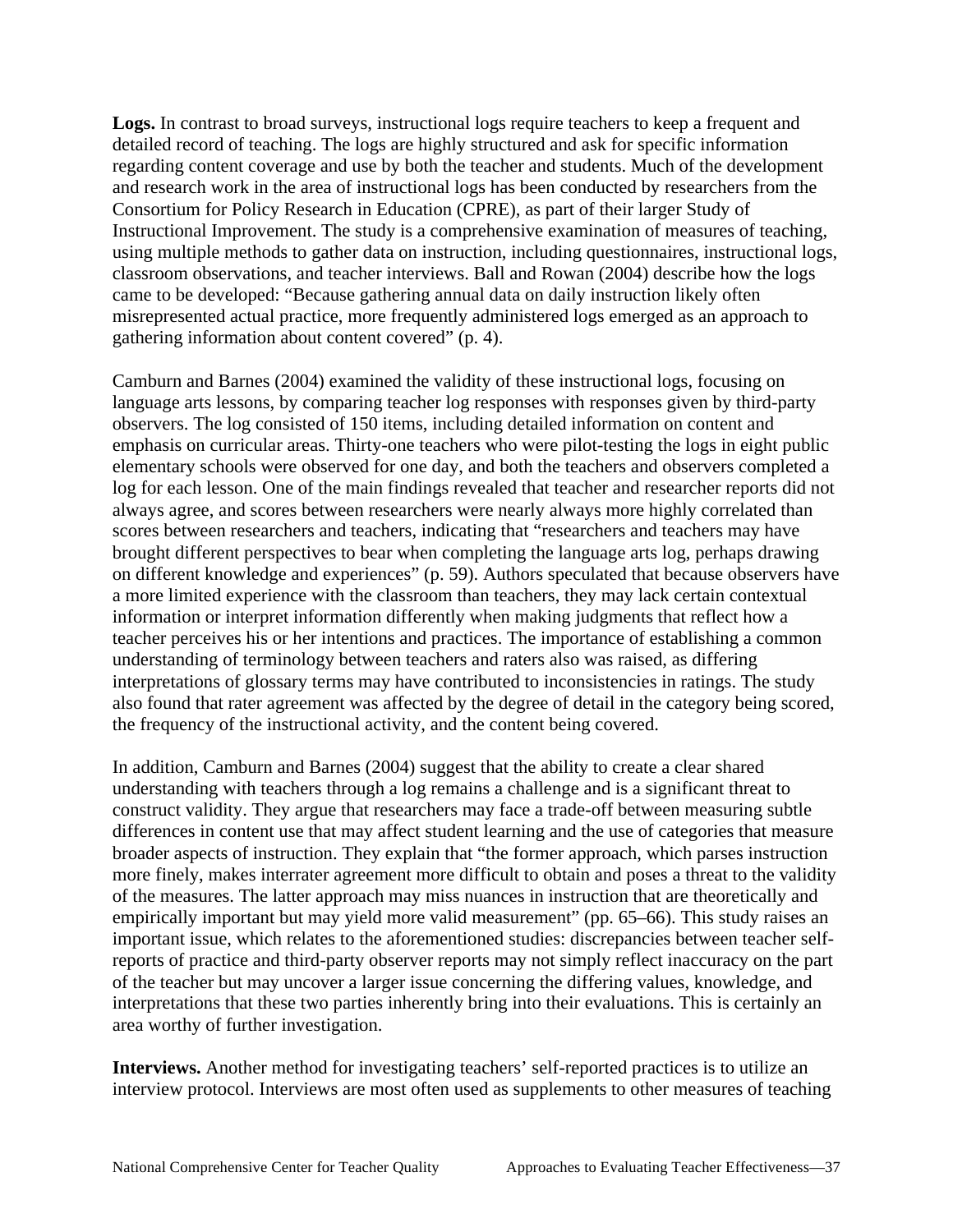and are particularly useful in providing qualitative information that supports or explains results obtained from more quantitative measures. Studies that attempt to triangulate several measures of teaching in order to ensure accuracy of the results may employ an interview protocol, such as the aforementioned Study of Instructional Improvement (see Ball & Rowan, 2004) and the RAND Mosaic Study (see Le et al., 2006). The Mosaic Study examined the use of reformoriented teaching practices, employing several measures including teacher surveys, instructional logs, structured vignettes, and observers' ratings of classrooms. An interview protocol was developed to investigate whether teachers felt that local systemic reforms and other policies were influencing their practices. This illustrates the very unique role interviews can play in gathering information on perceptions and opinions that may inform the "whys" and "hows" of measuring teacher performance and its impact.

Interview protocols can be highly structured or largely open-ended and can be a means for gathering data on practice that is more detailed or in-depth than survey measures. They are generally locally designed and intended for use in the context for which they were created. Few studies examine the reliability or validity of interview protocols intended to be used on a larger scale. One example is a study by Flowers and Hancock (2003), which describes the development of an interview protocol focused on professional standards and student learning. They describe the advantage of their interview protocol as a "method of collecting data from multiple sources while avoiding the shortcomings of singularly focused evaluation systems" (p. 163). The interview questions require teachers to provide specific examples of their instructional activities, intentions behind the activities, and specific actions they have taken to monitor and improve student learning. The protocol includes a structured scoring rubric with detailed criteria included for each rating. Evaluators must be trained on the interview protocol and scoring rubric, and teachers should be provided with the interview procedure and standards prior to the interview so that they can prepare materials in advance and formulate any clarifying questions they may have. This study reports high interrater reliability and rater consistency for the protocol, and extensive feedback from experts in the field helped to establish its content validity.

#### **Strengths and Cautions**

the effectiveness of a teacher. Teacher self-report methods may be one useful element in a teacher evaluation system, as they do have certain advantages. Self-report data can tap into a teacher's intentions, thought processes, knowledge, and beliefs better than the other methods discussed, and they can be useful for teacher self-reflection and formative purposes. In addition, it is important to consider the perspectives of teachers and involve them in their own evaluation because they are the only ones with full knowledge of their abilities, classroom context, and curricular content, and thus can provide insight that an outside observer may not recognize. Surveys are a cost-efficient, generally unobtrusive way to gather a large array of data at once. Using one instrument, data can be collected on instructional practices as well as administrative support, professional development opportunities, relationships with students, school climate, working conditions, demographic or background information, and perceptions or opinions that may have bearing on

Teacher self-report measures may be an efficient means of obtaining information about instructional practices without incurring the high costs of observation or other measures and can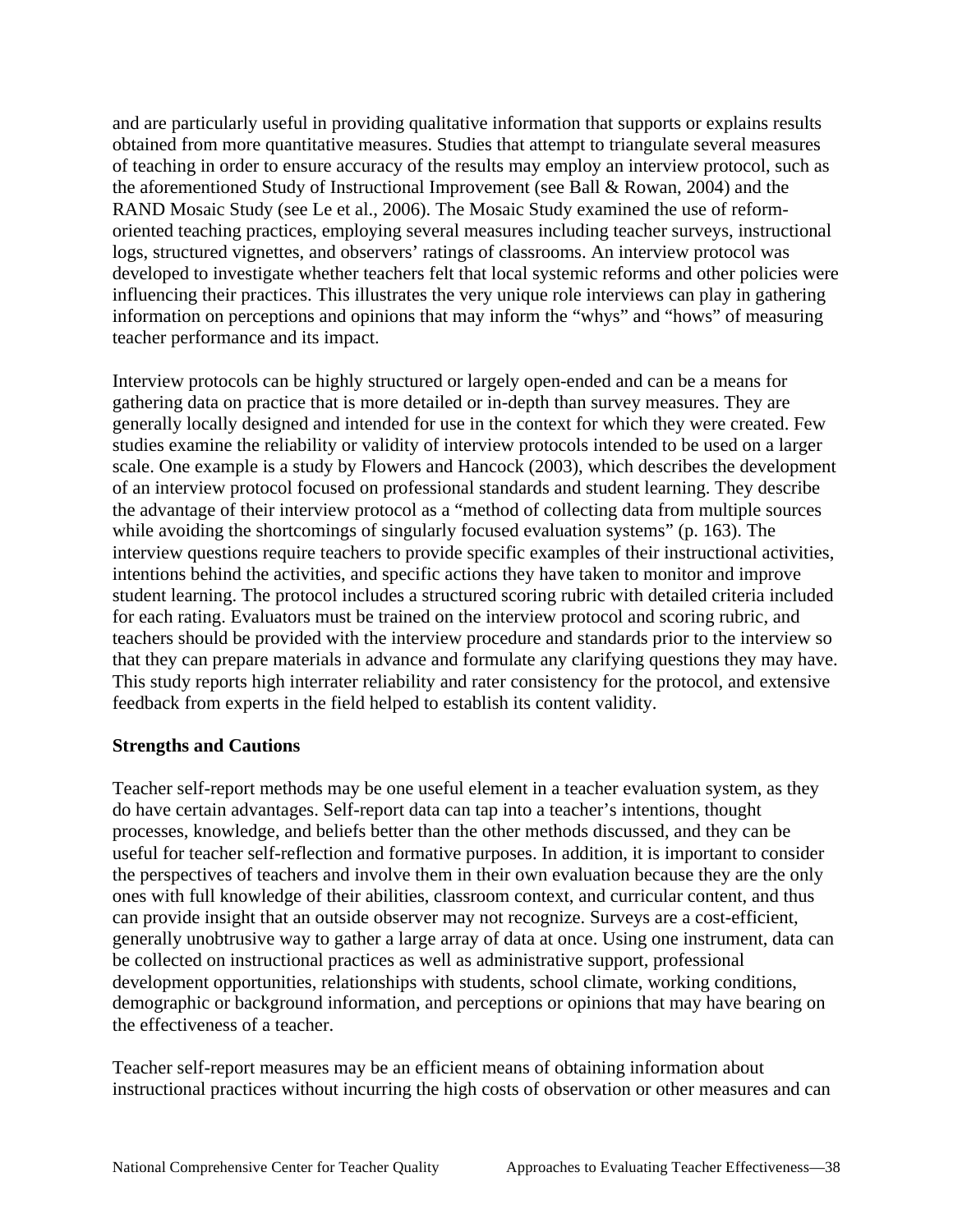these measures are not likely to eliminate all bias (Spector, 1994). be particularly useful as a first step toward investigating some question of interest (e.g., establishing some basic level of standard use and understanding among teachers) (Cohen & Hill, 2000; Spector, 1994). However, extreme caution should be taken not to base potentially consequential decisions on results of self-report measures. Research findings on the reliability and validity of these methods have produced mixed results. Concerns have been raised in the literature about self-report responses being susceptible to social desirability, defined by Moorman and Podsakoff (1992) in the organizational psychology literature as "the tendency on the part of individuals to present themselves in a favourable light" (p. 132). This phenomenon would include both the conscious misrepresentation of teaching practices to "look good" as well as unintentional misreporting due to a teacher's perception that he or she is correctly implementing a practice when in fact it is not being implemented with fidelity. Potential biases may lead to both overreporting and underreporting of practices, making the data difficult to interpret. Although this phenomenon has been widely researched in the psychology literature, more research is needed to determine the extent of its effect in the context of education and teaching. Some of the inconsistency caused by socially desirable responding may be controlled by ensuring the confidentiality and anonymity of teacher responses, gathering data longitudinally rather than just at one point in time, and gathering data from more than one source. However,

Several additional concerns warrant attention when selecting, designing, or administering selfreport measures. An issue raised by several studies is the importance of ensuring consistent interpretations of terminology and a shared understanding of what the measures entail (Ball  $\&$ Rowan, 2004; Blank et al., 2001; Mullens, 1995). This may require training of both teachers and outside raters (if applicable) on the survey or log measure in order to elicit the intended information. In addition, consideration should be taken to determine how broad or how detailed a survey needs to be to inform its desired purpose. Mullens (1995) notes, "Because the number of questions and the respondent burden by necessity must be limited, …indepth questions often preempt items representing a broader range of inquiry and may result in specific and often detailed information about a relatively narrow range of interest" (p. 18). Conversely, gathering information on a wider range of topics or practices may result in an insufficient amount of detail. Blank et al. (2001) also make the point that selecting a random and/or representative sample and ensuring high response rates are important considerations for obtaining valid self-report measures. Their study indicates that response rates were highest when teachers were given inhouse time and support to complete the measures. In addition, teachers were more likely to complete measures when they received something of personal value from the process. Blank et al. (2004), therefore, recommend providing teachers with results that may inform their practice and assuring teachers that responses are confidential and will not be used in any way for accountability purposes.

## **Student Ratings**

## **Description**

It can be argued that student opinions of a teacher are an important consideration in any teacher evaluation system because students have the most contact with teachers and are the direct consumers of a teacher's services. Given their extensive experience with teachers, it seems that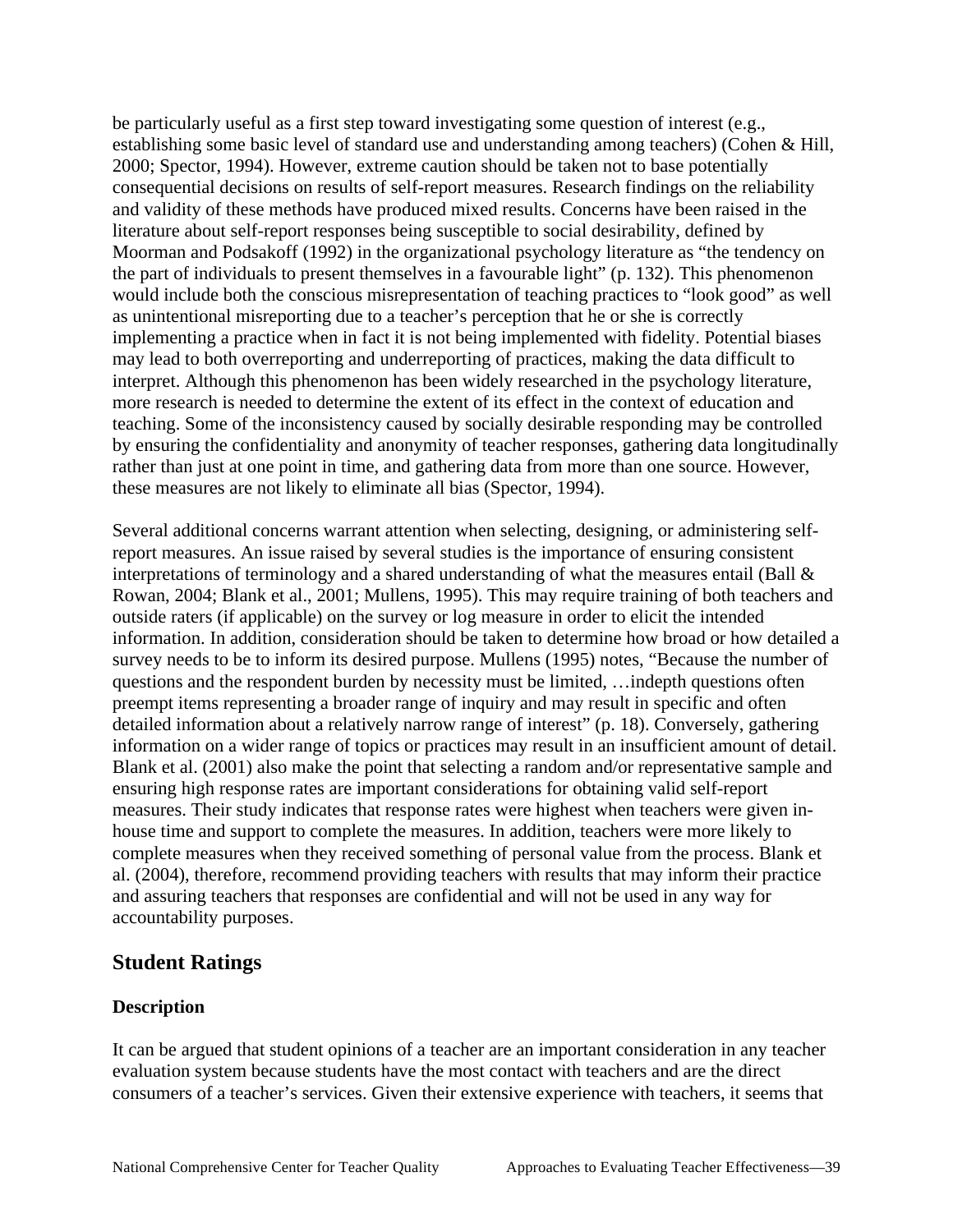valuable information can be obtained through student evaluations of teachers in the form of surveys or rating scales. However, student ratings of teachers are sometimes not considered a valid source of information because of potential biases that may affect their ratings and lack of knowledge about the full context of teaching. For example, studies have investigated whether student ratings are influenced by student age or academic level, expected or actual grades, and level of course challenge (e.g., Worrell & Kuterbach, 2001). As with teacher self-report measures, the reliability and validity of student ratings depend to some extent on the instrument used, how it is developed, how it is administered, and the level of detail it attempts to measure. The following example studies investigate the validity of student ratings for evaluating teachers.

## **Examples**

the face validity of student ratings. Peterson, Wahlquist, and Bone (2000) examined whether student ratings could provide reliable and valid information to teacher evaluation. An item analysis of 9,765 student surveys, which varied by grade level (primary, elementary, and secondary), showed that students responded reliably and validly when rating their classroom teachers, though scores tended to be skewed toward high satisfaction. The study also revealed that students of different age groups may focus on different aspects of teaching. Findings showed that younger students were more concerned with teacher-student relationship (e.g., "teacher shows caring and respect"), whereas older students placed more weight on student learning. The study also reported that teachers were favorable toward having student ratings as one part of their larger evaluation system, attesting to

There is also evidence that student ratings can be valid predictors of student achievement. A study of schools in Cyprus by Kyriakides (2005) included a student survey of teacher practices in which the rating scales relating to teacher-student relationship and the degree of cooperation between teacher and students were highly correlated with achievement gains for mathematics and Greek language as well as with affective outcomes of schooling. In a study that compared principal ratings, student ratings, and teacher self-ratings to measures of student achievement on criterion-referenced tests in mathematics and reading, Wilkerson et al. (2000) found that student ratings were more highly correlated with student achievement than the other ratings and were the best predictor of student achievement across all subjects. These studies provide convincing evidence that student ratings of teaching are worth considering for inclusion in teacher evaluation systems.

## **Strengths and Cautions**

There are several persuasive arguments for considering student ratings of teachers as part of the teacher evaluation process. In an empirical literature review on using public secondary school students' ratings to evaluate teachers, Follman (1992) notes that students are the most direct clients of teachers and, thus, have a broader and deeper experience with teachers than other potential evaluators, including principals, administrators, peers, or parents. A teacher's first responsibility is to his or her students, and students are in turn the most frequent source of feedback on a teacher's performance. Follman (1992, 1995) goes on to conclude that although validity concerns, such as rating leniency and halo effects (i.e., when an opinion on one trait or aspect of teaching influences all other ratings in the same direction) may affect student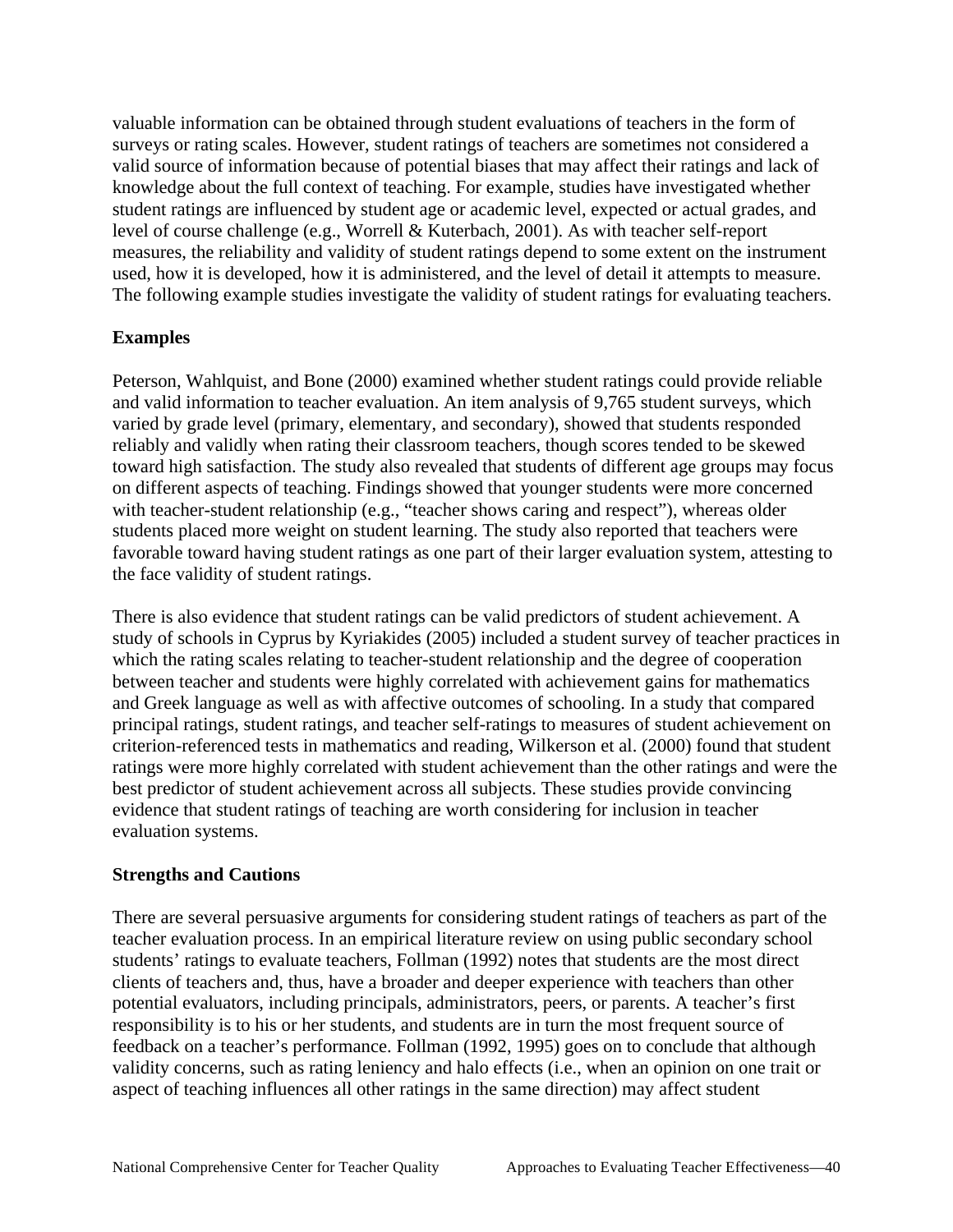events and teacher interactions, and judging whether or not a teacher is "meritorious." evaluations of teaching, they do not seem to affect students more so than adult raters. Secondary students were shown to be capable of providing reliable ratings, validly reporting classroom

important in maintaining the validity of the results. In a study showing that high-achieving secondary school students could rate teaching behaviors. as reliably and validly as college students, Worrell and Kuterbach (2001) note that student ratings are cost-efficient and time-efficient, can be collected anonymously, and can be used to track changes over time. They also require minimal training, though employing a well-designed rating instrument that includes detailed items measuring meaningful teacher behaviors would be

However, researchers caution that student ratings should not be stand-alone evaluation measures because students are not usually qualified to rate teachers on curriculum, classroom management, content knowledge, collegiality, or other areas associated with effective teaching (Follman, 1992; Worrell & Kuterbach, 2001). Overall, the reviewed studies recommend that student ratings be included as part of the teacher evaluation process but not as the primary or sole evaluation criterion.

# **Value-Added Models**

## **Description**

Value-added measures provide a summary score of the "contribution of various factors toward growth in student achievement" (Goldhaber & Anthony, 2003, p. 38). Value-added models can be defined of "a collection of complex statistical techniques that use multiple years of students' test score data to estimate the effects of individual schools or teachers" (McCaffrey et al, 2003, p. xi). Although value-added models also may be used to evaluate schools for accountability purposes, this research synthesis concerns their use for evaluating teachers in terms of their effectiveness relative to other teachers.

achievement growth of the students they taught in a given year. Measuring effectiveness at the classroom level, rather than at the school level, is increasingly the focus of effectiveness research (Creemers & Reezigt, 1996). Researchers have focused on trying to determine teacher effectiveness by examining teachers' contribution to student achievement gains for many years, but a lack of valid measures and instrumentation has hampered the process. Only in the last 10–15 years have researchers had the necessary combination of sufficient computing power, extensive data on student achievement linked to individual teachers, and appropriate statistical models with which to determine effectiveness in terms of teachers' contributions to student learning. The result is a set of sophisticated statistical models that are used with linked student-teacher data to measure teachers' contributions to the student

Value-added models are promising, controversial, and increasingly common as a method of determining teacher effectiveness (when effectiveness is construed as teachers' contributions to achievement). However, it is also the method that is the least understood by most education professionals and teachers. Unlike classroom observations in which the teachers actually meet their evaluator, value-added model evaluators conduct their analyses from afar.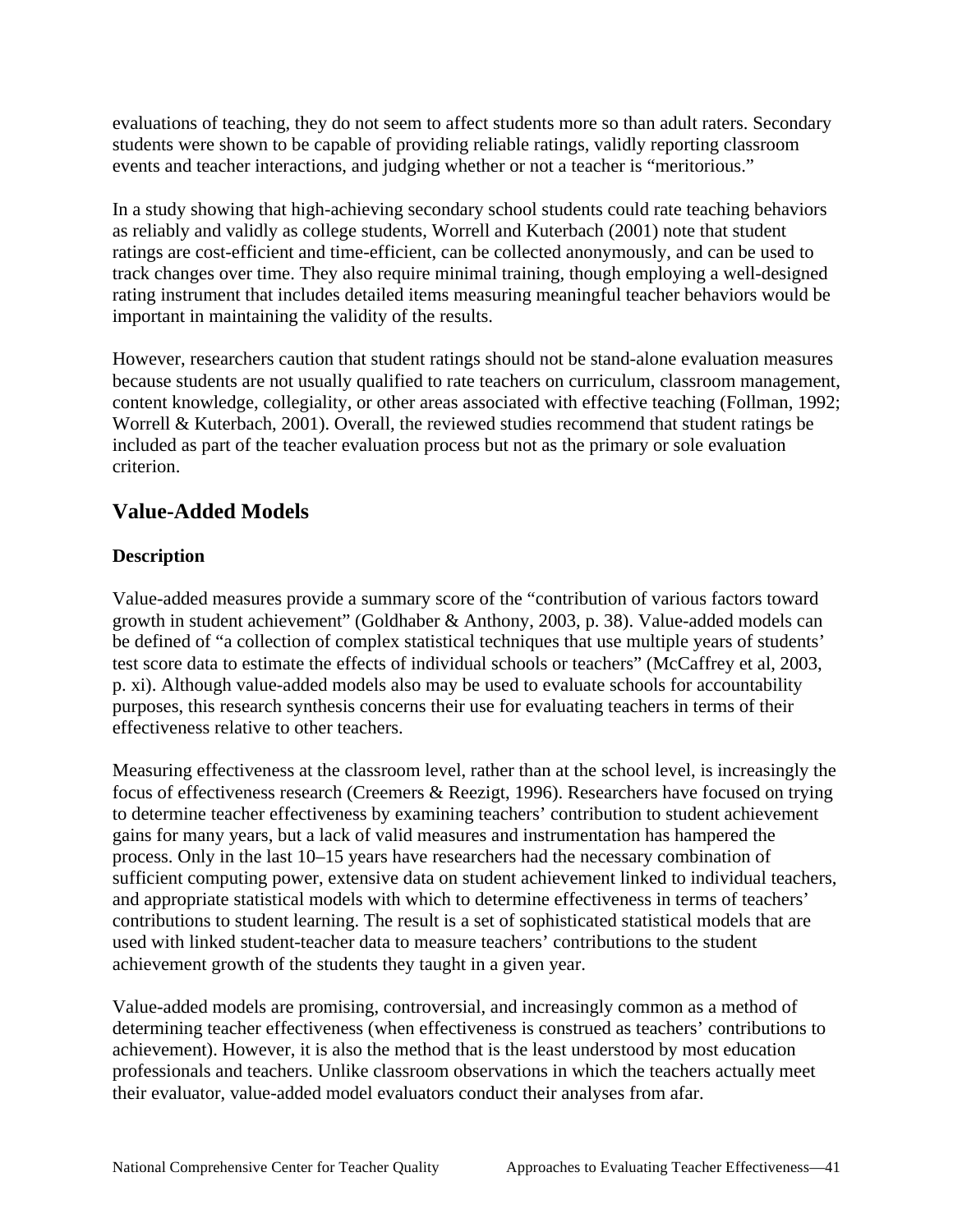The models are complex; however, the underlying assumptions are straightforward: students' prior achievement on standardized tests can be used to predict their achievement in a specific subject the next year. Whether the student met, exceeded, or failed to reach the predicted score forms the basis for the teachers' effectiveness score. When most students in a particular classroom perform better than predicted on standardized achievement tests, the teacher is credited with being an effective teacher, but when most students' in a particular classroom fail to meet predicted gain scores, the teacher may be deemed less effective. In some models, students' prior achievement scores are the basis for calculations of effectiveness, whereas other models include students' gender, race, and socioeconomic background, and still others include information about teachers' experience.

## **Examples**

Heneman, Milanowski, et al. (2006) conducted a multiyear mixed-methods study investigating the validity of teacher evaluation systems in four sites throughout the country. The instruments they examined were modifications of Danielson's (1996) *Framework for Teaching* and included planning and preparation, the classroom environment, instruction, and professional responsibilities. They used a value-added model in which achievement was estimated based on prior achievement and other student characteristics and found positive relationships between teacher evaluation scores and student achievement gains, although there was substantial variability across sites (and within sites). Although the study focused on the evaluation instruments, there was a fairly high correlation in two sites between what the teachers were observed to be doing in their classrooms and the achievement gains of their students. The authors theorized that the higher correlation was likely due to using multiple evaluators and, in Cincinnati, highly trained evaluators. At the sites with lower correlation, there was a single evaluator with less training conducting the evaluations.

Heneman, Milanowski, et al. (2006) focus attention on one type of research that may prove to be useful in establishing the validity of various measures of teacher effectiveness. This type of research correlates scores on various measures to draw conclusions about the information the measures can actually provide. For example, they speculated that finding links between what teachers did and student test scores was in part dependent on the performance of the classroom evaluators, not just the performance of the teachers. Although they did find some connection between teachers' performance and student test scores, the findings were not consistent across sites, suggesting that using value-added strategies instead of classroom observations as a measure of teacher effectiveness does not necessarily result in more valid assessments.

Holtzapple (2003) used Danielson's (1996) *Framework for Teaching* to compare student achievement with teachers' evaluation scores using a value-added model of predicted achievement versus actual achievement in Cincinnati. The author found a correlation between the observation scores and the value-added scores for teachers: teachers who received low ratings on the instructional domain of the teacher evaluation system had students with lower achievement, teachers with *advanced* or *distinguished* rankings on this instrument generally had students with higher-than-expected scores, and teachers rated *proficient* had students with average gains.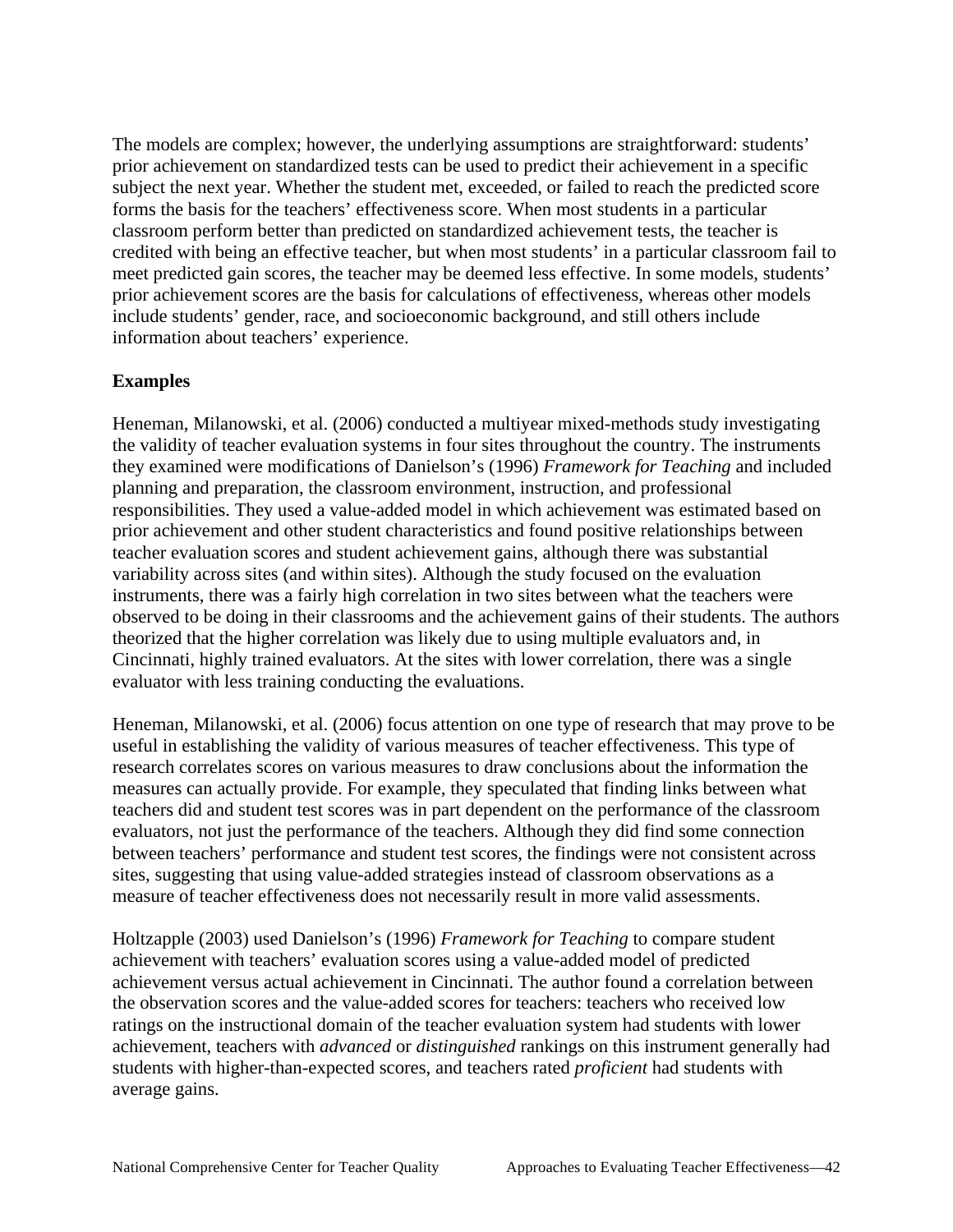Interestingly, one of the sites investigated by Heneman, Milanowski, et al. (2006) was Cincinnati, and it was one of the sites that had higher correlations between the observations and the value-added scores. Cincinnati had highly trained raters conducting evaluations, which may explain the correlation. If, in fact, observable teacher practices lead to improved student learning, then there certainly should be a correlation between these two measures.

A similar study by Kimball et al. (2004) examined the relationship between teacher evaluation scores and student achievement in nine grade-test combinations in one county. Using an adaptation of Danielson's (1996) *Framework for Teaching,* this study estimated teacher effects on student achievement and determined that teacher practices contributed slightly to student achievement. However, only two of the correlations were statistically significant. This finding suggests that there is still much to learn about what value-added models are actually measuring because the research is not providing strong, consistent correlations between what teachers do in their classrooms and value-added scores.

Other researchers have calculated value-added scores for teachers and then tried to correlate them with other explanatory information. For example, Aaronson, Barrow, and Sander (2007) conducted a study using Chicago public high school data, focusing on mathematics. They calculated value-added scores for teachers and then attempted to correlate these scores with teacher characteristics including age, experience, degree level, certification, and undergraduate major. They found that almost none of the variance in teacher effectiveness—except having an undergraduate major in mathematics or science—was accounted for by these characteristics. The authors concluded that the differences in teachers were not to be found among the teacher characteristics for which they had data. This study demonstrates an unfortunate fact about valueadded scores—they reveal nothing about *why* teachers vary in their effectiveness as measured by student achievement score gains. Thus, it is impossible to either predict which teachers will be most effective or help less effective teachers improve.

Rivkin et al. (2005) attempted to correlate observable teacher characteristics, such as education and experience and unobservable components to student achievement gains in Texas. They determined that observable teacher characteristics have small but significant effects on student achievement gains but found that the majority of teacher effectiveness cannot be explained by these observable characteristics. In other words, they demonstrated that teachers vary in their contribution to students' achievement score gains, but they could not explain what caused the variation. Again, this study points out a key problem with value-added measures—they do not enhance understanding of what effective teachers do that makes them effective.

Another study focused on whether teachers fostered student creativity in their classrooms and used observation scores as predictors of student achievement gains (Schacter, Thum, & Zifkin, 2006). After multiple classroom observations, the researchers found that most teachers did not employ teaching strategies that encouraged students' creativity, but when they did, the result was improved student achievement. This study illustrates an important point about using value-added models: High-quality observational data, when combined with a sound value-added model, may provide useful information about differences in teaching that could lead to strategies for improving student outcomes. In this instance, if the teacher behaviors that promoted student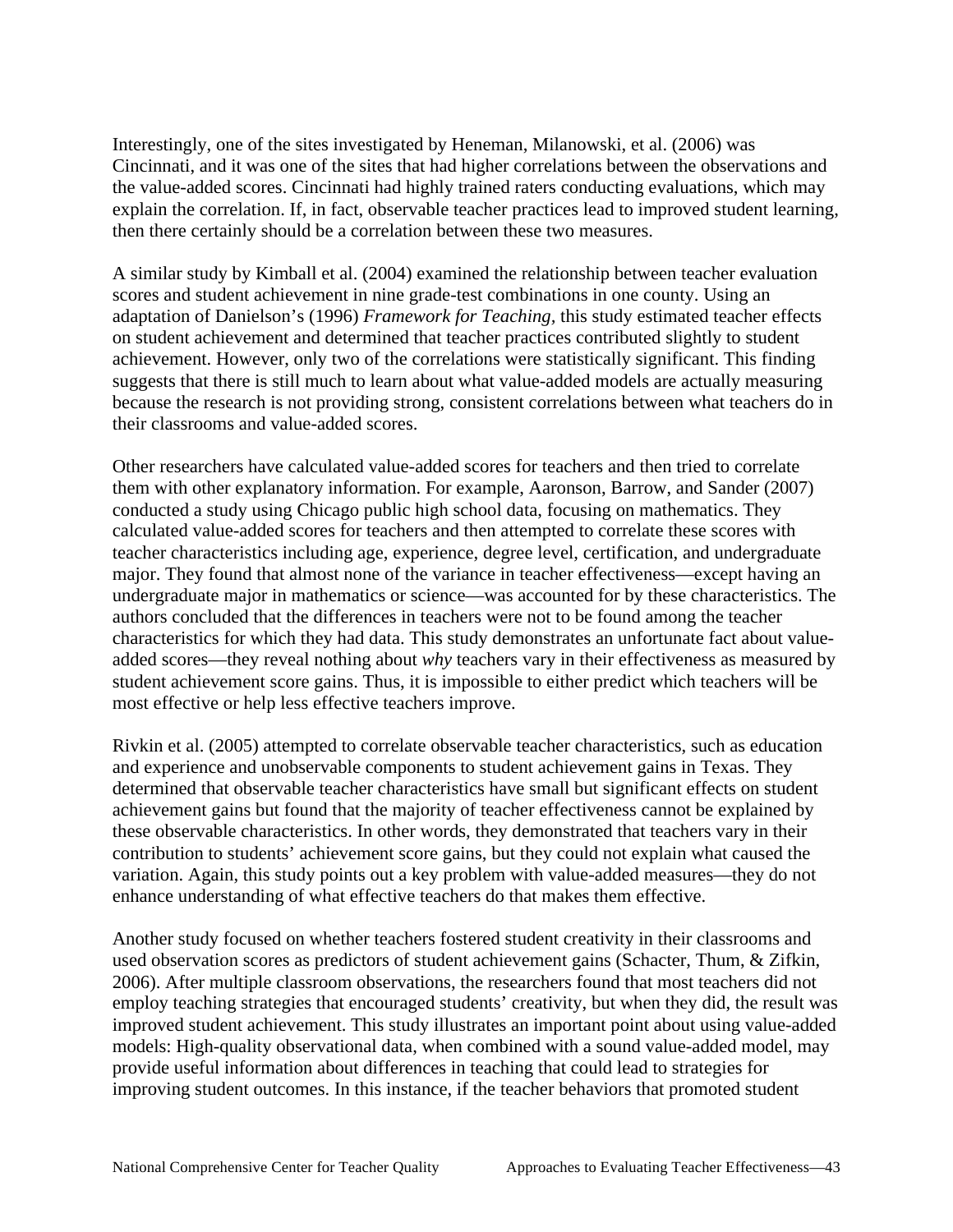instance—from all of the other interactions between teachers and students that lead to learning. creativity could be taught to other teachers, better student achievement might result. On the other hand, without the observational data, the authors would know only that students of some teachers had better achievement gains—but they would not know what practices were responsible for those differences. Clearly, value-added models have great potential for improving instruction when combined with observational data, though there are still questions to be answered. Chief among them is how to sort out the impact of one particular variable—teaching for creativity, for

Value-added models also are being used for research projects examining teacher preparation programs, such as the Carnegie-funded Teachers for a New Era (Sanders & Rivers, 2006) and Louisiana State University's value-added assessment of teacher preparation (Noell, Porter, & Patt, 2007). The goal of these studies is to better understand the relationship between what teachers learn in preparation programs and their students' achievement gains. Unfortunately, the inability to get appropriate longitudinally linked student-teacher data has hampered such efforts.

Brief summaries of other studies appear in the appendixes. There is little validity evidence linking value-added scores to teacher characteristics or practices—or even to school characteristics or practices. Teachers vary greatly—even within schools—in their effectiveness as measured by standardized test scores, but that variation has not been consistently and strongly linked to what teachers do in their classrooms. This suggests that either classroom observation instruments are not sensitive enough to capture the differences that matter in terms of student achievement or that other things are being measured that have not yet been conceptualized. So, although it is possible to say that students in one classroom learned more than students in another, it is not possible to say with any certainty why that occurred. Thus, value-added models are limited in their usefulness because the information gleaned from them is essentially a "black box"—the classroom context and teacher characteristics, qualifications, and practices that produced the value-added scores are unknown. This speaks to the importance of having additional components of a useful system of evaluating teacher effectiveness.

#### **Strengths and Cautions**

Value-added models are a relatively new way to measure teacher effectiveness, and there are researchers who support their use (e.g., Hershberg et al., 2004; Sanders, 2000). These researchers argue that value-added models provide an objective means of determining which teachers are successful at improving student learning as measured by gains on standardized tests. It is possible for teachers evaluated with a classroom observation instrument to receive a high score but still have students with average or below-average achievement growth. In addition, observation instruments can be used to evaluate teachers on their use of teaching practices that reflect experts' beliefs about good teaching, but there is a dearth of empirical evidence that specific teaching practices improve student learning (see Goe, 2007, for a synthesis of this research). This mismatch between what teachers do in their classrooms and student achievement gains may be due in part to the difficulty of measuring differences in teaching practices with standardized achievement outcomes (see Valli et al., 2004, for a discussion of these difficulties). Because value-added measures focus only on actual student gains on standardized tests, the extent to which teachers' practices reflect an instructional ideal is not relevant. Under this model,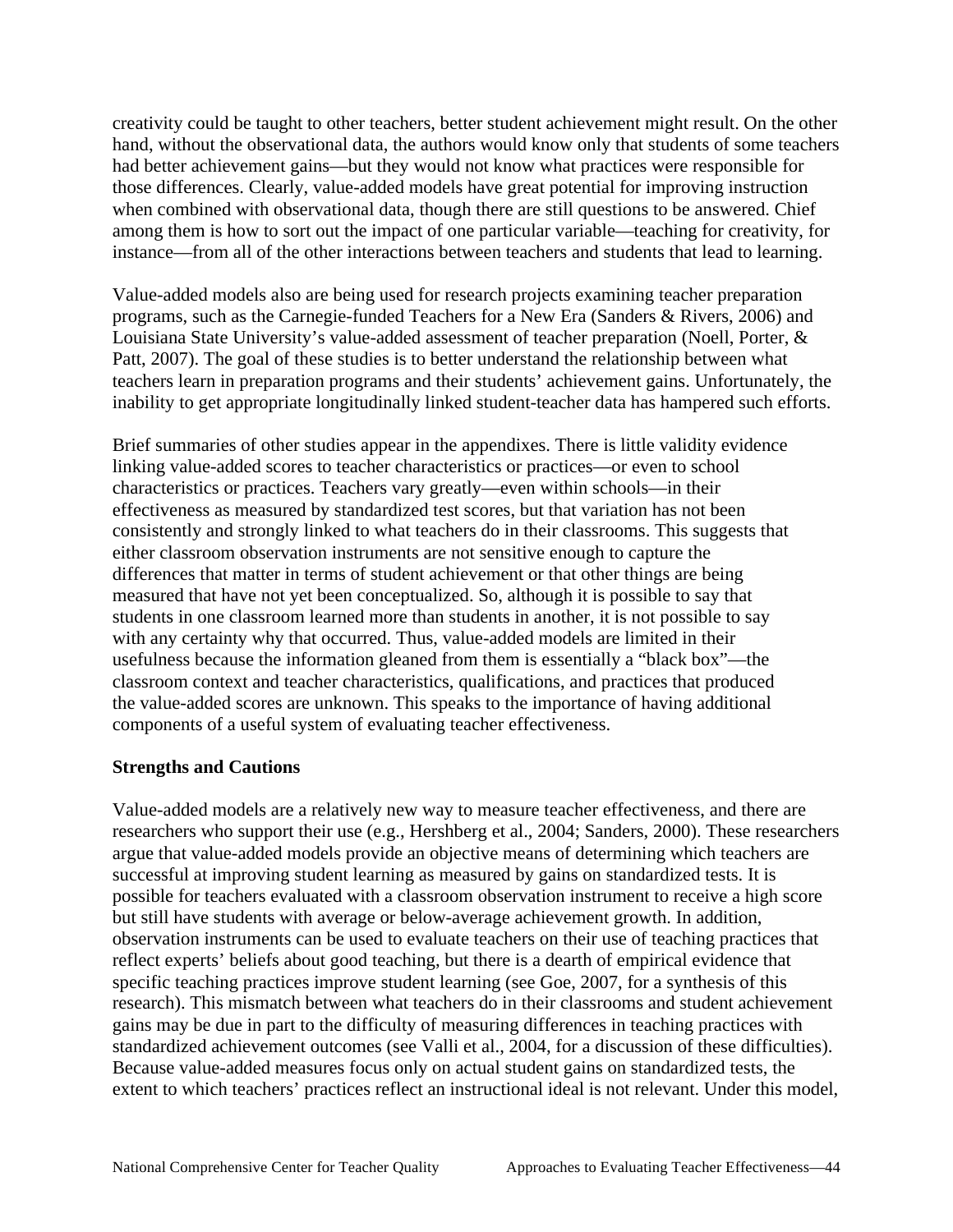teacher effectiveness is based on confidence that student test scores are valid and reliable indicators of student learning.

students who are at-risk for poor educational outcomes. Value-added results may be able to help identify exemplary teachers. Across schools and even within schools, there are considerable differences among teachers in terms of their contributions to student learning (Rivkin et al., 2005; Rockoff, 2004). New or struggling teachers may benefit by observing highly effective teachers, but these outstanding teachers are often identified through their reputation. Value-added scores provide a means to identify highly effective teachers whose practices contribute the most to student learning gains. Establishing these teachers' classrooms as "learning labs" for colleagues and researchers may provide valuable information about what practices and processes contribute to student achievement gains. It would be especially useful to identify—and learn from—teachers who are successfully teaching

Despite these potentially positive uses for value-added models, some researchers express reservations and describe serious concerns about their use for assessing teacher effectiveness (e.g., Bracey, 2004; Braun, 2005b; Kupermintz, 2003; McCaffrey et al., 2003; Thum, 2003). In his critique of value-added models, Bracey (2004) makes an interesting point: "V[alue added assessment] is not a theory of what makes a good teacher in all the complexity that that might require. It was developed as an atheoretical method, a technology" (p. 333). Bracey highlights a key issue of using value-added methods as a means of evaluating teacher effectiveness—that good teaching is complex, and the "technology" of value-added models examines what appears to be the results of that complex process, without regard to the causes.

classroom in a given year was the product of a single teacher's efforts. Heubert and Hauser (1999), in their National Research Council report on high-stakes testing, recommended that, "accountability for educational outcomes should be a shared responsibility of states, school districts, public officials, educators, parents, and students" (p. 3). Using valueadded models as the primary means of evaluating teacher effectiveness is not recommended because it holds teachers solely accountable for achievement, rather than including others who also contribute to student outcomes. Using a single score for a teacher as a measure of his or her effectiveness suggests that all, or nearly all, of the student learning in a particular subject or

measure teacher effectiveness. It is not just the use of value-added models that is subject to cautions from researchers. Berliner (1976) discussed the "obstructions to the study of teacher effectiveness," identifying the lack of "replicable findings relating teaching behavior to student achievement in natural classroom settings" as a key issue and noted that "instrumentation problems connected with the independent and dependent variables commonly used in research on teacher effectiveness" (p. 5) made data collection and analysis problematic. More than 30 years later, the same "obstructions" hamper the work of evaluating teacher effectiveness, particularly using student achievement to

Their appraisal of the process-product research focuses on the following four factors:<br>National Comprehensive Center for Teacher Quality Approaches to Evaluating Teacher Effectiveness—45 In fact, criticisms of using test scores to measure teacher effectiveness are not new. Shavelson et al. (1986) critique the process-product research that was popular in the 1970s in which researchers studied the link between teacher behaviors and student outcomes.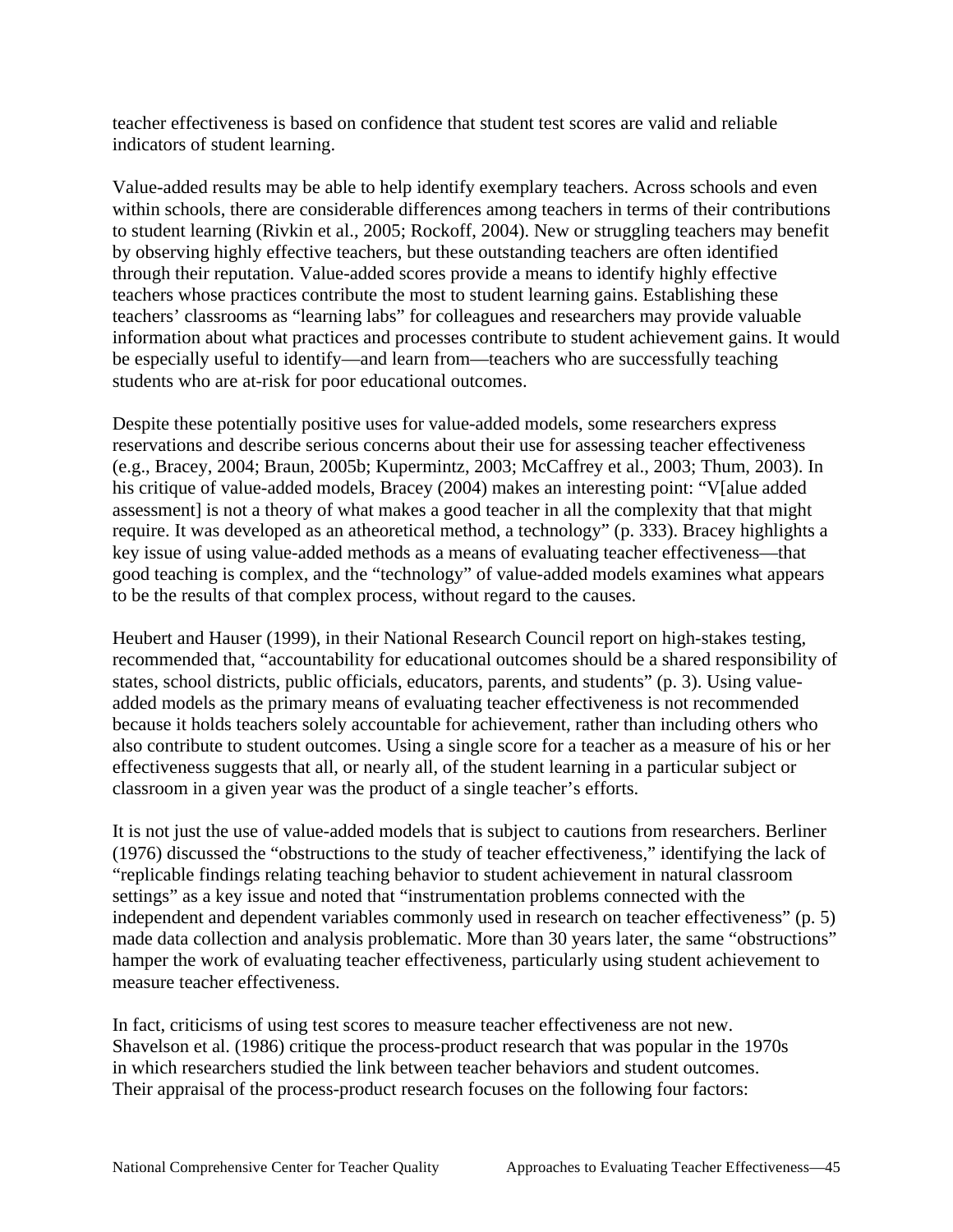- to the *test's* curriculum. • Perfect alignment of local curriculum with the standardized test is assumed, when such alignment seldom exists, resulting in teachers being judged by their adherence
- about students' capacity for understanding is not tested. • Standardized tests are strictly summative, but summary scores are not adequate reflections of improvements in students' cognition; thus, important information
- "extra-knowledge" influences that may affect test scores. • Students' performance on the test is equated with their knowledge of the subject, even though the tests may be inaccurate measures of that knowledge, due to motivation, test-taking strategies, and attitudes toward testing—all of which are
- individual needs. • Aggregating test scores across all students in a classroom may mask teachers' contributions to student learning by ignoring differential learning among students that actually reflects teachers' abilities to target appropriate instruction based on

Shavelson et al. (1986) argue for measuring teacher effectiveness in ways that "attend to the organization of instruction in classrooms and differences in students' reactions to it" (p. 57).

The concerns about what value-added models can and cannot measure in terms of teacher effectiveness have not prevented the growth of value-added models as a seemingly objective measure of teacher effectiveness. Many states—including North Carolina, Pennsylvania, Ohio, Tennessee, Louisiana, and Florida—now use some type of valueadded modeling, though they do not all use the results as a means of ranking teachers. However, an increasing number of states and school districts are exploring the use of value-added models either instead of or as a component of their previous systems of evaluating teacher effectiveness. Given this increased use of value-added models in this way, it is important to consider whether they are valid measures of teacher effectiveness.

effective teaching rather than other variables. McCaffrey et al. (2003) have argued that incomplete data and confounding influences that impact student scores that may not be included in the models (e.g., school effects) present major challenges to using value-added models for determining teacher effectiveness. In fact, Braun (2005a) has stated that what are typically called "teacher effects" are more accurately termed "classroom effects." This distinction is made because student learning is impacted by many variables in classrooms besides the teacher. It is not possible to sort out what part of a students' growth (or lack of growth) is solely attributable to the teacher's efforts. Thus, it is possible to see that students in one classroom had greater gains in achievement; however, the statistical models reveal nothing about why this is so, nor how much of the difference in student gains was due to

Another issue that has been raised by researchers is the impact of value-added measures of nonrandom assignment of students to teachers. Students are assigned to teachers by a number of methods. Different schools use different strategies, but the result is that the students in a given classroom were likely assigned to that classroom for a reason. If all students were randomly assigned to classrooms, there would be much more confidence in the resulting scores from the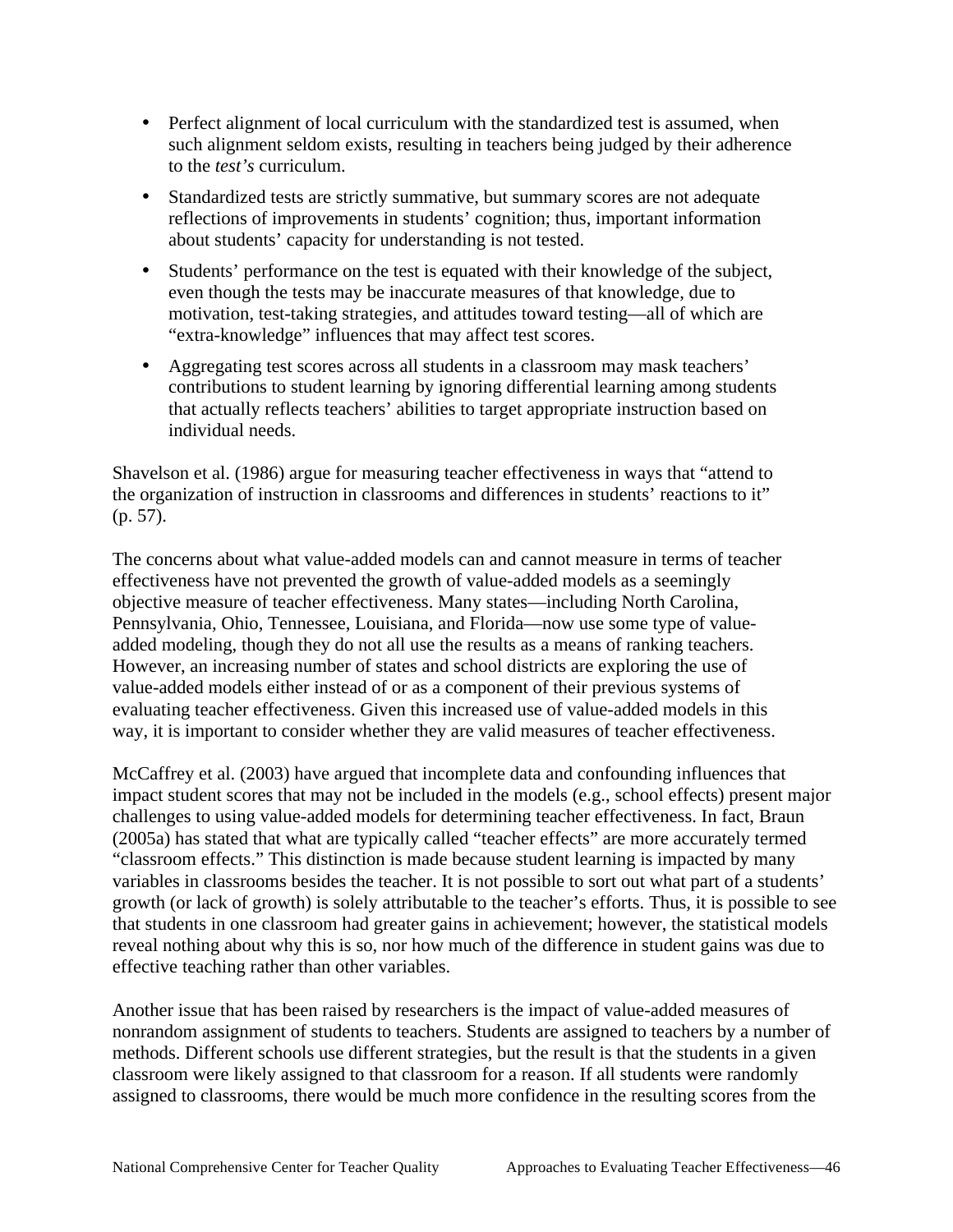use of value-added models. Several researchers have conducted studies that examine the impact of nonrandom assignment on value-added scores and concluded that there are no currently used models that adequately deal with the problem of nonrandom assignment (e.g., Rivkin & Ishii, 2008; Rothstein, 2008a, 2008b).

is successful in one context may be less successful in another). Finally, the validity of using value-added models for measuring teacher effectiveness is dependent in part on whether the statistical models are correctly specified and whether the inferences drawn are appropriate and defensible. The causative elements are not usually included in the modeling. Teachers teach, but *what* and *how* they teach are not part of the statistical model. So even though it has been determined that teachers differ in effectiveness in terms of producing student learning gains, ways to replicate those differences are not apparent. Even if teachers could be cloned, the teaching context (students, curriculum, resources, parental support, school leadership, etc.) would vary. Teachers may be differentially effective (i.e., a teacher who is successful in one context may be less successful in another).<br>National Comprehensive Center for Teacher Quality Approaches to Evaluating Teacher Effectiveness—47<br>National Comprehensive Center for Teacher Quality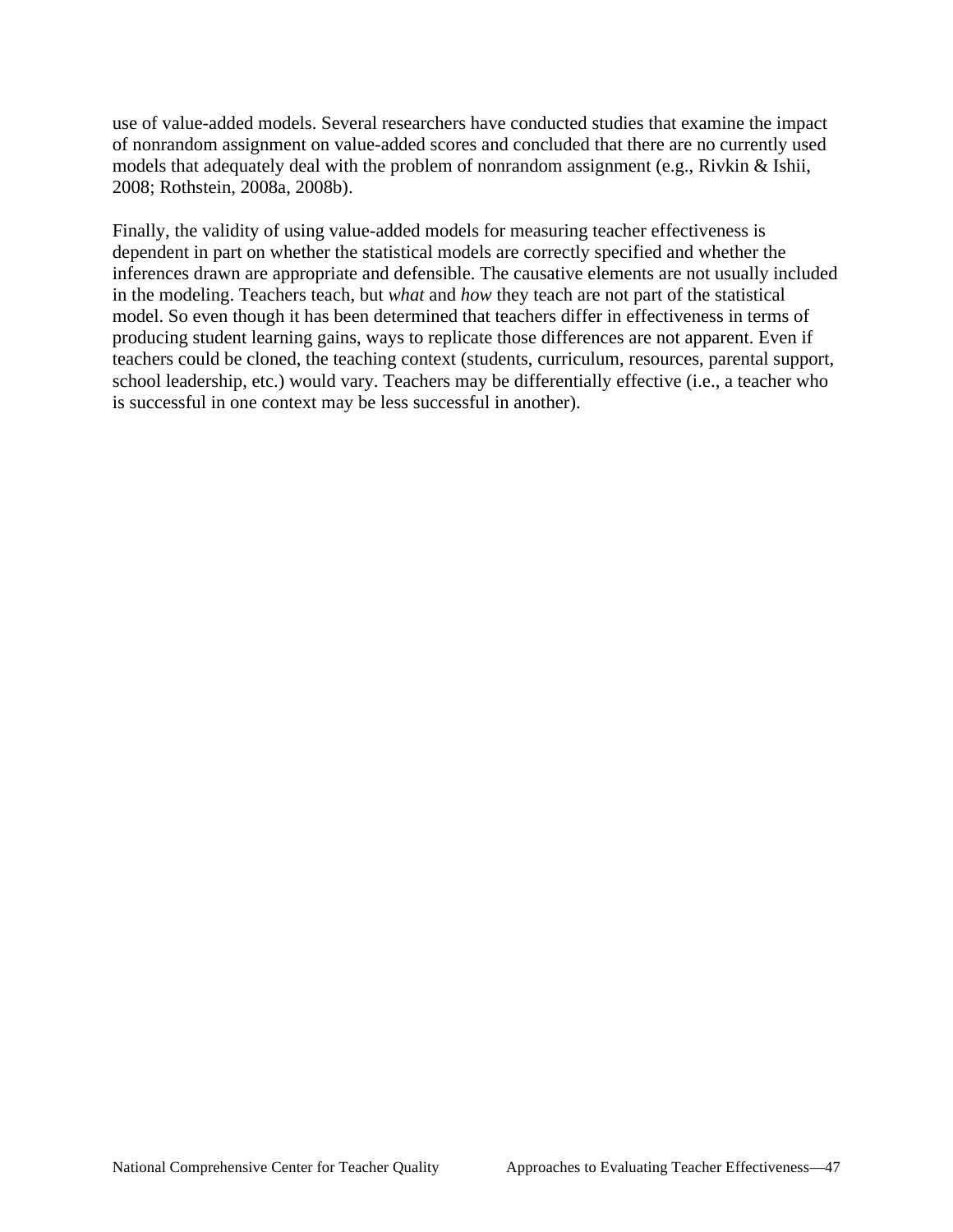# **Toward a Comprehensive View of Teacher Effectiveness**

protocols or in scores developed using value-added models. In many states, teacher effectiveness is assessed by focusing on results from a single measure, typically classroom observations and less commonly, teachers' contributions to student achievement growth (value-added models are one mechanism for examining this growth). Revisiting the five-point definition of teacher effectiveness, it is clear that using one or even both of these methods of measuring teacher effectiveness fails to indicate the many important ways in which teachers contribute to the success and well-being of their students, classrooms, and schools. Thus, creating a comprehensive score for teachers that includes multiple measures is one possible way to capture information that is not included in most classroom observation

 contribution to the school's vision, mission, and outcomes; portfolios; information gained through what is important to collect—is left up to local decision makers. What types of measures might be included in this comprehensive measure? Here are some options for collecting data (from New Mexico's teacher performance evaluation guidelines): "review of videotape (of lesson); written documentation of activities; locally developed survey of staff, students, and/or parents; review of student work and performance; review of the teacher's peer observation and/or peer coaching; anecdotal records; reflective journals; self-evaluations; instructional artifacts; other formats" (New Mexico 3-Tier Licensure Implementation Teacher Training Work Group, 2005, p. 9). Unfortunately, there is little empirical evidence of the validity of these various methods for measuring teacher effectiveness, and in many cases, there are no standardized instruments for data collection. Instead, the collection of data—and decisions about

## **Considering Teaching Contexts**

work together in professional learning communities. Deciding how teacher effectiveness should be measured is not necessarily the sole purview of policymakers, researchers, and bureaucrats. Given that teaching contexts vary widely, it is essential that local input is considered when decisions are made about what to prioritize in a composite measure of teacher effectiveness. For example, a district with a high percentage of English language learners may want to consider teachers' ability to communicate effectively with these students and their parents as part of their composite measure of teacher effectiveness. Similarly, an urban school that has a high proportion of student dropouts may want to include a measure of teachers' documented efforts to assist at-risk students as part of their composite measure of teacher effectiveness. And a school in which teacher collegiality has been lacking might want to consider evidence of ways in which teachers initiate, lead, or support efforts to

 other schools may lose days of students' learning time or lose students altogether. In some Given that instruments and protocols for measuring teachers' leadership activities or contributions to improvement in school climate have yet to be developed in some cases, and standardized in most cases, it is not possible to make recommendations about what a state or local education agency should include in the creation of a valid composite measure of teacher effectiveness. Rather, it is recommended that the definition of teacher effectiveness be broadened, that it be inclusive of state and local priorities, and that it consider teaching contexts. Obviously, some schools have little or no problem with student attendance or dropouts, whereas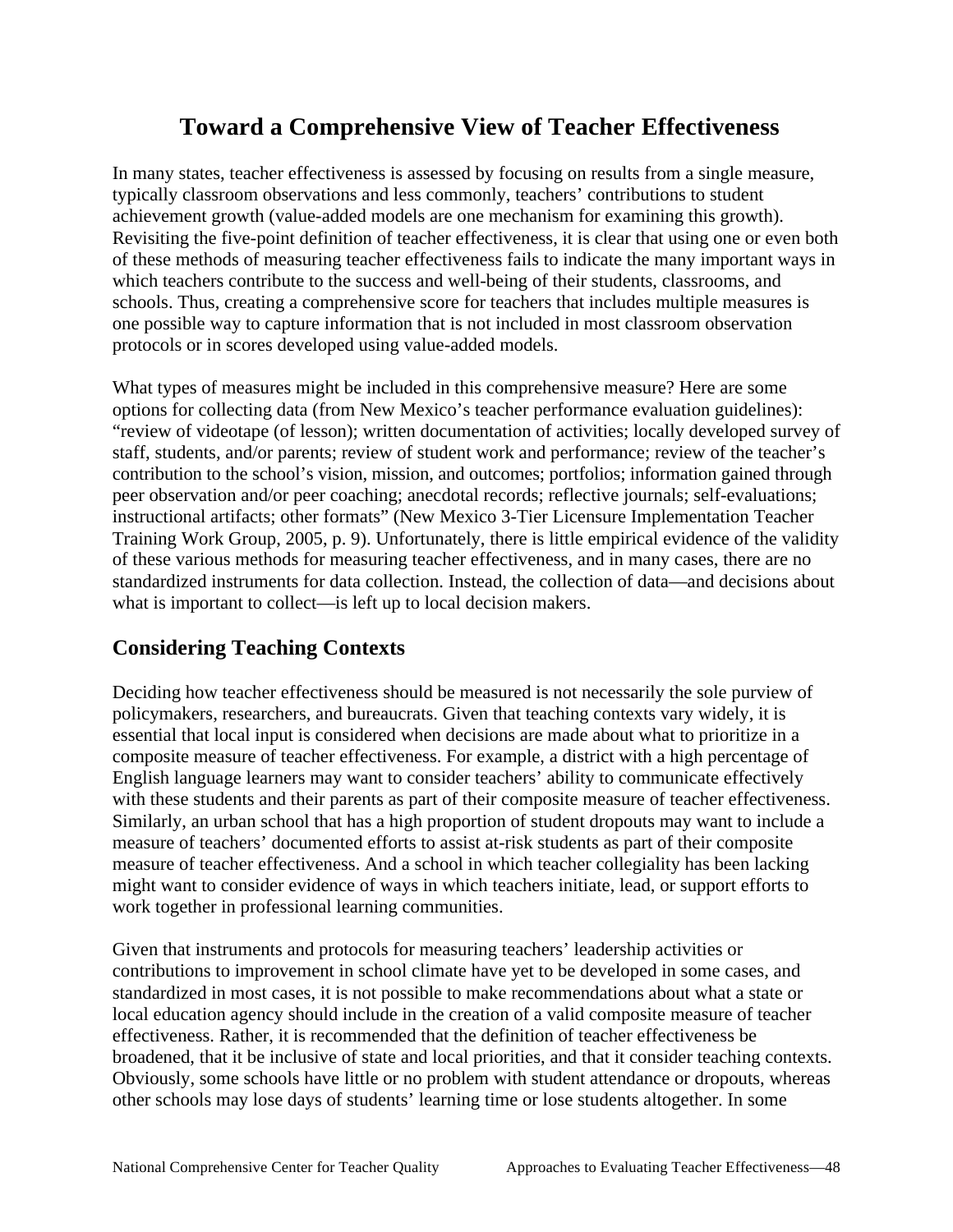be a high priority in other schools. schools, then, a measure of ways in which teachers have worked toward improving attendance or preventing students from dropping out would be a low priority, whereas such a measure would

and organisational context" (p. 354). Another consideration is that teaching contexts differ greatly across subjects and grades, and some types of measures may be more suitable for certain types of contexts. Campbell et al. (2003) critique teacher effectiveness models that are applied equally to all school levels and contexts, without regard to what may distinguish effectiveness in a particular subject, grade, or context. They argue for incorporating five dimensions of differential teacher effectiveness: "differences in activity, differences in subjects and/or components of subjects, differences in pupils' background factors, differences in pupils' personal characteristics, differences in cultural

scoring rather than in observation. Most classroom observation protocols, including Praxis III and Charlotte Danielson's (1996) *Framework*, are intended for use in all classrooms without regard to context. The CLASS instrument, however, has a Grades PK–3 version that has been extensively tested (La Paro, Pianta, & Stuhlman, 2004) as well as a more recently developed middle- and secondary version that is currently being piloted (Pianta, Hamre, Haynes, Mintz, & La Paro, 2007). These different versions of CLASS take into account the differences in teaching contexts at those levels. However, it may be possible to use a single instrument to evaluate teachers in different subjects, grade levels, and school contexts. The differences would then have to be accounted for in the

In their choice of teaching preparation programs, teachers select a grade level and subject in which they feel they have the most to offer their students. In their choice of schools, teachers select a context in which they feel they are likely to be successful. Yet many evaluation instruments do not acknowledge that teachers may be differentially successful depending on the context. What does this mean in terms of teacher effectiveness? First, teachers are not interchangeable—a teacher that performs well in one classroom may feel challenged in another classroom. Thus, an evaluation of teacher effectiveness should be specific to a context, subject, and grade level, and teachers should be compared with or ranked against teachers who are in similar contexts, subjects, and grade levels. In addition, evaluating a secondary science teacher's effectiveness on the same scale as that of a kindergarten teacher's effectiveness may be problematic, particularly if there is a need to identify exceptional teachers in specific contexts, grades, or subjects. This need might arise from a number of situations, including identifying a suitable mentor for a novice middle-school ELA teacher, rewarding exceptional teaching at the elementary level, recruiting teachers who have proven to be especially able to work with at-risk students for a special program within a school, or even offering an incentive for transferring to a hard-to-staff school. Lastly, taking into account teachers' evaluations when making hiring or transfer decisions might ensure a better match to open positions. A teacher's record of effectiveness in a specific setting may be a factor worth considering.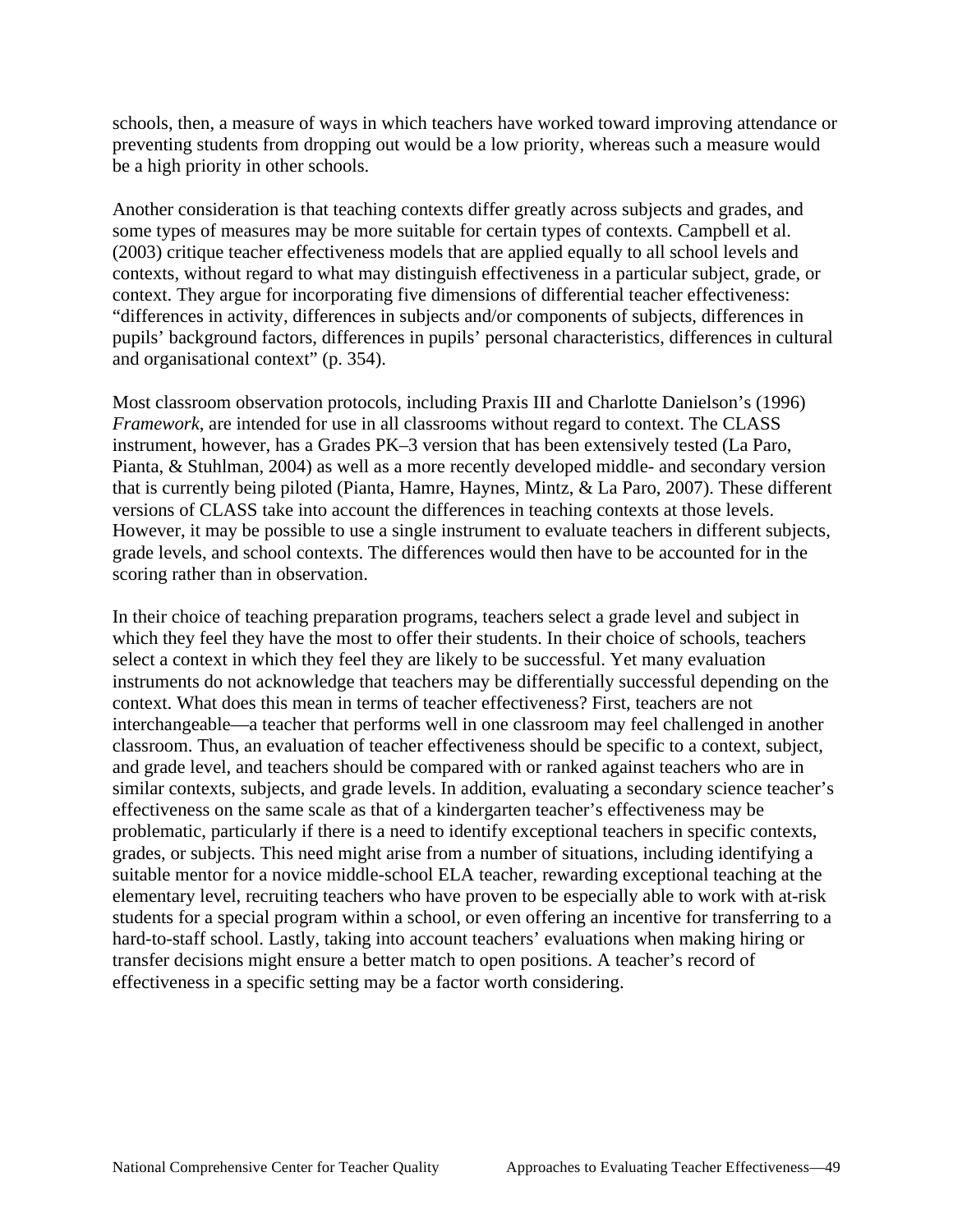## **Using Teacher Effectiveness Results to Improve Instruction**

There are many different purposes for evaluating teacher effectiveness; a key reason is to identify weaknesses in instruction and develop ways to address them. For this reason, one goal of evaluating teaching effectiveness should be to collect information that will be useful in designing appropriate strategies to improve instruction. Approaches to improving instruction may involve professional development, individualized work with a curriculum specialist, college coursework, and study teams within or across schools. Smylie and Wenzel (2006), citing a number of successes among school districts around the country, recommend a "human resources management" approach to improving instruction, wherein vertical and horizontal alignment of practices enable school leaders to carry out instructional objectives. They reported on three Chicago elementary schools that coordinated and aligned human resources to improve practices, including "teacher recruitment and induction, professional development activities, communication of expectations for teacher performance, specification of classroom teaching strategies, provision of encouragement and incentives, principal supervision and evaluation, and removal of poorly performing teachers" (p. 24).

Other sites may choose a more individualized approach to improving instruction, allowing teachers to plan their own professional growth. Denver's Professional Compensation System (ProComp) is an example of a district that has created a sophisticated system that permits considerable flexibility for teachers to decide how they will improve instruction (for additional information, see the ProComp website at www.denverprocomp.org). In collaboration with principals and supervisors, teachers can create a plan for their professional development, including taking courses (with tuition reimbursement) that will address gaps in their knowledge. Teachers and their supervisors can use evaluation results (from classroom observations and student achievement gains) to help them determine areas that need to be addressed.

Although there are many possible approaches besides those mentioned, the point is that evaluating teacher effectiveness should ultimately lead to improved instruction. In addition, under the broad definition of teacher effectiveness presented in this synthesis, evaluations also can be used to identify other areas in which teachers are performing well or they may need additional support. For example, if a district's priority is decreasing referrals to special education by identifying and providing assistance to at-risk students, it may be necessary to create opportunities for teachers to collaborate with colleagues and other education professionals during the school day.

# **A Final Note About Validity**

When designing systems for evaluating teacher effectiveness and using the results of such evaluation, it is important to keep in mind that ways of measuring teacher effectiveness—such as classroom observation protocols or value-added models—are not valid in and of themselves for determining teacher effectiveness. Rather, their validity lies in their ability—when used correctly—to accurately and reliably measure what they were intended to measure. For classroom observation instruments, validity lies in the instrument's ability to measure how well a teacher exemplifies standards of practice that have been deemed important for that grade level, subject, and teaching context by some group of experts. For value-added measures, validity lies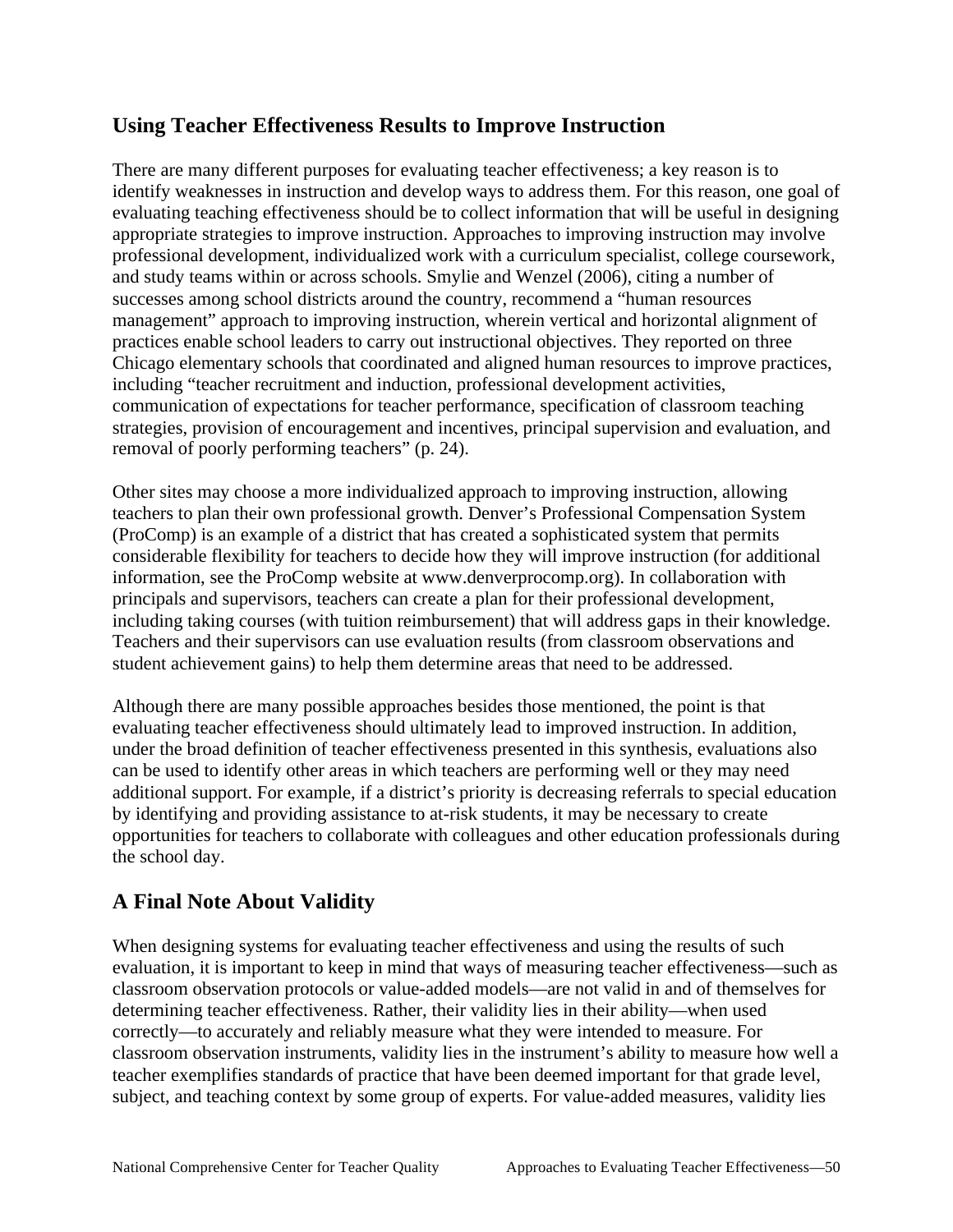achievement growth in a particular subject area. in how well the model accurately captures an individual teacher's contribution to student

At this juncture, researchers still have a long way to go toward clearly establishing the validity of various instruments for the purpose of measuring teacher effectiveness. There have been many research studies published to establish the validity of various measures of teacher effectiveness (e.g., examining how a score from an observation instrument correlates with a value-added score); however, validity cannot be determined by correlating results from measures based on two different constructs. Rather, validity must be determined by how well a given teacher's performance matches the construct—whether that means keeping at-risk students in school, contributing to a positive classroom environment, or having a high value-added score. Thus, the crucial step in getting valid information is deciding what is important and then finding (perhaps creating) a measure that will yield concrete evidence about teachers' performance on what is important. In a broad definition of teacher effectiveness, such as the one suggested, there is no single measure that will provide valid information on all the ways teachers contribute to student learning and growth and to their schools. Multiple measures—each designed to measure different aspects of teacher effectiveness—must be employed.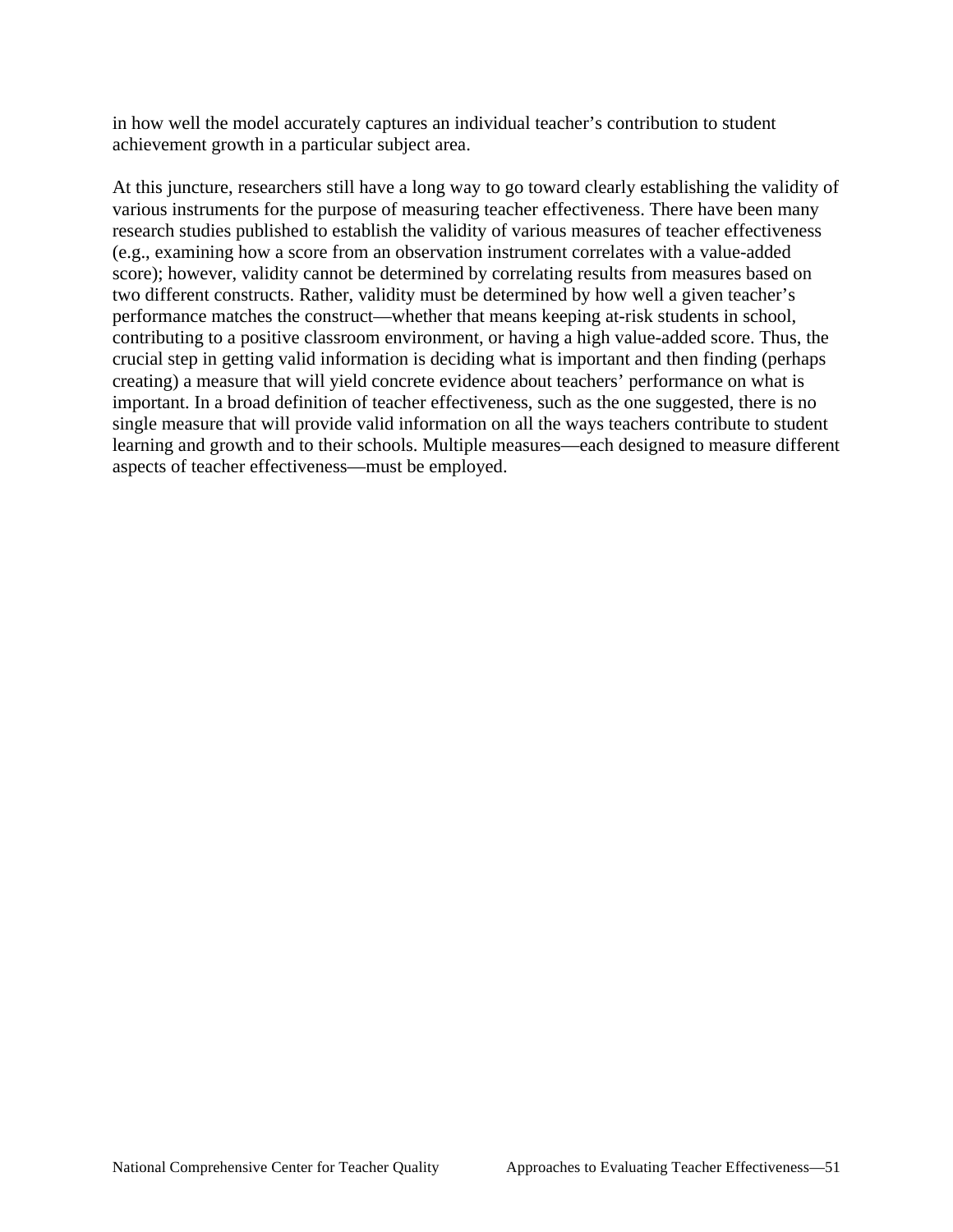# **Policy Recommendations and Implications**

The following set of recommendations is designed to provide guidance to entities that are considering how best to measure teacher effectiveness:

- obtained with an observation instrument or through using a value-added model. Although Resist pressures to reduce the definition of teacher effectiveness to a single score it may be convenient to adopt a single measure of teacher effectiveness, there is no *single*  measure that captures everything important that a teacher contributes to educational, social, and behavioral growth of students, not to mention ways teachers impact classrooms, colleagues, schools, and communities.
- • Consider the purpose for the evaluation of teacher effectiveness before deciding on the appropriate measure to employ. Scores from a value-added model may provide information about a teacher's contribution to student learning, but it would be less helpful in providing teachers with guidance on how to improve their performance.
- In considering the validity of various ways of measuring teacher effectiveness, keep in mind that the validity does not lie solely with the quality of the instrument or model but also with how well the instrument measures the construct and how the instrument is used in practice. Even a good classroom observation instrument in the hands of untrained evaluators may result in vastly different scores for similar teacher practices. And using a value-added model when large amounts of student data are missing may yield scores that fail to reflect the teacher's actual contribution to student learning.
- Seek other measures, or create appropriate measures, to capture important information about teachers' contributions that go beyond student achievement score gains. This may mean developing a measure that captures evidence of an individual teacher's leadership activities within the school, his or her collaboration with other teachers to strategize ways to help students who are at risk for failure, or participation in a study group to align the curriculum with state standards.
- Include education stakeholders in decisions about what is important to measure. Although a state legislature or task force may ultimately decide upon how teacher effectiveness will be measured, listening to the voices of teachers, principals, curriculum specialists, union representatives, parents, and students will help assure greater acceptance of the measurement system. Ultimately, this also will contribute to greater validity; the validity of a measure can be threatened by noncompliance or active resistance to the measure.
- Keep in mind that valid measurement may be costly. Ensuring that data is complete and accurate and that raters are trained and calibrated is essential in order to ensure the validity of the scores of the most commonly used measures of teacher effectiveness. Developing and validating new measures based on local priorities also will require adequate funding.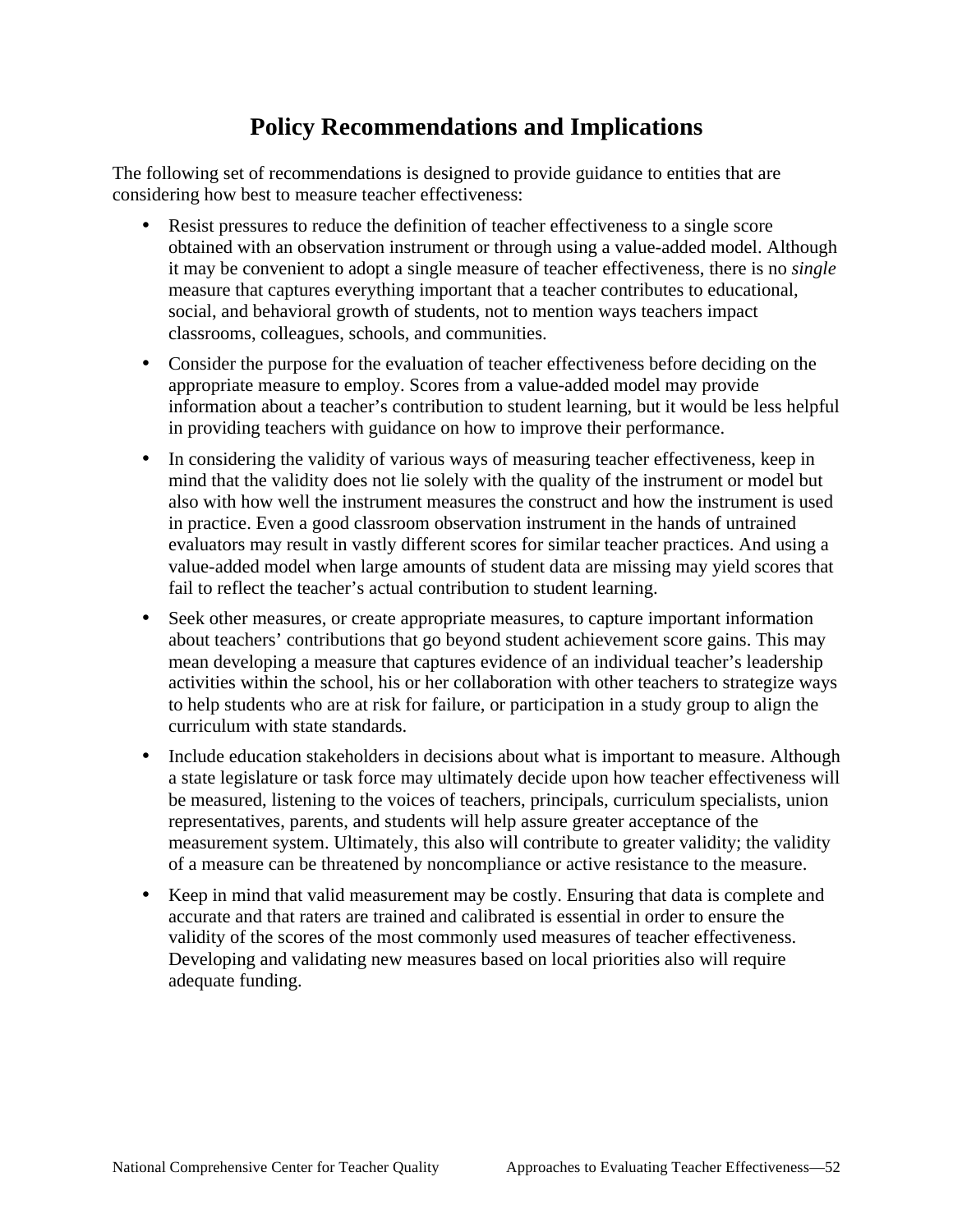# **References**

- Aaronson, D., Barrow, L., & Sander, W. (2007). Teachers and student achievement in the Chicago public high schools. *Journal of Labor Economics, 25*(1), 95–135.
- A "blueprint" for closing the gap in local schools. *Exceptional Children*, *65,* 339–352. Abbott, M., Walton, C., Tapia, Y., & Greenwood, C. R. (1999). Research to practice:
- Amrein-Beardsley, A. (2008). Methodological concerns about the education value-added assessment system. *Educational Researcher, 37*(2), 65–75.
- Archibald, S. J. (2007). How well do standards-based teacher evaluation scores identify highquality teachers? A multilevel, longitudinal analysis of one district. *Dissertation Abstracts International Section A: Humanities and Social Sciences, 68*, 1235–1235.
- Baker, S. K., Gersten, R., Haager, D., & Dingle, M. (2006). Teaching practice and the reading growth of first-grade English learners: Validation of an observation instrument. *Elementary School Journal, 107*(2), 199–219.
- Ball, D. L., & Rowan, B. (2004). Introduction: Measuring instruction. *The Elementary School Journal, 5*(1), 3–10.
- Ballou, D., Sanders, W., & Wright, P. (2004). Controlling for student background in value-added assessment of teachers. *Journal of Educational and Behavioral Statistics, 29*(1), 37–65.
- Bauer, A. M., Johnson, L. J., & Sapona, R. H. (2004). Reflections on 20 years of preparing special education teachers. *Exceptionality, 12*(4), 239–246.
- Benner, S. M., & Judge, S. L. (2000). Teacher preparation for inclusive settings: A talent development model. *Teacher Education Quarterly, 27*(3), 23–38.
- Berliner, D. C. (1976). Impediments to the study of teacher effectiveness. *Journal of Teacher Education, 27*(1), 5–13.
- Berry, B. (2004). *Making good on what matters most: A review of teaching at risk: A call to action (the report of The Teaching Commission).* Chapel Hill, NC: Southeast Center for Teaching Quality.
- Betebenner, D. (2004). *An analysis of school district data using value-added methodology* (CSE Tech. Rep. No. 622). Los Angeles: National Center for Research on Evaluation, Standards, and Student Testing (CRESST), University of California at Los Angeles. Retrieved August 22, 2008, from http://www.cse.ucla.edu/products/reports/r622.pdf
- Birch, S. H., & Ladd, G. W. (1997). The teacher-child relationship and children's early school adjustment. *Journal of School Psychology, 35*(1), 61–79.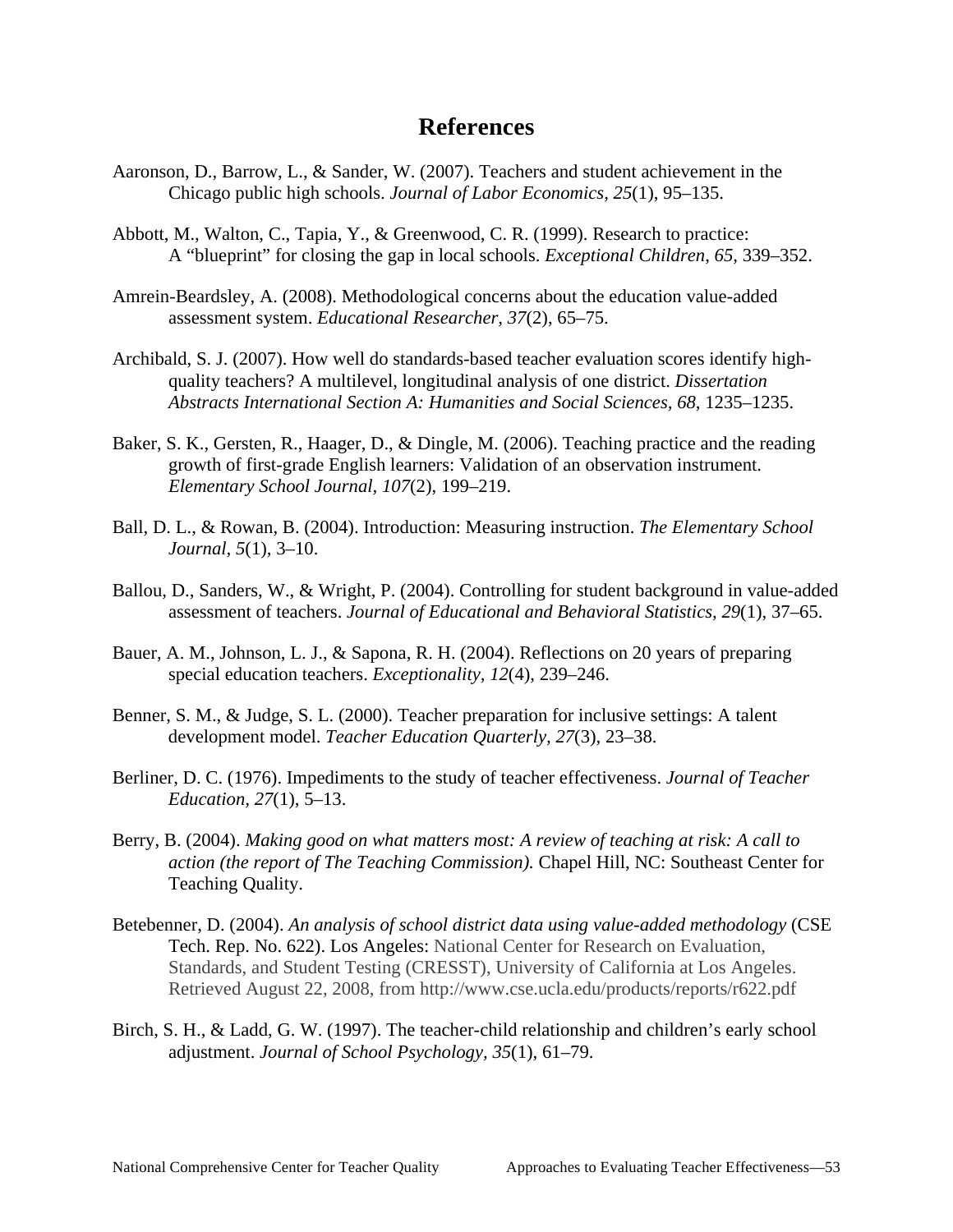- Blank, R. K., Porter, A., & Smithson, J. (2001). *New tools for analyzing teaching, curriculum and standards in mathematics and science. Results from the survey of enacted curriculum project.* Washington, DC: Council of Chief State School Officers.
- Blanton, L. P., Blanton, W. E., & Cross, L. S. (1994). An exploratory study of how general and special education teachers think and make instructional decisions about students with special needs. *Teacher Education and Special Education, 17*(1), 62–74.
- Blanton, L. P., Griffin, C. C., Winn, J. A., & Pugach, M. C. (Eds.). (1997). *Teacher education in transition*. Denver, CO: Love Publishing Company.
- Blanton, L. P., Sindelar, P. T., Correa, V., Hardman, M., McDonnell, J., & Kuhel, K. (2003). *Conceptions of beginning teacher quality: Models for conducting research* (COPSSE Doc. No. RS-6). Gainesville: Center on Personnel Studies in Special Education (COPSSE), University of Florida. Retrieved August 22, 2008, from http://www.coe.ufl.edu/copsse/docs/RS-6/1/RS-6.pdf
- Blunk, M. L. (2007). *The QMI: Results from validation and scale-building*. Paper presented at the annual meeting of the American Educational Research Association, Chicago, IL.
- Borko, H., Stecher, B. M., Alonzo, A. C., Moncure, S., & McClam, S. (2005). Artifact packages for characterizing classroom practice: A pilot study. *Educational Assessment, 10*(2), 73– 104.
- Borko, H., Stecher, B. M., & Kuffner, K. (2007). *Using artifacts to characterize reform-oriented instruction: The scoop notebook and rating guide* (CSE Tech. Rep. No. 707). Los Angeles: Center for Evaluation, Standards and Student Testing (CRESST), University of California at Los Angeles. Retrieved August 22, 2008, from http://www.cse.ucla.edu/products/reports/r707.pdf
- *Kappan*, *86,* 331–333. Bracey, G. W. (2004). Value-added assessment findings: Poor kids get poor teachers. *Phi Delta*
- Brandt, C., Mathers, C., Oliva, M., Brown-Sims, M., & Hess, J. (2007). *Examining district guidance to schools on teacher evaluation policies in the Midwest region* (Issues & Answers Report, REL 2007–No. 030). Washington, DC: U.S. Department of Education, Institute of Education Sciences, National Center for Education Evaluation and Regional Assistance, REL Midwest. Retrieved August 22, 2008, from http://ies.ed.gov/ncee/edlabs/regions/midwest/pdf/REL\_2007030.pdf
- Braun, H. I. (2005a). *Using student progress to evaluate teachers: A primer on value-added models*. Princeton, NJ: Educational Testing Service. Retrieved August 22, 2008, from http://www.ets.org/Media/Research/pdf/PICVAM.pdf
- Braun, H. I. (2005b). Value-added modeling: What does due diligence require? In R. W. Lissitz (Ed.), *Value added models in education: Theory and applications* (pp. 19–39). Maple Grove, MN: JAM Press.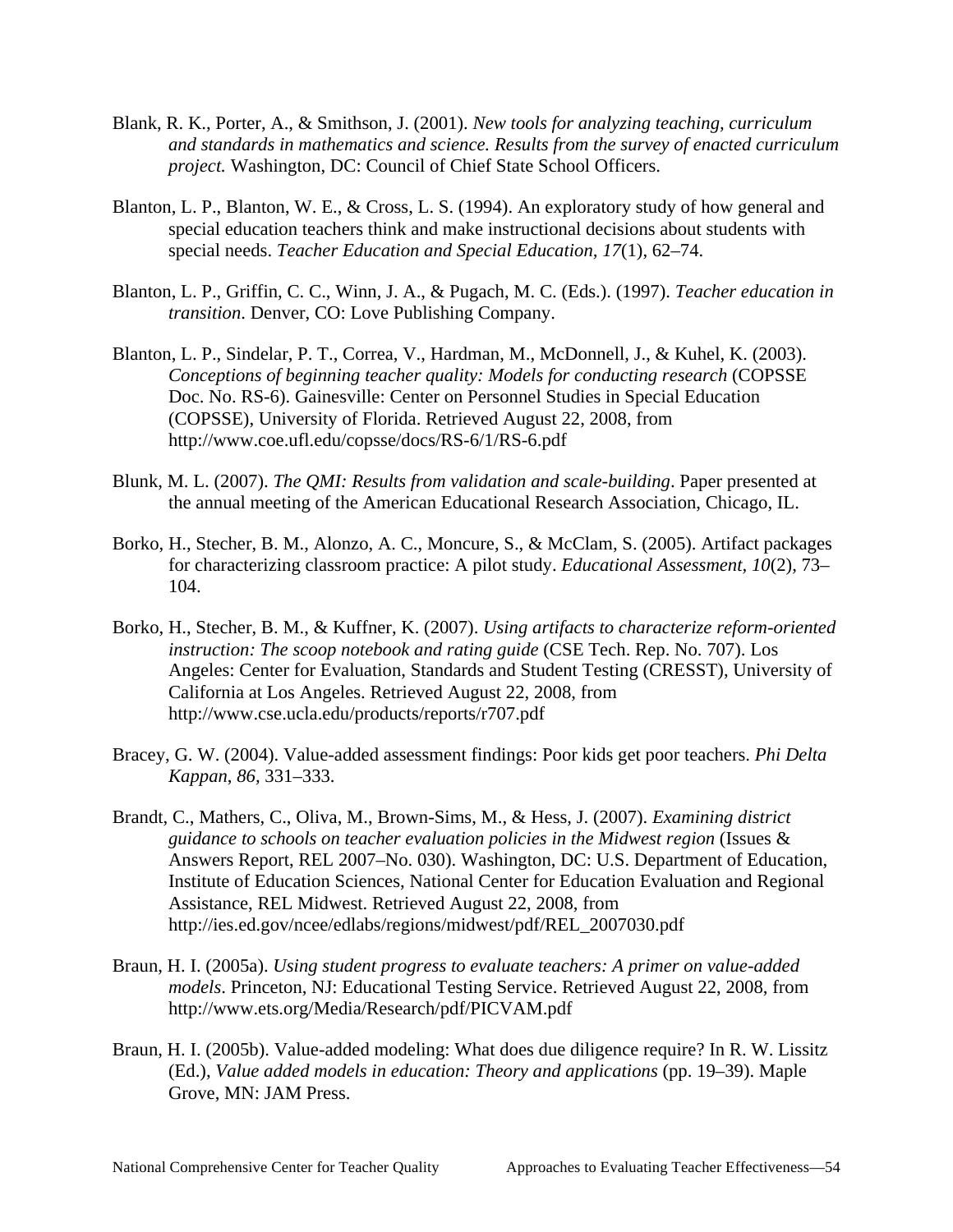- Brophy, J., & Good, T. L. (1986). Teacher behavior and student achievement. In M. C. Wittrock (Ed.), *Handbook of research on teaching* (3rd ed., pp. 328–375). New York: Macmillan Publishing.
- Burry, J. A., Chissom, B. S., & Shaw, D. G. (1990). *Validity and reliability of classroom observations: A paradox*. Paper presented at the National Council on Measurement in Education, Boston, MA.
- Burstein, L., McDonnell, L. M., VanWinkle, J., Ormseth, T. H., Mirocha, J., & Guiton, G. (1995). *Validating national curriculum indicators*. Santa Monica, CA: RAND Corporation.
- Camburn, E., & Barnes, C. A. (2004). Assessing the validity of a language arts instruction log through triangulation. *Elementary School Journal, 105*(1), 49–73.
- Campbell, R. J., Kyriakides, L., Muijs, R. D., & Robinson, W. (2003). Differential teacher effectiveness: Towards a model for research and teacher appraisal. *Oxford Review of Education, 29*(3), 347–362.
- Campbell, R. J., Kyriakides, L., Muijs, R. D., & Robinson, W. (2004). Differentiated teacher effectiveness: Framing the concept. In *Assessing teacher effectiveness: Developing a differentiated model* (pp. 3–11). New York: Routledge.
- Cavalluzzo, L. C. (2004). *Is National Board Certification an effective signal of teacher quality?*  (Report No. (IPR) 11204). Alexandria, VA: The CNA Corporation. Retrieved August 22, 2008, from http://www.cna.org/documents/cavaluzzostudy.pdf
- Cheng, Y. C., & Tsui, K. T. (1999). Multimodels of teacher effectiveness: Implications for research. *The Journal of Educational Research, 92*(3), 141–150.
- Clare, L., & Aschbacher, P. R. (2001). Exploring the technical quality of using assignments and student work as indicators of classroom practice. *Educational Assessment, 7*(1), 39–59.
- Clotfelter, C. T., Ladd, H. F., & Vigdor, J. L. (2006). *Teacher-student matching and the assessment of teacher effectiveness* (NBER Working Paper No. 11936). Cambridge, MA: National Bureau of Economic Research.
- Coggshall, J. (2007). *Communication framework for measuring teacher quality and effectiveness: Bringing coherence to the conversation*. Washington, DC: National Comprehensive Center for Teacher Quality. Retrieved August 22, 2008, http://www.tqsource.org/publications/NCCTQCommFramework.pdf
- Cohen, D. K., & Hill, H. C. (2000). Instructional policy and classroom performance: The mathematics reform in California. *Teachers College Record, 102*(2), 294–343.
- Connecticut State Department of Education. (2007). *A guide to the BEST program for beginning teachers: 2007–2008*. Hartford, CT: Author.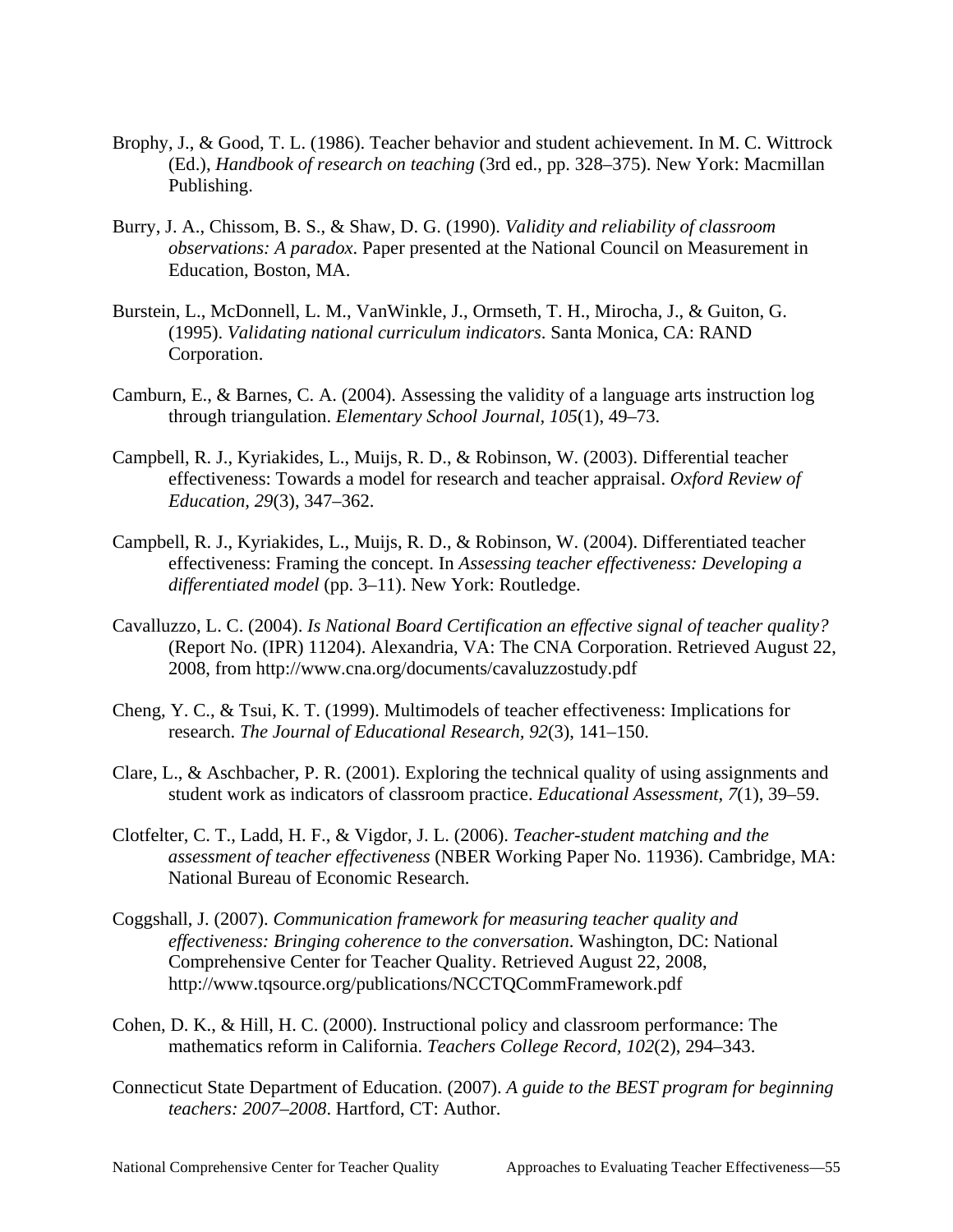- Creemers, B. P. M., & Reezigt, G. J. (1996). School-level conditions affecting the effectiveness of instruction. *School Effectiveness and School Improvement, 7*(3), 197–228.
- Cruickshank, D. R., & Haefele, D. L. (1990). Research-based indicators: Is the glass half-full or half-empty? *Journal of Personnel Evaluation in Education, 4*(1), 33–39.
- Cunningham, G. K., & Stone, J. E. (2005). Value-added assessment of teacher quality as an alternative to the National Board for Professional Teaching Standards: What recent studies say. In R. W. Lissitz (Ed.), *Value added models in education: Theory and applications* (pp. 209–232). Maple Grove, MN: JAM Press.
- D'Agostino, J. V., Welsh, M. E., & Corson, N. M. (2007). Instructional sensitivity of a state's standards-based assessment. *Educational Assessment, 12*(1), 1–22.
- Danielson, C. (1996). *Enhancing professional practice: A framework for teaching*. Alexandria, VA: Association for Supervision and Curriculum Development.
- The Danielson Group. (n.d.). *Description> The framework for teaching* [Website]. Retrieved August 22, 2008, from www.danielsongroup.org/theframeteach.htm
- Darling-Hammond, L. (2000). Teacher quality and student achievement: A review of state policy evidence. *Education Policy Analysis Archives, 8*(1). Retrieved August 22, 2008, from http://epaa.asu.edu/epaa/v8n1/
- Darling-Hammond, L., & Youngs, P. (2002). Defining "highly qualified teachers": What does "scientifically-based research" tell us? *Educational Researcher, 31*(9), 13–25.
- Doherty, R. W., Hilberg, R. S., Epaloose, G., & Tharp, R. G. (2002). Standards Performance Continuum: Development and validation of a measure of effective pedagogy. *Journal of Educational Research, 96*(2), 78–89.
- Dolezal, S. E., Welsh, L. M., Pressley, M., & Vincent, M. M. (2003). How nine third-grade teachers motivate student academic engagement. *Elementary School Journal, 103*(3), 239–267.
- Dossett, D., & Munoz, M. (2003). *Classroom accountability: A value-added methodology*. Paper presented at the annual meeting of the American Educational Research Association, Chicago, IL.
- Drury, D., & Doran, H. (2003). The value of value-added analysis. *NSBA Policy Research Brief, 3*(1),1–4.
- Dynarski, M. (2008). Bringing answers to educators: Guiding principles for research syntheses. *Educational Researcher, 37*(1), 27–29.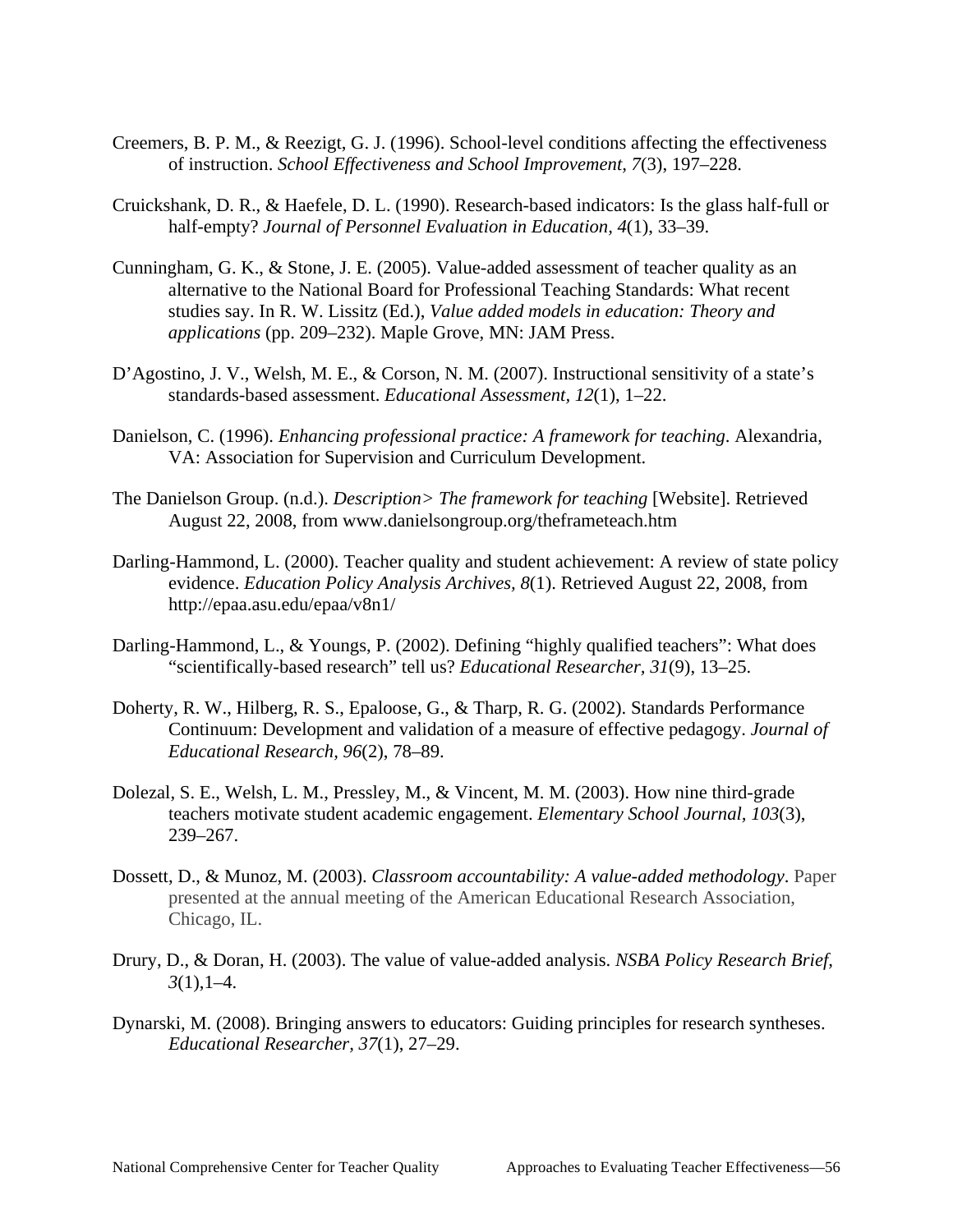- Englert, C. S., Tarrant, K. L., & Mariage, T. V. (1992). Defining and redefining instructional practice in special education: Perspectives on good teaching. *Teacher Education and Special Education, 15*(2), 62–86.
- Fenstermacher, G. D., & Richardson, V. (2005). On making determinations of quality in teaching. *Teachers College Record, 107*(1), 186–213.
- Flowers, C. P., & Hancock, D. R. (2003). An interview protocol and scoring rubric for evaluating teacher performance. *Assessment in Education, 10*(2), 161–168.
- Follman, J. (1992). Secondary school students' ratings of teacher effectiveness. *The High School Journal, 75*(3), 168–178.
- Follman, J. (1995). Elementary public school pupil rating of teacher effectiveness. *Child Study Journal, 25*(1), 57–78.
- Fuchs, D., & Fuchs, L. S. (1998). Researchers and teachers working together to adapt instruction for diverse learners. *Learning Disabilities Research of Practice, 13*, 126–137.
- Gable, R. A. (1993). Unifying general and special education teacher preparation: Some cautions along the road to educational reform. *Preventing School Failure, 37*(2), 5–10.
- Gallagher, H. A. (2004). Vaughn Elementary's innovative teacher evaluation system: Are teacher evaluation scores related to growth in student achievement? *Peabody Journal of Education, 79*(4), 79–107.
- Gentilucci, J. L. (2004). Improving school learning: The student perspective. *The Educational Forum, 68*(2), 133–143.
- Goe, L. (2007). *The link between teacher quality and student outcomes: A research synthesis*. Washington, DC: National Comprehensive Center for Teacher Quality. Retrieved August 22, 2008, from http://www.tqsource.org/publications/LinkBetweenTQandStudentOutcomes.pdf
- Goldhaber, D., & Anthony, E. (2003). *Teacher quality and student achievement* (Urban Diversity Series No. 115). New York: ERIC Clearinghouse on Urban Education.
- Goldhaber, D., & Anthony, E. (2004). *Can teacher quality be effectively assessed?* (Working Paper). Seattle, WA: Center on Reinventing Public Education. Retrieved August 22, 2008, from http://www.crpe.org/cs/crpe/download/csr\_files/wp\_crpe6\_nbptsoutcomes\_apr04.pdf
- Good, T. L. (1996). Teaching effects and teacher evaluation. In J. P. Sikula, T. J. Buttery, & E. Guyton (Eds.), *Handbook of research on teacher education* (pp. 617–665). New York: Macmillan.
- Good, T. L., Grouws, D. A., & Ebmeier, H. (1983). *Active mathematics teaching*. New York: Longman.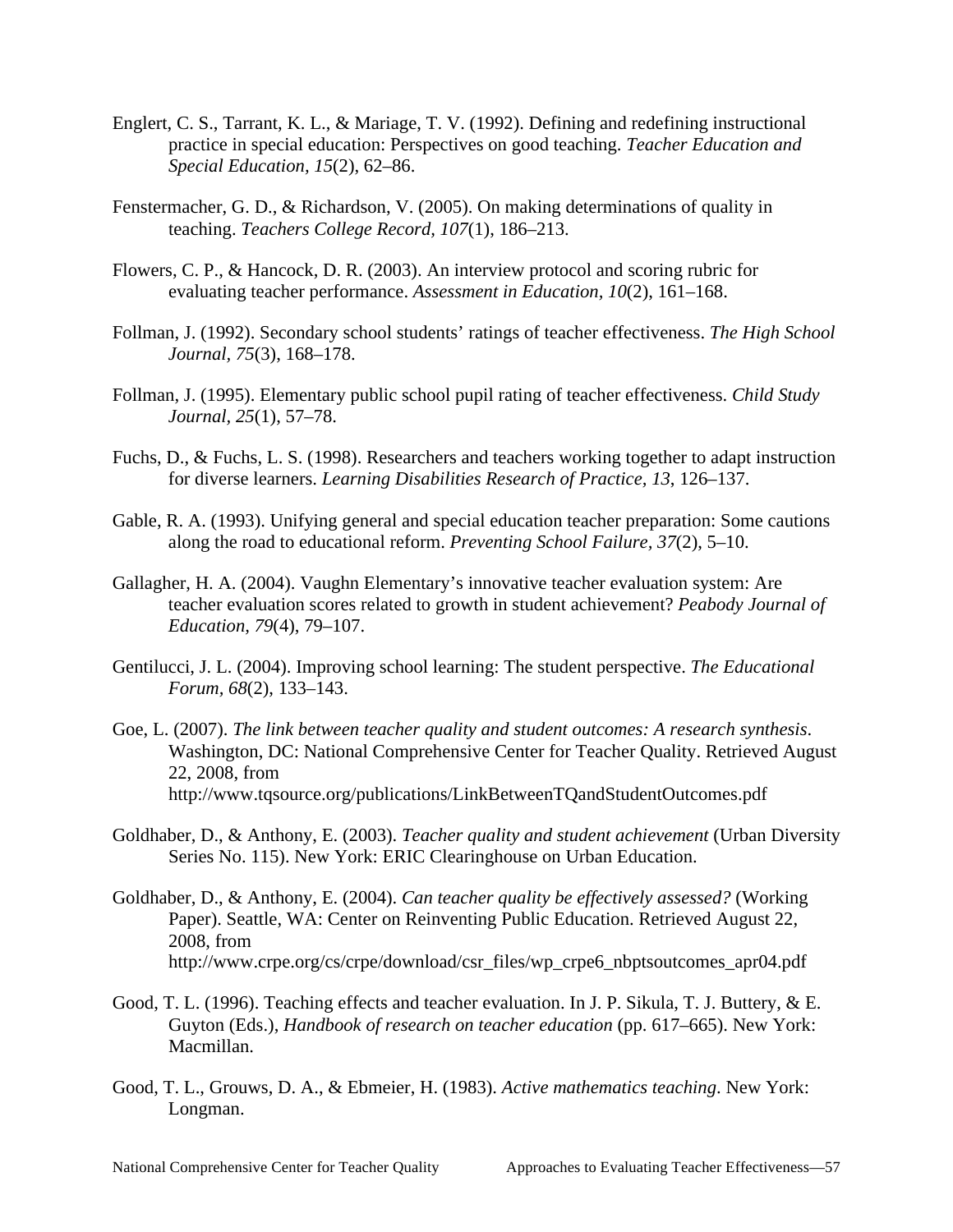- Gordon, R., Kane, T. J., & Staiger, D. O. (2006). *Identifying effective teachers using performance on the job: The Hamilton Project* (Discussion Paper 2006-01). Washington, DC: The Brookings Institution. Retrieved August 22, 2008, from http://www.brookings.edu/~/media/Files/rc/papers/2006/04education\_gordon/200604ham ilton\_1.pdf
- Hakel, M. D., Koenig, J. A., & Elliott, S. W. (2008). *Assessing accomplished teaching: Advanced-level certification programs*. Washington, DC: National Research Council, National Academies Press.
- Hamre, B. K., & Pianta, R. C. (2001). Early teacher-child relationships and the trajectory of children's school outcomes through eighth grade. *Child Development, 72*(2), 625–638.
- Hamre, B. K., & Pianta, R. C. (2005). Can instructional and emotional support in the first-grade classroom make a difference for children at risk of school failure? *Child Development, 76*(5), 949–967.
- Haney, W. (2000). The myth of the Texas miracle in education. *Education Policy Analysis Archives, 8*(41). Retrieved August 22, 2008, from http://epaa.asu.edu/epaa/v8n41/
- Harachi, T. W., Abbott, R. D., Catalano, R. F., Haggerty, K. P., & Fleming, C. B. (1999). Opening the black box: Using process evaluation measures to assess implementation and theory building. *American Journal of Community Psychology, 27*(5), 711–731.
- Hardman, M. L., McDonnell, J., & Welch, M. (1998). *Special education in an era of school reform: Preparing special education teachers*. Washington, DC: Federal Resource Center for Special Education.
- Harris, D. N., & Sass, T. (2007a). *The effects of NBPTS-certified teachers on student achievement* (CALDER Working Paper No. 4). Washington, DC: National Center for the Analysis of Longitudinal Data in Education Research. Retrieved August 22, 2008, from http://www.caldercenter.org/PDF/1001060\_NBPTS\_Certified.pdf
- Cambridge, MA. Harris, D. N., & Sass, T. R. (2007b). *What makes for a good teacher and who can tell?* Paper presented at the 2007 summer workshop of the National Bureau of Economic Research.
- Haycock, K. (2004). The real value of teachers: If good teachers matter, why don't we act like it? *Thinking K–16, 8*(1), 1–2. Retrieved August 22, 2008, from http://www2.edtrust.org/NR/rdonlyres/5704CBA6-CE12-46D0-A852- D2E2B4638885/0/Spring04.pdf
- Heistad, D. (1999). *Teachers who beat the odds: Value-added reading instruction in Minneapolis 2nd grade classrooms*. Paper presented at the annual meeting of the American Educational Research Association, Montreal, Quebec, Canada.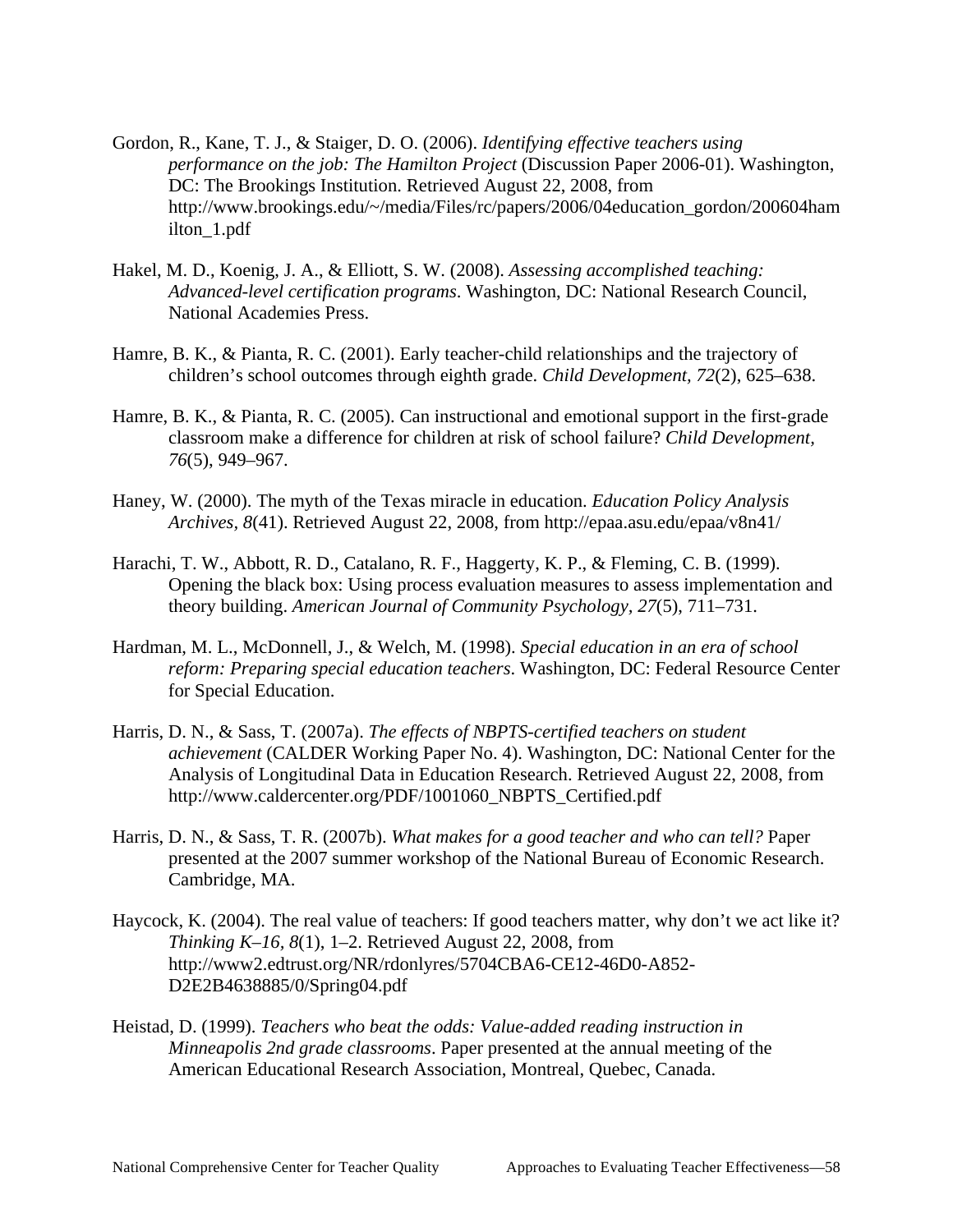- Madison, WI: Wisconsin Center for Education Research. Retrieved August 22, 2008, from Heneman, H. G., Kimball, S., & Milanowski, A. (2006). *The teacher sense of efficacy scale: Validation evidence and behavioral prediction* (WCER Working Paper No. 2006-7). http://www.wceruw.org/publications/workingPapers/Working\_Paper\_No\_2006\_07.pdf
- Heneman, H. G., Milanowski, A., Kimball, S. M., & Odden, A. (2006). *Standards-based teacher evaluation as a foundation for knowledge- and skill-based pay* (CPRE Policy Briefs No. RB-45). Philadelphia: Consortium for Policy Research in Education. Retrieved August 22, 2008, from http://www.cpre.org/images/stories/cpre\_pdfs/RB45.pdf
- Hershberg, T., Simon, V. A., & Lea-Kruger, B. (2004). Measuring what matters. *American School Board Journal, 191*(2), 27–31.
- Heubert, J. P., & Hauser, R. M. (1999). *High stakes testing for tracking, promotion, and graduation*. Washington, DC: National Research Council, National Academies Press.
- Hoffman, J. V., Sailors, M., Duffy, G. R., & Beretvas, S. N. (2004). The effective elementary classroom literacy environment: Examining the validity of the TEX-IN3 Observation System. *Journal of Literacy Research, 36*(3), 303–334.
- Holtzapple, E. (2003). Criterion-related validity evidence for a standards-based teacher evaluation system. *Journal of Personnel Evaluation in Education, 17*(3), 207–219.
- Howes, C., Burchinal, M., Pianta, R., Bryant, D., Early, D., Clifford, R., et al. (2008). Ready to learn? Children's pre-academic achievement in pre-kindergarten programs. *Early Childhood Research Quarterly, 23*(1), 27–50.
- Interstate New Teacher Assessment and Support Consortium. (2001). *Model standards for licensing general and special education teachers of students with disabilities: A resource for state dialogue*. Washington, DC: Council of Chief State School Officers. Retrieved August 22, 2008, from http://www.ccsso.org/content/pdfs/SPEDStds.pdf
- Jacob, B. A., & Lefgren, L. (2005). *Principals as agents: Subjective performance measurement in education* (Faculty Research Working Papers Series No. RWP05-040). Cambridge, MA: Harvard University John F. Kennedy School of Government. Retrieved August 22, 2008, from http://ksgnotes1.harvard.edu/Research/wpaper.nsf/rwp/RWP05- 040/\$File/rwp\_05\_040\_jacob.pdf
- Jacob, B. A., & Lefgren, L. (2008). Can principals identify effective teachers? Evidence on subjective performance evaluation in education. *Journal of Labor Economics, 26*(1), 101–136.
- Johnson, R. L., McDaniel, F., II, & Willeke, M. J. (2000). Using portfolios in program evaluation: An investigation of interrater reliability. *American Journal of Evaluation, 21*(1), 65–80.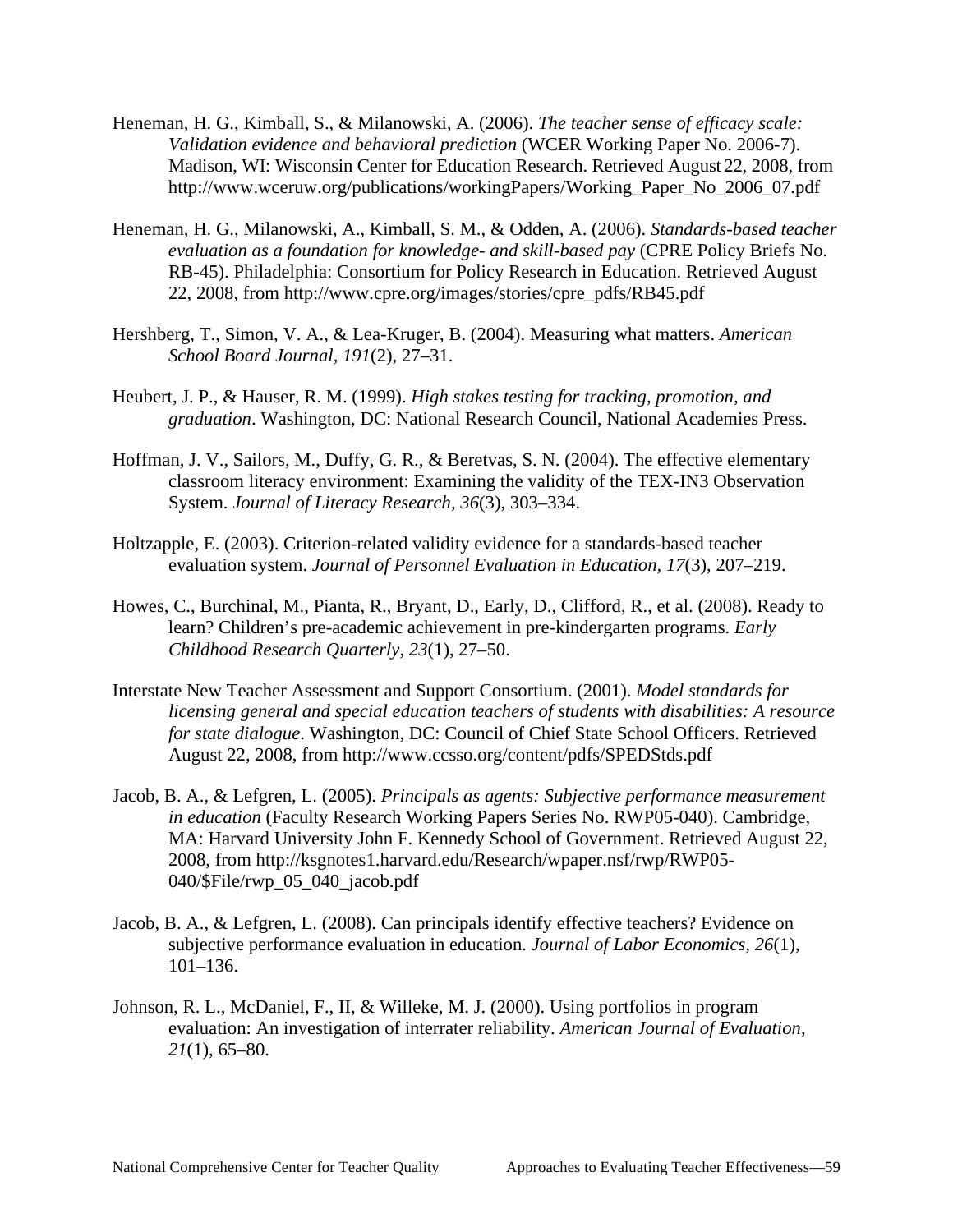- Junker, B., Weisberg, Y., Matsumura, L. C., Crosson, A., Wolf, M. K., Levison, A., et al. (2006). *Overview of the instructional quality assessment* (CSE Tech. Rep. No. 671). Los Angeles: National Center for Research on Evaluation, Standards, and Student Testing (CRESST), University of California at Los Angeles. Retrieved August 22, 2008, from http://www.cse.ucla.edu/products/reports/r671.pdf
- Kane, M. T. (2006). Validation. In R. L. Brennan (Ed.), *Educational measurement* (4th ed., pp. 17–64). New York: Praeger.
- Kennedy, M. M. (1999). Approximations to indicators of student outcomes. *Educational Evaluation and Policy Analysis, 21*(4), 345–363. Retrieved August 22, 2008, from http://ed-web3.educ.msu.edu/digitaladvisor/Research/Articles/approx.pdf
- Kennedy, M. M. (2007). *Monitoring and assessing teacher quality*. Paper presented at the annual meeting of the American Educational Research Association, Chicago, IL.
- Kimball, S. M., White, B., Milanowski, A. T., & Borman, G. (2004). Examining the relationship between teacher evaluation and student assessment results in Washoe County. *Peabody Journal of Education, 79*(4), 54–78.
- Koretz, D., Stecher, B., Klein, S., & McCaffrey, D. (1994). The Vermont Portfolio Assessment Program: Findings and implications. *Educational Measurement: Issues and Practice, 13*(3), 5–16.
- Kupermintz, H. (2002). *Teacher effects as a measure of teacher effectiveness: Construct validity considerations in TVAAS (Tennessee Value-Added Assessment System)* (CSE Tech. Rep. No. 563). Boulder: National Center for Research on Evaluation, Standards, and Student Testing (CRESST), University of Colorado.
- Kupermintz, H. (2003). Teacher effects and teacher effectiveness: A validity investigation of the Tennessee Value Added Assessment System. *Educational Evaluation and Policy Analysis, 25*(3), 287–298.
- Kyriakides, L. (2005). Drawing from teacher effectiveness research and research into teacher interpersonal behaviour to establish a teacher evaluation system: A study on the use of student ratings to evaluate teacher behaviour. *Journal of Classroom Interaction, 40*(2), 44–66.
- Kyriakides, L., Demetriou, D., & Charalmbous, C. (2006). Generating criteria for evaluating teachers through teacher effectiveness research. *Educational Research, 48*(1), 1–20.
- La Paro, K. M., Pianta, R. C., & Stuhlman, M. (2004). The classroom assessment scoring system: Findings from the prekindergarten year. *The Elementary School Journal, 104*(5), 409–426.
- Le, V.-N., Stecher, B. M., Lockwood, J. R., Hamilton, L. S., Robyn, A., Williams, V. L., et al. (2006). *Improving mathematics and science education: A longitudinal investigation of*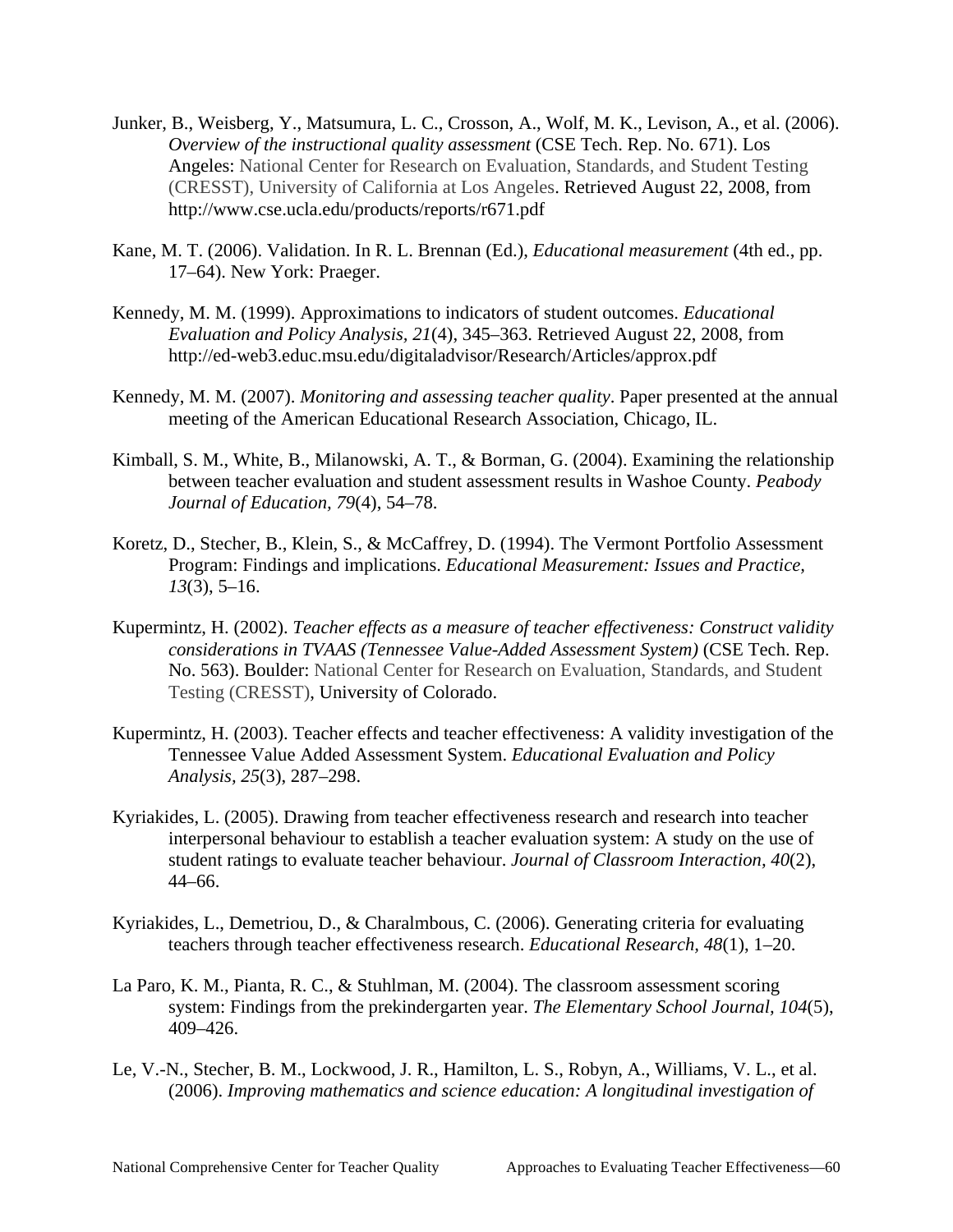*the relationship between reform-oriented instruction and student achievement*  (Monograph No. MG-480-NSF). Arlington, VA: RAND Corporation. Retrieved August 22, 2008, from http://www.rand.org/pubs/monographs/2006/RAND\_MG480.pdf

- Lockwood, J. R., Louis, T. A., & McCaffrey, D. F. (2002). Uncertainty in rank estimation: Implications for value-added modeling accountability systems. *Journal of Educational and Behavioral Statistics, 27*(3), 255–270.
- Lockwood, J. R., McCaffrey, D. F., Hamilton, L. S., Stecher, B. M., Le, V.-N., & Martinez, J. F. (2007). The sensitivity of value-added teacher effect estimates to different mathematics achievement measures. *Journal of Educational Measurement, 44*(1), 47–67.
- Lockwood, J. R., McCaffrey, D. F., Mariano, L. T., & Setodji, C. (2007). Bayesian methods for scalable multivariate value-added assessment. *Journal of Educational and Behavioral Statistics, 32*(2), 125–150.
- Lutz, S. L., Guthrie, J. T., & Davis, M. H. (2006). Scaffolding for engagement in elementary school reading instruction. *Journal of Educational Research, 100*(1), 3–20.
- MacIsaac, D., Sawada, D., & Falconer, K. (2001). *Using the Reformed Teaching Observation Protocol (RTOP) as a catalyst for self-reflective change in secondary science teaching*. Paper presented at the annual meeting of the American Educational Research Association, Seattle, WA.
- Martineau, J. A. (2006). Distorting value added: The use of longitudinal, vertically scaled student achievement data for growth-based, value-added accountability. *Journal of Educational and Behavioral Statistics, 31*(1), 35–62.
- Matsumura, L. C., & Pascal, J. (2003). *Teachers' assignments and student work: Opening a window on classroom practice* (CSE Tech. Rep. No. 602). Los Angeles: National Center for Research on Evaluation, Standards, and Student Testing (CRESST), University of California at Los Angeles. Retrieved August 22, 2008, from http://www.cse.ucla.edu/products/reports/r602.pdf
- Matsumura, L. C., Garnier, H., Pascal, J., & Valdés, R. (2002). Measuring instructional quality in accountability systems: Classroom assignments and student achievement. *Educational Assessment, 8*(3), 207–229.
- Matsumura, L. C., Patthey-Chavez, G. G., Valdés, R., & Garnier, H. (2002). Teacher feedback, writing assignment quality, and third-grade students' revision in lower- and higherachieving urban schools. *Elementary School Journal, 103*(1), 3–25.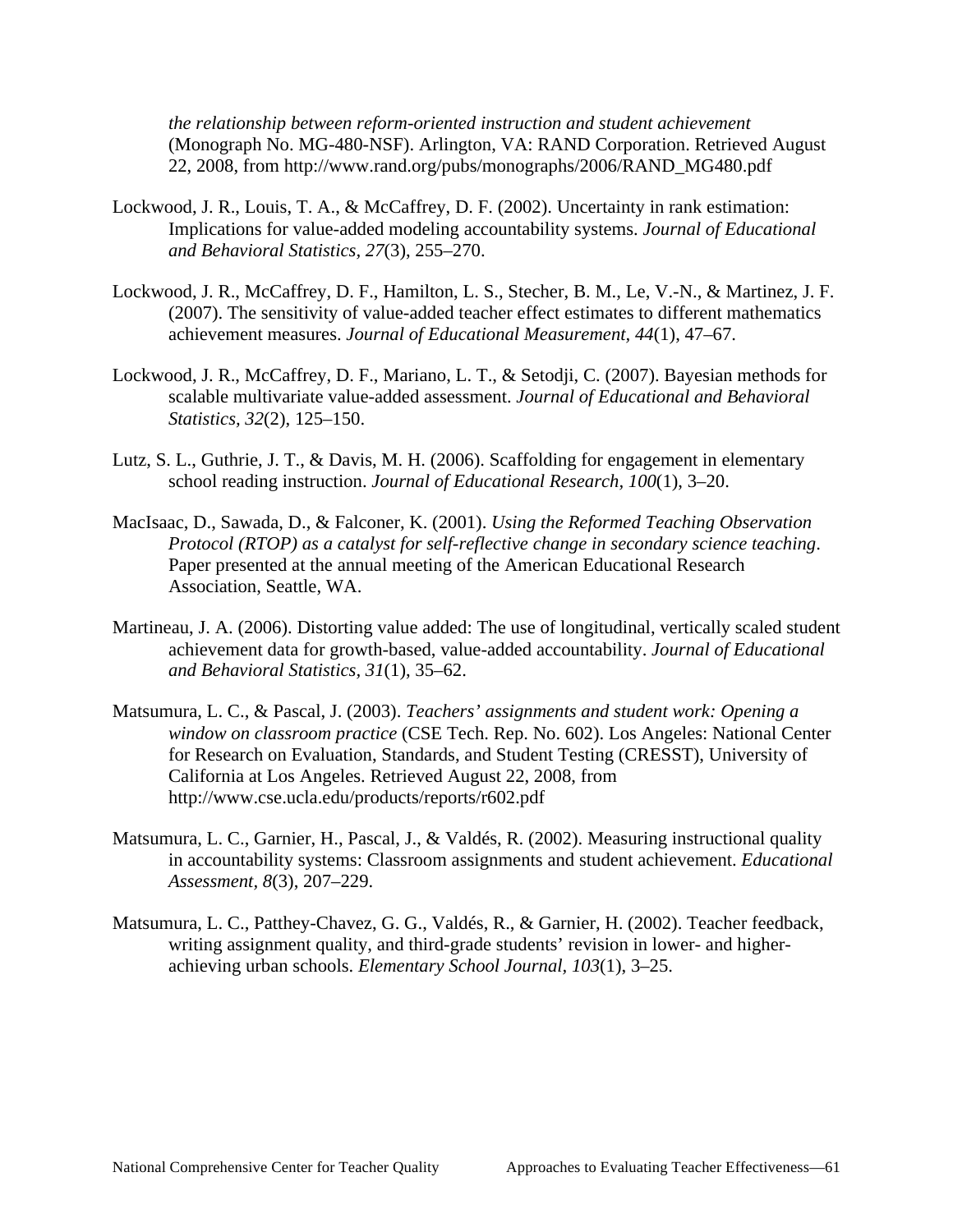- Matsumura, L. C., Slater, S. C., Junker, B., Peterson, M., Boston, M., Steele, M., et al. (2006). *Measuring reading comprehension and mathematics instruction in urban middle schools: A pilot study of the Instructional Quality Assessment* (CSE Tech Rep. No. 681). Los Angeles: Center for the Study of Evaluation National Center for Research on Evaluation, Standards, and Student Testing (CRESST), University of California at Los Angeles. Retrieved August 22, 2008, from http://www.cse.ucla.edu/products/reports/r681.pdf
- Matsumura, L. C., Slater, S. C., Wolf, M. K., Crosson, A., Levison, A., Peterson, M., et al. (2006). *Using the instructional quality assessment toolkit to investigate the quality of reading comprehension assignments and student work* (No. CSE Report 669). Los Angeles: National Center for Research on Evaluation, Standards, and Student Testing (CRESST), University of California at Los Angeles. Retrieved August 22, 2008, from http://www.cse.ucla.edu/products/reports/r669.pdf
- Mayer, D. P. (1999). Measuring instructional practice: Can policymakers trust survey data? *Educational Evaluation and Policy Analysis, 21*(1), 29–45.
- McCaffrey, D. F., & Hamilton, L. S. (2007). *Value-added assessment in practice: Lessons from the Pennsylvania Value-Added Assessment System Pilot Project.* Arlington, VA: RAND Corporation. Retrieved August 22, 2008, from http://www.rand.org/pubs/technical\_reports/2007/RAND\_TR506.sum.pdf
- McCaffrey, D. F., Koretz, D., Lockwood, J. R., & Hamilton, L. S. (2004). *The promise and peril of using value-added modeling to measure teacher effectiveness* (Research Brief No. RB-9050-EDU). Santa Monica, CA: RAND Corporation. Retrieved August 22, 2008, from http://www.rand.org/pubs/research\_briefs/2005/RAND\_RB9050.pdf
- McCaffrey, D. F., Lockwood, J. R., Koretz, D. M., & Hamilton, L. S. (2003). *Evaluating valueadded models for teacher accountability*. Santa Monica, CA: RAND Corporation. Retrieved August 22, 2008, from http://www.rand.org/pubs/monographs/2004/RAND\_MG158.pdf
- McCaffrey, D. F., Lockwood, J. R., Koretz, D., Louis, T. A., & Hamilton, L. (2004). Models for value-added modeling of teacher effects. *Journal of Educational and Behavioral Statistics, 29*(1), 67–101. Retrieved August 22, 2008, from http://www.rand.org/pubs/reprints/2005/RAND\_RP1165.pdf
- McColskey, W., Stronge, J. H., Ward, T. J., Tucker, P. D., Howard, B., Lewis, K., et al. (2005). *Teacher effectiveness, student achievement, and National Board Certified Teachers*. Arlington, VA: National Board for Professional Teaching Standards. Retrieved August 22, 2008, from http://www.nbpts.org/UserFiles/File/Teacher\_Effectiveness\_Student\_Achievement\_and\_ National\_Board\_Certified\_Teachers\_D\_-\_McColskey.pdf
- McGreal, T. L. (1990). The use of rating scales in teacher evaluation: Concerns and recommendations. *Journal of Personnel Evaluation in Education, 4*(1), 41–58.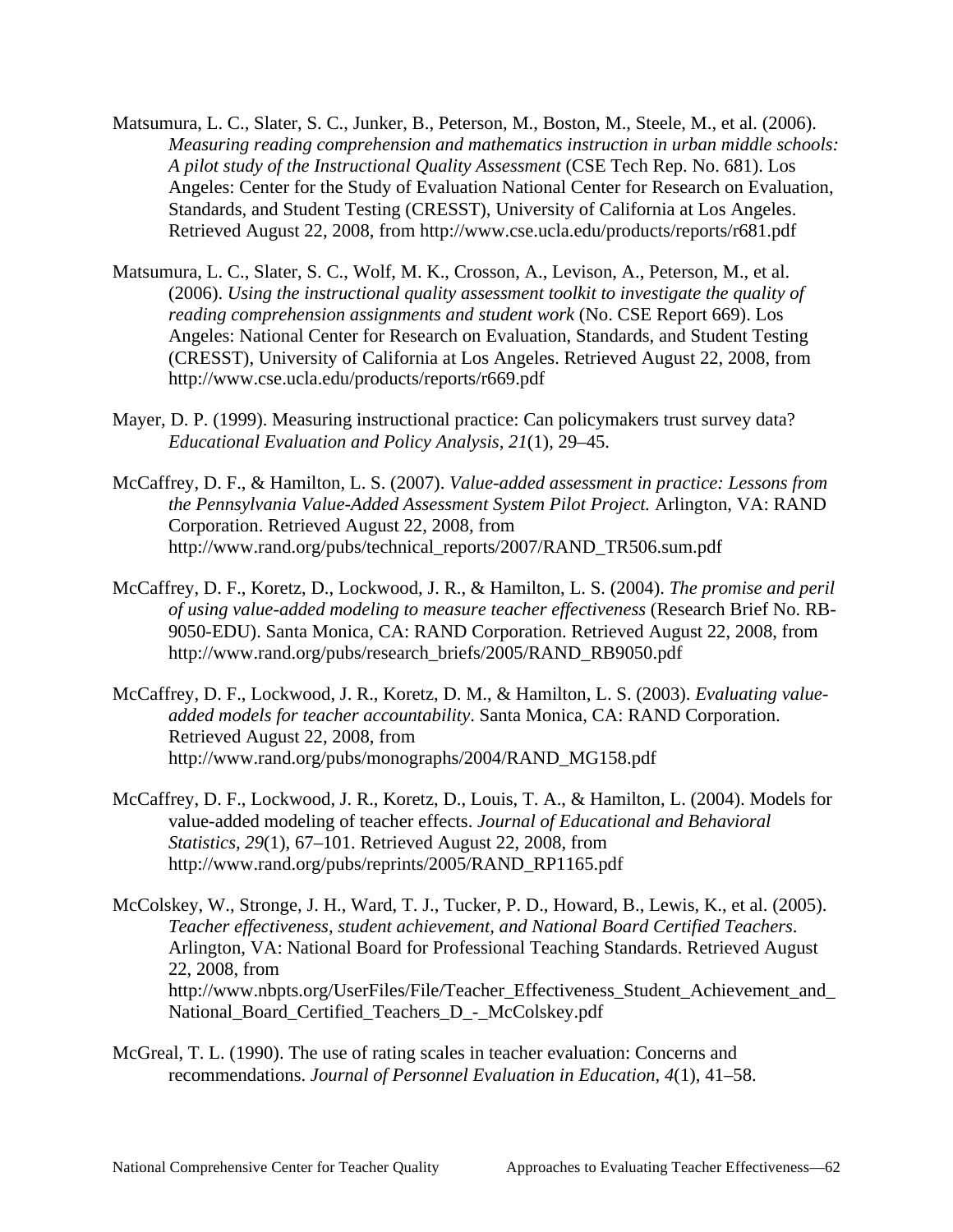- Medley, D. M., & Coker, H. (1987). The accuracy of principals' judgments of teacher performance. *Journal of Educational Research, 80*(4), 242–247.
- Mendro, R. L., Jordan, H. R., Gomez, E., Anderson, M. C., Bembry, K. L., & Schools, D. P. (1998). *An application of multiple linear regression in determining longitudinal teacher effectiveness.* Paper presented at the annual meeting of the American Educational Research Association, San Diego, CA.
- Messick, S. (1989). Validity. In R. L. Linn (Ed.), *Educational measurement* (3rd ed., pp. 13– 103). New York: American Council on Education and Macmillan Publishing.
- Milanowski, A. (2004). The relationship between teacher performance evaluation scores and student achievement: Evidence from Cincinnati. *Peabody Journal of Education, 79*(4), 33–53.
- Milanowski, A. T., Kimball, S. M., & Odden, A. (2005). Teacher accountability measures and links to learning. In L. Stiefel, A. E. Schwartz, R. Rubenstein & J. Zabel (Eds.), *Measuring school performance and efficiency: Implications for practice and research*  (pp. 137–162). Larchmont, NY: Eye on Education.
- Millett, C. M., Stickler, L. M., Payne, D. G., & Dwyer, C. A. (2007). *A culture of evidence: Critical features of assessments for postsecondary student learning*. Princeton, NJ: Educational Testing Service. Retrieved August 22, 2008, from http://www.ets.org/Media/Resources\_For/Higher\_Education/pdf/4418\_COEII.pdf
- Moorman, R. H., & Podsakoff, P. M. (1992). A meta-analytic review and empirical test of the potential confounding effects of social desirability response sets in organizational behaviour research. *Journal of Occupational and Organizational Psychology, 65*(2), 131–149.
- Muijs, D. (2006). Measuring teacher effectiveness: Some methodological reflections. *Educational Research & Evaluation, 12*(1), 53–74.
- Muijs, D., & Reynolds, D. (2003). Student background and teacher effects on achievement and attainment in mathematics: A longitudinal study. *Educational Research and Evaluation, 9*(3), 289–314.
- Mullens, J. E. (1995). *Classroom instructional processes: A review of existing measurement approaches and their applicability for the teacher follow-up survey* (NCES Working Paper No. 95-15). Washington, DC: National Center for Education Statistics. Retrieved August 22, 2008, from http://nces.ed.gov/pubs95/9515.pdf
- National Board for Professional Teaching Standards. (2002). *What teachers should know and be able to do*. Arlington, VA: Author. Retrieved August 22, 2008, from http://www.nbpts.org/UserFiles/File/what\_teachers.pdf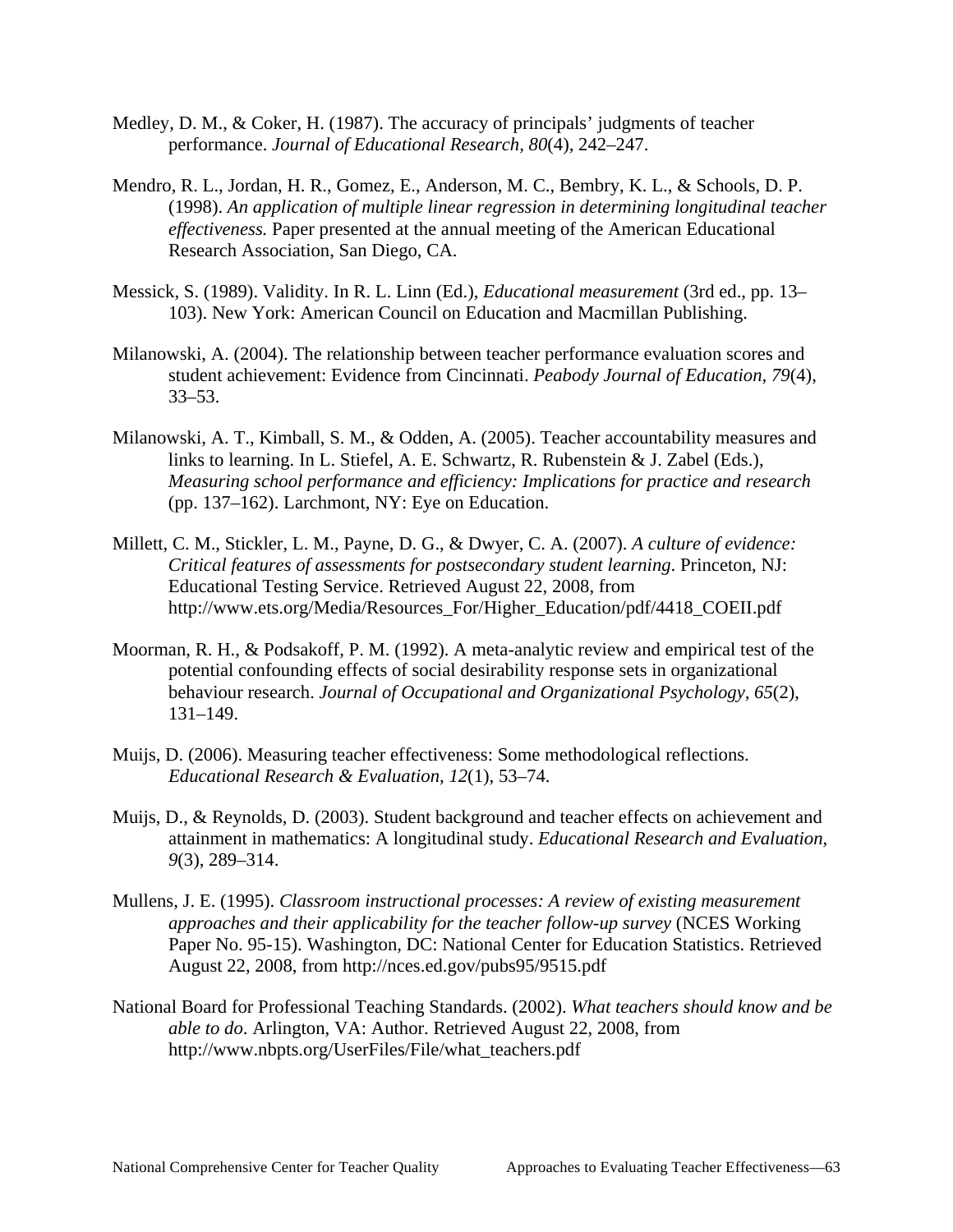- National Board for Professional Teaching Standards. (2008). 2008 Guide to National Board Certification. Arlington, VA: Author. Retrieved August 22, 2008, from www.nbpts.org/userfiles/File/2008\_Guide\_Web\_PDF\_final.pdf
- National Institute of Child Health and Human Development Early Child Care Research Network. (2005). A day in third grade: A large-scale study of classroom quality and teacher and student behavior. *Elementary School Journal, 105*(3), 305–323.
- Newmann, F. M., Bryk, A. S., & Nagaoka, J. K. (2001). *Authentic intellectual work and standardized tests: Conflict or coexistence?* Chicago: Consortium on Chicago School Research. Retrieved August 22, 2008, from http://ccsr.uchicago.edu/publications/p0a02.pdf
- Newmann, F. M., Lopez, G., & Bryk, A. S. (1998). *The quality of intellectual work in Chicago schools: A baseline report*. Chicago: Consortium on Chicago School Research. Retrieved August 22, 2008, from http://ccsr.uchicago.edu/publications/p0f04.pdf
- New Mexico 3-Tier Licensure Implementation Teacher Training Work Group. (2005). *A handbook on annual evaluation for New Mexico teachers holding a level 1 license*. Retrieved August 22, 2008, from http://www.teachnm.org/docs/EvalHandbookI\_9.27.05.pdf
- Mitchell, D. E., Scott, L. E., Hendrick, I. G., & Boyns, D. E. (1998). *The California beginning teacher support and assessment program: 1998 statewide evaluation study*. Riverside, CA: California Educational Research Cooperative.
- Noell, G. H. (2005). *Assessing teacher preparation program effectiveness: A pilot examination of value added approaches* (Tech. Rep.). Baton Rouge, LA: Louisiana Board of Regents. Retrieved August 22, 2008, from http://asa.regents.state.la.us/TE/technical\_report\_200405.pdf
- Noell, G. H. (2006). *Value added assessment of teacher preparation* (Annual Report): Baton Rouge, LA: Louisiana Board of Regents. Retrieved August 22, 2008, from http://asa.regents.state.la.us/TE/2005-technical-report.pdf
- Noell, G. H., Porter, B. A., & Patt, R. M. (2007). *Value added assessment of teacher preparation in Louisiana 2004-2006*. Baton Rouge, LA: Louisiana Board of Regents. Retrieved August 22, 2008, from http://www.regents.state.la.us/Academic/TE/2007/VAA%20TPP%20Technical%20Repo rt%2010-24-2007.pdf

Nunnally, J. C. (Ed.). (1978). *Psychometric theory* (2nd ed.). New York: McGraw-Hill.

Odden, A., Borman, G., & Fermanich, M. (2004). Assessing teacher, classroom, and school effects, including fiscal effects. *Peabody Journal of Education, 79*(4), 4–32.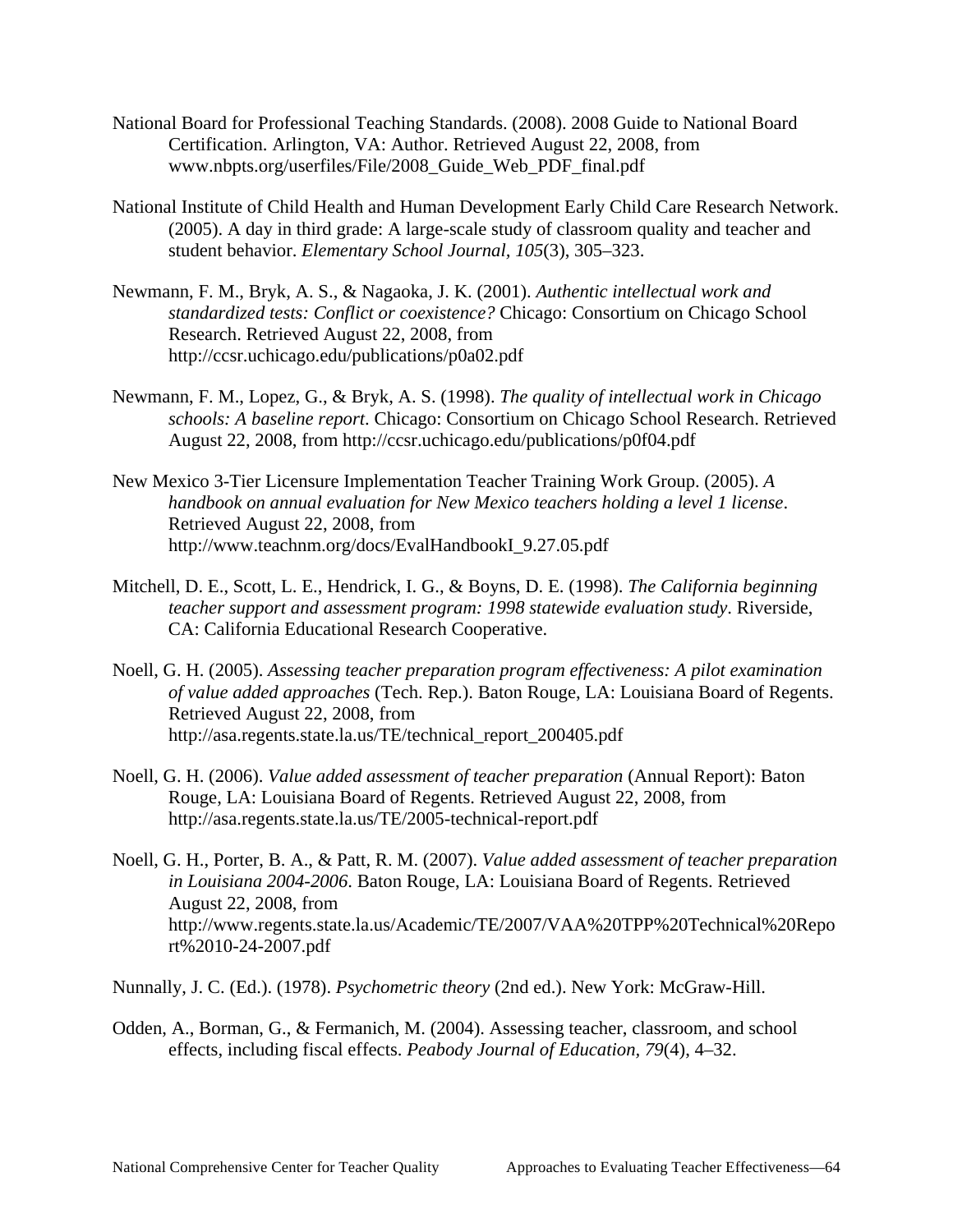- Office of Postsecondary Education & Office of Policy Planning and Innovation. (2003). *Meeting the highly qualified teachers challenge: The Secretary's second annual report on teacher quality*. Washington, DC: U.S. Department of Education. Retrieved August 22, 2008, from http://www.ed.gov/about/reports/annual/teachprep/2003title-ii-report.pdf
- Office of Postsecondary Education. (2005). *A highly qualified teacher in every classroom: The Secretary's fourth annual report on teacher quality*. Washington, DC: U.S. Department of Education. Retrieved August 22, 2008, http://www.ed.gov/about/reports/annual/teachprep/2005Title2-Report.pdf
- Office of Superintendent of Public Instruction. (n.d.). *Certification* [Website]. Retrieved August 22, 2008, from http://www.k12.wa.us/certification
- Painter, B. (2001). Using teaching portfolios. *Educational Leadership, 58*(5), 31–34.
- Patthey-Chavez, G. G., Matsumura, L. C., & Valdés, R. (2004). Investigating the process approach to writing instruction in urban middle schools. *Journal of Adolescent & Adult Literacy, 47*(6), 462–477.
- Pecheone, R. L., & Stansbury, K. (1996). Connecting teacher assessment and school reform. *Elementary School Journal, 97*(2), 163–177.
- Pecheone, R. L., Pigg, M. J., Chung, R. R., & Souviney, R. J. (2005). Performance assessment and electronic portfolios: Their effect on teacher learning and education*. The Clearing House 78*(4), 164–176.
- Perry, K. E., Donohue, K. M., & Weinstein, R. S. (2007). Teaching practices and the promotion of achievement and adjustment in first grade. *Journal of School Psychology, 45*(3), 269– 292.
- Peterson, K. D., Wahlquist, C., & Bone, K. (2000). Student surveys for school teacher evaluation. *Journal of Personnel Evaluation in Education, 14*(2), 135–153.
- Pianta, R. C., Hamre, B. K., Haynes, N. J., Mintz, S. L., & La Paro, K. M. (2007). *Classroom assessment scoring system manual, middle/secondary version*. Charlottesville, VA University of Virginia.
- Pianta, R. C., La Paro, K. M., & Hamre, B. K. (2006). *Classroom assessment scoring system: Preschool (pre-k) version* (Vol. Manual). Charlottesville, VA: Center for Advanced Study of Teaching and Learning.
- Pianta, R. C., La Paro, K. M., & Hamre, B. K. (2007). *Classroom assessment scoring system*  (Observation Protocol Manual). Baltimore: Paul H. Brookes.
- Pianta, R. C., La Paro, K. M., Payne, C., Cox, M. J., & Bradley, R. (2002). The relation of kindergarten classroom environment to teacher, family, and school characteristics and child outcomes. *Elementary School Journal, 102*(3), 225–238.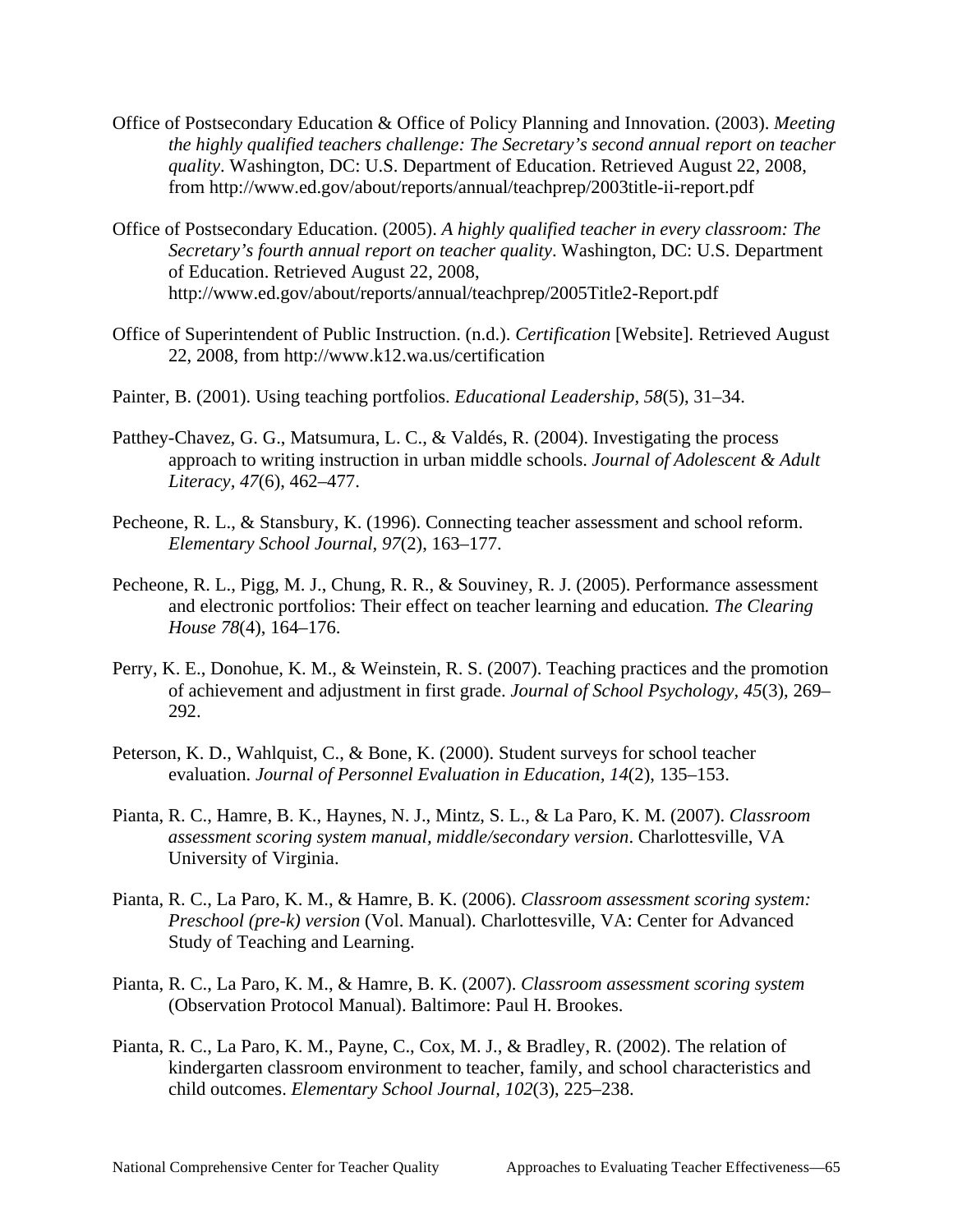- Piburn, M., & Sawada, D. (2000). *Reformed Teaching Observation Protocol (RTOP) reference manual* (ACET Tech. Rep. No. IN00-3). Tempe: Arizona Collaborative for Excellence in the Preparation of Teachers, Arizona State University. Retrieved August 22, 2008, from http://cresmet.asu.edu/prods/rtop\_files/RTOP\_Reference\_Manual.pdf
- Porter, A. C., Kirst, M. W., Osthoff, E. J., & Smithson, J. L. (1993). *Reform up close: An analysis of high school mathematics and science classrooms. Final report to the National Science Foundation*. Madison, WI: Wisconsin Center for Education Research.
- Pugach, M. C. (2005). Research on preparing teachers to work with students with disabilities. In M. Cochran-Smith & K. M. Zeichner (Eds.), *Studying teacher education: The report of the AERA panel on research and teacher education* (pp. 549–590). Mahwah, NJ: Lawrence Erlbaum Associates.
- Raudenbush, S. W. (2004). What are value-added models estimating and what does this imply for statistical practice? *Journal of Educational and Behavioral Statistics, 29*(1), 121–129.
- Rice, J. K. (2003). *Teacher quality: Understanding the effectiveness of teacher attributes*. Washington, DC: The Economic Policy Institute.
- Rimm-Kaufman, S. E., La Paro, K. M., Downer, J. T., & Pianta, R. C. (2005). The contribution of classroom setting and quality instruction to children's behavior in kindergarten classrooms. *The Elementary School Journal, 105*(4), 377–394.
- Rivers-Sanders, J. C. (1999). *The impact of teacher effect on student math competency achievement.* Unpublished doctoral dissertation, University of Tennessee, Knoxville, TN.
- presented at the National Conference on Value-Added Modeling, Madison, WI. Rivkin, S. G., & Ishii, J. (2008). *Impediments to the estimation of teacher value-added*. Paper
- Rivkin, S. G., Hanushek, E. A., & Kain, J. F. (2005). Teachers, schools, and academic achievement. *Econometrica, 73*(2), 417–458.
- Rockoff, J. E. (2004). The impact of individual teachers on student achievement: Evidence from panel data. *American Economic Review, 94*(2), 247–252.
- Ross, S., Stringfield, S., Sanders, W. L., & Wright, S. P. (2003). Inside systemic elementary school reform: Teacher effects and teacher mobility. *School Effectiveness and School Improvement, 14*(1), 73–110.
- Rothstein, J. (2008a). *Do value-added models add value? Tracking, fixed effects, and causal inference*. Paper presented at the National Conference on Value-Added Modeling, Madison, WI.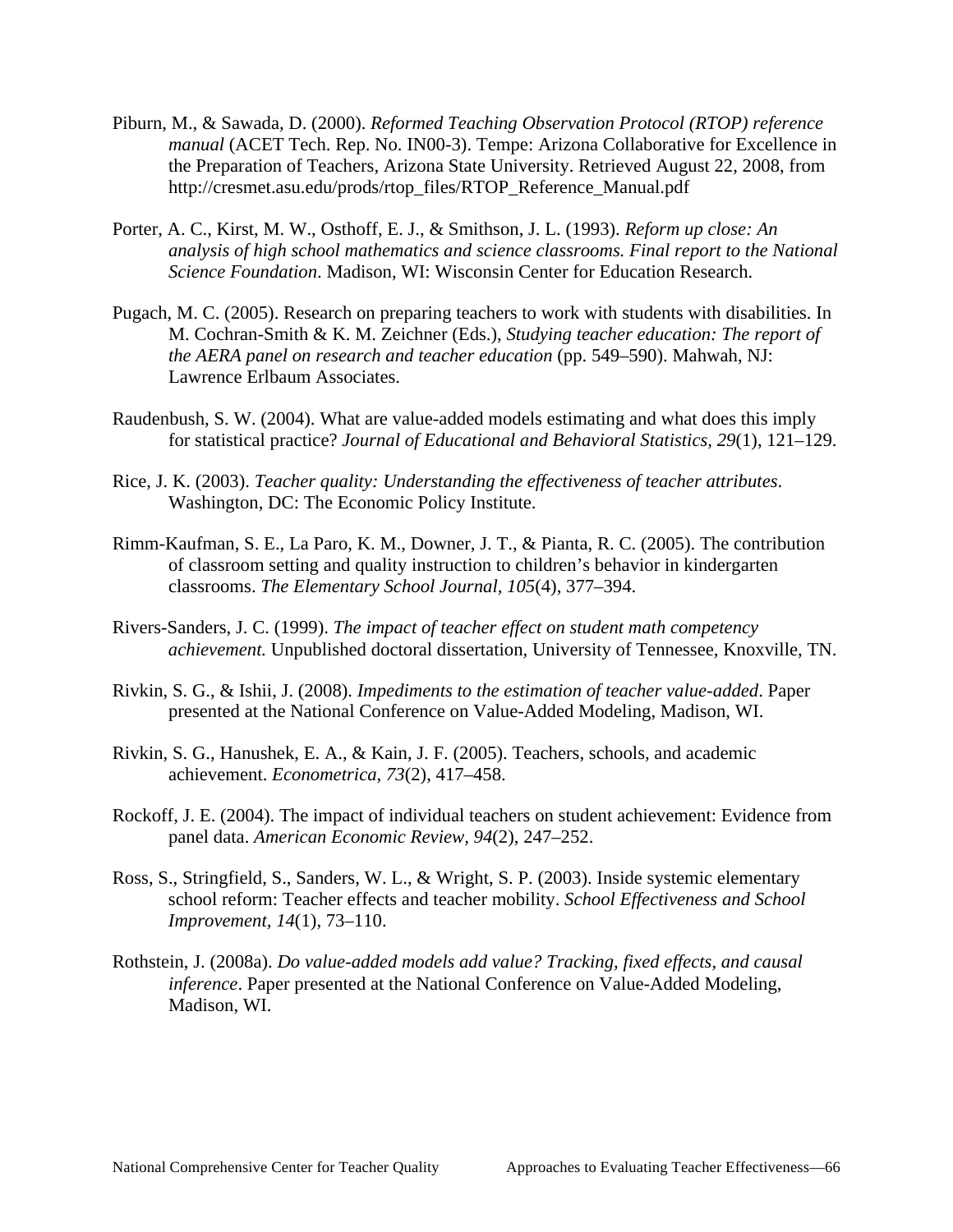- Rothstein, J. (2008b). *Student sorting and bias in value added estimation: Selection on observables and unobservables*. Paper presented at the National Conference on Value-Added Modeling, Madison, WI. Retrieved August 22, 2008, from http://www.wceruw.org/news/events/VAM%20Conference%20Final%20Papers/Student Sorting&Bias\_JRothstein.pdf
- Rowan, B., Harrison, D. M., & Hayes, A. (2004). Using instructional logs to study elementary school mathematics: A close look at curriculum and teaching in the early grades. *Elementary School Journal, 105*(1), 103–127.
- Sanders, W. L. (2000). Value-added assessment from student achievement data: Opportunities and hurdles. *Journal of Personnel Evaluation in Education, 14*(4), 329–339.
- Sanders, W. L., Ashton, J. J., & Wright, S. P. (2005). *Comparison of the effects of NBPTS certified teachers with other teachers on the rate of student academic progress*. Arlington, VA: National Board for Professional Teaching Standards. Retrieved August 22, 2008, from http://www.nbpts.org/UserFiles/File/SAS\_final\_NBPTS\_report\_D\_- \_Sanders.pdf
- Sanders, W. L., & Horn, S. P. (1998). Research findings from the Tennessee Value-Added Assessment System (TVAAS) Database: Implications for educational evaluation and research. *Journal of Personnel Evaluation in Education, 12*(3), 247–256.
- Tennessee Value-Added Research and Assessment Center. Sanders, W. L., & Rivers, J. C. (1996). *Cumulative and residual effects of teachers on future student academic achievement* (No. R11-0435-02-001-97). Knoxville: University of
- Sanders, W. L., & Rivers, J. C. (2006). The value of evidence in reforming teacher education. *Teachers for a New Era Quarterly Newsletter,* 2(3). Retrieved August 22, 2008, from http://www.teachersforanewera.org/newsletters/newsletters/TNE%20Newsletter%20V2- N3.doc
- Sanders, W. L., Saxton, A. M., & Horn, S. P. (1997). The Tennessee Value-Added Assessment System: A quantitative, outcomes-based approach to educational assessment. In J. Millman (Ed.), *Grading teachers, grading schools: Is student achievement a valid evaluation measure?* (pp. 137–162). Thousand Oaks, CA: Corwin Press.
- Sawada, D., Piburn, M. D., Judson, E., Turley, J., Falconer, K., Benford, R., et al. (2002). Measuring reform practices in science and mathematics classrooms: The reformed teaching observation protocol. *School Science and Mathematics, 102*(6), 1–20.
- Schacter, J., & Thum, Y. M. (2004). Paying for high- and low-quality teaching. *Economics of Education Review, 23*, 411–430.
- Schacter, J., Thum, Y. M., & Zifkin, D. (2006). How much does creative teaching enhance elementary school students' achievement? *Journal of Creative Behavior, 40*(1), 47–72.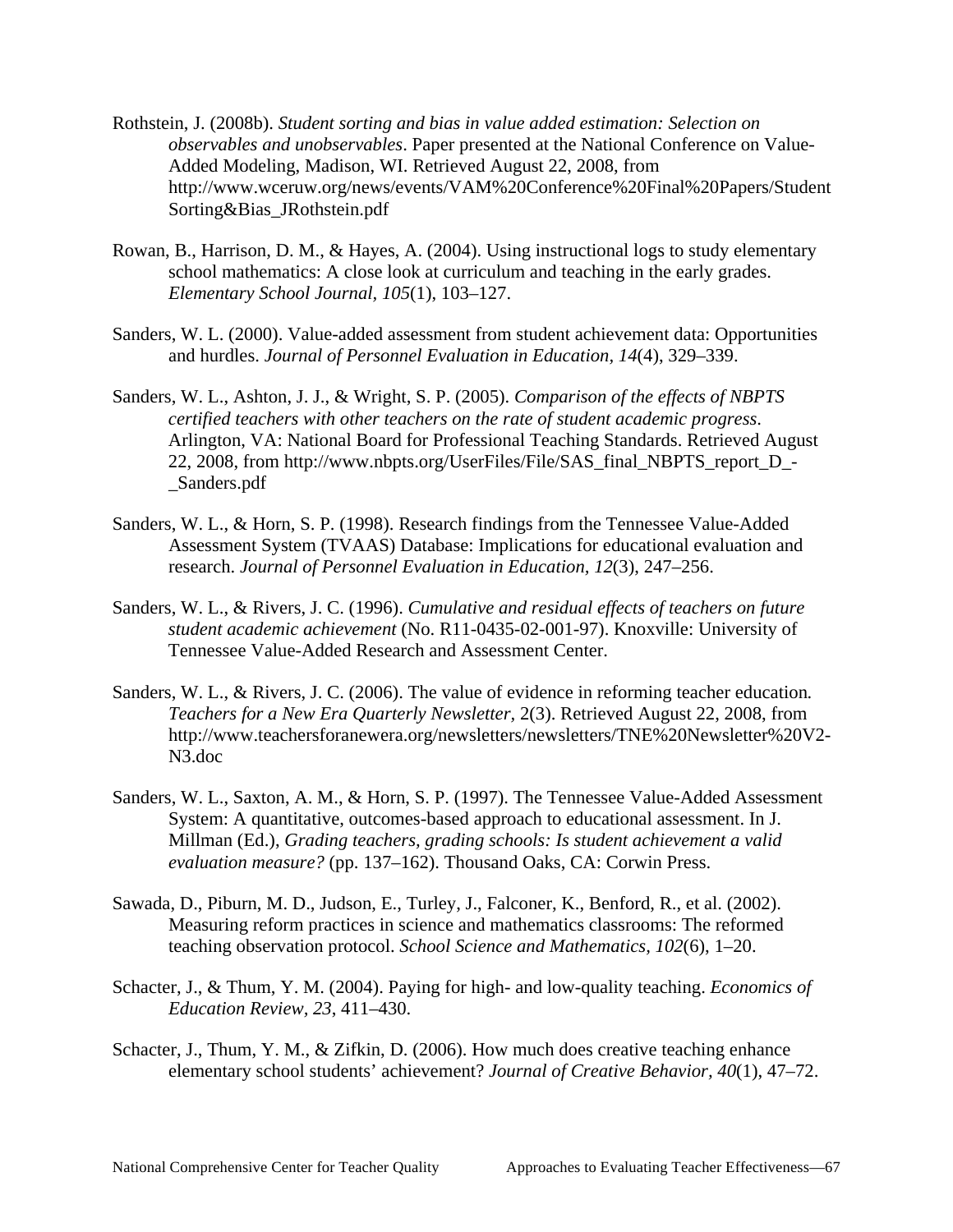- Schalock, H. D., Schalock, M., & Girod, G. (1997). Teacher work sample methodology as used at Western Oregon State College. In J. Millman (Ed.), *Grading teachers, grading schools: Is student achievement a valid evaluation measure?* (pp. 15–45). Thousand Oaks, CA: Corwin Press.
- Schlusmans, K. (1978). *What is an effective teacher?* Paper presented at the Conference of the International Association for Educational Assessment, Baden, Austria.
- Schweinle, A., Meyer, D. K., & Turner, J. C. (2006). Striking the right balance: Students' motivation and affect in elementary mathematics. *Journal of Educational Research, 99*(5), 271–293.
- Shavelson, R. J., Webb, N. M., & Burstein, L. (1986). Measurement of teaching. In M. C. Wittrock (Ed.), *Handbook of research on teaching* (3rd ed., pp. 50–91): Macmillan Publishing.
- Shymansky, J. A., Yore, L. D., & Anderson, J. O. (2004). Impact of a school district's science reform effort on the achievement and attitudes of third- and fourth-grade students. *Journal of Research in Science Teaching, 41*(8), 771–790.
- Smylie, M. A., & Wenzel, S. A. (2006). *Promoting instructional improvement: A strategic human resource management perspective*. Chicago: Consortium on Chicago School Research. Retrieved August 22, 2008, from http://ccsr.uchicago.edu/publications/p84.pdf
- Spector, P. E. (1994). Using self-report questionnaires in OB research: A comment on the use of a controversial method. *Journal of Organizational Behavior, 15*(5), 385–392.
- Stodolsky, S. S. (1990). Classroom observation. In J. Millman & L. Darling-Hammond (Eds.), *The new handbook of teacher evaluation: Assessing elementary and secondary school teachers* (pp. 175–190). Thousand Oaks, CA: Corwin Press.
- Stone, J. E. (2002). *The value-added achievement gains of NBPTS-certified teachers in Tennessee: A brief report*. Arlington, VA: National Board for Professional Teaching Standards.
- Taylor, D. M. (2006). Refining learned repertoire for percussion instruments in an elementary setting. *Journal of Research in Music Education, 54*(3), 231–243.
- The Teaching Commission. (2004). *Teaching at risk: A call to action*. New York: Author. Retrieved August 22, 2008, from http://www.ecs.org/html/offsite.asp?document=http%3A%2F%2Fftp%2Eets%2Eorg%2F pub%2Fcorp%2Fttcreport%2Epdf
- Tekwe, C. D., Carter, R. L., Ma, C.-X., Algina, J., Lucas, M. E., Roth, J., et al. (2004). An empirical comparison of statistical models for value-added assessment of school performance. *Journal of Educational and Behavioral Statistics, 29*(1), 11–36.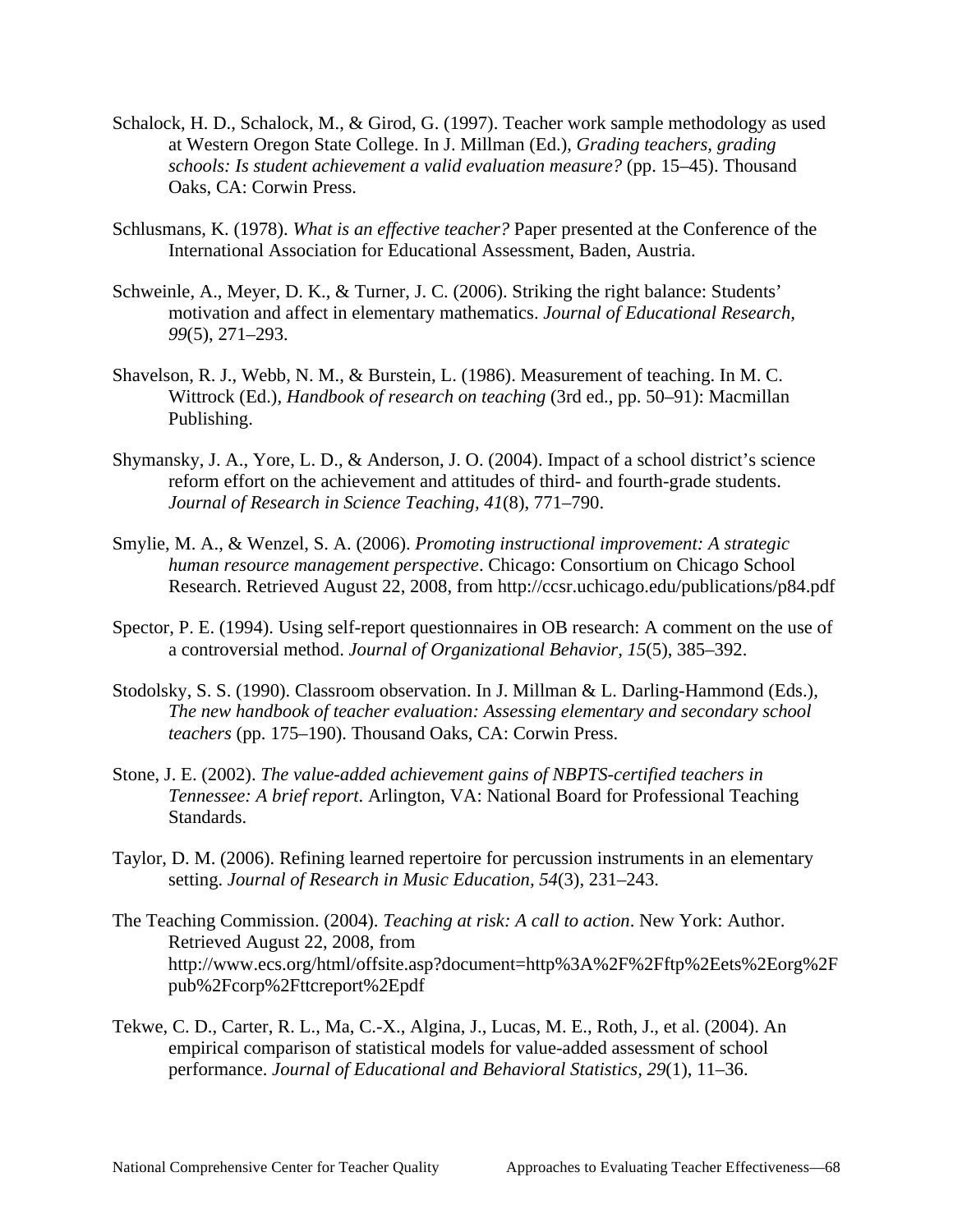- Thum, Y. M. (2003). Measuring progress toward a goal estimating teacher productivity using a multivariate multilevel model for value-added analysis. *Sociological Methods & Research, 32*(2), 153–207.
- Tucker, P. D., & Stronge, J. H. (2005). *Linking teacher evaluation and student learning*. Alexandria, VA: Association for Supervision and Curriculum Development.
- Tucker, P. D., Stronge, J. H., Gareis, C. R., & Beers, C. S. (2003). The efficacy of portfolios for teacher evaluation and professional development: Do they make a difference? *Educational Administration Quarterly, 39*(5), 572–602.
- Tytler, R., Waldrip, B., & Griffiths, M. (2004). Windows into practice: Constructing effective science teaching and learning in a school change initiative. Research report. *International Journal of Science Education, 26*(2), 171–194.
- Valli, L., Croninger, R., Alexander, P., Chambliss, M., Graeber, A., & Price, J. (2004). *A study of high-quality teaching: Mathematics and reading.* Paper presented at the American Educational Research Association, San Diego, CA.
- Valli, L., Croninger, R. G., & Walters, K. (2007). Who (else) is the teacher? Cautionary notes on teacher accountability systems. *American Journal of Education, 113*(4), 635–662.
- Vandevoort, L. G., Amrein-Beardsley, A., & Berliner, D. C. (2004). National Board Certified teachers and their students' achievement. *Education Policy Analysis Archives, 12*(46). Retrieved August 22, 2008, from http://epaa.asu.edu/epaa/v12n46/v12n46.pdf
- Von Secker, C. E., & Lissitz, R. W. (1999). Estimating the impact of instructional practices on student achievement in science. *Journal of Research in Science Teaching, 36*(10), 1110– 1126.
- Watson, A., & De Geest, E. (2005). Principled teaching for deep progress: Improving mathematical learning beyond methods and materials. *Educational Studies in Mathematics, 58*(2), 209–234.
- Wayne, A. J., & Youngs, P. (2003). Teacher characteristics and student achievement gains: A review. *Review of Educational Research, 73*(1), 89–122.
- Weber, J. R. (1987). *Teacher evaluation as a strategy for improving instruction. Synthesis of literature*. Elmhurst, IL: North Central Regional Educational Lab. Retrieved August 22, 2008, from http://eric.ed.gov/ERICDocs/data/ericdocs2sql/content\_storage\_01/0000019b/80/1b/fd/7d .pdf
- Webster, W. J. (2005). The Dallas school-level accountability model: The marriage of status and value-added approaches. In R. W. Lissitz (Ed.), *Value added models in education: Theory and applications* (pp. 233–271). Maple Grove, MN: JAM Press.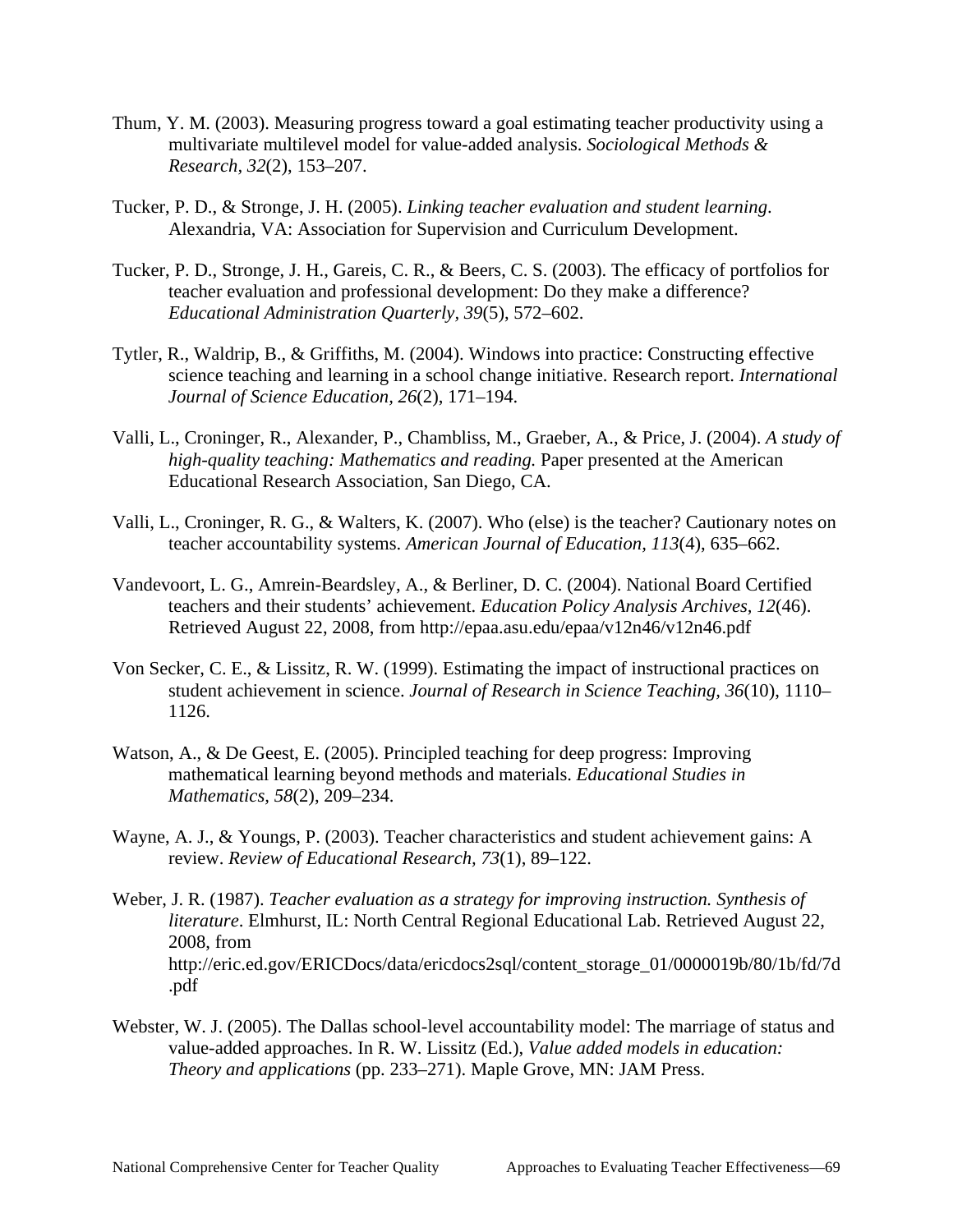- Wilkerson, D. J., Manatt, R. P., Rogers, M. A., & Maughan, R. (2000). Validation of student, principal and self-ratings in 360° feedback® for teacher evaluation. *Journal of Personnel Evaluation in Education, 14*(2), 179–192.
- Wilson, S. M., & Floden, R. (2003). *Creating effective teachers: Concise answers for hard questions. An addendum to the report "Teacher preparation research: current knowledge, gaps, and recommendations."* Washington, DC: AACTE Publications.
- Wisconsin Department of Public Instruction. (2008). Summary of the Wisconsin Master Educator Assessment Process (WMEAP) and the Master Educator License [Website]. Retrieved August 22, 2008, from http://dpi.state.wi.us/tepdl/wmeapsumm.html
- Worrell, F. C., & Kuterbach, L. D. (2001). The use of student ratings of teacher behaviors with academically talented high school students. *Journal of Secondary Gifted Education, 14*(4), 236–247.
- Wright, S. P. (2004). *Advantages of a multivariate longitudinal approach to educational valueadded assessment without imputation*. Paper presented at the National Evaluation Institute, Colorado Springs, CO. Retrieved August 22, 2008, from http://www.wmich.edu/evalctr/create/2004/Wright-NEI04.pdf
- Wright, S. P., Horn, S. P., & Sanders, W. L. (1997). Teacher and classroom context effects on student achievement: Implications for teacher evaluation. *Journal of Personnel Evaluation in Education, 11*, 57–67.
- Wright, S. P., & Sanders, W. L. (2008). *Decomposition of estimates in a layered value-added assessment model*. Paper presented at the National Conference on Value-Added Modeling, Madison, WI. Retrieved August 22, 2008, from http://www.wcer.wisc.edu/news/events/WrightSanders\_Decomposition.pdf
- Yon, M., Burnap, C., & Kohut, G. (2002). Evidence of effective teaching perceptions of peer reviewers. *College Teaching, 50*(3), 104–110.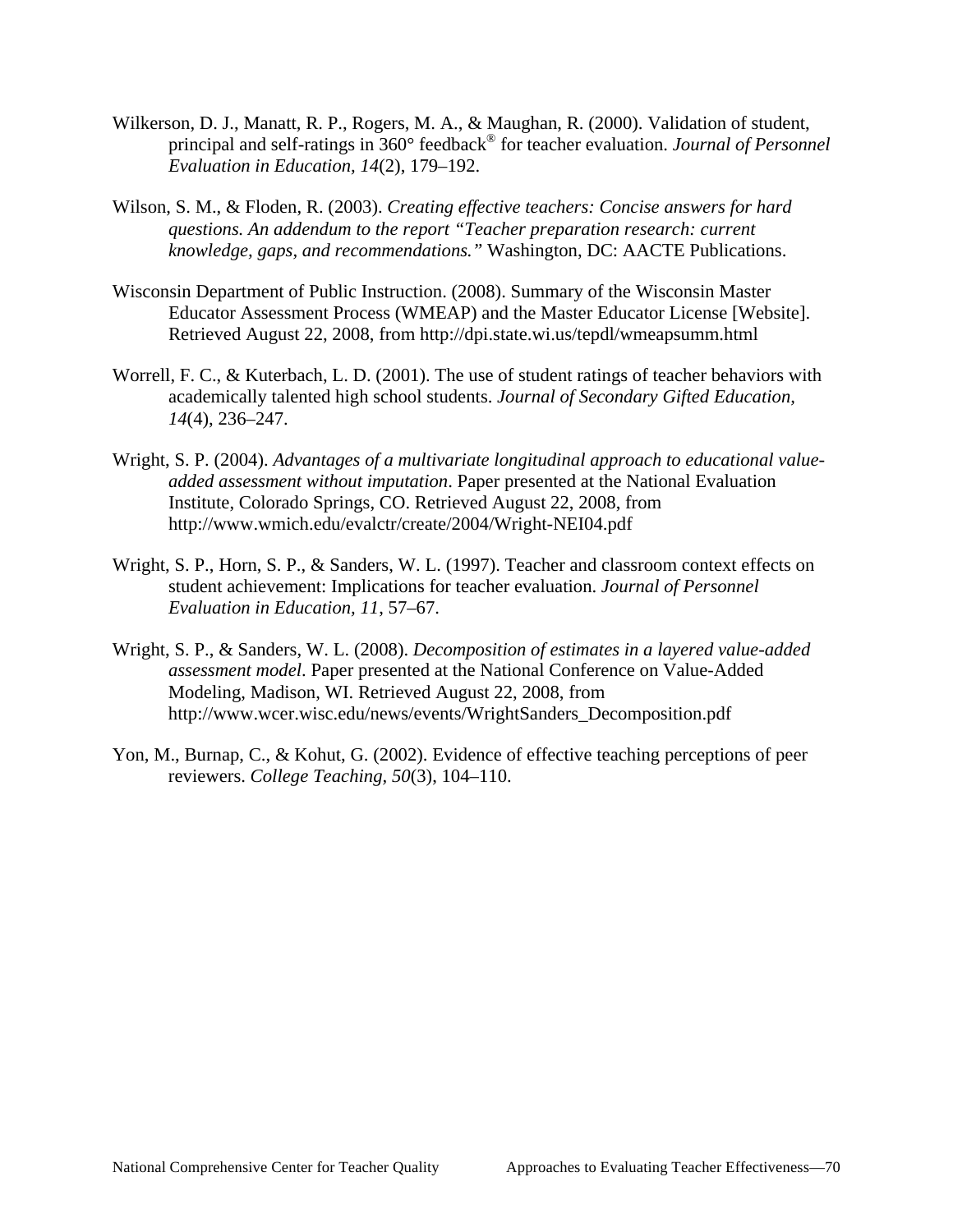## **Appendix A. Tools for Measuring Teacher Effectiveness**

This table provides an overview of the different methods of measuring teacher effectiveness discussed in this paper. Selected articles are meant to be representative examples of the various methodologies and instrumentations currently being utilized in each category, to provide readers with an idea of how teachers are measured under different circumstances and in multiple contexts.

| <b>Author (Year)</b>                                | <b>Measure</b>                                           | <b>Description</b>                                                                                                                                                                                                                                                       |
|-----------------------------------------------------|----------------------------------------------------------|--------------------------------------------------------------------------------------------------------------------------------------------------------------------------------------------------------------------------------------------------------------------------|
| <b>Observational Protocols</b>                      |                                                          |                                                                                                                                                                                                                                                                          |
| <b>Blunk</b> (2007)                                 | <b>Quality of Mathematics</b><br>in Instruction (QMI)    | Discussed the development and technical<br>properties of the QMI protocol, examining<br>reliability of scores, interrater reliability, and<br>validity in terms of relationships between the<br>instrument and other measures of mathematical<br>knowledge for teaching. |
| Hamre and Pianta (2005)                             | <b>Classroom Observation</b><br>System (COS)             | Examined the quality of instructional and<br>emotional support in Grade 1 classrooms using<br>the COS-1, and analyzed the ways in which<br>teacher support moderates children's risk of<br>school failure.                                                               |
| Hoffman, Sailors, Duffy,<br>and Beretvas (2004)     | TEX-IN3 Observation<br>System                            | Described development, reliability, and validity<br>of the TEX-IN3 protocol for assessing the<br>overall effectiveness of the classroom literacy<br>environment, including its relationship to<br>student literacy attainment.                                           |
| Kimball, White,<br>Milanowski, and Borman<br>(2004) | Framework for<br>Teaching                                | Assessed the relationship between a teacher<br>evaluation system based on Danielson's (1996)<br>Framework for Teaching and student<br>achievement gains on standardized tests in<br>reading and mathematics in Washoe County<br>school district, Nevada.                 |
| La Paro, Pianta, and<br>Stuhlman (2004)             | <b>Classroom Assessment</b><br>Scoring System<br>(CLASS) | Described the development of the CLASS for<br>observing and assessing emotional and<br>instructional quality in Grades PK-3<br>classrooms, and investigated its validity and<br>reliability in a prekindergarten setting.                                                |
| Milanowski (2004)                                   | Framework for<br>Teaching                                | Investigated the relationship between teacher<br>evaluation scores based on Danielson's (1996)<br>Framework for Teaching and student<br>achievement gains on district and state tests in<br>reading, mathematics, and science in<br>Cincinnati public schools.           |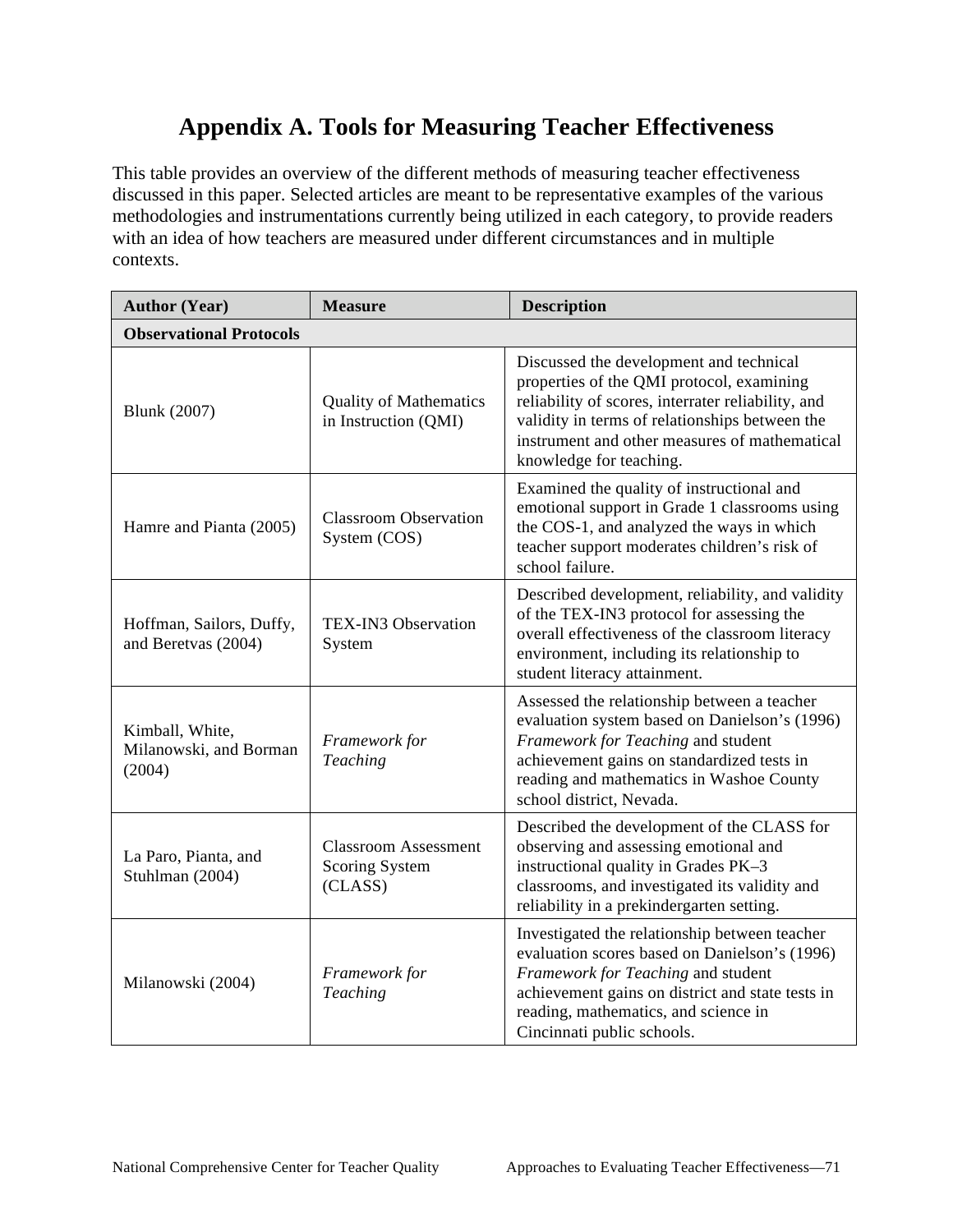| <b>Author (Year)</b>                                                     | <b>Measure</b>                                                    | <b>Description</b>                                                                                                                                                                                                                              |
|--------------------------------------------------------------------------|-------------------------------------------------------------------|-------------------------------------------------------------------------------------------------------------------------------------------------------------------------------------------------------------------------------------------------|
| <b>Observational Protocols</b>                                           |                                                                   |                                                                                                                                                                                                                                                 |
| Piburn and Sawada (2000)                                                 | <b>Reformed Teaching</b><br><b>Observation Protocol</b><br>(RTOP) | Presented development, reliability, and validity<br>information on the RTOP, designed to measure<br>reformed teaching in mathematics and science.<br>Reported associations with student learning at<br>middle, high school, and college levels. |
| <b>Principal Evaluations</b>                                             |                                                                   |                                                                                                                                                                                                                                                 |
| Brandt, Mathers, Oliva,<br>Brown-Sims, and Hess<br>(2007)                | District teacher<br>evaluation systems                            | Investigated existing teacher evaluation policies<br>in a diverse sample of Midwestern school<br>districts and reported on the requirements,<br>specifications, and guidance provided to schools<br>by these policies.                          |
| Harris and Sass (2007)                                                   | Researcher-created<br>teacher rating scale                        | Compared subjective principal ratings of<br>teachers in Grades K-12 to value-added student<br>achievement in mathematics and reading to<br>assess principals' ability to evaluate teacher<br>effectiveness.                                     |
| Jacob and Lefgren (2008)                                                 | Researcher-created<br>teacher rating scale                        | Compared subjective principal evaluation scores<br>of elementary teachers to value-added<br>mathematics and reading student achievement<br>scores, teacher experience, and teacher<br>education.                                                |
| Medley and Coker (1987)                                                  | Researcher-created<br>teacher ranking form                        | Examined accuracy of principals' judgments of<br>teacher performance and effectiveness compared<br>to value-added student achievement measures in<br>mathematics and reading.                                                                   |
| <b>Instructional Artifacts</b>                                           |                                                                   |                                                                                                                                                                                                                                                 |
| Borko, Stecher, Alonzo,<br>Moncure, and McClam<br>(2005)                 | Scoop Notebook                                                    | Examined reliability, validity, and feasibility of<br>the Scoop Notebook, a protocol for gathering<br>and rating quality of classroom artifacts, and<br>reported pilot study results from middle school<br>mathematics and science teachers.    |
| Matsumura, Patthey-<br>Chavez, Valdés, and<br>Garnier (2002)             | Quality of writing<br>assignments and<br>teachers' feedback       | Examined the relationships between quality of<br>teachers' writing assignments, written feedback,<br>and student revisions in Grade 3 classrooms,<br>relating these factors to students' improvements<br>in writing.                            |
| Matsumura, Slater, Junker,<br>Peterson, Boston, Steele,<br>et al. (2006) | <b>Instructional Quality</b><br>Assessment (IQA)                  | Described development and reliability of IQA<br>for rating teacher assignments and student work,<br>and examined its relationship to student<br>achievement in middle school language arts and<br>mathematics classes.                          |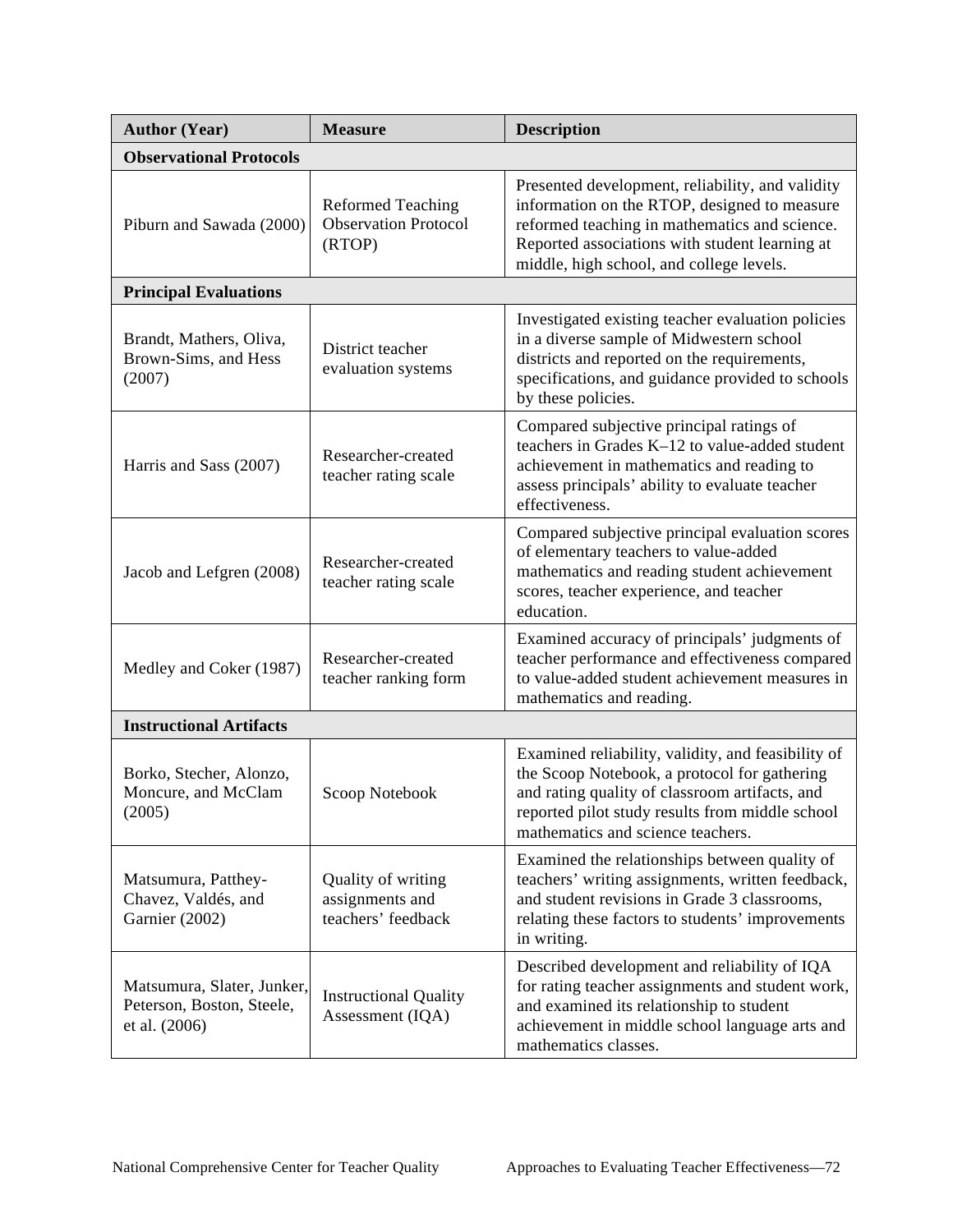| <b>Author (Year)</b>                            | <b>Measure</b>                                                                                 | <b>Description</b>                                                                                                                                                                                                                                         |  |
|-------------------------------------------------|------------------------------------------------------------------------------------------------|------------------------------------------------------------------------------------------------------------------------------------------------------------------------------------------------------------------------------------------------------------|--|
| <b>Instructional Artifacts</b>                  |                                                                                                |                                                                                                                                                                                                                                                            |  |
| Newmann, Bryk, and<br>Nagaoka (2001)            | <b>Intellectual Demand</b><br><b>Assignment Protocol</b><br>(IDAP)                             | Used IDAP to rate the intellectual demand and<br>authenticity of teacher assignments and student<br>work, and related scores to achievement gains in<br>mathematics and writing on standardized tests<br>in Grades 3, 6, and 8.                            |  |
| Schalock, Schalock, and<br>Girod (1997)         | <b>Teacher Work Sample</b><br>Methodology (TWSM)                                               | Described the TWSM as used at Western<br>Oregon State College.                                                                                                                                                                                             |  |
| <b>Portfolios</b>                               |                                                                                                |                                                                                                                                                                                                                                                            |  |
| Hakel, Koenig, and Elliot<br>(2008)             | <b>NBPTS</b> Certification                                                                     | Reviewed research and presented an evaluation<br>of the impacts of National Board Certification,<br>investigating its effects on teachers, student<br>achievement, and teacher quality in the<br>education field as a whole.                               |  |
| Koretz, Stecher, Klein,<br>and McCaffrey (1994) | Vermont teacher<br>portfolio assessment                                                        | Reported on the implementation of the Vermont<br>teacher assessment program, focusing on the<br>value of the program to teachers and<br>administrators and discussing difficulties in<br>establishing reliability and validity of the<br>portfolio system. |  |
| <b>Teacher Self-Report Measures</b>             |                                                                                                |                                                                                                                                                                                                                                                            |  |
| Blank, Porter, and<br>Smithson (2001)           | <b>Surveys of Enacted</b><br>Curriculum (SEC)                                                  | Reported on the two-year project to develop the<br>SEC in mathematics and science, discussing<br>central research findings, advances in the survey<br>measures, and important applications of the<br>surveys and data tools.                               |  |
| <b>Camburn and Barnes</b><br>(2004)             | Teaching log                                                                                   | Examined validity of an English language arts<br>(ELA) teaching log for measuring teacher<br>practice.                                                                                                                                                     |  |
| Flowers and Hancock<br>(2003)                   | Interview protocol                                                                             | Described and reported validity and reliability<br>data for an interview protocol developed to<br>evaluate teachers' ability to accurately assess<br>and modify instruction for improving student<br>learning.                                             |  |
| Mayer (1999)                                    | Researcher-created<br>teacher survey mirroring<br>questions from the<br><b>NCES TFS (1992)</b> | Examined reliability and validity of self-<br>reported teacher survey data on instructional<br>practices in mathematics compared to<br>observational measures.                                                                                             |  |
| <b>Student Ratings</b>                          |                                                                                                |                                                                                                                                                                                                                                                            |  |
| Kyriakides (2005)                               | Researcher-created<br>student survey                                                           | Examined validity of student-rated teacher<br>behaviors using student achievement gains.                                                                                                                                                                   |  |
| Peterson, Wahlquist, and<br>Bone (2000)         | District-created student<br>surveys                                                            | Examined validity and reliability of student<br>ratings of teacher performance.                                                                                                                                                                            |  |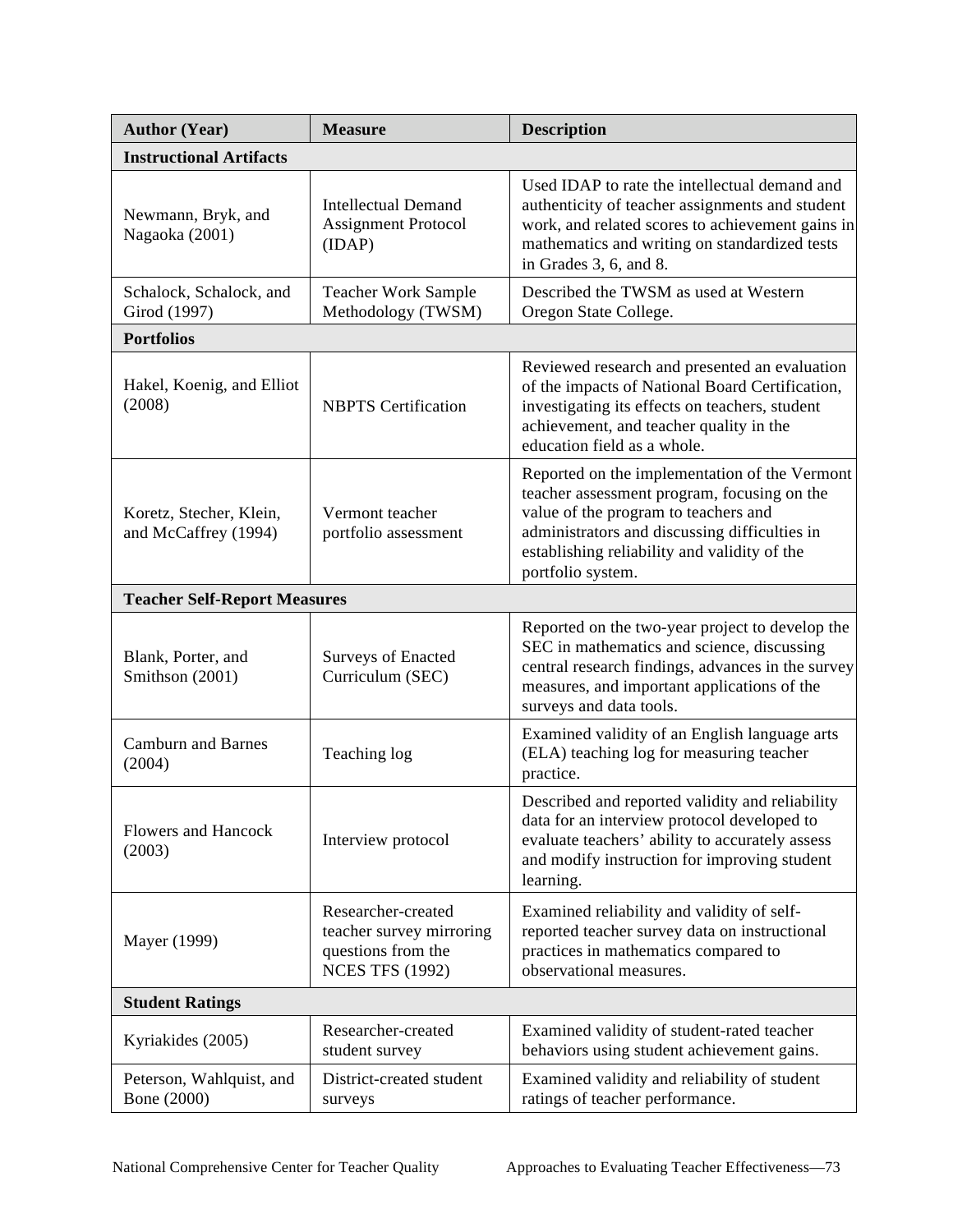| <b>Author (Year)</b>                                                  | <b>Measure</b>                                                                                             | <b>Description</b>                                                                                                                                                                    |
|-----------------------------------------------------------------------|------------------------------------------------------------------------------------------------------------|---------------------------------------------------------------------------------------------------------------------------------------------------------------------------------------|
| <b>Student Ratings</b>                                                |                                                                                                            |                                                                                                                                                                                       |
| Worrell and Kuterbach<br>(2001)                                       | Researcher-created<br>student survey using<br>items from the Teacher<br><b>Behavior Inventory</b><br>(TBI) | Examined reliability and validity of student<br>ratings of low-inference teaching behaviors in a<br>sample of "academically talented" students.                                       |
| <b>Value-Added Models</b>                                             |                                                                                                            |                                                                                                                                                                                       |
| Dossett and Munoz (2003)                                              | Longitudinal value-<br>added model                                                                         | Described and compared value-added models<br>and proposed a longitudinal value-added model<br>to examine how student and teacher<br>characteristics affect student achievement gains. |
| <b>Heistad</b> (1999)                                                 | Minneapolis value-added<br>system                                                                          | Examined teacher effects in reading using the<br>Minneapolis value-added system.                                                                                                      |
| Lockwood, McCaffrey,<br>Hamilton, Stecher, Le, and<br>Martinez (2007) | Multivariate Bayesian<br>formulation of a<br>longitudinal model                                            | Introduced a multivariate Bayesian formulation<br>of a longitudinal model developed to<br>parameterize the long-term effects of past<br>teachers on future years.                     |
| Mendro, Jordan, Gomez,<br>Anderson, Bembry, and<br>Schools (1998)     | Hierarchical linear<br>modeling (HLM)                                                                      | Described the use of an HLM model to analyze<br>longitudinal teacher effectiveness data.                                                                                              |
| Sanders and Horn (1998)                                               | Tennessee Value-Added<br>Assessment System<br>(TVAAS)                                                      | Presented findings on teacher effects as<br>measured by TVAAS.                                                                                                                        |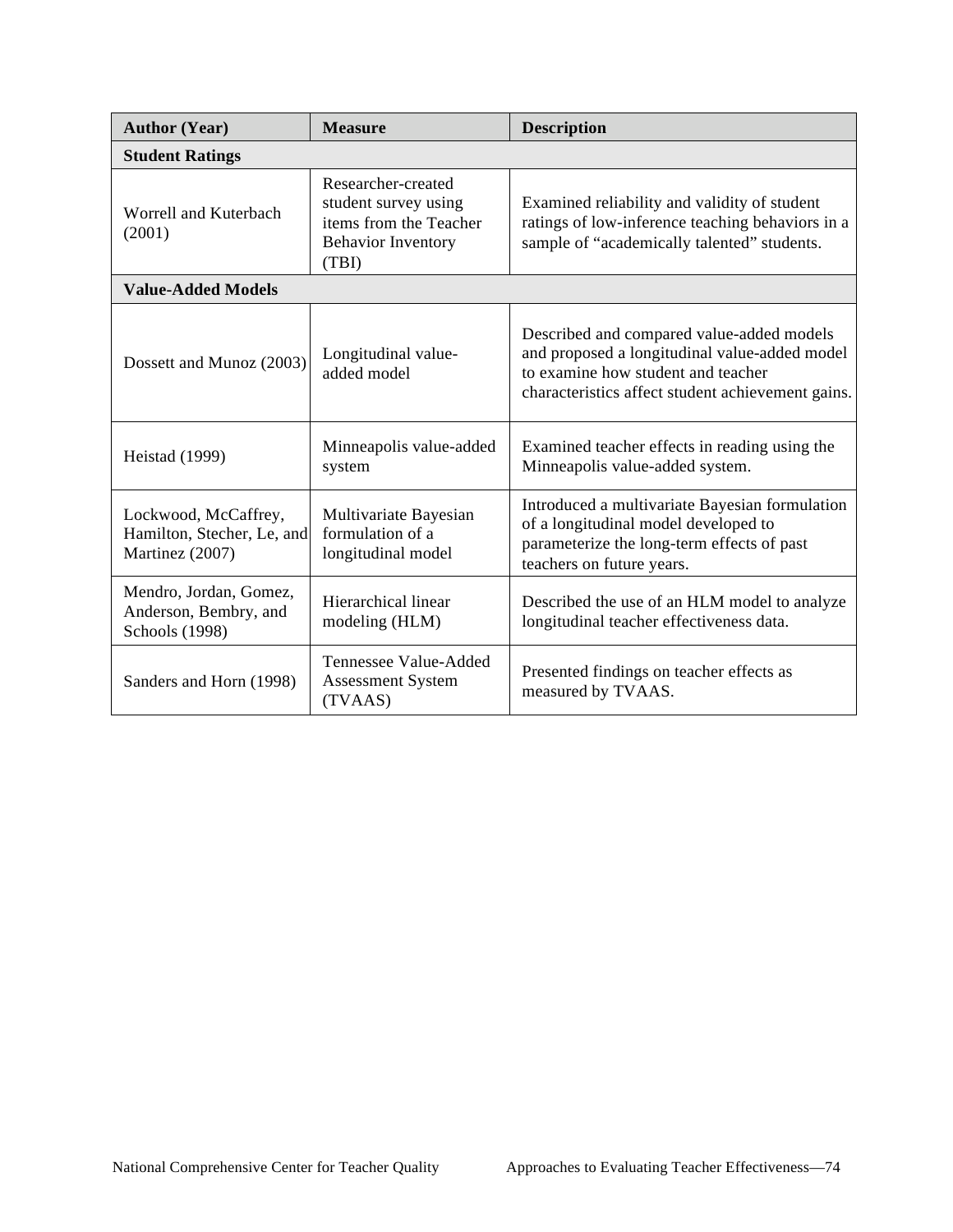## **Appendix B. Technical Considerations in Assessing Teacher Effectiveness**

This table provides representative examples of articles that discuss the technical elements of different measures, including reliability and validity analyses, methodological issues, and considerations involved in using each.

| <b>Author (Year)</b>                                                       | <b>Description</b>                                                                                                                                                                                                                                                                                    |  |  |  |
|----------------------------------------------------------------------------|-------------------------------------------------------------------------------------------------------------------------------------------------------------------------------------------------------------------------------------------------------------------------------------------------------|--|--|--|
| <b>Comparative Methods</b>                                                 |                                                                                                                                                                                                                                                                                                       |  |  |  |
| Burstein, McDonnell, Van<br>Winkle, Ormseth, Mirocha,<br>and Guiton (1995) | Investigated the validity of large-scale teacher surveys for<br>gathering information about school curriculum, comparing<br>survey responses with analysis of benchmark data including<br>course textbooks, assignments, exams, and teaching logs.                                                    |  |  |  |
| Holtzapple (2003)                                                          | Examined the validity of teacher evaluation ratings (adapted<br>from the Framework for Teaching) compared to<br>comprehensive principal evaluations based on observations<br>and portfolios and to value-added student achievement gains.                                                             |  |  |  |
| Kennedy (1999)                                                             | Compared different measures used to collect information<br>about student learning, including standardized tests,<br>classroom observations, teacher logs, responses to vignettes,<br>questionnaires, and interviews, through review of the<br>empirical literature.                                   |  |  |  |
| Le, Stecher, Lockwood,<br>Hamilton, Robyn, Williams,<br>et al. (2006)      | Reported on the Mosaic II study, which examines<br>relationships between reform-oriented instructional practices<br>and student outcomes in mathematics and science, using<br>multiple measures such as teacher surveys, daily logs,<br>structured vignettes, classroom observations, and interviews. |  |  |  |
| McColskey, Stronge, Ward,<br>Tucker, Howard, Lewis, et al.<br>(2005)       | Examined relationship between NBPTS certification and<br>teachers' value-added effectiveness, then compared the<br>teaching practices of NBCTs and other teachers identified as<br>effective, using observations, surveys, instructional artifacts,<br>and interviews.                                |  |  |  |
| Shavelson, Webb, and<br>Burstein (1986)                                    | Reviewed literature on the measurement of teaching,<br>focusing on measurement of teacher effectiveness, classroom<br>processes, and teachers' cognitive processes.                                                                                                                                   |  |  |  |
| Wilkerson, Manatt, Rogers,<br>and Maughan (2000)                           | Compared ratings of teacher performance from principal<br>evaluations, student ratings, and teacher self-evaluations, and<br>examined which are most strongly related to student<br>achievement gains.                                                                                                |  |  |  |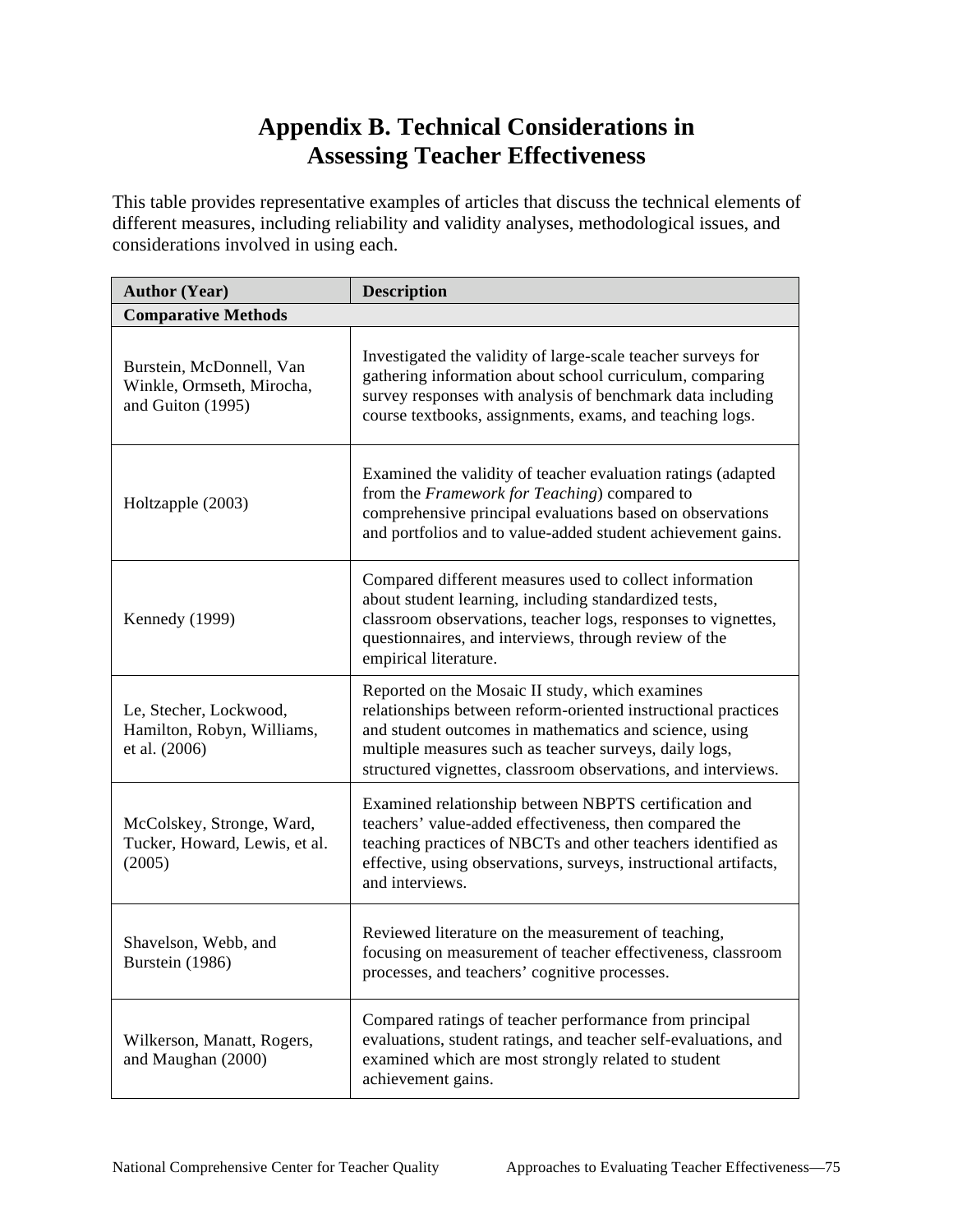| <b>Author (Year)</b>                                                                                                                                                                              | <b>Description</b>                                                                                                                                                                                                                                                                   |  |  |
|---------------------------------------------------------------------------------------------------------------------------------------------------------------------------------------------------|--------------------------------------------------------------------------------------------------------------------------------------------------------------------------------------------------------------------------------------------------------------------------------------|--|--|
| <b>Observation-Based Evaluation</b>                                                                                                                                                               |                                                                                                                                                                                                                                                                                      |  |  |
| Burry, Chissom, and Shaw<br>(1990)                                                                                                                                                                | Presented features of valid classroom observation procedures,<br>a five-step measurement schemata, and a systematic<br>classroom observation procedure designed to reduce<br>measurement error.                                                                                      |  |  |
| Discussed the different types of observational rating scales<br>that are used in teacher evaluation, highlighting the concerns<br>McGreal (1990)<br>and recommendations for the use of each type. |                                                                                                                                                                                                                                                                                      |  |  |
| Pianta, La Paro, et al. (2007)                                                                                                                                                                    | Provided information on the psychometric properties of the<br>Classroom Assessment Scoring System (CLASS), which is<br>derived from the Classroom Observation System (COS),<br>including reliability and validity findings in Grades PK-6.                                           |  |  |
| Schacter and Thum (2004)                                                                                                                                                                          | Described the design, development, and validation of a<br>classroom observation system to judge teacher performance<br>based on predetermined standards, and examined the<br>relationship of ratings to student achievement gains in<br>mathematics and English language arts (ELA). |  |  |
| <b>Instructional Artifacts</b>                                                                                                                                                                    |                                                                                                                                                                                                                                                                                      |  |  |
| Junker, Weisburg, Matsumura,<br>Crosson, Wolf, Levison, et al.<br>(2006)                                                                                                                          | Presented an overview of the process for building and<br>piloting the Instructional Quality Assessment (IQA), a formal<br>toolkit for rating instructional quality based on classroom<br>observation and student assignments in reading and<br>mathematics.                          |  |  |
| Matsumura, Garnier, Pascal,<br>and Valdés (2002)                                                                                                                                                  | Examined the technical quality of a measure rating the<br>quality of teacher assignments in language arts (a precursor<br>to IQA), focusing on reliability and stability of scores and<br>their relationship to student achievement.                                                 |  |  |
| Newmann, Lopez, and Bryk<br>(1998)                                                                                                                                                                | Described a protocol to evaluate the authenticity and<br>intellectual demand of teacher assignments in writing and<br>mathematics, examining how often students encountered<br>challenging assignments and the connection between level of<br>demand and quality of student work.    |  |  |
| <b>Portfolios</b>                                                                                                                                                                                 |                                                                                                                                                                                                                                                                                      |  |  |
| Johnson, McDaniel, and<br>Willeke (2000)                                                                                                                                                          | Investigated the interrater reliability of a small-scale family<br>portfolio assessment, examining reliability differences<br>between individual analytic ratings, the composite analytic<br>rating, and an overall holistic rating.                                                 |  |  |
| Tucker, Stronge, Gareis, and<br>Beers (2003)                                                                                                                                                      | Examined the use of portfolios in teacher evaluation for both<br>accountability and professional development purposes,<br>discussing their validity, their contribution to the evaluation<br>process, and teacher and administrator perceptions of their use.                        |  |  |
| <b>Student Ratings</b>                                                                                                                                                                            |                                                                                                                                                                                                                                                                                      |  |  |
| Follman (1992)                                                                                                                                                                                    | Presented an empirical literature review on using public<br>secondary school students' ratings to evaluate teachers,<br>exploring reliability and validity findings and presenting<br>conclusions and recommendations.                                                               |  |  |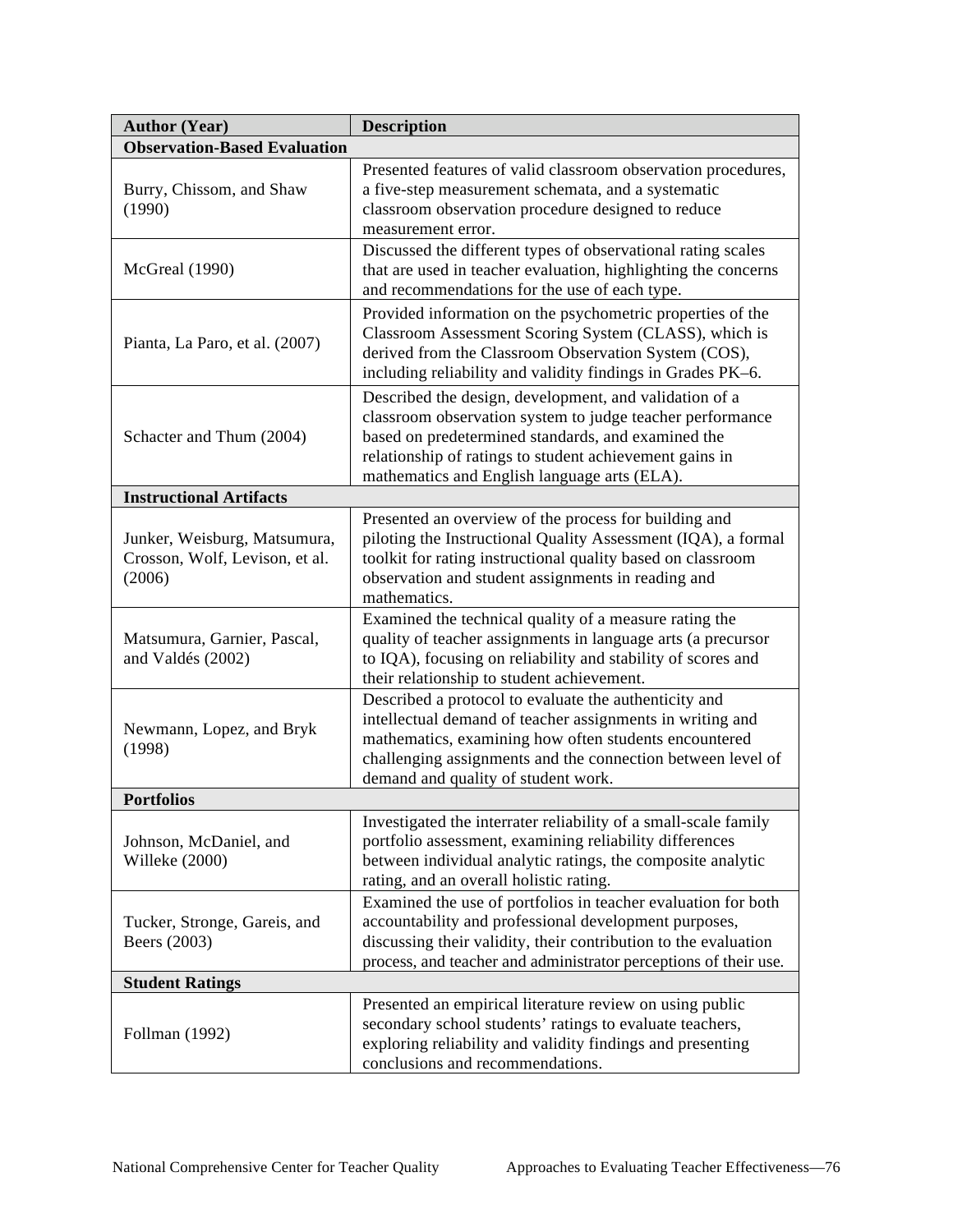| <b>Author (Year)</b>                                          | <b>Description</b>                                                                                                                                                                                                                                                                                            |  |  |
|---------------------------------------------------------------|---------------------------------------------------------------------------------------------------------------------------------------------------------------------------------------------------------------------------------------------------------------------------------------------------------------|--|--|
| <b>Student Ratings</b>                                        |                                                                                                                                                                                                                                                                                                               |  |  |
| Follman (1995)                                                | Presented an empirical literature review on using public<br>elementary school students' ratings to evaluate teachers,<br>exploring reliability and validity findings and presenting<br>conclusions and recommendations.                                                                                       |  |  |
| <b>Value-Added Models</b>                                     |                                                                                                                                                                                                                                                                                                               |  |  |
| Amrein-Beardsley (2008)                                       | Discussed methodological issues with education valued-<br>added assessment system, noting in particular that the models<br>have not undergone external review and validity studies have<br>not been done.                                                                                                     |  |  |
| Kupermintz (2003)                                             | Examined validity of teacher evaluation measures produced<br>by Tennessee Value-Added Assessment System (TVAAS).                                                                                                                                                                                              |  |  |
| Martineau (2006)                                              | Demonstrated that the even vertically scaled assessments<br>used for value-added assessment of teachers result in<br>"remarkable distortions" in teacher estimates.                                                                                                                                           |  |  |
| McCaffrey, Lockwood,<br>Koretz, Louis, and Hamilton<br>(2004) | Used simulated data to illustrate problems with the general<br>multivariate, longitudinal mixed-model of value-added<br>assessment.                                                                                                                                                                           |  |  |
| Raudenbush (2004)                                             | Examined what kinds of effects can and cannot reasonably be<br>estimated using value-added analyses.                                                                                                                                                                                                          |  |  |
| Rivkin and Ishii (2008)                                       | Discussed difficulty of using value-added models given<br>nonrandom assignment of student to teachers, but suggested<br>that some methods may compensate for some problems.<br>However, none appear able to resolve all issues.                                                                               |  |  |
| Rothstein (2008b)                                             | Illustrated how biases can impact results from using value-<br>added measures in the presence of nonrandom assignment of<br>students to teachers. The author found that "even well-<br>controlled models may be substantially biased" (p. 1).                                                                 |  |  |
| Rothstein (2008a)                                             | Argued that widely used value-added models result in<br>inaccurate estimates of teacher quality due to nonrandom<br>assignment of students to teachers. Stated that value-added<br>models "need further development and validation before they<br>can support causal interpretations or policy applications." |  |  |
| Tekwe, Carter, Ma, Algina,<br>Lucas, Roth, et al. (2004)      | Examined four examples of assessment systems that use<br>student achievement as a measure of teacher effectiveness.                                                                                                                                                                                           |  |  |
| Wright (2004)                                                 | Compared several different statistical approaches to value-<br>added modeling to demonstrate the benefits of using a more<br>complex, multivariate longitudinal approach to calculating<br>value-added measures.                                                                                              |  |  |
| Wright and Sanders (2008)                                     | Addressed criticisms of "complexity and lack of<br>transparency" by comparing the Sanders value-added model<br>with three other models to illustrate how the model<br>"constructs teacher effects from student data" (p. 1).                                                                                  |  |  |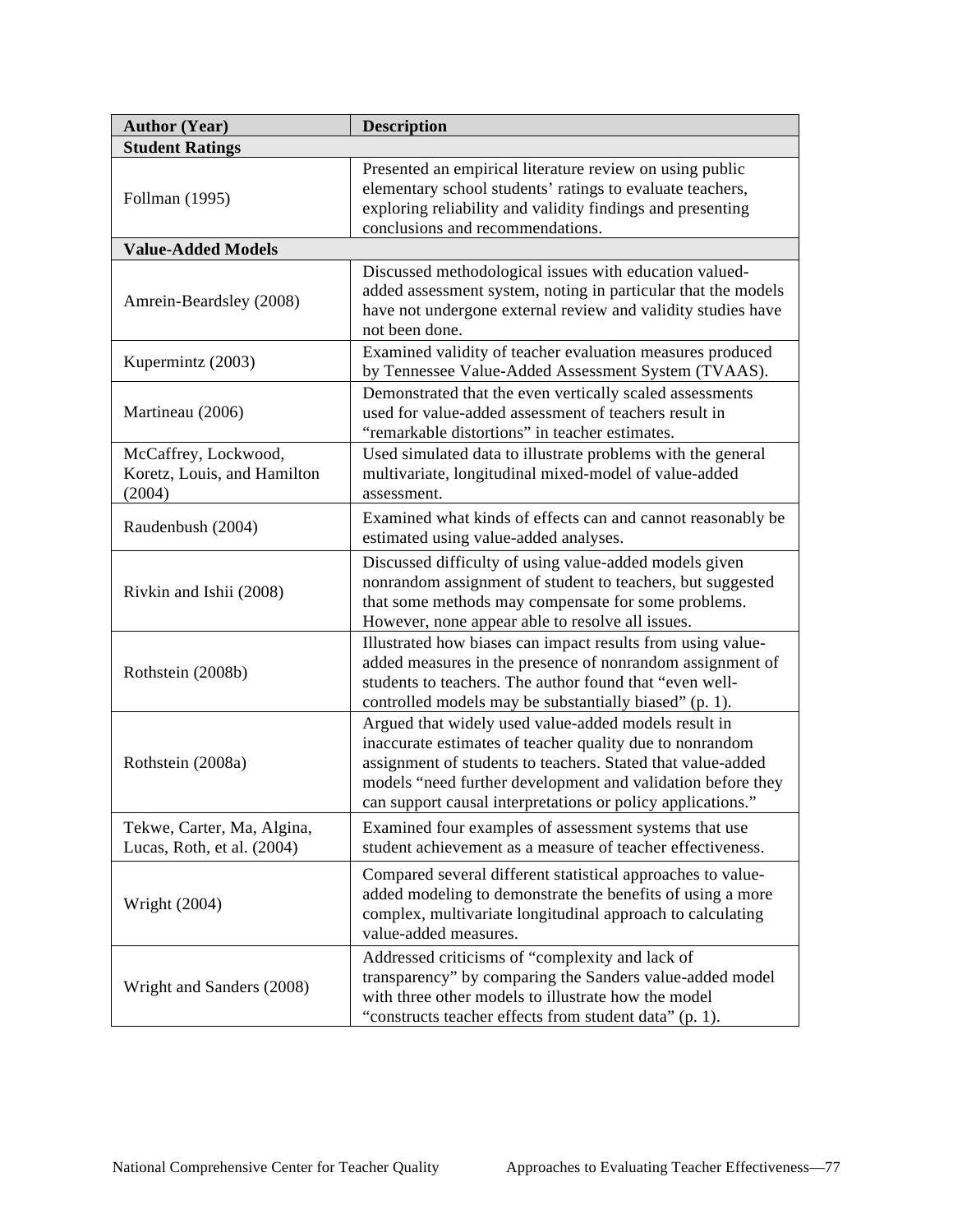## **Appendix C. Outcomes of Interest in Teacher Evaluation**

This table provides representative examples of the many different ways to measure and conceptualize student outcomes, including the specific instruments reported in each study.

| <b>Author (Year)</b>                                                         | <b>Measure</b>                                                                                             | <b>Description</b>                                                                                                                                                                                                                                         |  |
|------------------------------------------------------------------------------|------------------------------------------------------------------------------------------------------------|------------------------------------------------------------------------------------------------------------------------------------------------------------------------------------------------------------------------------------------------------------|--|
| <b>Student Achievement: Standardized Tests</b>                               |                                                                                                            |                                                                                                                                                                                                                                                            |  |
| Hamre and Pianta<br>(2005)                                                   | Woodcock-Johnson Psycho-<br>educational Battery-Revised<br>$(WJ-R)$                                        | Examined how teachers' instructional and<br>emotional support toward students moderates<br>their risk of school failure.                                                                                                                                   |  |
| Matsumura, Slater,<br>Junker, Peterson,<br>Boston, Steele, et<br>al., (2006) | Stanford Achievement Test,<br>10th ed. (SAT-10)                                                            | Described development of IQA ratings of<br>teacher assignments and student work, and<br>reported pilot data showing relationship of IQA<br>to student achievement gains in mathematics<br>and reading.                                                     |  |
| Newmann, Bryk,<br>Nagaoka (2001)                                             | <b>Iowa Test of Basic Skills</b><br>(ITBS); Illinois State<br>standardized tests                           | Examined relationship between intellectual<br>demand of classroom assignments and value-<br>added measures of student achievement in<br>mathematics and reading.                                                                                           |  |
| Noell (2006)                                                                 | ITBS; Louisiana State<br>LEAP-21 test                                                                      | Examined effect of teacher preparation on<br>value-added student achievement measures in<br>English language arts (ELA), mathematics,<br>science, and social studies.                                                                                      |  |
| Rivkin, Hanushek,<br>and Kain (2005)                                         | Texas Assessment of<br>Academic Skills (TAAS)                                                              | Examined how teacher education and<br>experience relate to value-added student<br>achievement scores in reading and<br>mathematics.                                                                                                                        |  |
| Rockoff (2004)                                                               | Comprehensive Test of<br>Basic Skills (CTBS);<br>TerraNova CTBS;<br>Metropolitan Achievement<br>Test (MAT) | Examined how teacher experience relates to<br>effectiveness, through value-added measures of<br>student achievement in mathematics and<br>reading.                                                                                                         |  |
| Shymansky, Yore,<br>and Anderson<br>(2004)                                   | Third International<br>Mathematics and Science<br>Study (TIMSS)                                            | Investigated teacher implementation of a<br>science professional development program and<br>its effect on student science achievement and<br>attitudes about science.                                                                                      |  |
| Thum (2003)                                                                  | <b>Stanford Achievement Test,</b><br>9th ed. (SAT-9)                                                       | Examined teacher effects on student<br>achievement in language arts, mathematics, and<br>reading as measured by value-added models,<br>partialling out student and classroom<br>covariates.                                                                |  |
|                                                                              | <b>Student Achievement: District-Created Tests</b>                                                         |                                                                                                                                                                                                                                                            |  |
| Jacob and Lefgren<br>(2008)                                                  | District-created "core"<br>exams                                                                           | Examined principals' ability to distinguish<br>between more and less effective teachers,<br>comparing principal evaluation scores with<br>value-added measures of student achievement<br>in mathematics and reading, teacher experience,<br>and education. |  |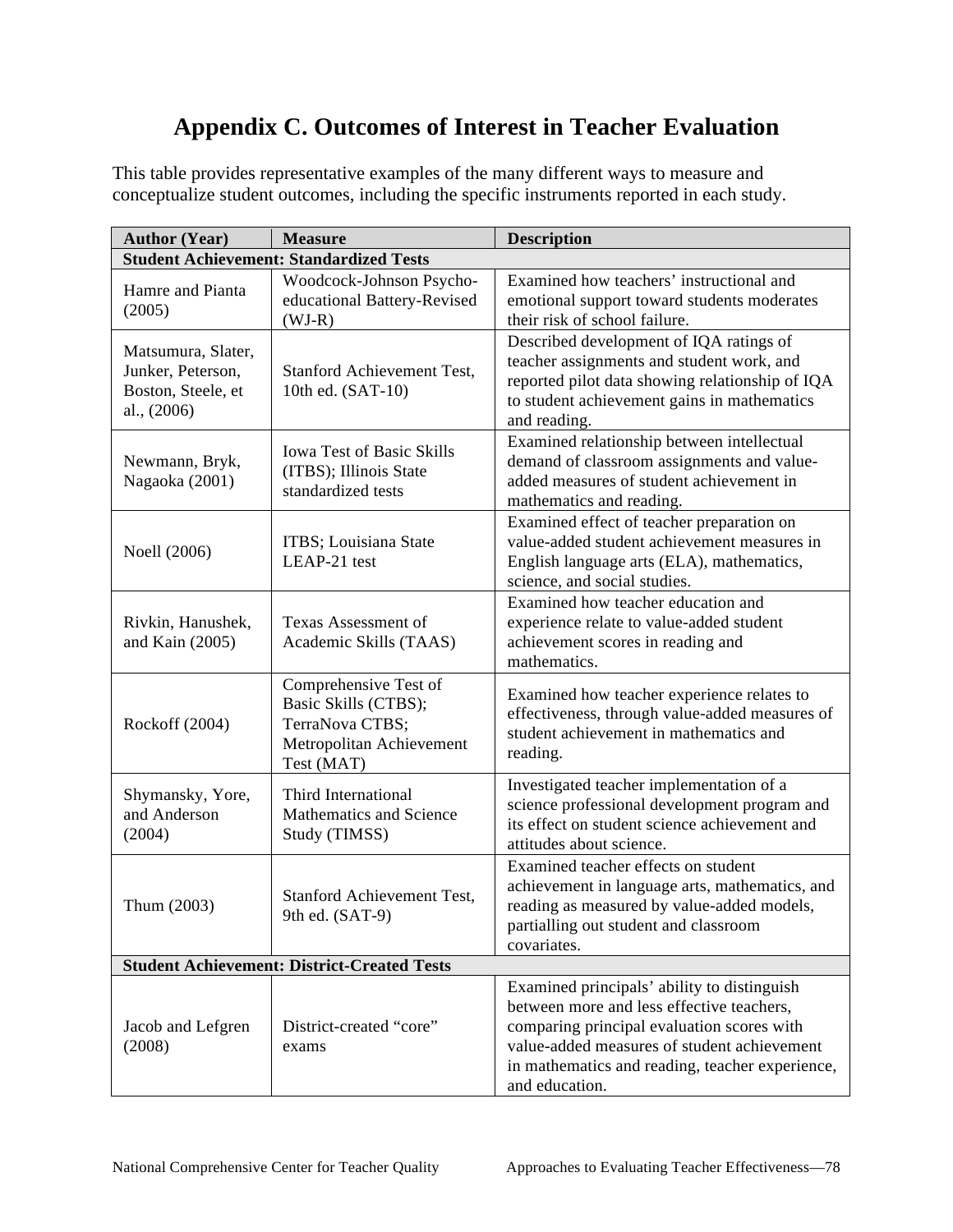| <b>Author (Year)</b>                                                                                                       | <b>Measure</b>                                                                                          | <b>Description</b>                                                                                                                                                                       |
|----------------------------------------------------------------------------------------------------------------------------|---------------------------------------------------------------------------------------------------------|------------------------------------------------------------------------------------------------------------------------------------------------------------------------------------------|
| <b>Student Achievement: District-Created Tests</b>                                                                         |                                                                                                         |                                                                                                                                                                                          |
| Patthey-Chavez,<br>Matsumura, and<br>Valdés (2004)                                                                         | Mechanics, Usage,<br>Grammar, and Spelling<br>(MUGS) ratings created by<br>district and teachers' union | Explored the nature of teacher feedback on<br>reading and writing assignments to urban<br>middle school students, and examined its<br>relationship to student writing improvement.       |
| Perry, Donohue,<br>and Weinstein<br>(2007)                                                                                 | District-created tests geared<br>to California State academic<br>standards                              | Investigated effect of socially and cognitively<br>supportive teaching practices on students'<br>reading and mathematics achievement and on<br>behavioral and socioemotional adjustment. |
| Wilkerson, Manatt,<br>Rogers, and<br>Maughan (2000)                                                                        | Criterion-referenced tests<br>created collaboratively by<br>district and researchers                    | Examined relationship between teacher<br>performance ratings given by principals,<br>students, and teacher self-ratings to student<br>achievement in reading, ELA, and mathematics.      |
| <b>Student Engagement</b>                                                                                                  |                                                                                                         |                                                                                                                                                                                          |
| Dolezal, Welsh,<br>Pressley, and<br>Vincent, (2003)                                                                        | Percentage of time students<br>were on task, cognitive<br>demand of teachers'<br>assignments/activities | Examined instructional practices in classrooms<br>with different levels of student engagement and<br>identified practices used by highly engaging<br>teachers.                           |
| Lutz, Guthrie, and<br>Davis (2006)                                                                                         | Researcher-developed rubric<br>for rating student<br>engagement                                         | Examined how teachers scaffold student<br>engagement and how engagement relates to<br>science-literacy achievement.                                                                      |
| National Institute<br>of Child Health<br>and Human<br>Development Early<br>Child Care<br><b>Research Network</b><br>(2005) | Percentage of time students<br>were on task, quality of<br>classroom activities                         | Examined nature and quality of classroom<br>climate, including classroom structure, social<br>climate, and quality of activities.                                                        |
| <b>Student Behavior</b>                                                                                                    |                                                                                                         |                                                                                                                                                                                          |
| Hamre and Pianta<br>(2001)                                                                                                 | Teacher reports of student<br>work habits, number of<br>disciplinary infractions,<br>student suspension | Investigated whether kindergarten teachers'<br>perceptions of their relationships with students<br>predict later student academic and behavioral<br>outcomes.                            |
| Hamre and Pianta,<br>(2005)                                                                                                | Student-Teacher<br>Relationship Scale (STRS)                                                            | Examined how teachers' instructional and<br>emotional support toward students moderates<br>their risk of school failure.                                                                 |
| Perry, Donohue,<br>and Weinstein<br>(2007)                                                                                 | <b>Pupil Behavior Rating Scale</b><br>(PBRS)                                                            | Investigated effect of socially and cognitively<br>supportive teaching practices on students'<br>reading and mathematics achievement and<br>behavioral and socioemotional adjustment.    |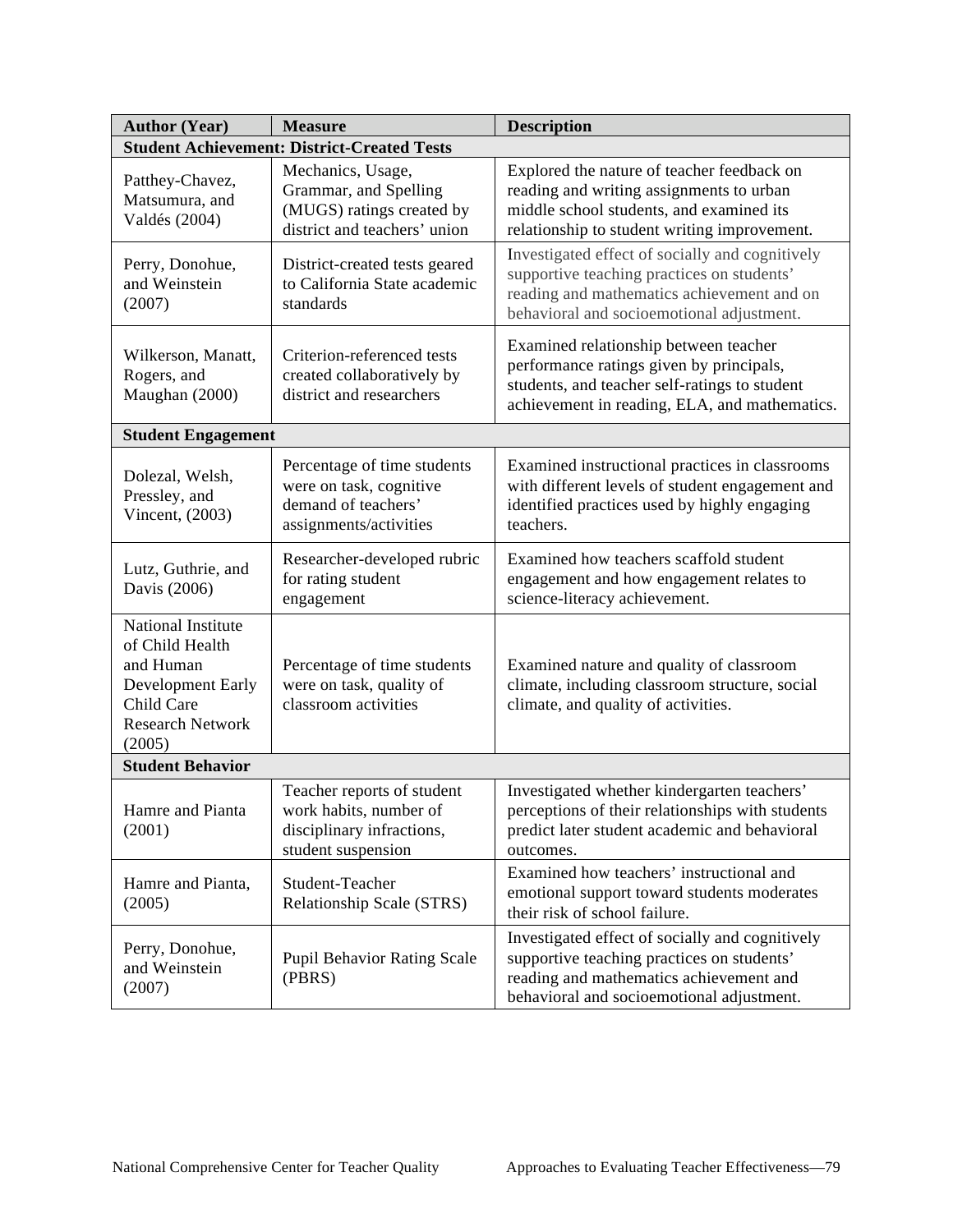| <b>Author (Year)</b>                       | <b>Measure</b>                                                                                                                                                            | <b>Description</b>                                                                                                                                                                    |  |
|--------------------------------------------|---------------------------------------------------------------------------------------------------------------------------------------------------------------------------|---------------------------------------------------------------------------------------------------------------------------------------------------------------------------------------|--|
|                                            | <b>Social/Emotional Outcomes</b>                                                                                                                                          |                                                                                                                                                                                       |  |
| Birch and Ladd<br>(1997)                   | Teacher Rating Scale of<br>School Adjustment<br>(TRSSA), Loneliness and<br>Social Dissatisfaction<br>Questionnaire (LSDQ),<br>School Liking and<br>Avoidance Scale (SLAS) | Examined relationship between three<br>dimensions of the teacher-child relationship<br>(closeness, dependency, and conflict) and<br>aspects of children's early adjustment to school. |  |
| Schweinle, Meyer,<br>and Turner (2006)     | <b>Experience Sampling Form</b><br>(ESF)                                                                                                                                  | Investigated the relationship between student-<br>reported levels of motivation and affect, and<br>examines associated classroom practices.                                           |  |
| <b>Student Attitudes</b>                   |                                                                                                                                                                           |                                                                                                                                                                                       |  |
| Shymansky, Yore,<br>and Anderson<br>(2004) | Research-created Likert-type<br>questionnaire assessing<br>attitudes toward science and<br>science careers                                                                | Investigated teacher implementation of a<br>science professional development program and<br>its effect on student science achievement and<br>attitudes about science.                 |  |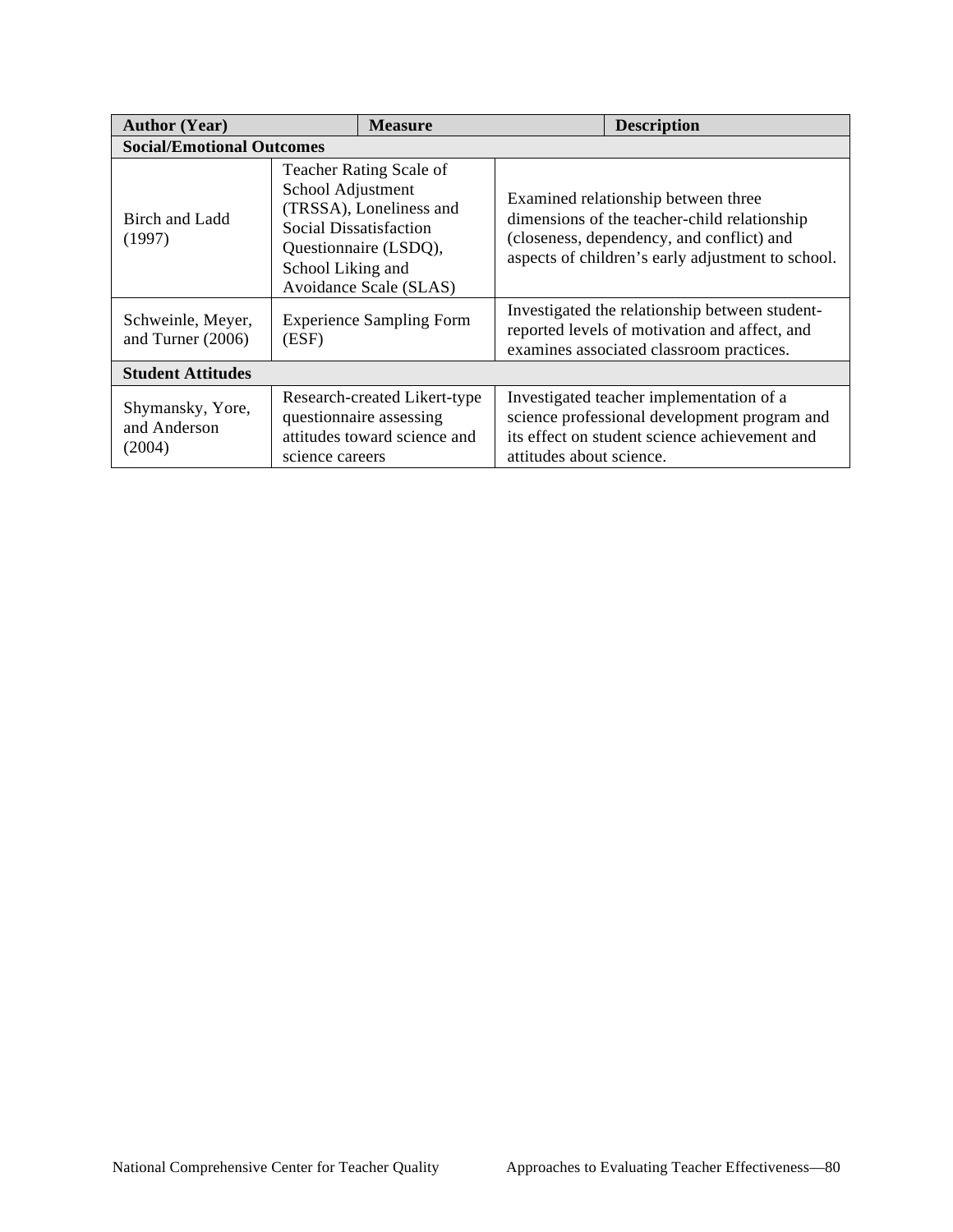## **Appendix D.Comprehensive List of Studies With Summaries**

This table includes the articles that were examined in this research synthesis.

| <b>Author (Year)</b>                                                         | Category  | <b>Summary</b>                                                                                                                                                                                                                                                                                  |
|------------------------------------------------------------------------------|-----------|-------------------------------------------------------------------------------------------------------------------------------------------------------------------------------------------------------------------------------------------------------------------------------------------------|
| Borko, Stecher,<br>Alonzo, Moncure, and<br>McClam (2005)                     | artifacts | Examined the reliability, validity, and feasibility<br>of the Scoop Notebook, which measures the use<br>of reform-oriented teaching practices by<br>analyzing classroom artifacts. Pilot results found<br>ratings to be reasonably consistent with<br>observational measures.                   |
| Borko, Stecher, and<br>Kuffner (2007)                                        | artifacts | Included final data collection and scoring tools<br>for the Scoop Notebook to rate reform-oriented<br>teaching practices using classroom artifacts.<br>Provided descriptions of procedures, rating<br>guides, administration details, and potential uses.                                       |
| Clare and Aschbacher<br>(2001)                                               | artifacts | Examined reliability and validity of teacher<br>assignment ratings on the literacy Instructional<br>Quality Assessment (IQA). Found quality of<br>teachers' assignments was associated with quality<br>of student writing.                                                                      |
| Junker, Weisburg,<br>Matsumura, Crosson,<br>Wolf, Levison, et al.,<br>(2006) | artifacts | Presented an overview of the development and<br>validation of IQA for rating instructional quality<br>based on classroom observation and student<br>assignments in reading and mathematics.<br>Reported on a large pilot study of IQA and<br>discusses future work and directions.              |
| Matsumura, Garnier,<br>Pascal, and Valdés<br>(2002)                          | artifacts | Examined the technical quality of a measure for<br>rating the quality of teacher assignments. Found<br>that use of high-quality assignments was related<br>to student achievement on SAT-9 language arts<br>sections.                                                                           |
| Matsumura, Patthey-<br>Chavez, Valdés, and<br>Garnier (2002)                 | artifacts | Investigated the quality of teacher writing<br>assignments and written feedback in Grade 3.<br>Feedback helped improve students' writing<br>mechanics, but overall quality of assignments and<br>feedback was low and students showed little<br>improvement in writing content or organization. |
| Matsumura, Slater,<br>Junker, Peterson,<br>Boston, Steele, et al.<br>(2006)  | artifacts | Described the development of IQA ratings of<br>teacher assignments and student work. Pilot data<br>showed IQA ratings predicted student<br>achievement gains on the SAT-10 in mathematics<br>and reading.                                                                                       |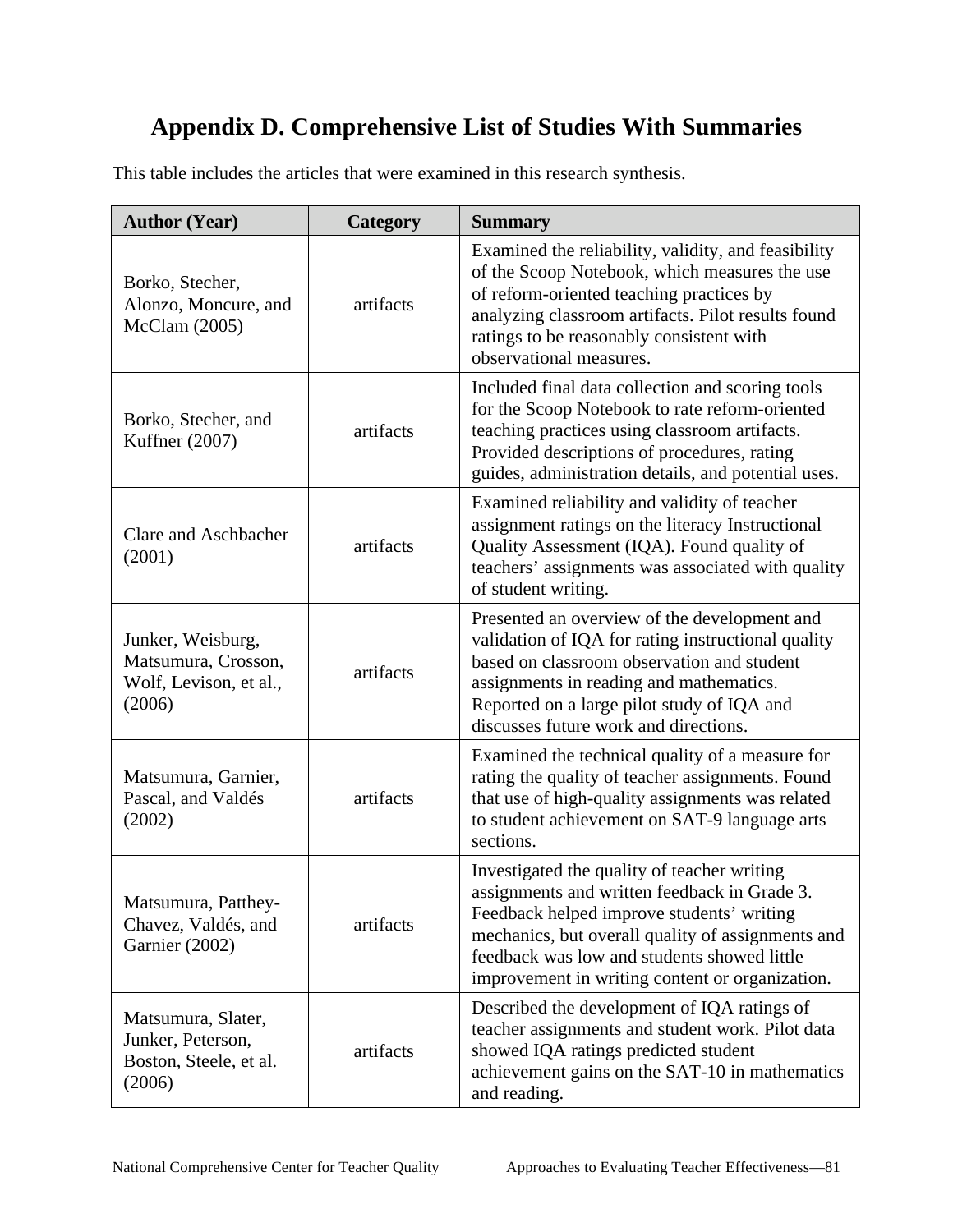| <b>Author (Year)</b>                                                        | Category    | <b>Summary</b>                                                                                                                                                                                                                                                                                                                                               |
|-----------------------------------------------------------------------------|-------------|--------------------------------------------------------------------------------------------------------------------------------------------------------------------------------------------------------------------------------------------------------------------------------------------------------------------------------------------------------------|
| Matsumura, Slater,<br>Wolf, Crosson,<br>Levison, Peterson, et<br>al. (2006) | artifacts   | Described the theoretical framework behind IQA<br>and presented pilot results in reading<br>comprehension. Discussed problems with<br>interrater reliability and stability of scores in this<br>small sample, and made suggestions for future<br>data collection.                                                                                            |
| Newmann, Lopez, and<br>Bryk (1998)                                          | artifacts   | Examined assignments and work samples from<br>Grades 3, 6, and 8 writing and mathematics<br>classes and rated them for authenticity and<br>intellectual demand. Found that quality of<br>assigned work was generally low, but high-<br>quality work related to improved student<br>performance.                                                              |
| Newmann, Bryk, and<br>Nagaoka (2001)                                        | artifacts   | Examined the relationship between teachers' use<br>of intellectually demanding assignments as<br>measured by IDAP rubrics and student<br>achievement. Assignment quality was predictive<br>of ITBS and state proficiency test scores in<br>language arts and mathematics.                                                                                    |
| Patthey-Chavez,<br>Matsumura, and<br>Valdés (2004)                          | artifacts   | Explored the nature of teacher feedback on<br>reading and writing assignments to urban middle<br>school students. Students responded to surface-<br>level teacher feedback, but overall received little<br>feedback and showed little writing improvement.                                                                                                   |
| Archibald (2007)                                                            | observation | Examined standards-based teacher evaluation<br>scores based on Danielson's (1996) Framework<br>for Teaching at a site in Nevada, while<br>controlling for student-, teacher- and school-level<br>characteristics. Found that scores were a positive<br>predictor of student achievement, but school-level<br>characteristics were also a significant factor. |
| Baker, Gersten,<br>Haager, and Dingle<br>(2006)                             | observation | Examined the validity of the English Language<br><b>Learner Classroom Observation Instrument</b><br>(ELLOI). Findings showed that each subscale<br>correlated moderately with student achievement<br>gains in reading.                                                                                                                                       |
| Birch and Ladd (1997)                                                       | observation | Examined ratings of teacher-student relationship<br>(closeness, conflict, and dependency). Found<br>these dimensions were related to student visual<br>and language achievement, social and affective<br>outcomes, and school engagement.                                                                                                                    |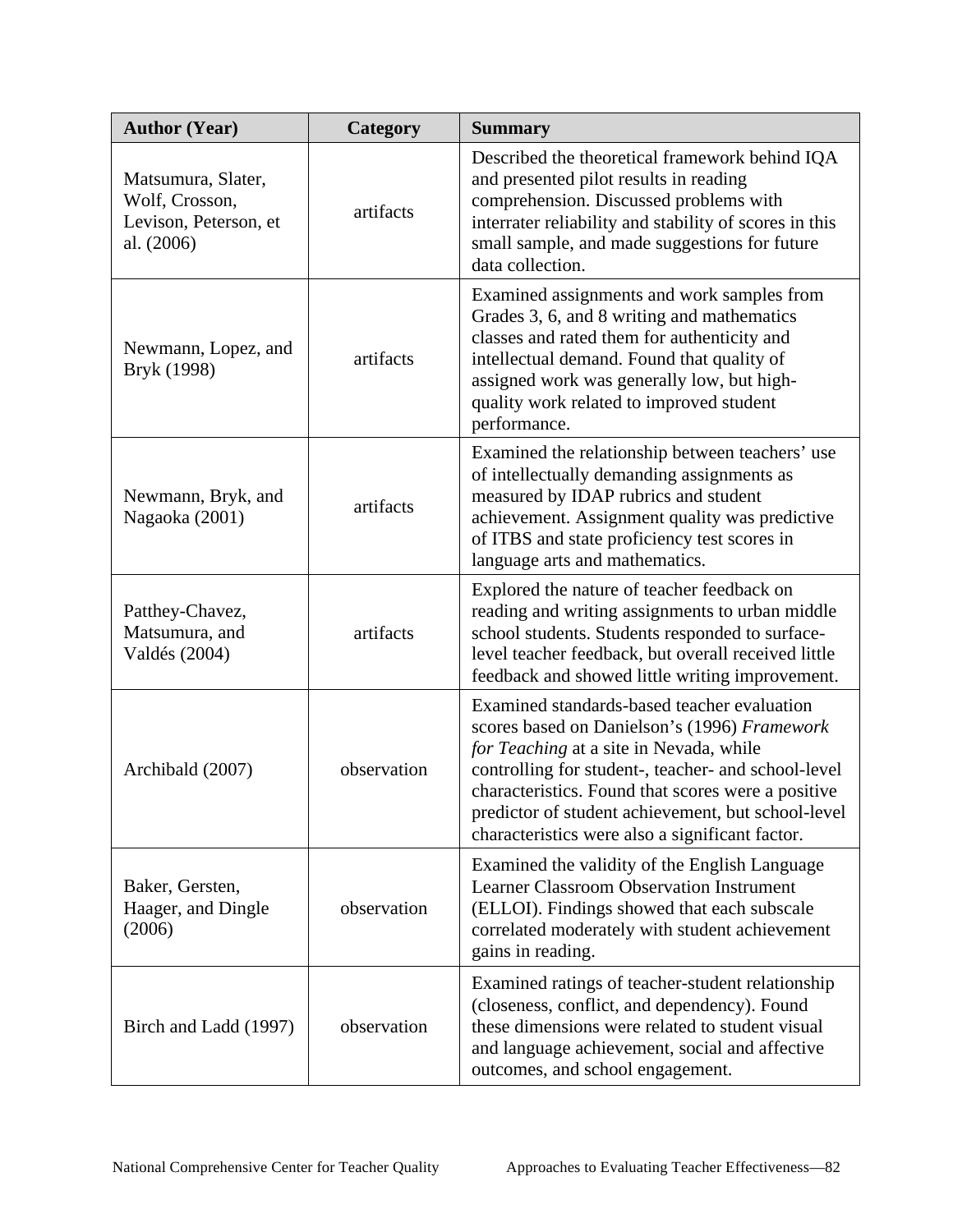| <b>Author (Year)</b>                               | Category    | <b>Summary</b>                                                                                                                                                                                                                                                                                                                                                 |
|----------------------------------------------------|-------------|----------------------------------------------------------------------------------------------------------------------------------------------------------------------------------------------------------------------------------------------------------------------------------------------------------------------------------------------------------------|
| <b>Blunk</b> (2007)                                | observation | Discussed the development of the QMI protocol<br>and investigated its reliability and validity. Found<br>that four to five lessons are necessary for<br>adequate reliability, and QMI scores significantly<br>correlated with other measures of mathematical<br>knowledge for teaching.                                                                        |
| Burry, Chissom, and<br>Shaw (1990)                 | observation | Described features of valid classroom observation<br>and included a systematic observation procedure<br>purported to reduce measurement error in<br>conducting classroom observations. Discussed<br>psychometric issues and evaluated the conditions<br>under which classroom observations are valid.                                                          |
| Doherty, Hilberg,<br>Epaloose, and Tharp<br>(2002) | observation | Investigated the reliability and validity of the<br>Standards Performance Continuum (SPC)<br>observation instrument. Results from small pilot<br>studies showed high interrater reliability,<br>reasonable correlations with other observational<br>measures, and modest predictive relationships<br>with student achievement in ELA.                          |
| Dolezal, Welsh,<br>Pressley, and Vincent<br>(2003) | observation | Examined instructional practices in Grade 3<br>classrooms with different levels of student<br>engagement. Discussed several mechanisms used<br>in concert by highly engaging teachers, which<br>seemed to increase student motivation.                                                                                                                         |
| Gallagher (2004)                                   | observation | Examined the relationship between scores on a<br>teacher evaluation based on Danielson's (1996)<br>Framework for Teaching and student<br>achievement in literacy, mathematics, and<br>English language arts (ELA) at a site in Los<br>Angeles. Found that composite and literacy<br>scores were positively related to gains on the<br>SAT-9.                   |
| Good, Grouws, and<br><b>Ebmeier</b> (1983)         | observation | Described four studies investigating classroom<br>processes in mathematics and the impact of an<br>intervention on instructional practices and student<br>achievement. Used observational data to identify<br>and describe practices associated with higher and<br>lower achievement, and examined how the<br>intervention produced student achievement gains. |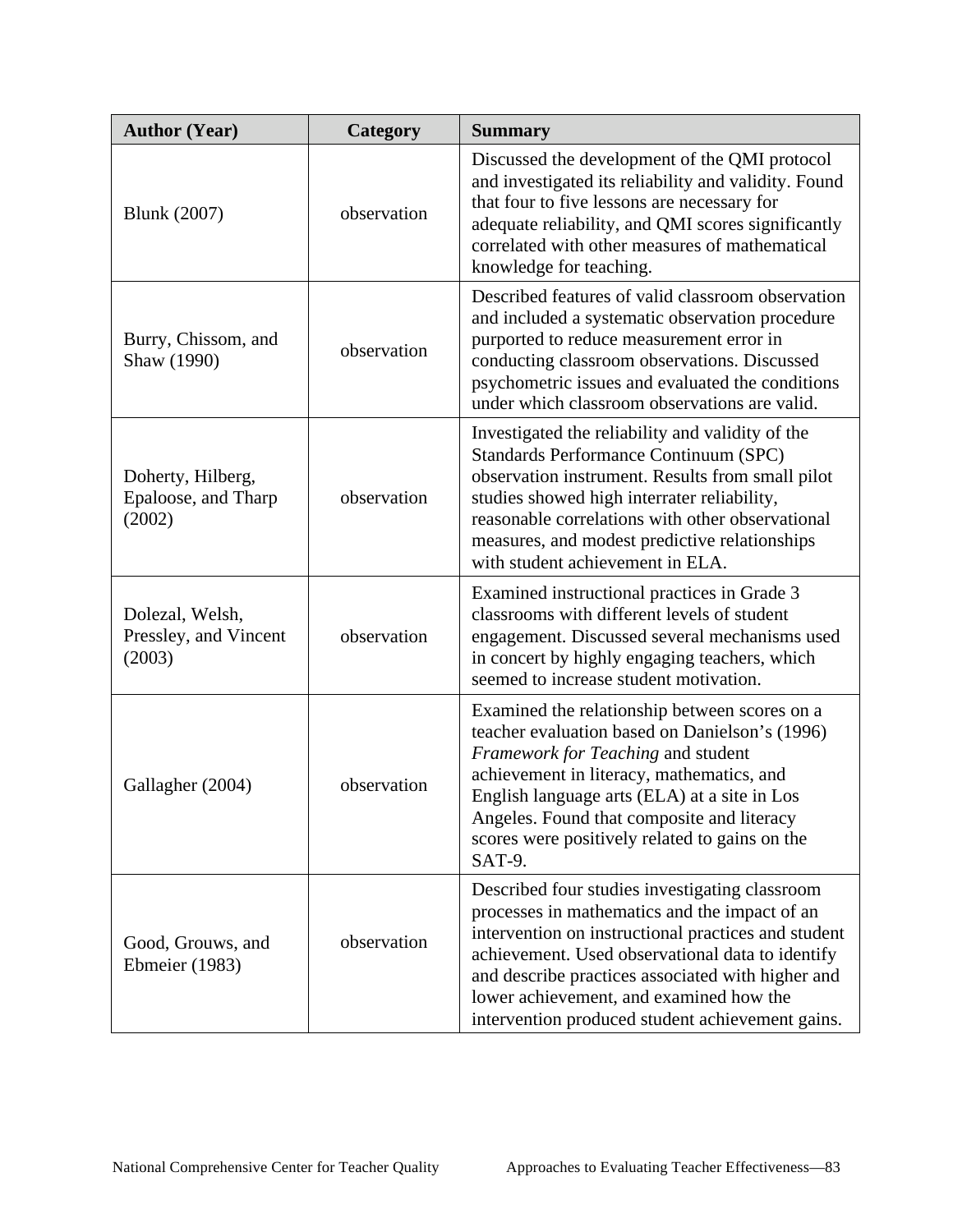| <b>Author (Year)</b>                                          | Category    | <b>Summary</b>                                                                                                                                                                                                                                                                                                                                                                                        |
|---------------------------------------------------------------|-------------|-------------------------------------------------------------------------------------------------------------------------------------------------------------------------------------------------------------------------------------------------------------------------------------------------------------------------------------------------------------------------------------------------------|
| Hamre and Pianta<br>(2005)                                    | observation | Examined teachers' level of instructional and<br>emotional support in Grade 1 classrooms using<br>the COS-1. High support was associated with<br>improved achievement for students at high risk of<br>school failure.                                                                                                                                                                                 |
| Harachi, Abbott,<br>Catalano, Haggerty,<br>and Fleming (1999) | observation | Explored teaching practices related to a<br>professional development intervention using the<br>RHC Classroom Observation System. Revealed<br>positive student involvement and proactive<br>classroom management strategies related to<br>students' social competency and school<br>commitment and overall positive instructional<br>practices related to decreases in student antisocial<br>behavior. |
| Heneman, Kimball,<br>and Milanowski<br>(2006)                 | observation | Examined the relationship between teacher self-<br>efficacy, teacher performance scores based on<br>Danielson's (1996) Framework for Teaching, and<br>student achievement, at a site in Nevada. Self-<br>efficacy correlated with performance, but<br>performance did not correlate with student<br>achievement.                                                                                      |
| Heneman,<br>Milanowski, Kimball,<br>and Odden (2006)          | observation | Examined the validity, acceptability, and usability<br>of teacher evaluation measures adapted from<br>Danielson's (1996) Framework for Teaching in<br>four different sites. Evaluation scores related to<br>student achievement gains, especially when<br>schools used trained and multiple observers.                                                                                                |
| Hoffman, Sailors,<br>Duffy, and Beretvas<br>(2004)            | observation | Described the development, validity, and<br>reliability of the TEX-IN3 Observation System<br>for evaluating the classroom literacy<br>environment. Found that each aspect of TEX-IN3<br>had predicted relationships with student<br>achievement.                                                                                                                                                      |
| Holtzapple (2003)                                             | observation | Examined the validity of a teacher evaluation<br>based on Danielson's (1996) Framework for<br>Teaching at a site in Cincinnati. Evaluation scores<br>positively related to student achievement on Ohio<br>state proficiency tests for reading, mathematics,<br>science, and social studies in Grades 3–8.                                                                                             |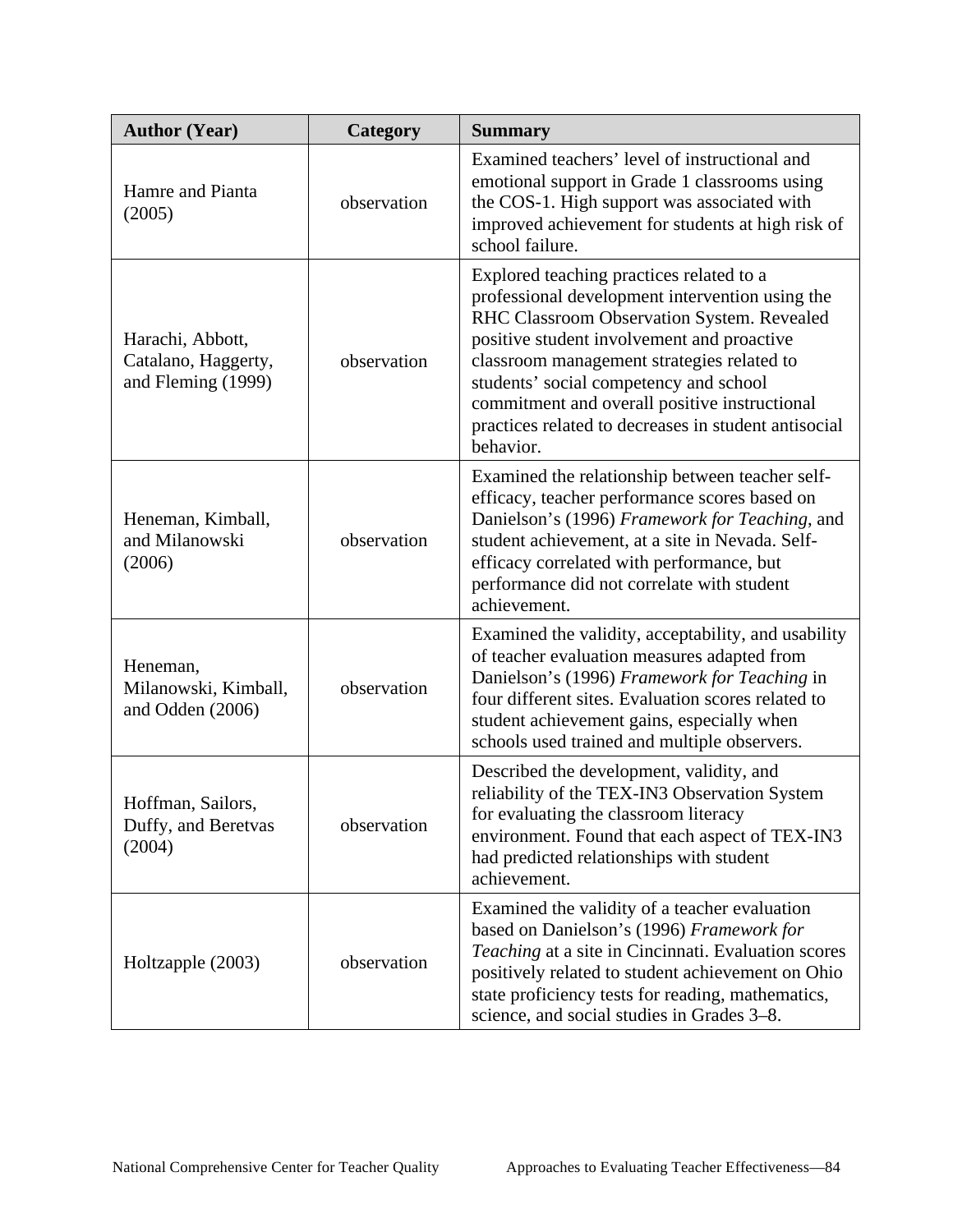| <b>Author (Year)</b>                                                   | Category    | <b>Summary</b>                                                                                                                                                                                                                                                                             |
|------------------------------------------------------------------------|-------------|--------------------------------------------------------------------------------------------------------------------------------------------------------------------------------------------------------------------------------------------------------------------------------------------|
| Howes, Burchinal,<br>Pianta, Bryant, Early,<br>Clifford, et al. (2008) | observation | Explored the dimensions of classroom quality in<br>state-funded prekindergarten programs using the<br>COS. Found that quality of instruction and<br>closeness of teacher-child relationships related to<br>academic outcomes.                                                              |
| Kimball, White,<br>Milanoski, and<br><b>Borman</b> (2004)              | observation | Analyzed the relationship between teachers'<br>evaluation scores adapted from Danielson's<br>(1996) Framework for Teaching and student<br>achievement at a site in Nevada. Evaluation<br>scores correlated slightly with student gains on<br>CTBS/Terra Nova and Nevada proficiency tests. |
| La Paro, Pianta, and<br>Stuhlman (2004)                                | observation | Explored the development, reliability, and<br>validity of CLASS for observing and assessing<br>emotional and instructional quality in Grades<br>PK-3 classrooms. Ratings revealed generally<br>positive classroom environments, and scales were<br>related to a similar instrument.        |
| Lutz, Guthrie, and<br>Davis (2006)                                     | observation | Examined how teachers scaffold student<br>engagement. High literacy achievement was<br>associated with moderate to high engagement in<br>learning and high complexity of literacy tasks.<br>Scaffolding appeared to foster student<br>engagement with complex tasks.                       |
| MacIsaac, Sawada,<br>and Falconer (2001)                               | observation | Investigated the feasibility of using the RTOP to<br>promote teacher reflection and understanding of<br>reform teaching. Found that the RTOP had high<br>validity and credibility for this purpose and that<br>teachers were open to using the RTOP in this<br>way.                        |
| <b>McGreal</b> (1990)                                                  | observation | Evaluated the different types of observational<br>rating scales that are used in teacher evaluation.<br>Discussed validity concerns, measurement issues,<br>and recommendations for using each type of<br>scale.                                                                           |
| Milanowski (2004)                                                      | observation | Analyzed the relationship between teacher<br>evaluation scores based on Danielson's (1996)<br>Framework for Teaching and student<br>achievement at a site in Cincinnati. Evaluation<br>scores related to student CTBS and state<br>proficiency test scores in mathematics and<br>reading.  |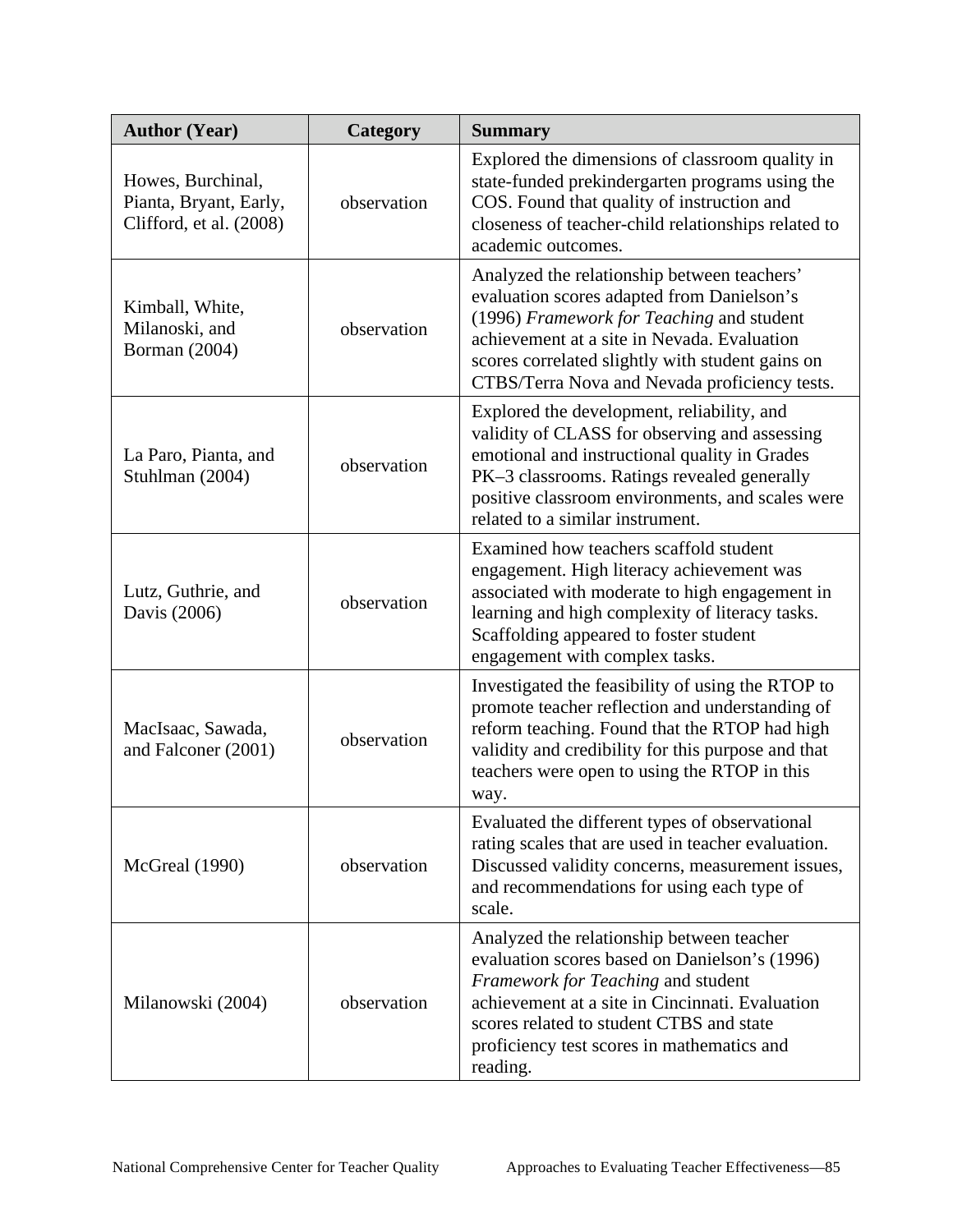| <b>Author (Year)</b>                                                                                                    | Category    | <b>Summary</b>                                                                                                                                                                                                                                                                                                                                                 |
|-------------------------------------------------------------------------------------------------------------------------|-------------|----------------------------------------------------------------------------------------------------------------------------------------------------------------------------------------------------------------------------------------------------------------------------------------------------------------------------------------------------------------|
| Muijs and Reynolds<br>(2003)                                                                                            | observation | Examined the relationship between student social<br>background, classroom social context, classroom<br>organization, and teacher behavior. Teacher<br>behavior accounted for a large portion of<br>between-classroom and between-school variance<br>in student achievement, while student background<br>characteristics accounted for little.                  |
| National Institute of<br>Child Health and<br>Human Development<br>Early Child Care<br><b>Research Network</b><br>(2005) | observation | Examined the nature and quality of classroom<br>climates using the COS-3. Found that most Grade<br>3 classrooms had positive social climates but low<br>instructional quality, with one-third of activities<br>rated as unproductive.                                                                                                                          |
| Perry, Donohue, and<br>Weinstein (2007)                                                                                 | observation | Investigated socially and cognitively supportive<br>teaching practices in Grade 1 classrooms.<br>Supportive practices were associated with<br>improvements in mathematics and reading<br>achievement, inter- and intrapersonal social<br>behaviors, and self-perceived academic<br>competence.                                                                 |
| Pianta, La Paro, et al.<br>(2007)                                                                                       | observation | Provided information on the psychometric<br>properties of CLASS (and its precursor COS),<br>including reliability and validity findings in<br>Grades PK-6. Studies have shown that CLASS<br>and COS are related to student academic and<br>social progress and that high levels of reliability<br>can be obtained using standard rater training<br>procedures. |
| Pianta, La Paro,<br>Payne, Cox, and<br>Bradley (2002)                                                                   | observation | Examined teacher-student interactions in<br>kindergarten classrooms using the COS-K.<br>Positive interactions were associated with<br>students' observed social and on-task behavior<br>and teachers' reports of social and academic<br>competence.                                                                                                            |
| Piburn and Sawada<br>(2000)                                                                                             | observation | Presented the development, reliability, and<br>validity of the RTOP for measuring reformed<br>teaching in mathematics and science, and<br>provided a guide for its use. Found that high<br>interrater reliability could be achieved with<br>appropriate training and that scores linked to<br>student achievement at all levels.                               |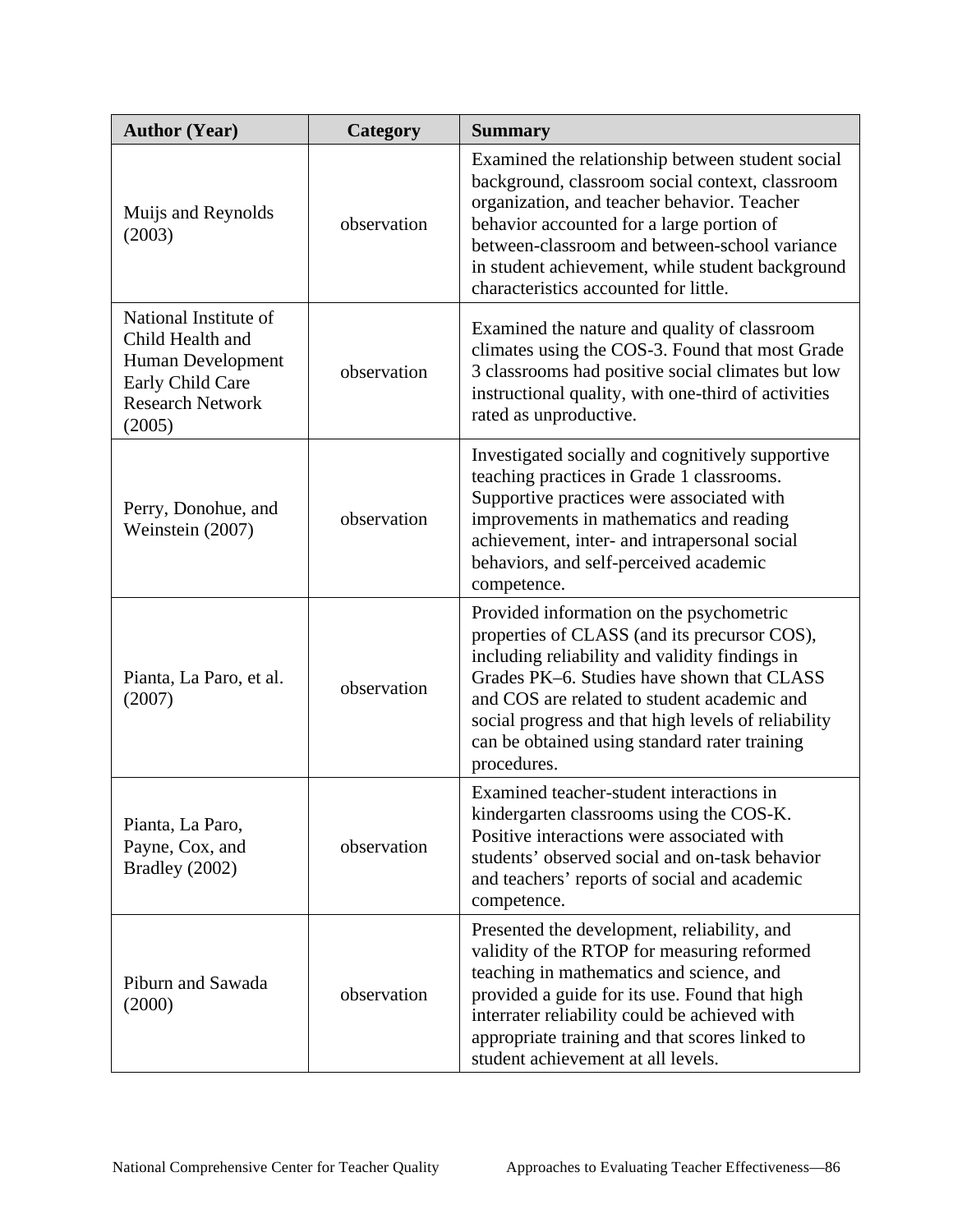| <b>Author (Year)</b>                                                     | Category    | <b>Summary</b>                                                                                                                                                                                                                                                                                                                                        |
|--------------------------------------------------------------------------|-------------|-------------------------------------------------------------------------------------------------------------------------------------------------------------------------------------------------------------------------------------------------------------------------------------------------------------------------------------------------------|
| Rimm-Kaufman, La<br>Paro, Downer, and<br>Pianta (2005)                   | observation | Examined the quality of classroom environments<br>in kindergarten using the COS-K. Found<br>students' on- and off-task behavior and<br>aggression toward peers were related to quality of<br>classroom setting, but compliance with teachers'<br>requests was not related.                                                                            |
| Sawada, Piburn,<br>Judson, Turley,<br>Falconer, Benford et<br>al. (2002) | observation | Presented data collected for more than two years<br>on the RTOP for measuring reform teaching in<br>mathematics and science from public school,<br>college, and university settings. Established high<br>levels of interrater reliability and internal<br>consistency and links with student achievement<br>gains.                                    |
| <b>Schacter and Thum</b><br>(2004)                                       | observation | Examined the development and use of a<br>standards-based performance rubric for<br>evaluating teachers. Found that performance<br>scores were highly predictive of elementary<br>school student achievement on the SAT-9 in<br>mathematics, reading, and ELA.                                                                                         |
| Schacter, Thum, and<br>Zifkin (2006)                                     | observation | Explored instructional creativity and quality in<br>upper elementary school classes using the<br>observational Creative Teaching Framework<br>protocol. Found that few teachers elicited student<br>creativity, especially in high-minority and low-<br>achieving classes, but fostering creativity was<br>associated with student achievement gains. |
| Schweinle, Meyer, and<br>Turner (2006)                                   | observation | Examined teaching processes associated with<br>different levels of student-reported motivation<br>and effect in elementary mathematics classes.<br>Constructive teacher feedback, humor, and<br>cooperative learning arrangements were<br>positively associated with student attitudinal and<br>motivational outcomes.                                |
| Shymansky, Yore, and<br>Anderson (2004)                                  | observation | Investigated teacher utilization of reformed<br>teaching practices in elementary science.<br>Implementation of practices was associated with<br>improved student attitudes toward science, but no<br>effects were found for achievement.                                                                                                              |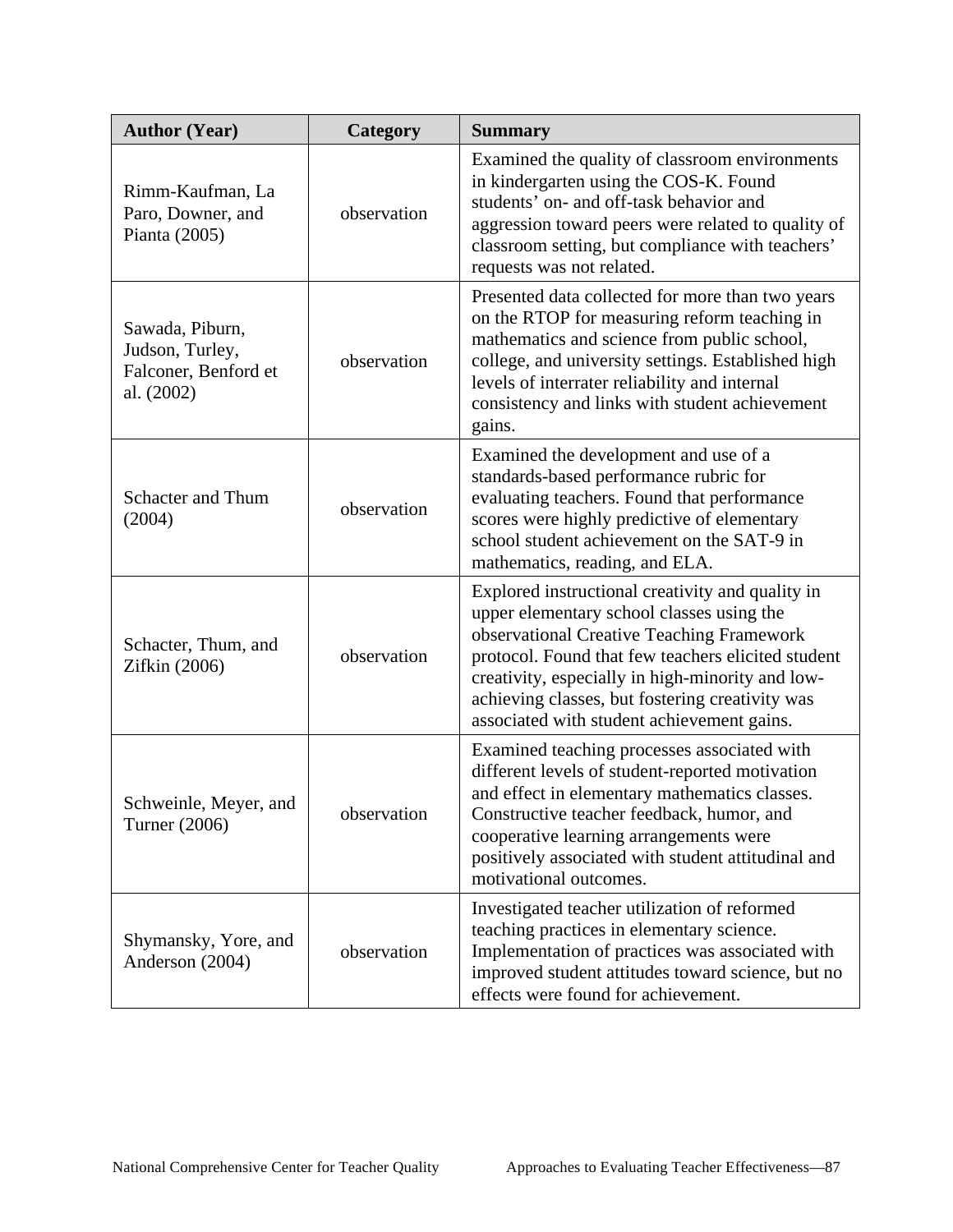| <b>Author (Year)</b>                                                     | Category                      | <b>Summary</b>                                                                                                                                                                                                                                                                                                                                                         |
|--------------------------------------------------------------------------|-------------------------------|------------------------------------------------------------------------------------------------------------------------------------------------------------------------------------------------------------------------------------------------------------------------------------------------------------------------------------------------------------------------|
| Taylor (2006)                                                            | observation                   | Examined instructional practices used in an<br>instrumental music class. Certain practices, such<br>as constructive feedback and targeted instruction,<br>were associated with improved student<br>performance.                                                                                                                                                        |
| <b>Watson and De Geest</b><br>(2005)                                     | observation                   | Examined the practices and beliefs of teachers<br>implementing a mathematics reform program for<br>low-achieving students. Students showed<br>improved mathematics achievement and attitudes.<br>Changes were not tied to specific instructional<br>practices but to teachers' freedom to innovate and<br>underlying principles and beliefs about student<br>learning. |
| Shavelson, Webb, and<br>Burstein (1986)                                  | other                         | Reviewed literature on the measurement of<br>teaching, focusing on measurement of teacher<br>effectiveness, classroom processes, and teachers'<br>cognitive processes. Addressed reliability and<br>validity issues and provided implications for<br>measurement.                                                                                                      |
| Smylie and Wenzel<br>(2006)                                              | other                         | Discussed how the strategic use of human<br>resource management (HRM) at the school,<br>district, and state levels can support and promote<br>instructional improvement. Described the use of<br>HRM practices and their impact in three Chicago<br>elementary schools.                                                                                                |
| Kennedy (1999)                                                           | other,<br>multiple<br>methods | Compared different methods used to measures of<br>student learning, including standardized tests,<br>classroom observations, teacher logs, vignettes,<br>questionnaires, and interviews, through review of<br>the empirical literature. Discussed validity and<br>practicality issues and made recommendations for<br>measurement.                                     |
| Le, Stecher,<br>Lockwood, Hamilton,<br>Robyn, Williams, et<br>al. (2006) | other,<br>multiple<br>methods | Explored the use of reform-oriented teaching<br>practices in mathematics and science, comparing<br>information from surveys, logs, vignettes,<br>observations, and interviews. Found weak<br>relationships between reform practices and<br>student achievement, though relationships may be<br>affected by achievement measure used.                                   |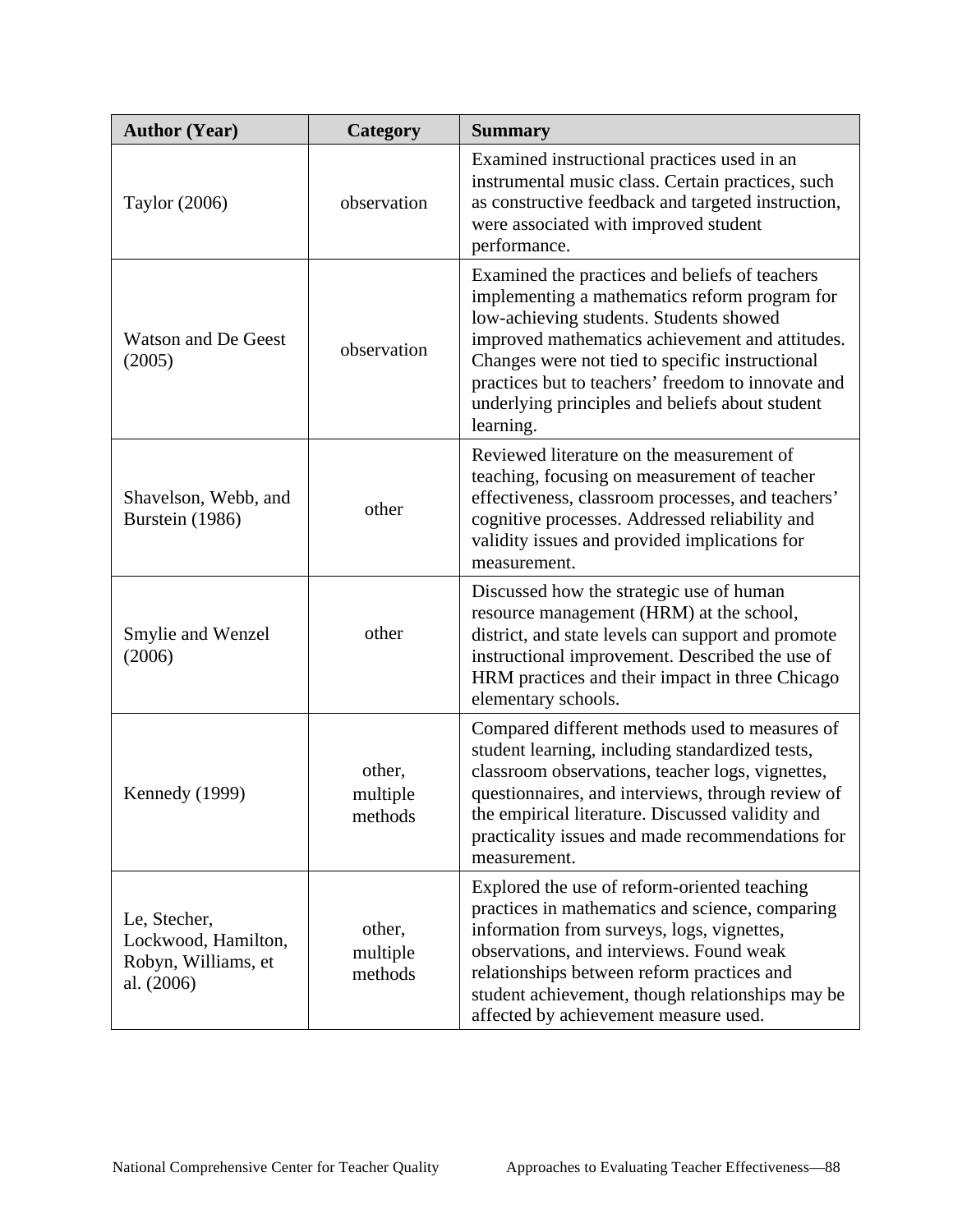| <b>Author (Year)</b>                                                    | Category                      | <b>Summary</b>                                                                                                                                                                                                                                                                                                                                                                                             |
|-------------------------------------------------------------------------|-------------------------------|------------------------------------------------------------------------------------------------------------------------------------------------------------------------------------------------------------------------------------------------------------------------------------------------------------------------------------------------------------------------------------------------------------|
| McColskey, Stronge,<br>Ward, Tucker,<br>Howard, Lewis, et al.<br>(2005) | other,<br>multiple<br>methods | Examined the relationship between National<br>Board Certification and student achievement in<br>Grade 5, comparing practices of National Board<br>Certified teachers (NBCTs) and non-NBCTs<br>using multiple methods. Found no differences in<br>average student achievement gains or most other<br>teaching measures, with the exception of planning<br>practices and cognitive challenge of assignments. |
| Porter, Kirst, Osthoff,<br>and Smithson (1993)                          | other,<br>multiple<br>methods | Investigated school policy, instruction, and<br>enacted curriculum in secondary mathematics and<br>science using surveys, daily logs, observations,<br>and interviews. Indicated a high correlation<br>between survey and log measures of instruction<br>and presented other findings related to instruction<br>and policy.                                                                                |
| Wilkerson, Manatt,<br>Rogers, and Maughan<br>(2000)                     | other,<br>multiple<br>methods | Compared K-12 principal evaluations to student<br>ratings, teacher self-evaluations, and value-added<br>measures of teacher effectiveness in mathematics,<br>reading, and ELA. Student ratings were best able<br>to predict student achievement on criterion-<br>referenced tests.                                                                                                                         |
| Johnson, McDaniel,<br>and Willeke (2000)                                | portfolios                    | Investigated the interrater reliability of portfolios<br>using a small-scale family portfolio assessment.<br>Found that reliability was lowest for individual<br>analytic scores, higher for holistic scores, and<br>highest for the composite analytic score. Fewer<br>raters were needed to establish reliability for the<br>composite score than for the others.                                        |
| Koretz, Stecher, Klein,<br>and McCaffrey (1994)                         | portfolios                    | Described the Vermont performance assessment<br>program, which uses portfolios to evaluate<br>teachers in writing and mathematics. Discussed<br>difficulties in establishing interrater reliability<br>and problems with validity and feasibility of the<br>portfolio assessments.                                                                                                                         |
| Pecheone and<br>Stansbury (1996)                                        | portfolios                    | Described the development of a portfolio<br>assessment for beginning elementary teachers in<br>Connecticut. Discussed strategies and challenges<br>associated with creating the assessment, focusing<br>on implementing standards, establishing validity,<br>and building statewide capacity.                                                                                                              |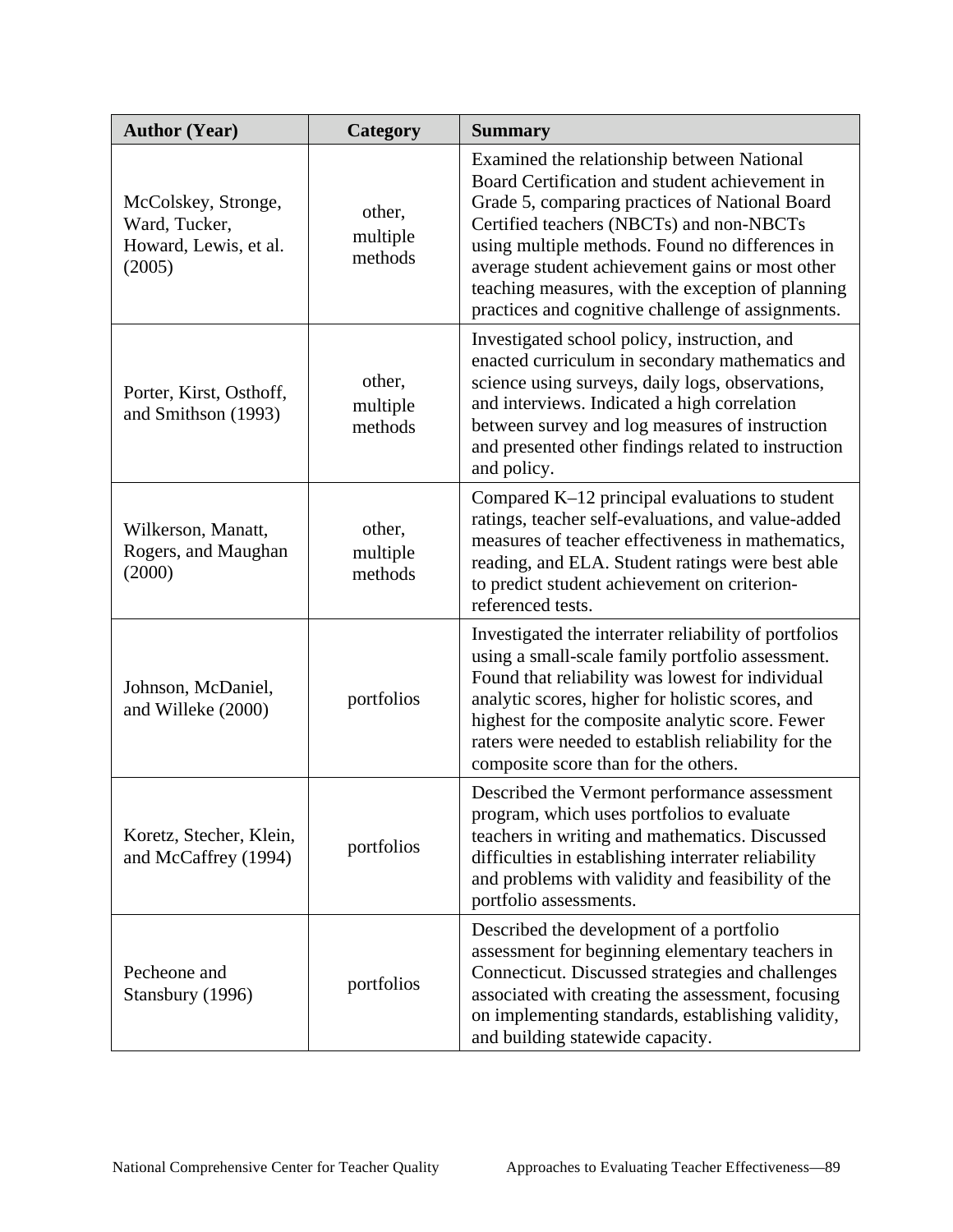| <b>Author (Year)</b>                             | Category              | <b>Summary</b>                                                                                                                                                                                                                                                                                                                                             |
|--------------------------------------------------|-----------------------|------------------------------------------------------------------------------------------------------------------------------------------------------------------------------------------------------------------------------------------------------------------------------------------------------------------------------------------------------------|
| Pecheone, Pigg,<br>Chung, and Souviney<br>(2005) | portfolios            | Explored how a standards-based portfolio<br>assessment promotes learning opportunities in<br>teacher education, comparing traditionally created<br>portfolios with those created electronically.<br>Discussed opportunities and challenges in using<br>performance assessments to measure changes in<br>teacher learning.                                  |
| Tucker, Stronge,<br>Gareis, and Beers<br>(2003)  | portfolios            | Examined the validity of portfolios as an<br>assessment of teacher performance. Found they<br>provided adequate documentation of teacher<br>responsibilities and useful information to<br>administrators, but perceptions of their feasibility<br>and contributions to professional growth were<br>mixed.                                                  |
| Cavalluzzo (2004)                                | portfolios<br>(NBPTS) | Examined whether teacher experience,<br>certification, subject matter, education, and<br>National Board Certification relate to student<br>achievement gains in Grades 9-10 mathematics.<br>Students with NBCTs made larger gains than<br>those with teachers who failed or withdrew from<br>the certification process.                                    |
| Clotfelter, Ladd, and<br>Vigdor (2006)           | portfolios<br>(NBPTS) | Investigated whether teacher experience,<br>licensure test scores, undergraduate institution,<br>and National Board Certification relate to Grade 5<br>reading and mathematics achievement. National<br>Board Certification had a modest but significant<br>effect on reading achievement.                                                                 |
| Cunningham and<br>Stone (2005)                   | portfolios<br>(NBPTS) | Critiqued National Board Certification as a valid<br>means of recognizing teacher effectiveness and<br>evaluated four studies that examine value-added<br>results for NBCTs compared with non-NBCTs.<br>Concluded that National Board Certification does<br>not identify highly effective teaching as measured<br>by value-added scores.                   |
| Goldhaber and<br>Anthony (2004)                  | portfolios<br>(NBPTS) | Examined the relationship between National<br>Board Certification and value-added gains in<br>elementary student achievement in reading and<br>mathematics. NBCTs were more effective than<br>non-NBCTs in improving student achievement,<br>and National Board Certification could<br>successfully identify effective teachers among<br>NBPTS applicants. |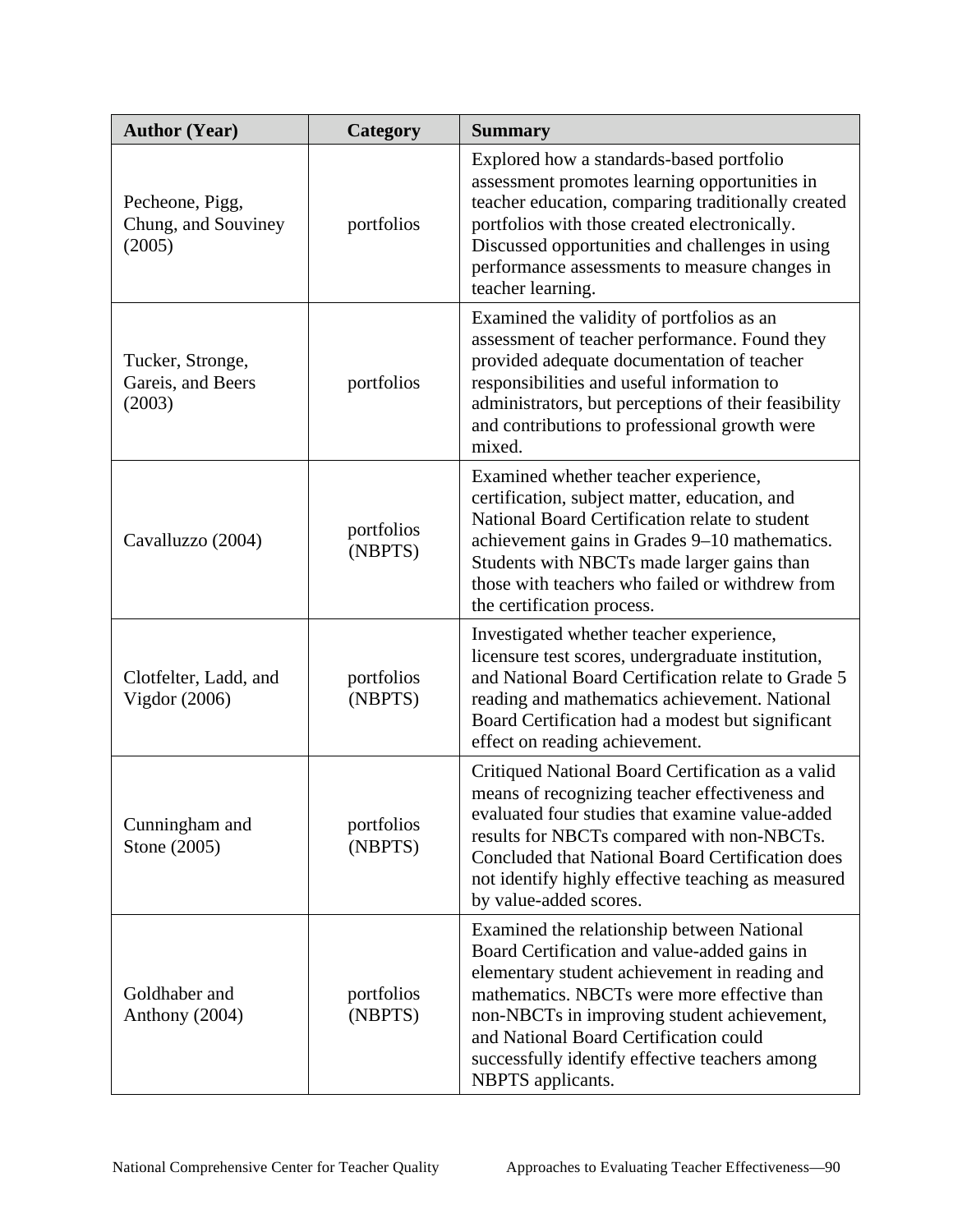| <b>Author (Year)</b>                                        | Category                | <b>Summary</b>                                                                                                                                                                                                                                                                                                                                                                                                                 |
|-------------------------------------------------------------|-------------------------|--------------------------------------------------------------------------------------------------------------------------------------------------------------------------------------------------------------------------------------------------------------------------------------------------------------------------------------------------------------------------------------------------------------------------------|
| Hakel, Koenig, and<br><b>Elliott</b> (2008)                 | portfolios<br>(NBPTS)   | Reviewed the research on National Board<br>Certification to determine the impact of the<br>National Board Certification process on teachers<br>and the education field. Concluded that National<br>Board Certification is able to identify high-<br>performing teachers, but more direct evidence is<br>needed to establish whether the process itself<br>contributes to improvements in teacher<br>knowledge and instruction. |
| Harris and Sass<br>(2007a)                                  | portfolios<br>(NBPTS)   | Investigated the impact of National Board<br>Certification on mathematics and reading<br>achievement in Grades 3-10. National Board<br>Certification showed a small association with<br>teacher productivity in some cases, but its ability<br>to identify high-quality teachers varied by<br>subject, grade level, and the achievement test<br>given.                                                                         |
| Stone (2002)                                                | portfolios<br>(NBPTS)   | Examined the relationship between National<br>Board Certification and teacher value-added<br>effectiveness scores in Grades 3–8 in Tennessee.<br>NBCTs were not found to be exceptionally<br>effective in bringing about student achievement<br>gains.                                                                                                                                                                         |
| Sanders, Ashton, and<br><b>Wright (2005)</b>                | portfolios<br>(NBPTS)   | Examined the relationship between National<br>Board Certification and teacher value-added<br>effectiveness scores in Grades 4–8. NBCTs were<br>not reliably more effective teachers than non-<br>NBCTs studied due to large within-group<br>variability.                                                                                                                                                                       |
| Vandevoort, Amrein-<br>Beardsley, and<br>Berliner (2004)    | portfolios<br>(NBPTS)   | Examined the relationship between National<br>Board Certification and student achievement in<br>Grades 3–6. NBCTs were judged as superior<br>teachers and leaders by supervisors and<br>contributed to robust student achievement gains<br>on SAT-9 tests.                                                                                                                                                                     |
| Brandt, Mathers,<br>Oliva, Brown-Sims,<br>and Hess $(2007)$ | principal<br>evaluation | Described district policies on teacher evaluation<br>in a diverse sample of Midwestern districts.<br>Analyzed policy documents to determine<br>specifications on evaluation processes, content,<br>standards, and use of evaluation results and<br>presented several findings.                                                                                                                                                 |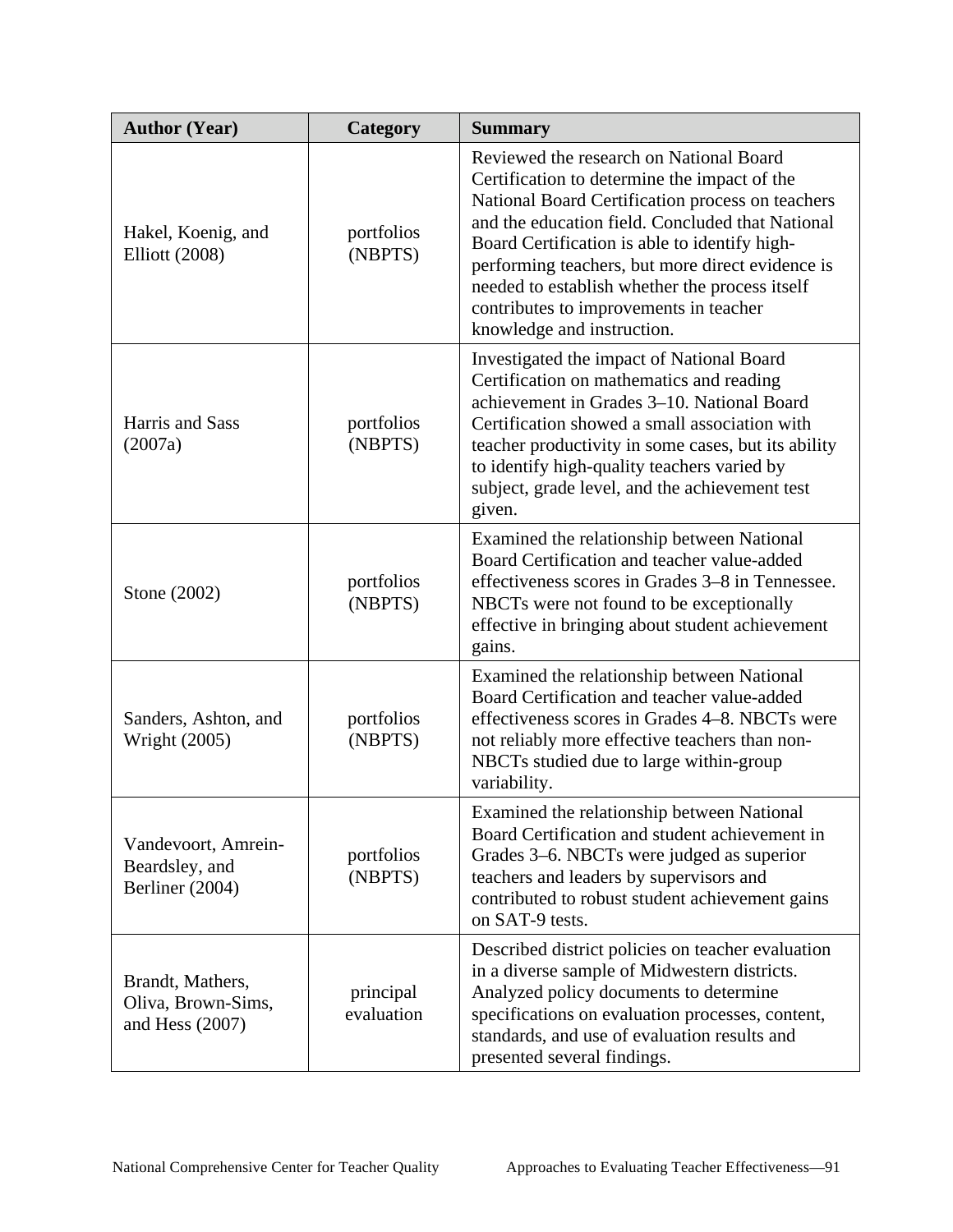| <b>Author (Year)</b>        | Category                | <b>Summary</b>                                                                                                                                                                                                                                                                                                                                      |
|-----------------------------|-------------------------|-----------------------------------------------------------------------------------------------------------------------------------------------------------------------------------------------------------------------------------------------------------------------------------------------------------------------------------------------------|
| Harris and Sass<br>(2007b)  | principal<br>evaluation | Examined the relationship between principals'<br>subjective ratings and teacher effectiveness<br>through value-added measures in a Florida<br>district. Found a positive and significant<br>correlation.                                                                                                                                            |
| Jacob and Lefgren<br>(2005) | principal<br>evaluation | Compared teachers' subjective assessments by<br>principals to value-added measures of student<br>achievement in reading and mathematics for<br>Grades 2–6. Principal ratings were related to<br>student gains on "Core" exams, especially in<br>mathematics.                                                                                        |
| Jacob and Lefgren<br>(2008) | principal<br>evaluation | Examined principal ratings of teacher<br>effectiveness and student achievement gains in<br>mathematics and reading for Grades 2–6. Ratings<br>showed small correlations with achievement but<br>also evidence of bias. Principals were less<br>accurate at identifying teachers in the middle<br>range of effectiveness than those in the extremes. |
| Medley and Coker<br>(1987)  | principal<br>evaluation | Examined accuracy of principals' judgments on<br>teacher performance in elementary schools.<br>Correlations between principal ratings and<br>teacher effectiveness as measured by student<br>gains in mathematics and reading were very low.                                                                                                        |
| Follman (1992)              | student ratings         | Presented an empirical literature review on using<br>public secondary school students' ratings to<br>evaluate teachers, exploring reliability and<br>validity findings and presenting conclusions and<br>recommendations.                                                                                                                           |
| Follman (1995)              | student ratings         | Presented an empirical literature review on using<br>public elementary school students' ratings to<br>evaluate teachers, exploring reliability and<br>validity findings and presenting conclusions and<br>recommendations.                                                                                                                          |
| Kyriakides (2005)           | student ratings         | Examined whether student ratings can provide<br>reliable and valid information to teacher<br>evaluation. Student rating scales measuring<br>teacher-student relationship and cooperation were<br>highly correlated with mathematics and language<br>achievement gains and with affective schooling<br>outcomes in Grade 6 classrooms in Cyprus.     |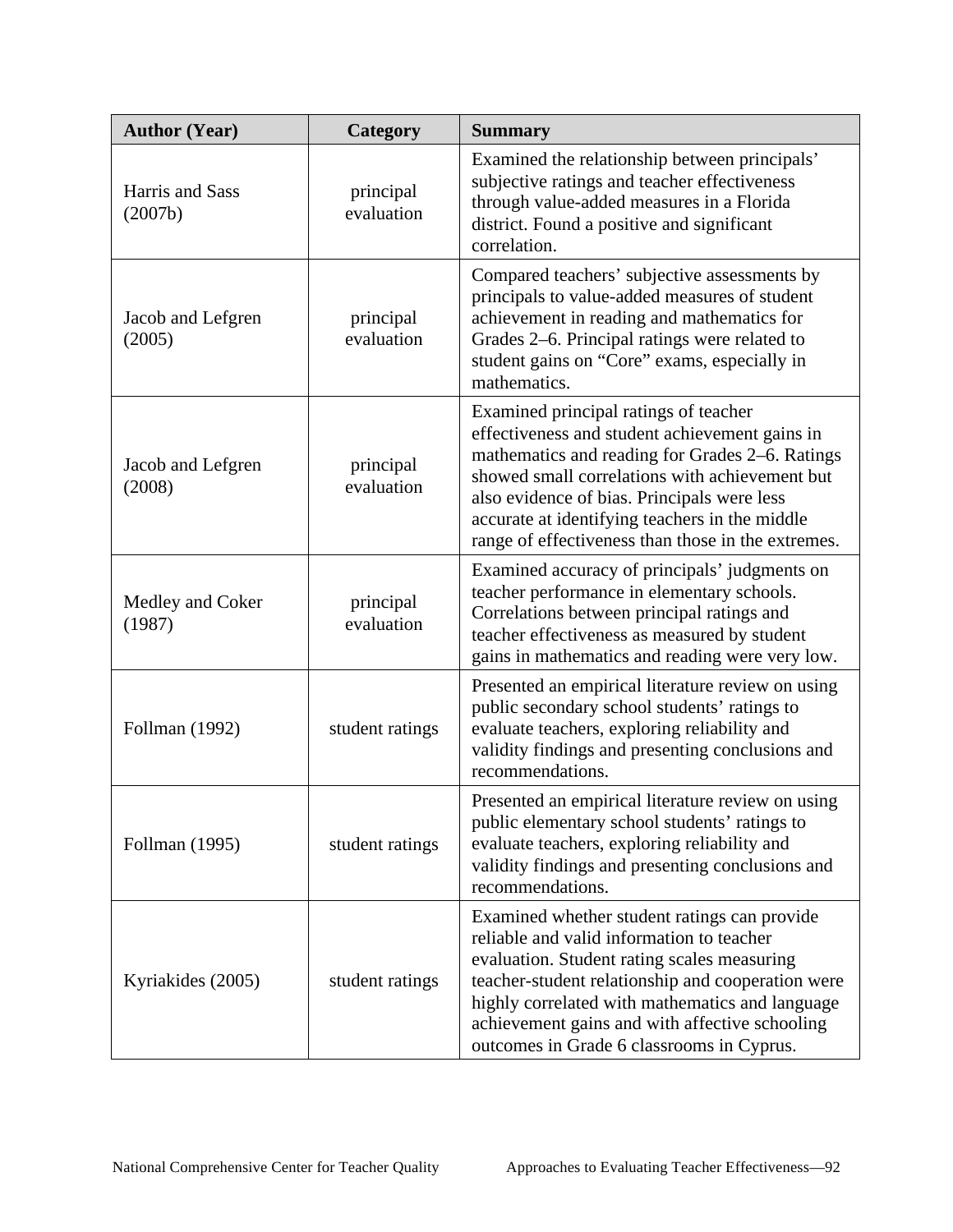| <b>Author (Year)</b>                                                          | Category                                         | <b>Summary</b>                                                                                                                                                                                                                                                                                                                              |
|-------------------------------------------------------------------------------|--------------------------------------------------|---------------------------------------------------------------------------------------------------------------------------------------------------------------------------------------------------------------------------------------------------------------------------------------------------------------------------------------------|
| Peterson, Wahlquist,<br>and Bone $(2000)$                                     | student ratings                                  | Examined the use of $K-12$ student ratings in<br>teacher evaluation. Found that student rating<br>scales showed reasonable reliability and validity<br>but were somewhat upwardly skewed, teachers<br>were generally receptive to the ratings, and<br>students at different grade levels weighted certain<br>classroom aspects differently. |
| Worrell and Kuterbach<br>(2001)                                               | student ratings                                  | Examined the validity of ratings of low-inference<br>teacher behaviors provided by academically<br>talented high-schoolers. Ratings were slightly<br>upwardly skewed but were associated with<br>teaching behaviors and not overwhelmingly<br>affected by course challenge, expected grade, or<br>student ability level.                    |
| <b>Flowers and Hancock</b><br>(2003)                                          | teacher self-<br>report measures<br>(interviews) | Described development, administration<br>procedures, and scoring rubric for an interview<br>protocol to evaluate teacher performance.<br>Evidence suggested that the protocol is aligned<br>with standards and can be reliably and<br>consistently scored.                                                                                  |
| Blank, Porter, and<br>Smithson (2001)                                         | teacher self-<br>report measures<br>(surveys)    | Reported on the development of the SEC in<br>mathematics and science, discussing central<br>research findings, advances in the survey<br>measures, and important applications of the<br>surveys and data tools. Found that the SEC<br>provided reliable, efficient, and comparable data<br>on curriculum.                                   |
| Burstein, McDonnell,<br>Van Winkle, Ormseth,<br>Mirocha, and Guiton<br>(1995) | teacher self-<br>report measures<br>(surveys)    | Examined survey responses on curriculum<br>enactment of secondary mathematics teachers,<br>comparing them to information from textbooks,<br>assignments, daily logs, and exams. Discussed<br>what the survey can and cannot assess, and<br>described validity concerns.                                                                     |
| D'Agostino, Welsh,<br>and Corson (2007)                                       | teacher self-<br>report measures<br>(surveys)    | Measured how teachers align practices with state<br>standards and how those standards are tested in<br>Grade 5 mathematics. Found that match between<br>how standards were taught and tested and the<br>interaction between the match and emphasis on<br>standards were best predictors of student<br>achievement.                          |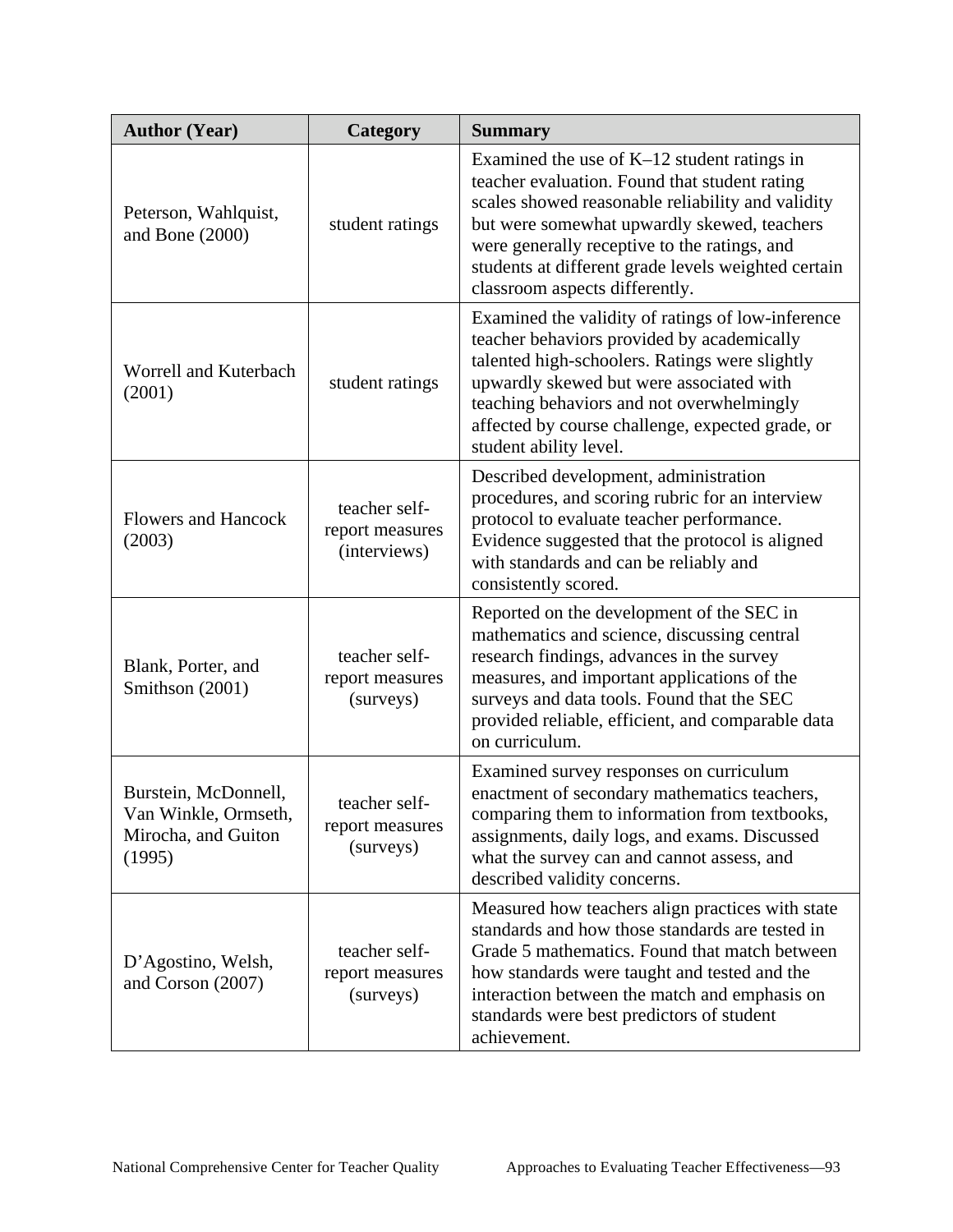| <b>Author (Year)</b>                                | Category                                      | <b>Summary</b>                                                                                                                                                                                                                                                                                                                                      |
|-----------------------------------------------------|-----------------------------------------------|-----------------------------------------------------------------------------------------------------------------------------------------------------------------------------------------------------------------------------------------------------------------------------------------------------------------------------------------------------|
| Hamre and Pianta<br>(2001)                          | teacher self-<br>report measures<br>(surveys) | Examined how teacher-student relationship in<br>kindergarten, defined as teacher-perceived<br>closeness, conflict, and dependency, related to<br>student achievement and behavior in later grades.<br>Found all three dimensions had differing effects<br>on student achievement, work habits, and<br>disciplinary problems.                        |
| Kyriakides,<br>Demetriou, and<br>Charalmbous (2006) | teacher self-<br>report measures<br>(surveys) | Attempted to generate measurable criteria of<br>teacher evaluation by eliciting teacher opinions<br>about criteria that should be included in teacher<br>evaluations and comparing responses to<br>principles of teacher effectiveness research.<br>Found general teacher agreement on criteria.                                                    |
| Mayer (1999)                                        | teacher self-<br>report measures<br>(surveys) | Examined the validity and reliability of self-<br>reported teacher survey data on instructional<br>practices. Found that self-reports can determine<br>the relative but not exact amounts of time spent<br>on certain practices.                                                                                                                    |
| <b>Mullens</b> (1995)                               | teacher self-<br>report measures<br>(surveys) | Reviewed research on several large-scale survey<br>measures of instruction and evaluated their<br>applicability for inclusion in the teacher follow-<br>up survey. Discussed the measures in terms of<br>their relationship to student achievement,<br>relevance to policy, appropriateness for a large-<br>scale sample, and level of specificity. |
| Tytler, Waldrip, and<br>Griffiths (2004)            | teacher self-<br>report measures<br>(surveys) | Described the validation of the Science in<br>Schools (SiS) Component Map, by comparing<br>reported practices of science teachers deemed as<br>effective to observational measures. Discussed<br>effective practices and how SiS components<br>relate to a more holistic view of teaching.                                                          |
| Von Secker and<br>Lissitz (1999)                    | teacher self-<br>report measures<br>(surveys) | Examined science instructional practices in<br>schools undergoing science reform. Found that<br>more laboratory inquiry and less teacher-centered<br>instruction were associated with higher student<br>achievement, while emphasis on critical thinking<br>was not related.                                                                        |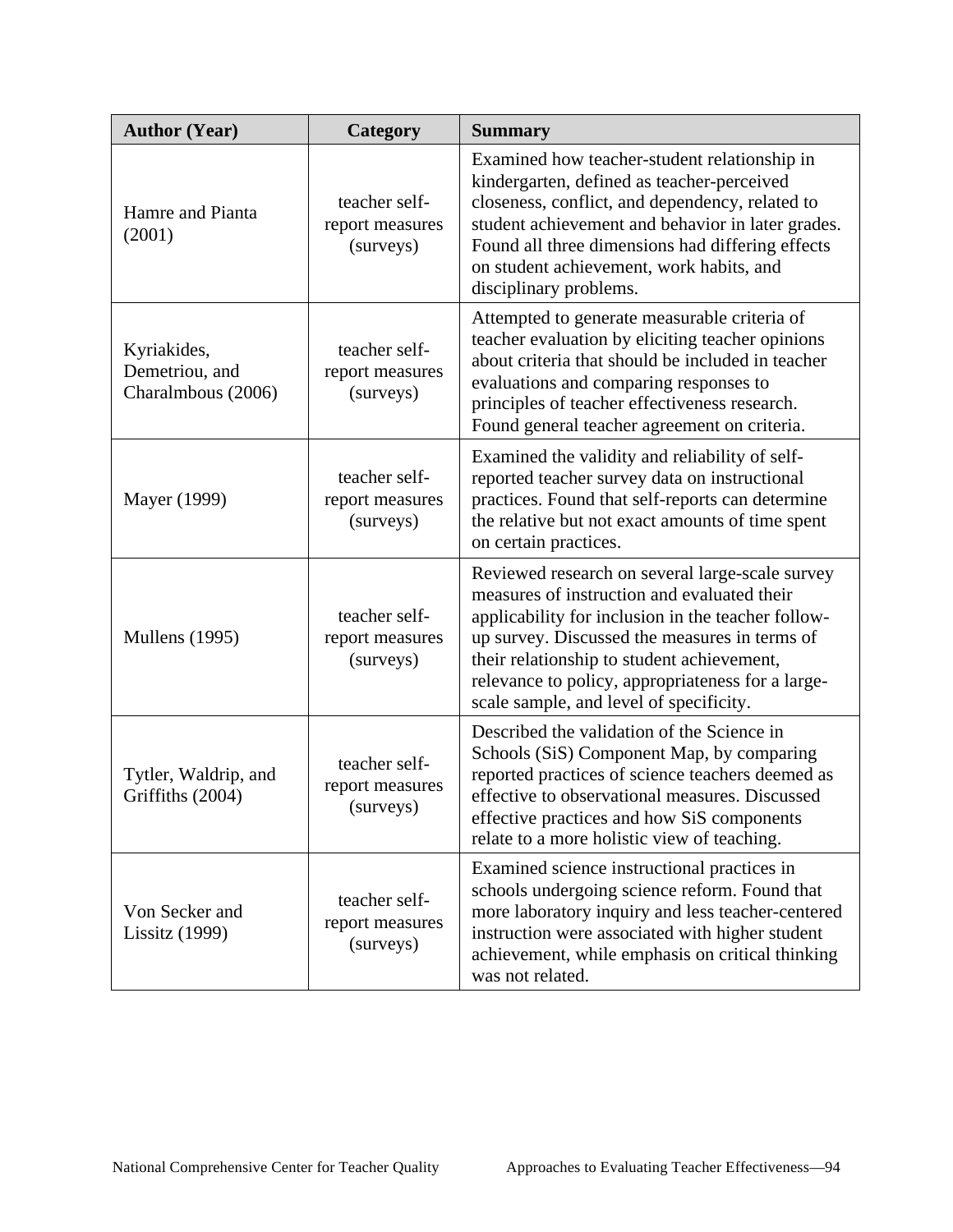| <b>Author (Year)</b>                         | Category                                            | <b>Summary</b>                                                                                                                                                                                                                                                                                                                                                            |
|----------------------------------------------|-----------------------------------------------------|---------------------------------------------------------------------------------------------------------------------------------------------------------------------------------------------------------------------------------------------------------------------------------------------------------------------------------------------------------------------------|
| <b>Camburn and Barnes</b><br>(2004)          | teacher self-<br>report measures<br>(teaching logs) | Examined the validity of teachings log for<br>measuring instruction, focusing on Grades 1–5<br>ELA. Found discrepancies between reports of<br>instruction provided by teachers and third-party<br>observers (researchers). Discussed problems with<br>establishing validity of the log.                                                                                   |
| Rowan, Harrison, and<br>Hayes (2004)         | teacher self-<br>report measures<br>(teaching logs) | Examined the use of teaching logs to measure<br>enacted mathematics curriculum at the<br>elementary level. Found high variation in the<br>content and difficulty of lessons from day to day.<br>Discussed implications for reliably and feasibly<br>measuring curriculum using this method.                                                                               |
| Aaronson, Barrow,<br>and Sander (2007)       | value-added                                         | Attempted to estimate the importance of teachers<br>in Chicago public high schools. Found that<br>teacher effects were positively related to student<br>mathematics achievement, particularly for lower-<br>ability students.                                                                                                                                             |
| Ballou, Sanders, and<br><b>Wright (2004)</b> | value-added                                         | Used a modification of the Tennessee Value-<br>Added Assessment System (TVAAS), which<br>includes controls for student SES and<br>demographics to examine teacher effects. Teacher<br>effects were related to gains on CTBS/Terra Nova<br>tests of reading, ELA, and mathematics. Lagged<br>year test score was an appropriate proxy for<br>student background variables. |
| Betebenner (2004)                            | value-added                                         | Examined residuals from value-added models of<br>effectiveness and their relation to school and<br>teacher demographic variables. Showed that the<br>most variation in effectiveness was at the teacher<br>level.                                                                                                                                                         |
| Bracey $(2004)$                              | value-added                                         | Presented research findings surrounding the use<br>of value-added. Discussed the importance of<br>understanding how teachers improve student<br>learning and discussed several concerns about<br>using value-added measures.                                                                                                                                              |
| <b>Braun</b> (2005)                          | value-added                                         | Reported on the use of value-added measures and<br>concerns raised by the literature. Meant as a<br>"layperson's guide" to the practical, technical,<br>and philosophical issues associated with value-<br>added.                                                                                                                                                         |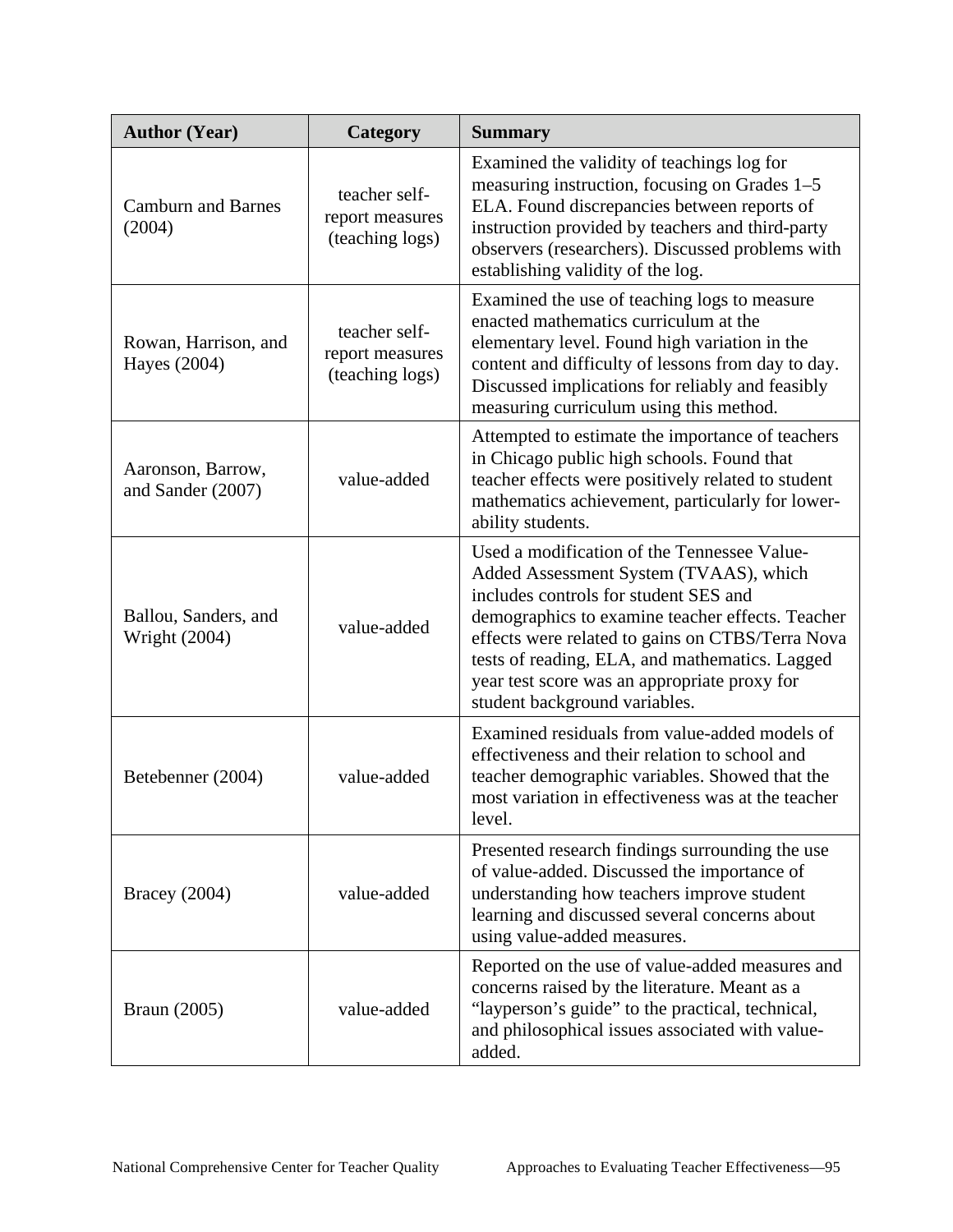| <b>Author (Year)</b>                                                     | Category    | <b>Summary</b>                                                                                                                                                                                                                                                                                                                                                                                                                                                          |
|--------------------------------------------------------------------------|-------------|-------------------------------------------------------------------------------------------------------------------------------------------------------------------------------------------------------------------------------------------------------------------------------------------------------------------------------------------------------------------------------------------------------------------------------------------------------------------------|
| Dossett and Munoz<br>(2003)                                              | value-added | Described and compared several value-added<br>approaches. Examined how student and teacher<br>characteristics affect student achievement gains,<br>using a proposed longitudinal value-added model.                                                                                                                                                                                                                                                                     |
| (Heistad (1999)                                                          | value-added | Examined the stability of teacher effectiveness<br>ratings in Grade 2 reading. Reported<br>demographic, attitudinal, and instructional<br>correlates that were associated with highly<br>effective teachers.                                                                                                                                                                                                                                                            |
| Hershberg, Simon, and<br>Lea-Kruger (2004)                               | value-added | Discussed the importance of value-added<br>measurement in promoting educational<br>improvement. Described relevance to school<br>effectiveness, NCLB goals, and accountability<br>systems.                                                                                                                                                                                                                                                                              |
| Kupermintz (2002)                                                        | value-added | Examined the validity of measures of teacher<br>effectiveness from TVAAS. Highlighted<br>weaknesses in the model in terms of capturing<br>teachers' unique contributions to student<br>achievement, and questions the usefulness of the<br>scores for comparing teachers or capturing<br>desirable outcomes of teaching.                                                                                                                                                |
| Kupermintz (2003)                                                        | value-added | Examined the mechanism used in TVAAS for<br>calculating estimates of teacher effectiveness and<br>considered relationships between these estimates<br>and factors such as student ability and<br>socioeconomic background. Described perceived<br>weaknesses in the system and calls for additional<br>research to validate TVAAS.                                                                                                                                      |
| Lockwood,<br>McCaffrey, Hamilton,<br>Stecher, Le, and<br>Martinez (2007) | value-added | Measured teacher effects using value-added<br>models with different specifications and controls.<br>Suggested that results are sensitive to ways in<br>which student achievement is measured.                                                                                                                                                                                                                                                                           |
| Lockwood,<br>McCaffrey, Mariano,<br>and Setodji (2007)                   | value-added | Illustrated the following with urban school district<br>data: it is difficult to disentangle student<br>background characteristics from teacher effects;<br>teacher effects "dampen" over time so that Value-<br>added models, which include teacher effects, may<br>be misspecified; when missing data is from low-<br>performing students, the teachers' scores may be<br>biased upwards. Discussed possible revisions to<br>the models to adjust for these problems. |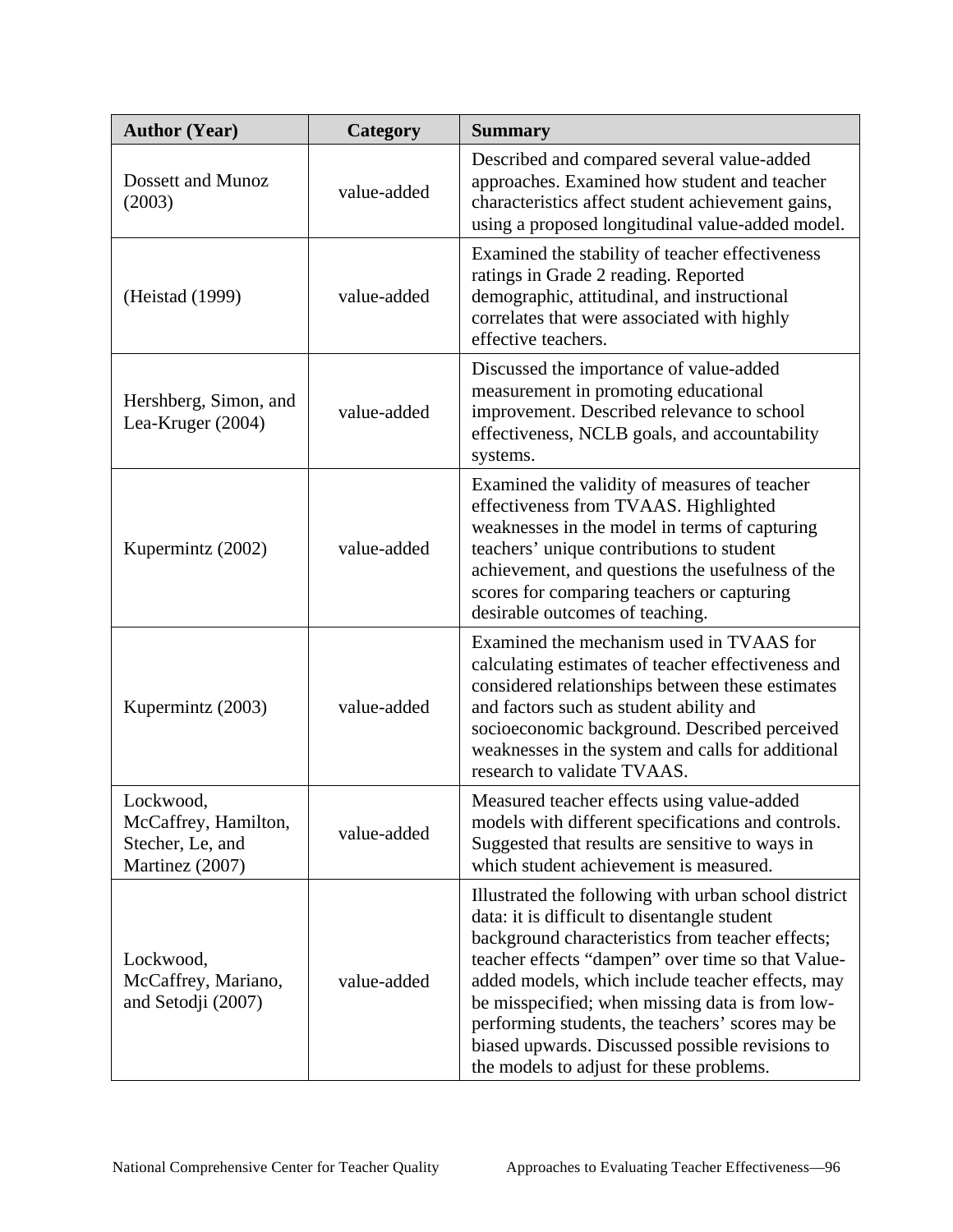| <b>Author (Year)</b>                                                 | Category    | <b>Summary</b>                                                                                                                                                                                                                                                                                                                                                                  |
|----------------------------------------------------------------------|-------------|---------------------------------------------------------------------------------------------------------------------------------------------------------------------------------------------------------------------------------------------------------------------------------------------------------------------------------------------------------------------------------|
| Lockwood, Louis, and<br>McCaffrey (2002)                             | value-added | Investigated the performance of rank or percentile<br>estimators used to rank teachers based on student<br>achievement. Showed that use of value-added<br>modeling to determine teacher rankings is<br>inherently flawed.                                                                                                                                                       |
| Martineau (2006)                                                     | value-added | Examined concerns with calculating longitudinal<br>value-added student achievement measures using<br>scales that span wide grade, developmental, and<br>content ranges. Demonstrated mathematically that<br>when scales span different content areas,<br>distortions in value-added estimates can result.                                                                       |
| McCaffrey and<br>Hamilton (2007)                                     | value-added | Examined Pennsylvania's Value-Added<br>Assessment System, focusing on attitudes toward<br>and use of value-added data for decision making.<br>Found that educators did not make significant use<br>of the information the system provides to improve<br>teaching and learning.                                                                                                  |
| McCaffrey,<br>Lockwood, Koretz,<br>and Hamilton(2004)                | value-added | Presented research on value-added models as part<br>of a systematic review and evaluation of leading<br>value-added approaches. Discussed the use of<br>value-added models for measuring teacher<br>effects, reviewed recent applications, and<br>presented important statistical and measurement<br>issues that might affect the validity of value-<br>added model inferences. |
| McCaffrey,<br>Lockwood, Koretz,<br>Louis, and Hamilton<br>(2004)     | value-added | Used simulated data to illustrate problems with<br>the general multivariate, longitudinal mixed-<br>model of value-added assessment. One finding<br>revealed that student correlations are robust over<br>time only in schools that serve similar student<br>populations.                                                                                                       |
| Mendro, Jordan,<br>Gomez, Anderson,<br>Bembry, and Schools<br>(1998) | value-added | Investigated the application of multiple linear<br>regression techniques (particularly HLM) in<br>determining longitudinal teacher effectiveness.<br>Found teacher effects were related to students'<br>gains on the ITBS.                                                                                                                                                      |
| Noell (2005)                                                         | value-added | Described value-added approaches being used in<br>Louisiana and examined how student and teacher<br>demographics relate to teacher effectiveness.<br>Found some effects for teacher experience and<br>certification.                                                                                                                                                            |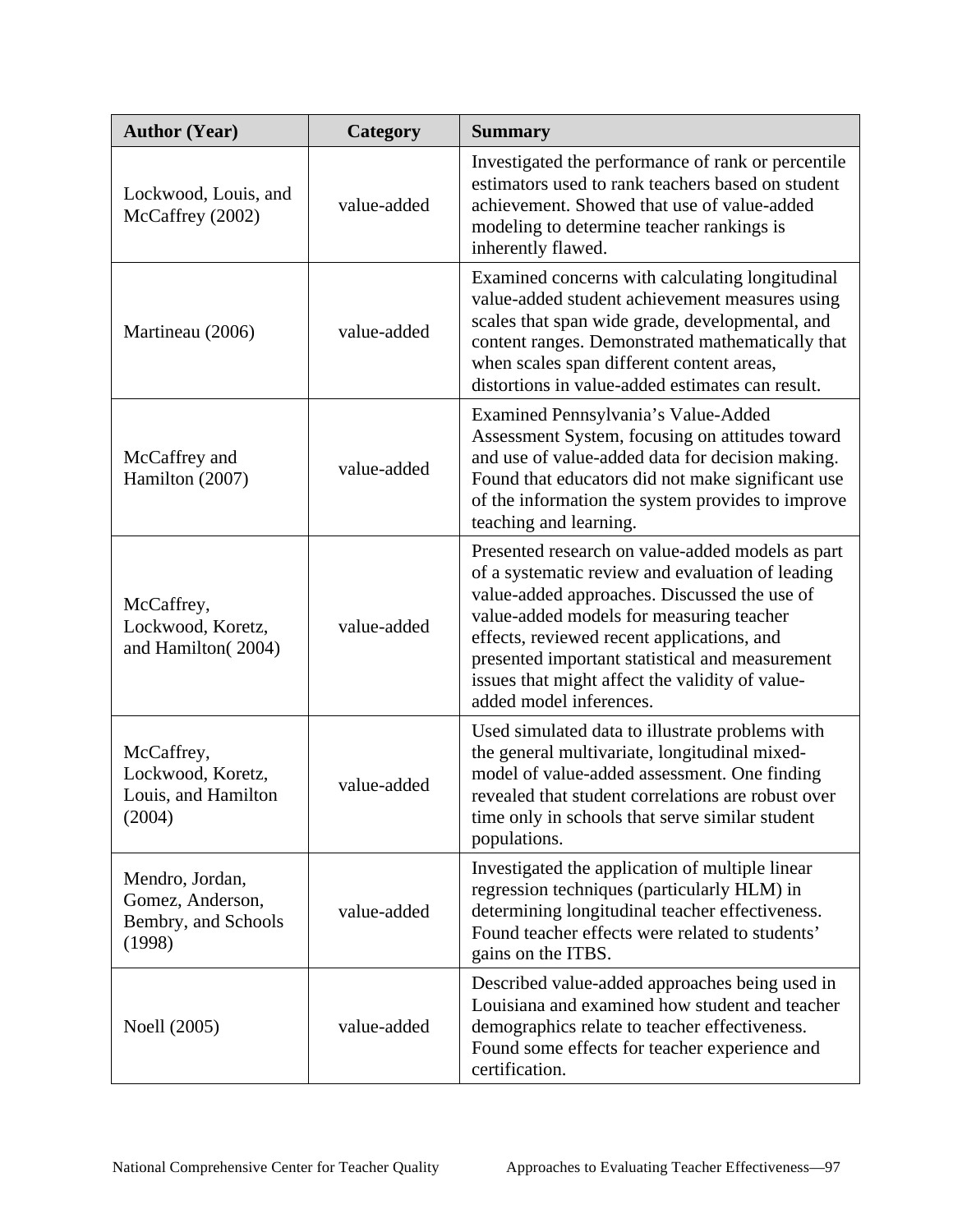| <b>Author (Year)</b>                                | Category    | <b>Summary</b>                                                                                                                                                                                                                                                                                                                                       |
|-----------------------------------------------------|-------------|------------------------------------------------------------------------------------------------------------------------------------------------------------------------------------------------------------------------------------------------------------------------------------------------------------------------------------------------------|
| Noell (2006)                                        | value-added | Examined the effect of teacher preparation<br>programs on value-added measures of student<br>achievement in ELA, mathematics, science, and<br>social studies in Grades 4–9. Prior student<br>achievement was the strongest predictor of value-<br>added outcomes, and within-program variation<br>was too high to detect any effects of preparation. |
| Noell, Porter, and Patt<br>(2007)                   | value-added | Examined the feasibility of using student<br>achievement, teacher, and curriculum databases<br>to assess the efficacy of teacher preparation<br>programs in Louisiana. Described implementation<br>of the data system and issues and implications of<br>findings.                                                                                    |
| Raudenbush (2004)                                   | value-added | Examined what kinds of effects can and cannot<br>reasonably be estimated using value-added<br>analyses. Discussed several considerations at the<br>school, teacher, and student levels and provided<br>implications for using value-added models in<br>accountability systems.                                                                       |
| Rivers-Sanders (1999)                               | value-added | Examined residual and cumulative teacher effects<br>on student learning in mathematics for Grades 4–<br>8. Found that all students benefited from highly<br>effective teachers, with the lower-achieving 50<br>percent benefiting most.                                                                                                              |
| Rivkin, Hanushek, and<br>Kain (2005)                | value-added | Investigated the influence of schools and teachers<br>on student achievement gains in mathematics and<br>reading in Grades 3-7. Unobserved differences in<br>teacher quality accounted for most of the<br>difference in achievement; observable teacher<br>characteristics showed some small effects.                                                |
| Rockoff (2004)                                      | value-added | Examined how teacher fixed effects and<br>experience relate to student achievement in<br>Grades K-6. Both teacher effects and experience<br>had a small effect on student CTBS and<br>Metropolitan Achievement Test scores in<br>mathematics and reading.                                                                                            |
| Ross, Stringfield,<br>Sanders, and Wright<br>(2003) | value-added | Examined differences in teacher effects between<br>those in restructured vs. nonrestructured<br>elementary schools. Teachers in restructured<br>schools showed higher value-added student<br>achievement gains.                                                                                                                                      |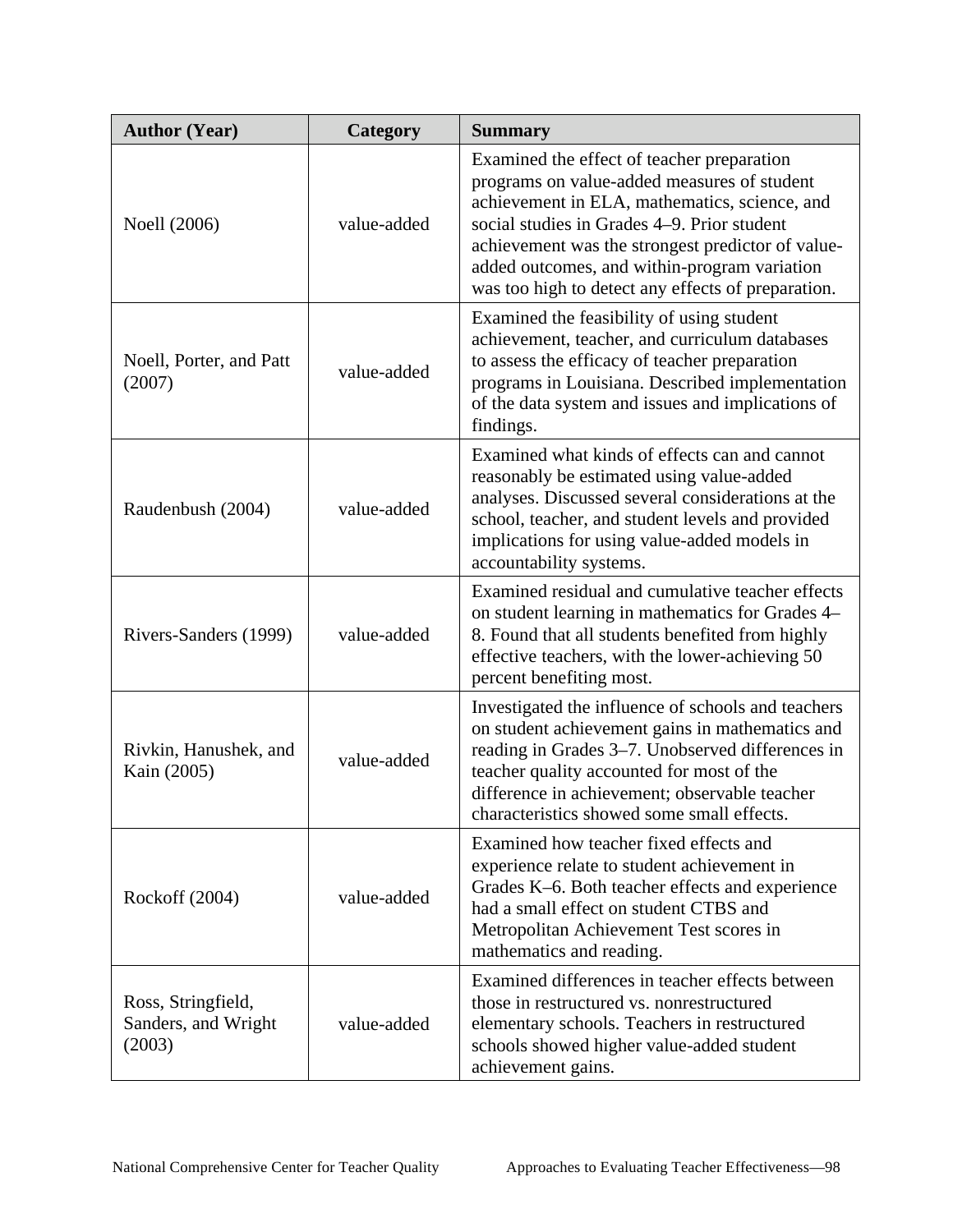| <b>Author (Year)</b>                                        | Category    | <b>Summary</b>                                                                                                                                                                                                                                                                                                                     |
|-------------------------------------------------------------|-------------|------------------------------------------------------------------------------------------------------------------------------------------------------------------------------------------------------------------------------------------------------------------------------------------------------------------------------------|
| Sanders and Horn<br>(1998)                                  | value-added | Reviewed studies examining factors related to<br>student achievement gains as measured by<br>TVAAS. Found that teacher effects significantly<br>explained differences in student achievement<br>while student and classroom characteristics did<br>not.                                                                            |
| <b>Sanders and Rivers</b><br>(1996)                         | value-added | Described the use of TVAAS to determine<br>teacher effectiveness in a sample of elementary<br>school teachers. Demonstrated how teacher<br>effectiveness made both additive and cumulative<br>contributions to students' gains on TCAP<br>achievement tests.                                                                       |
| Sanders, Saxton, and<br>Horn (1997)                         | value-added | The developer of the Tennessee Value-Added<br>Assessment System (TVAAS) discussed how it<br>works to identify good teachers.                                                                                                                                                                                                       |
| Tekwe, Carter, Ma,<br>Algina, Lucas, Roth,<br>et al. (2004) | value-added | Investigated the impact of differences between<br>three statistical models for assessing school<br>performance using value-added models. Found<br>correlations between the measures, but also some<br>discrepancies.                                                                                                               |
| Thum (2003)                                                 | value-added | Presented a three-level education production<br>function model with empirical Bayes residuals to<br>measure student achievement gains. Found<br>teacher effectiveness was difficult to measure<br>with a high degree of certainty.                                                                                                 |
| Valli, Croninger, and<br>Walters (2007)                     | value-added | Examined the validity of using value-added<br>models to measure teachers, showing that some<br>forms of instructional design rely on multiple<br>teachers, and these designs were pervasive,<br>particularly in higher-poverty schools. Raised<br>questions about holding individual teachers<br>responsible for student learning. |
| <b>Webster</b> (2005)                                       | value-added | Described the Dallas value-added system,<br>focusing not on the technical aspects but the<br>practical aspects of implementing and using the<br>system as part of teacher evaluation.                                                                                                                                              |